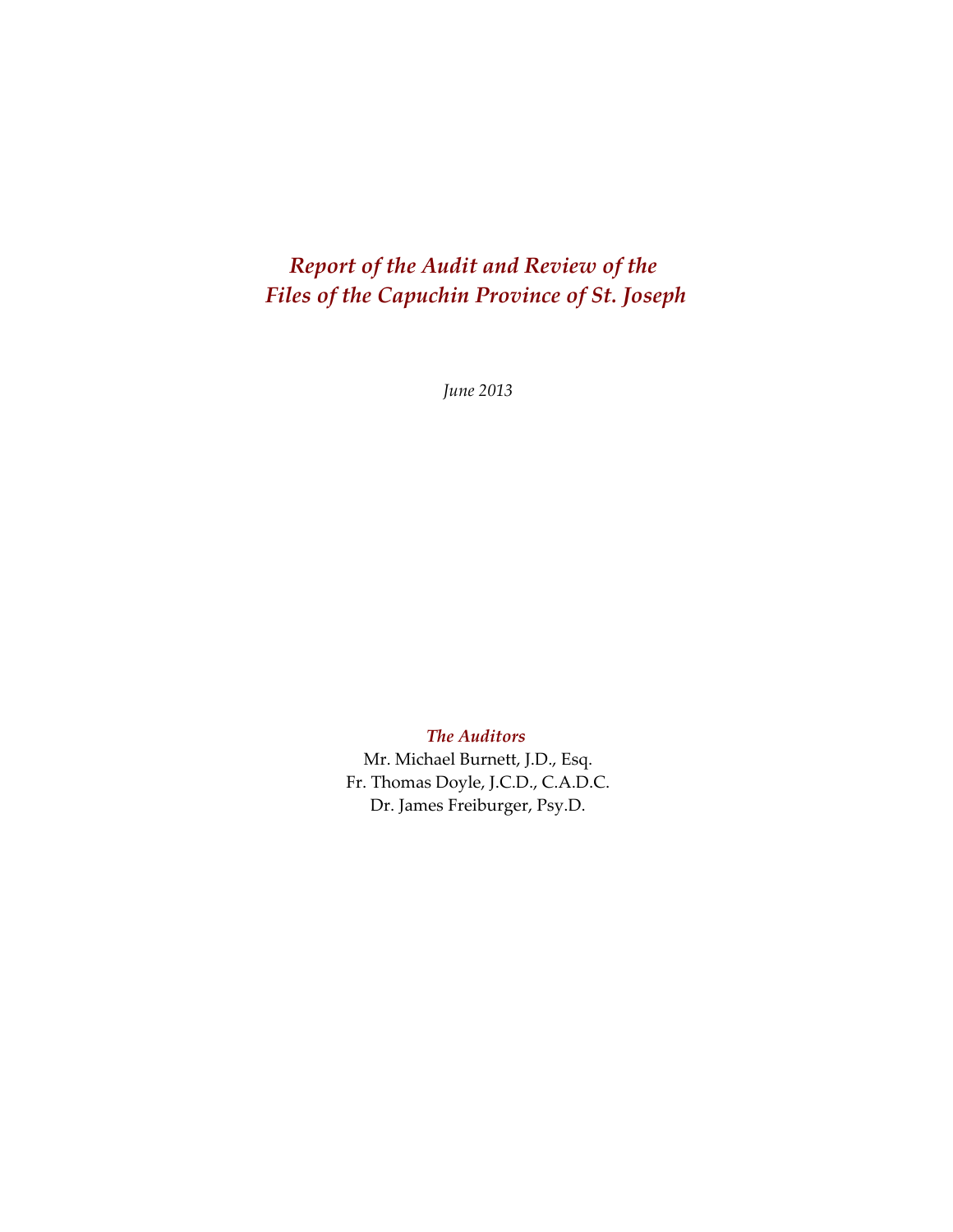# *Table of Contents*

| Appendix 6: Recommendations From Various Reports: 1993-1998 114 |
|-----------------------------------------------------------------|
|                                                                 |
|                                                                 |
|                                                                 |
|                                                                 |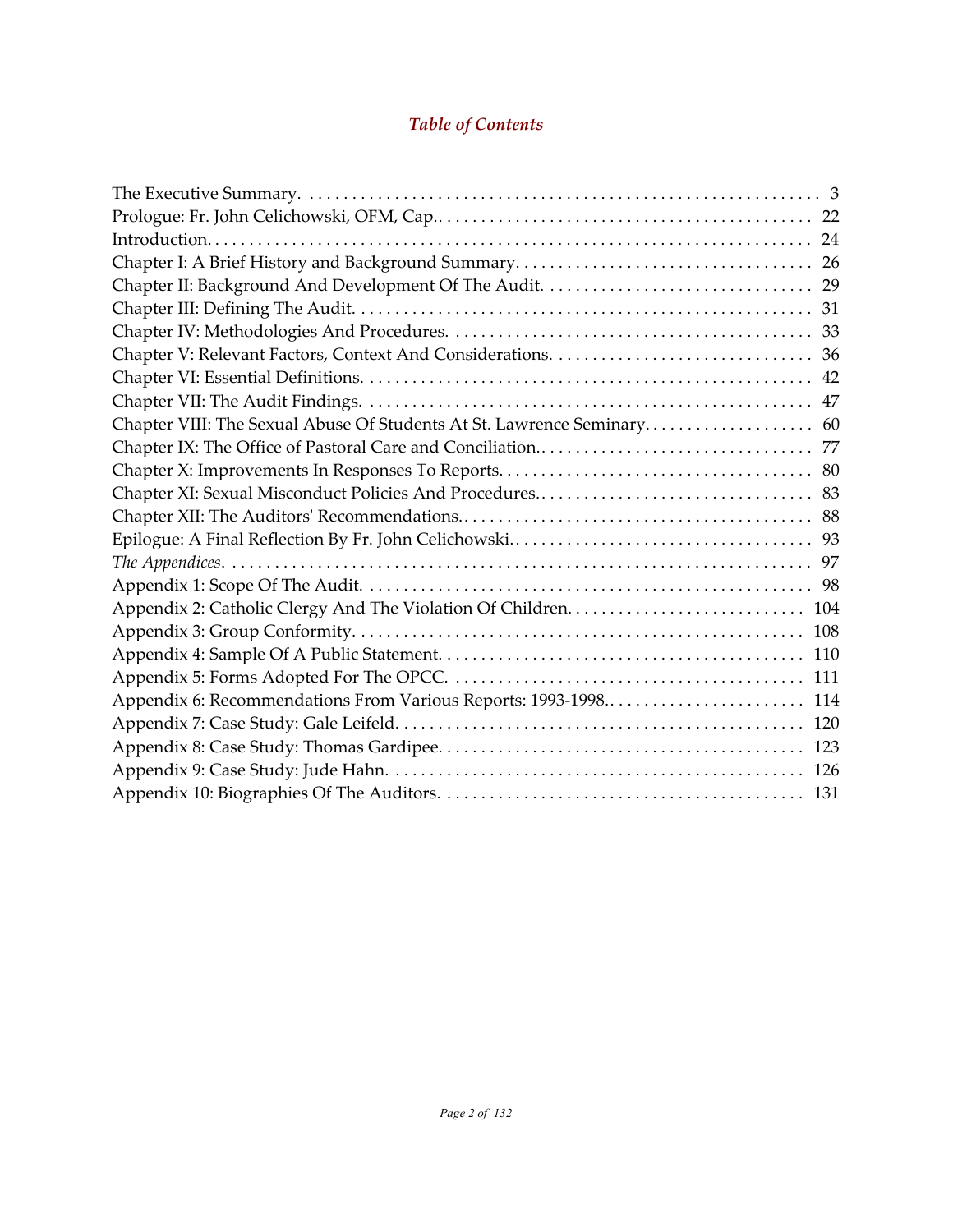# *Executive Summary Audit of the Capuchin Franciscan Province of St. Joseph in the United States*

The Capuchin Order is a religious order of men in the Roman Catholic Church. It is one of several related orders that follow the example of St. Francis of Assisi. Capuchins profess to emulate St. Francis and to animate their mission, ministries and religious life with the "charism" of St. Francis, meaning St. Francis' special qualities and virtues and influences that characterized his unique Christian religious expression. Following the example of St. Francis, the Capuchins seek to create a community of equals in which the message of Christ is brought to others, especially poor and marginalized people. They profess to have a particular affinity for and a stewardship of all the creatures and the environment of God's creation. They minister in hospitals, soup kitchens, schools, parishes and in the mission fields.

The Capuchin Order has various subdivisions called "provinces" throughout the world. The Province of St. Joseph was founded in 1856; but in 1952, the province was split and 188 members left to form a new province consisting of territory in New York and New England. Since 1952, the St. Joseph Province of the Capuchin Order (the province) has encompassed Michigan, Wisconsin, Minnesota, Iowa, North Dakota, South Dakota, Nebraska, Montana, the Archdiocese of Chicago and the Diocese of Joliet in Illinois, and the Diocese of Fort Wayne-South Bend, the Diocese of Gary and the Diocese of Lafayette in Indiana. The province has also had missions in Nicaragua, Guam, Japan, Australia, Panama and the Middle East.

The members of the province are referred to as "friars." Some friars are ordained priests, which in the Catholic Church are sometimes referred to as "clerics," who typically are called "father." Some members are not ordained but instead are sometimes referred to as "lay friars" who are typically called "brother." In recent years, the Capuchin Order worldwide has encouraged its members to refer to themselves as "brother" regardless of whether they are ordained, so as to underscore their equality and Franciscan vocation.

The governance of the province is accomplished through the provincial minister and a Provincial Council. The provincial minister is a "major superior" and the "ordinary," which means he is the leader of the province. He governs with the assistance of the Provincial Council, with whom he is expected to consult on a variety of matters. In some matters (e.g. issuing canonical warnings to a friar who may be dismissed from the order), the provincial minister cannot act without the consent of a majority of his Provincial Council.

In early 2012, the current provincial minister, Fr. John Celichowski, OFM Cap., and the Provincial Council of the Capuchin Franciscan Province of St. Joseph commissioned a comprehensive independent audit of the province's personnel files, policies and procedures and other documents and materials. The purpose of the audit was to have an independent group determine how many and which friars and employees of the province had sexually abused minors and vulnerable adults. Another purpose of the audit was to determine how the province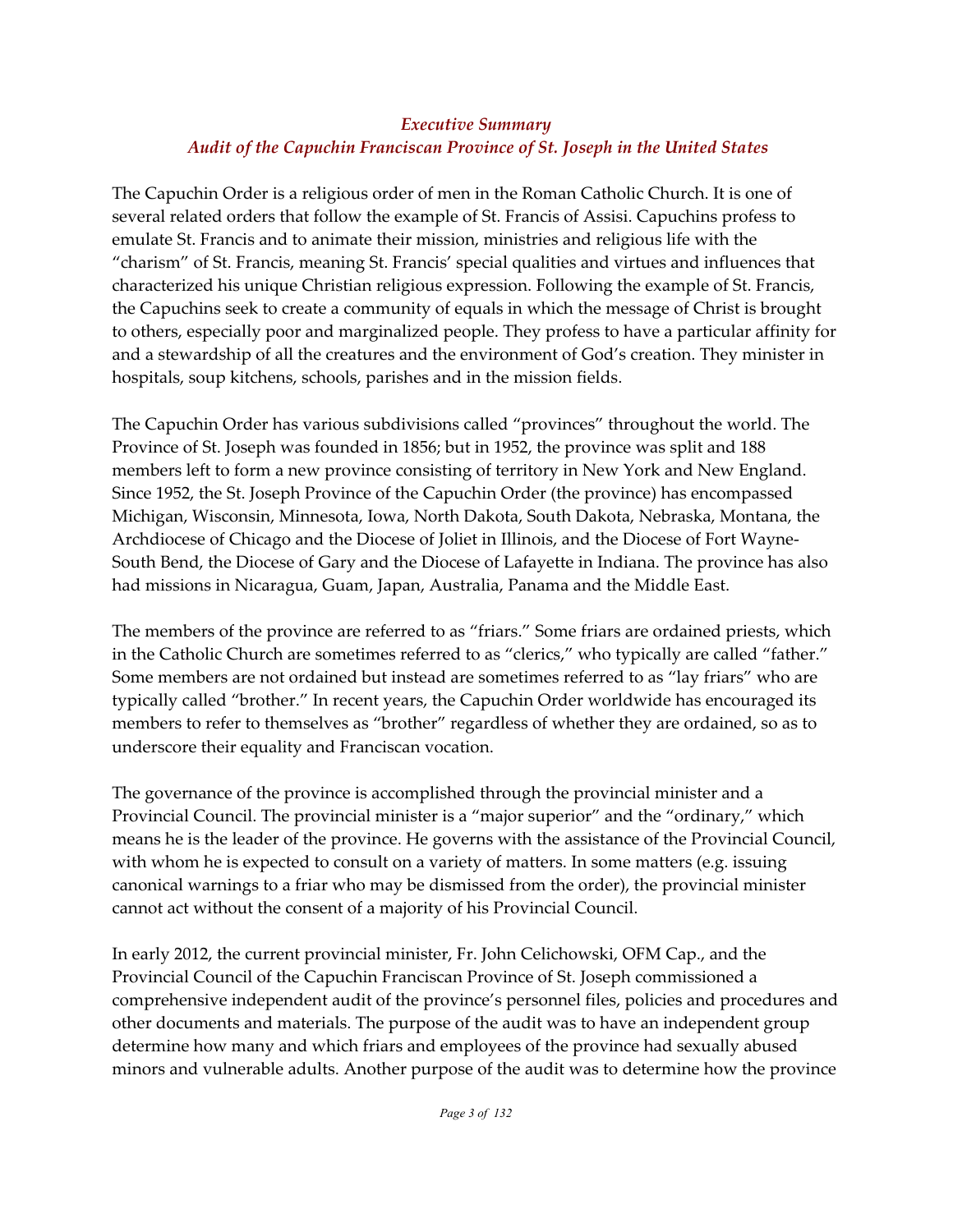had responded to reports of sexual abuse, what they did with friars who abused, and how they responded to and treated victims of the friars' sexual abuses.

The following is a summary of the report submitted by the auditors to the Capuchin provincial minister and the Provincial Council.

The reader may notice some repetition when moving through the Executive Summary and the report, as the auditors took effort to ensure a representative account of the report in the Executive Summary. In addition, due to the comprehensive nature of the report, some overlap in themes and information was felt necessary for thorough explanation and integration.

## *The Origins of the Audit*

Interestingly, the first independent critical review of an ecclesiastical entity by an outside group was also in the St. Joseph Province in 1993. The then-provincial minister, the late Fr. Ken Reinhart, retained the Kersten & McKinnon law firm to serve as special counsel and to investigate sexual abuse of teenage students at the province's St. Lawrence Seminary (SLS), an all-boys boarding high school in Mt. Calvary, Wisconsin. The investigation results and recommendations were set forth in a report commonly known as the *Kersten Report*, published on May 27, 1993.

The current provincial minister, Fr. John Celichowski, attended a conference on clergy sexual abuse, "Harm, Hope, and Healing: International Dialogue on the Clergy Sex Abuse Scandal," at Marquette University in April 2011. While at the conference he began to develop the idea of an audit of the Capuchin Franciscan Province of St. Joseph. For the next year and a half Fr. John worked with the members of the Provincial Review Board (an independent body that reviews sexual abuse allegations against friars, reviews supervision planning for friars who are on restricted ministry, and reviews the province's sexual abuse policies), the Provincial Council, members of law enforcement, attorneys and Ms. Amy Peterson, director of the province's Office of Pastoral Care and Conciliation (OPCC).

The original idea was for a somewhat limited audit scope: a review of all personnel files held by the province. However, as the provincial minister, the OPCC director and the auditors moved through the process, they developed the broader concept and scope of reviewing not only the files but the manner in which the province had responded to incidents and reports of inappropriate sexual behavior and sexual abuse in the past. In his introductory letter in the audit report, the provincial minister says: "*We needed to have a clearer idea of where we have been, where we are now and where we might go in the future."*

It was clear that the type of audit contemplated by the province would exceed the confines of the special counsel's SLS investigation. It would be a more comprehensive and truly independent audit than the reviews of data provided by the bishops to an independent agency, the Gavin Group. Fr. John worked with the Provincial Council and with Ms. Amy Peterson,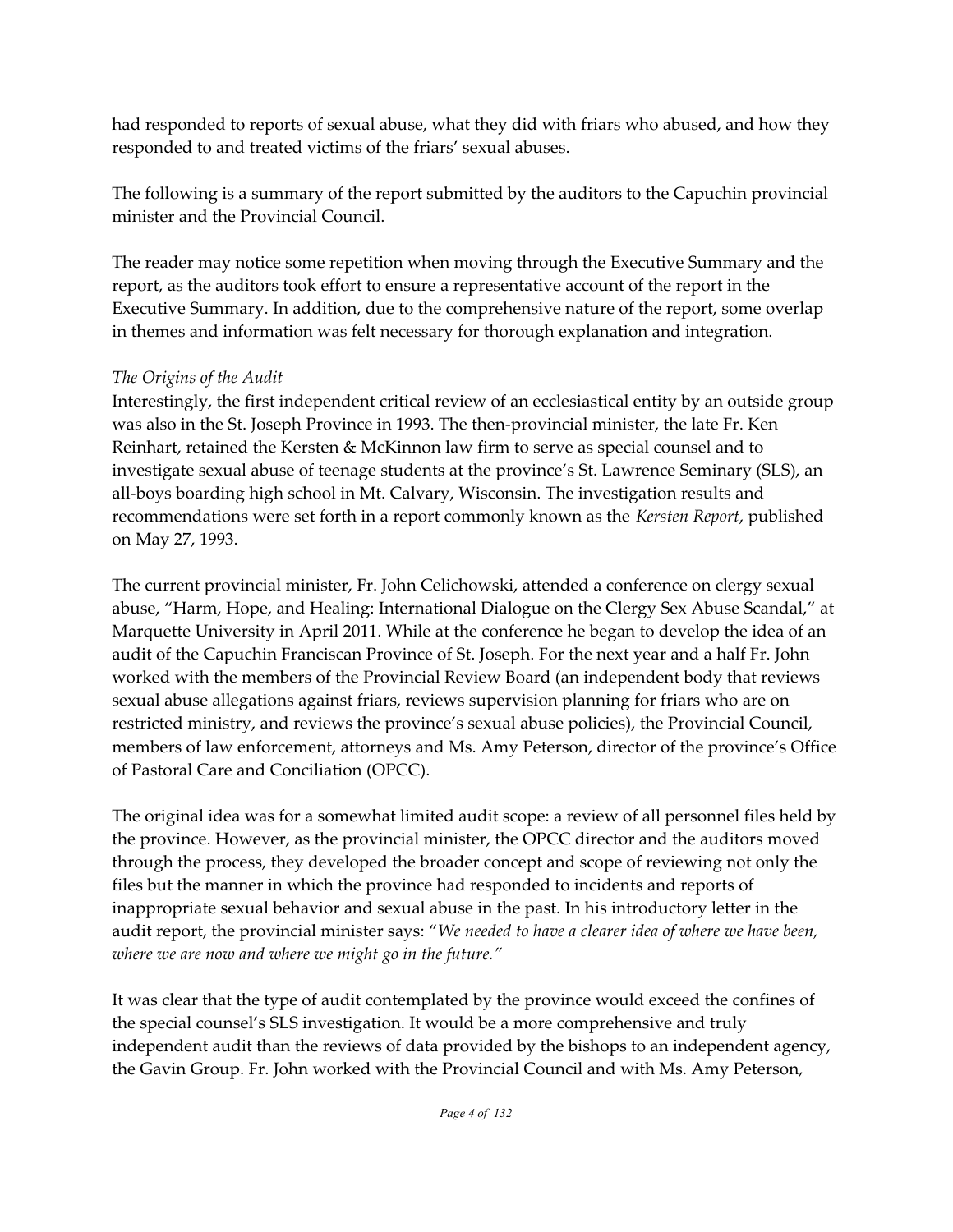director of the OPCC. An audit work group was formed in December 2011. The members of the work group were chosen based on their professional credentials and background experience.

The provincial minister and Provincial Council decided that the credibility of the audit and report depended on the experience and knowledge of the persons chosen as auditors. They selected three persons who are neither members of nor affiliated with the province. The independent audit team commissioned by the province consisted of: Michael Burnett, J.D., a civil attorney and consultant with extensive experience in mediation and resolution of sexual abuse cases and other aspects of sexual abuse claims; James Freiburger, Psy.D., a clinical psychologist with over 20 years of experience working with both victims and perpetrators of abuse; and Thomas Doyle, O.P., J.C.D. Dr. Freiburger is the author of *Clergy Pedophiles: A Study of Sexually Abusive Clergy and Their Victims.* Thomas Doyle is a canon lawyer with 25 years of experience dealing with clergy sex abuse in the United States and other countries.

The scope and methodology of the audit were developed over a six-month period and 12 drafts of a scope document. The audit work group, the auditors, the provincial leadership and the OPCC director were involved in this process. The work group met several times, including with the auditors in March 2012. As part of the process, the provincial minister and the audit team reviewed the methodology and results of similar inquiries in the United States and other countries over the past 25 years.

The auditors commenced the audit in June 2012, meeting numerous times at the provincialate offices in Detroit and at provincial offices in Milwaukee, and in other locations. The auditors met with the Provincial Council twice and met again several times to work on the audit report.

## *The Scope of the Audit*

The first part of the process consisted of a complete review of friars' personnel files retained by the province. The auditors reviewed 1,093 personnel files: 180 files of current members of the province in temporary or permanent vows; 9 files of postulants; 587 files of men who left the province, including those who left during formation, or after final profession or ordination (some of whom have died); and, 317 files of deceased members.

The personnel files of the friars who became members of the new province in 1952 were moved to that province's headquarters in White Plains, NY. In the course of their review, the auditors discovered documents that referred to events or reports that had taken place prior to 1952. If the friars involved in those events and reports were among those who went to the newly-formed province in 1952, their files were not available to the auditors.

The auditors reviewed minutes of Provincial Council meetings from 1932, the earliest available, to 2013. They reviewed all past and present sex abuse policies (1988-2012) and the 1993 *Kersten Report*. They also reviewed documents and books on the history and demographics of the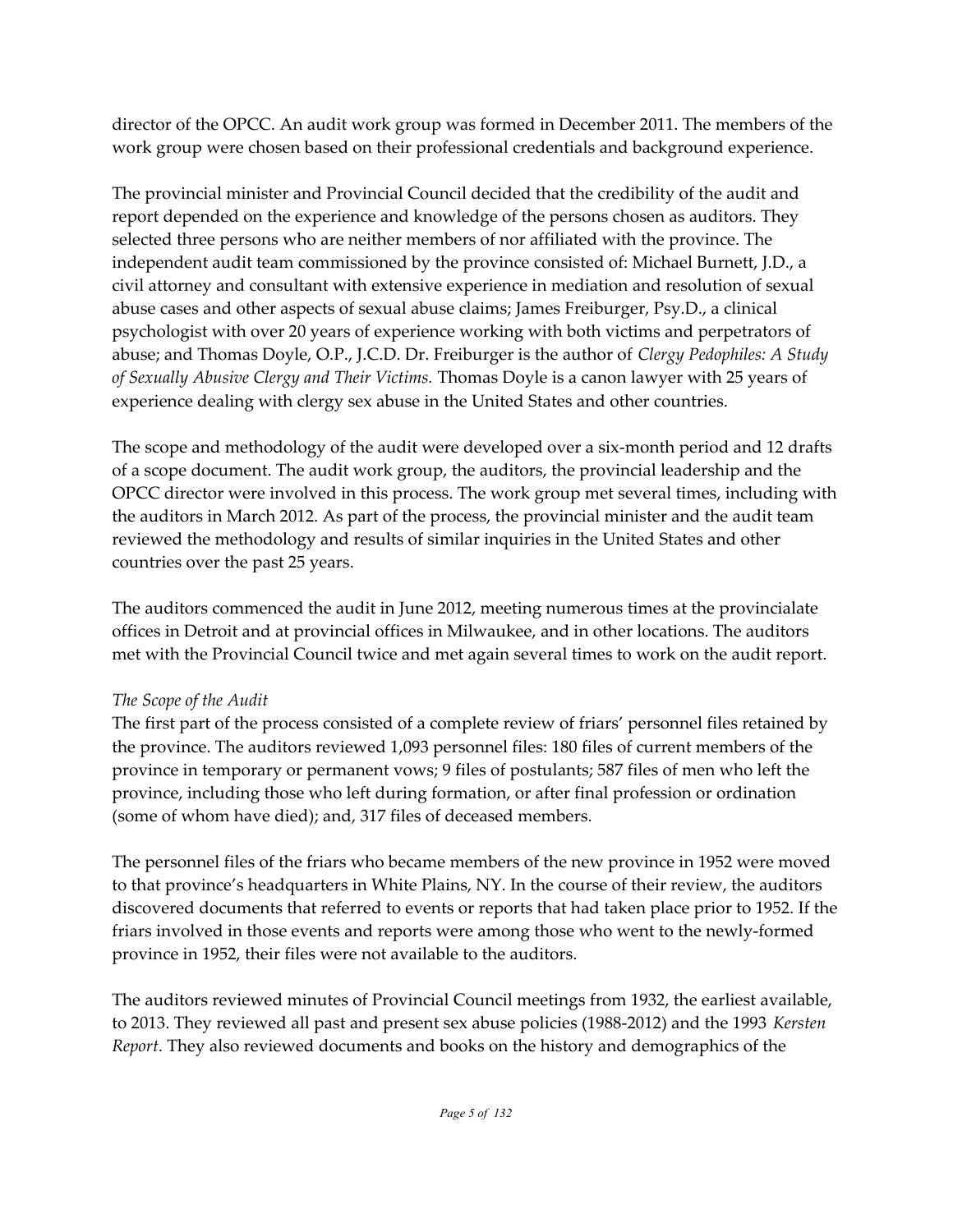province and other documentation that pertained to reports of sexual abuse by a friar or employee of the province.

The auditors were provided a large number of files and documents from other sources. Many of these files were originally from the province's archives and were obtained by civil attorneys representing victims/plaintiffs through the discovery process in legal claims.

The auditors interviewed 21 friars: present and past provincial ministers and members of the Provincial Council and other friars; and two friars on restricted ministry for sexually abusing minors. They also interviewed numerous lay people: a former friar who is now a psychologist who works with sex abuse offenders; two sex abuse survivors (one abused at the province's SLS); three attorneys who handled sex abuse cases in the province, including a victims' attorney; and 10 other lay persons, including employees of the province.

It should be noted that Fr. Ken Reinhart passed away in May 2012. He was the provincial minister at the time of the St. Lawrence Seminary sexual abuse scandal in 1992-1993. He was never interviewed, and the auditors and the process were denied his perspective on the sexual abuse scandal. His death denied him the opportunity to explain or defend against criticisms of his handling of sexual abuse claims, responses to victims and his other decisions.

The second part of the process was a critical review of the province's responses to reports of sexual abuse by friars and employees.

The third part of the process involved a study of the province's sexual abuse policies and procedures. The first such policy was issued in May 1988; the latest and current policy was issued in February 2012. In between, the province issued revisions in 1994, 1996 and 2006. The auditors also reviewed the *Kersten Report* and the 1993 recommendations of "Project Samuel," a group of sexual abuse victims.

## *Relevant Factors that Informed the Audit*

A number of factors provided context and perspective that informed the audit. These factors included the following considerations:

The auditors reviewed the canonical regulations (canon law is Catholic Church law) that are applicable to religious "institutes" (religious orders). They reviewed the regulations that pertain to inappropriate sexual behavior by clerics and non-ordained men in vows as well as those pertaining to sexual abuse in particular. They also studied the responses prescribed by the *Code of Canon Law* for reports of sexual abuse by clerics and non-ordained.

In order to fully appreciate the Capuchin leadership's response to reports of sexual abuse by friars, the auditors reviewed various civil law statutes pertaining to sexual abuse of minors, including mandatory sexual abuse reporting laws.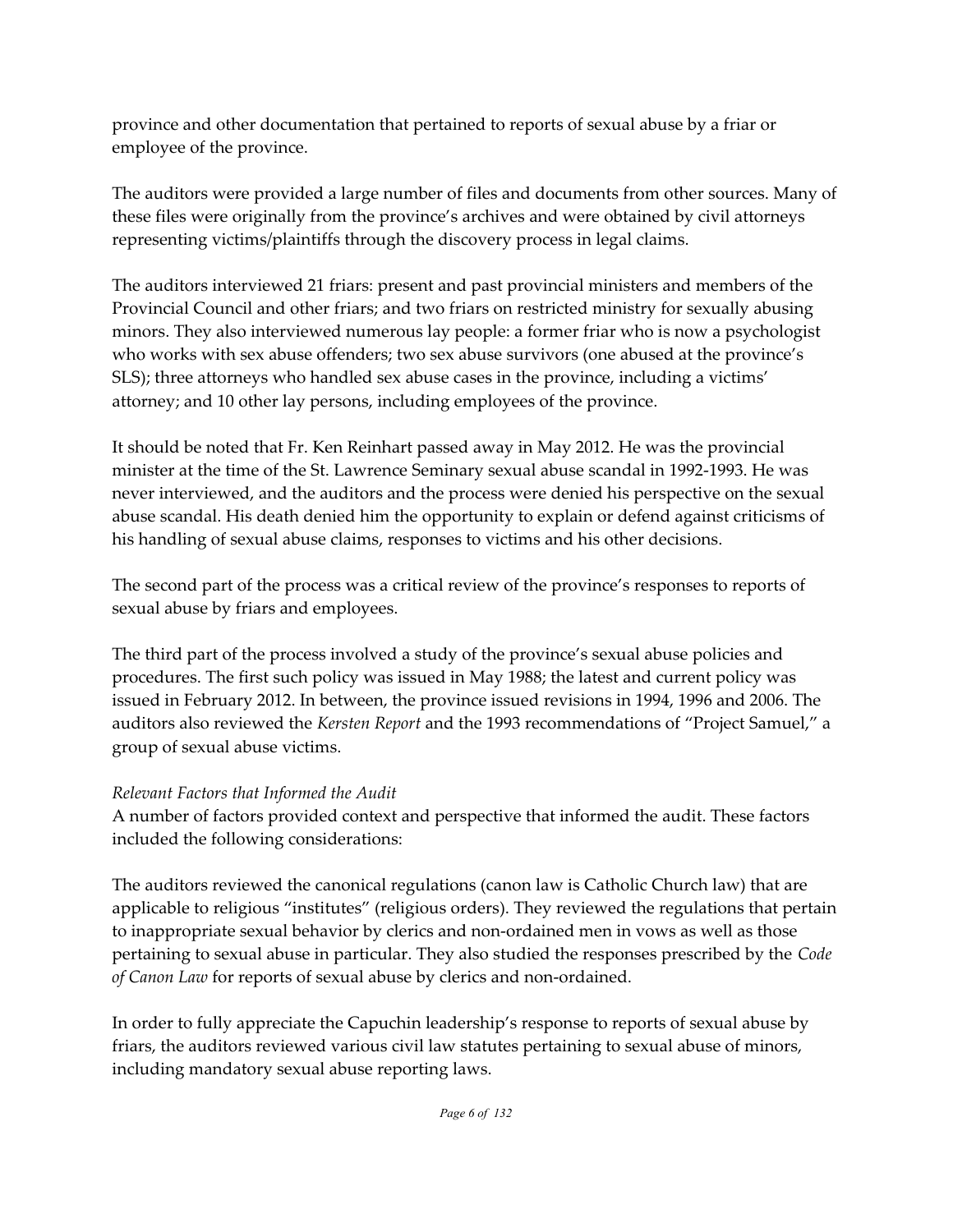The auditors gave due consideration to the concept of *clericalism*, the belief that clerics, and by extension non-ordained members of religious institutes, are inherently superior to lay persons and, because of their position, entitled to special deference, greater respect and special treatment. The auditors looked into the impact of clericalism on the province's response to victims of sexual abuse and into the shaping of their responses to reports of such abuse.

Officials of the Catholic Church have used euphemistic or "coded" language, especially in written documents and communications pertaining to sexual abuse by clerics and non-ordained men. An understanding of the various words and phrases that fall under the concept of "coded language" is essential to understanding the true meaning of many documents, especially those generated by persons in leadership. The report contains a number of words and phrases that have meaning unique to the issue of sexual abuse in a religious setting or context, as many of the charts included correspondence and language of this nature. A special report created by researcher and author A.W.R. Sipe on coded language was used by the auditors, and is available on Richard Sipe's website, richardsipe.com.

The province has utilized professional medical services and professional intervention for friars suffering from addictions problems and psychosexual disorders. From 1987 onward, friars with psychosexual issues were regularly sent to special facilities affiliated or sponsored by the Catholic Church for providing psychological help to clergy and religious. The province utilized many of the special facilities set up in the U.S., which included the facilities run by the Servants of the Paraclete, Guest House, the House of Affirmation and the St. Louis Behavioral Medicine Institute.

The absence of evidence in a sexual abuse claim does not mean that abuse did not occur. It may mean that there was lack of evidence, insufficient credible evidence, an inadequate investigation or inadequate documentation. In addition, civil and/or canon law statutes of limitation often prevent a claim from being adjudicated. If a case is "time barred," it does not equate to innocence or lack of proof. If a claim was not investigated, because of a statute of limitations or otherwise, it does not mean that there was no abuse. It means that evidence was not compiled to determine whether abuse occurred. It is also important to note that a reference to or allegation of sexual abuse does not necessarily mean that sexual abuse occurred, especially in cases where a friar denied the allegation and his alleged victim refused to come forward.

#### *Background: Responding to Sexual Abuse in the Province*

The Province of St. Joseph had no formal written sexual abuse policies or procedures until May 1988. However, the Capuchins, like every other religious institute and diocese, were subject to the *Code of Canon Law* and to other documents from the Holy See which had the force of canon law. *The Code* and two related documents issued by the Holy See in 1922 and 1962 contained procedures for investigating reports of sexual abuse as well as procedures for prosecuting clerics or religious accused of sexual abuse. *The Code* specifically mentions sexual abuse of a minor as a canonical crime.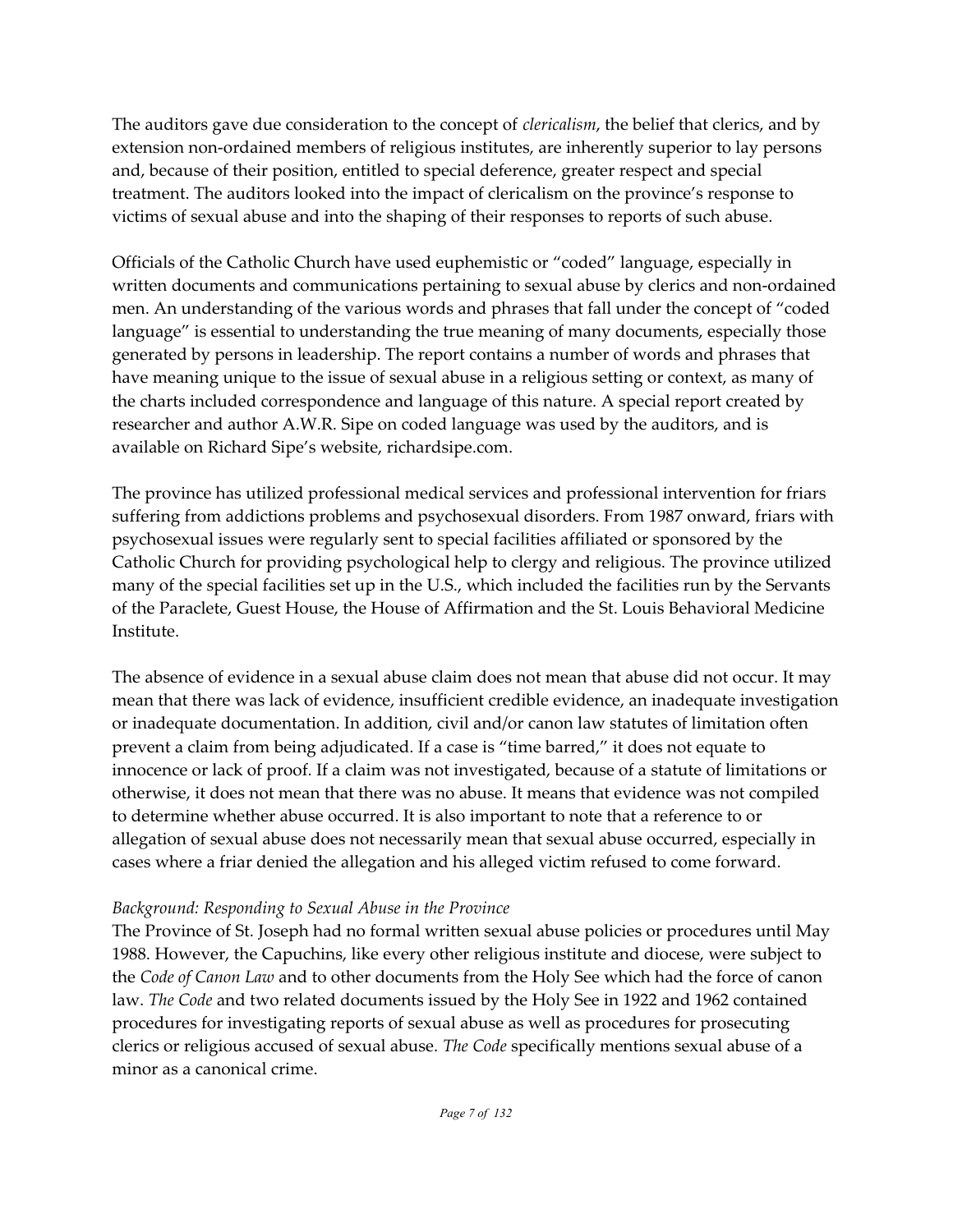Historically the provincial leadership dealt with sexual abuse of minors and others on an *ad hoc* basis. It appears that the canonical procedures were used to some degree in the cases referred to in the Provincial Council minutes from 1932 to 1951. However, there are no records of investigations or canonical prosecutions according to canonical norms until the present era. The province's handling of sexual abuse cases was inconsistent and generally inadequate. There was no consistency in the manner with which friars with confirmed reports of inappropriate sexual behavior, including sexual abuse of minors, were handled until very recently. There is no indication of how victims were responded to, especially in regard to compassionate pastoral care, or whether they were responded to at all.

Complicating the lack of a coherent and effective response was the fact that provincial leaders included many friars in different positions in various ministries and in different positions in the authority structure of the order.

The Capuchin leadership from the early years to the 1990s acknowledged that sexual abuse was a canonical crime and a serious sin, but there is no evidence that they acknowledged that it was also a serious crime in civil law nor is there evidence that the leadership, especially those in teaching positions or school administration, acknowledged and obeyed the legal obligations to report cases of sexual abuse of minors. The auditors learned that in the opinion of certain friars interviewed, the obligation to report sexual abuse to child protective agencies and law enforcement agencies was not known or understood by many friars including those in administrative positions at SLS. These and similar rationalizations are inadequate and invalid reasons for the failure to report sexual abuse. It is difficult to believe that educators did not know that sexual abuse of a minor is now considered criminal behavior.

The auditors have concluded that the province's response to reports of sexual abuse was seriously and negatively influenced by two important issues: systemic clericalism and inadequate record keeping. Provincial leaders often appeared guided by an unwritten principle grounded in clericalism that prioritized protection of the institution and the accused friar over the pastoral care of the victim, the discernment of truth, the extent and nature of injury to the victim, and the proper way to respond to reports of abuse. When a friar was implicated in sexual abuse, the prevailing concern was to protect his priestly or religious ministry. In that environment, there was little room for pastoral outreach to victims, especially when provincial leaders feared they would be confronted with victims' expectations that an offending member and the province *itself* could be held accountable in a criminal, civil or ecclesiastical manner. The auditors found that the influence of clericalism in the province still exists to some degree.

The lack of adequate record keeping or the possible removal or destruction of records that might be embarrassing to the province is related to clericalism. The practice of omitting any written reports or of using brief, vague and euphemistic references to friars' sexual misconduct were both symptoms and defense mechanisms powerfully shaped by clericalism and the concomitant effort to shield Capuchins from the consequences of their actions. In some cases,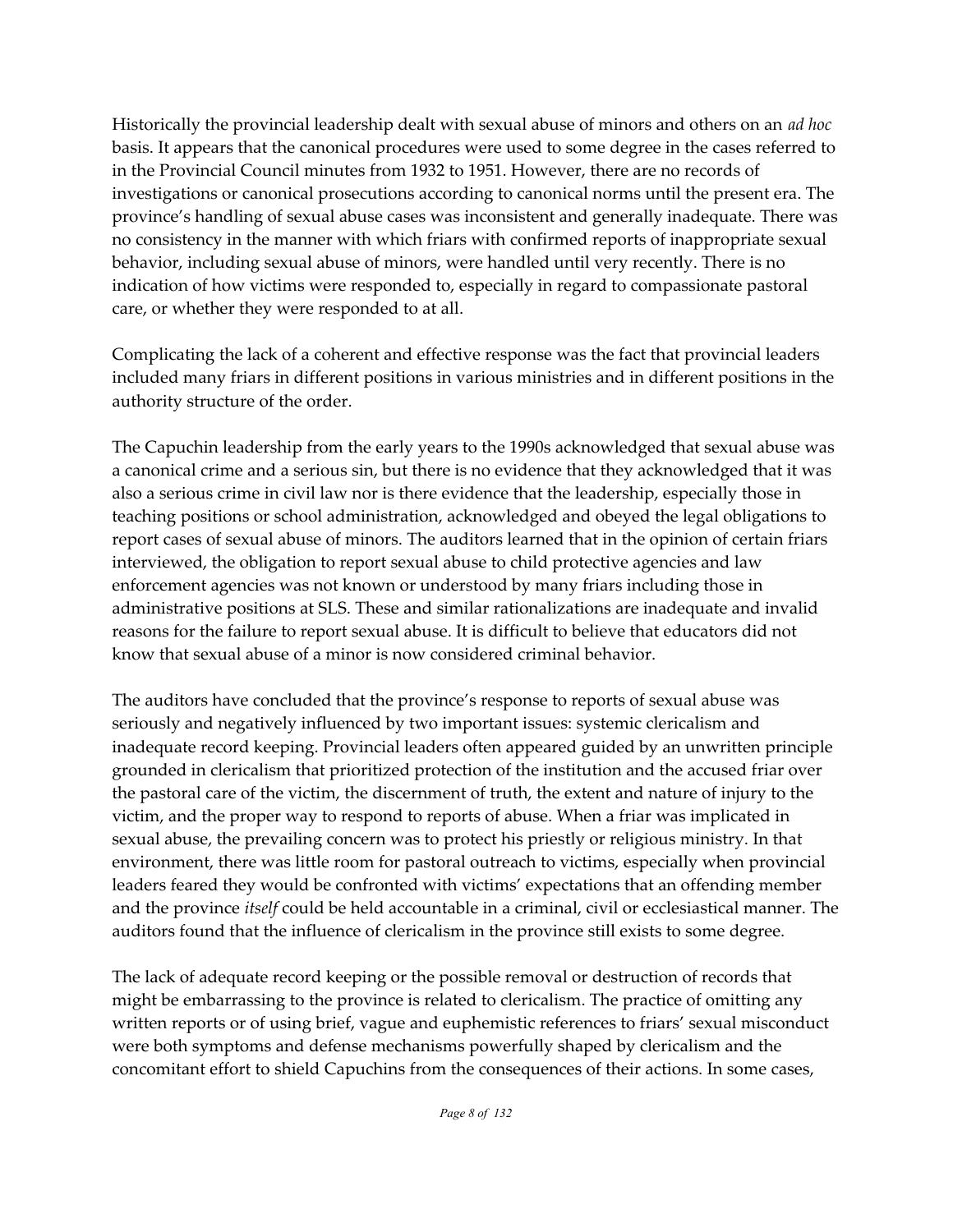sexual abuse was simply not documented and known only to the friar and his superior, thereby enabling the friar to remain in ministry and even gain access to future victims. When a friar's sexual misconduct *was* referenced it was often recorded in such an elusive and opaque manner that it was difficult to discern the true nature of the matter being addressed.

Clericalism, inadequate record keeping, inconsistent leadership or lack of understanding of the precise clinical nature of the psychosexual conditions that lead to sexual abuse may help to explain the patterns of response but they do not excuse the lack of accountability and lack of comprehensive pastoral outreach to victims. In this case, as with many dioceses and religious institutes, clericalism shaped the lack of proper response to the victims and fueled the selfpreservation of the province.

#### *The Audit Findings*

The auditors discovered documented reports of sexual abuse by friars dating to 1932, the earliest Provincial Council meeting minutes available. The sole source for all information on reports between 1932 and 1951 are the sparse and undetailed Provincial Council minutes.

When the audit started in May 2012, five friars were restricted in ministry. The action of one friar restricted in ministry did not involve sexual misconduct with minors. During the course of the audit three additional friars were placed on restricted ministry; one as a direct result of the audit, one as a result of a report from the Archdiocese of Milwaukee bankruptcy process, and one because of a new allegation. This friar has filed an appeal with the Congregation for the Doctrine of the Faith, which is pending.

There have been at least 1,283 Capuchin friars associated with the St. Joseph Province since the 19<sup>th</sup> century. In 1935, one friar transferred to the New Jersey Province. In 1952 when the province split, 188 friars transferred to the New York Province. The auditors reviewed information on a total of 1,101 friars. This number includes 1,093 personnel files: 180 current friars in temporary and perpetual vows; 587 former friars, some of who are now deceased; 317 deceased friars and 9 postulants without vows but in the formation program. They also reviewed information on six friars who had no files but were mentioned in Provincial Council minutes, and two friars from other provinces who were temporarily in the St. Joseph Province.

The auditors identified 1,283 friars of the St. Joseph Province since the 19<sup>th</sup> century. The scope of the audit was sexual abuse of minors and vulnerable adults, as those terms are defined by statute. The auditors identified:

• 46 current, former or deceased members (3.6% of 1,283 friars) with reports of alleged sexual abuse of minors.

• Of these, 23 current, former and deceased friars (1.8% of 1,283 friars) have *confirmed* reports of sexual abuse of minors.

• 23 friars have *unconfirmed* reports of sexual abuse of minors.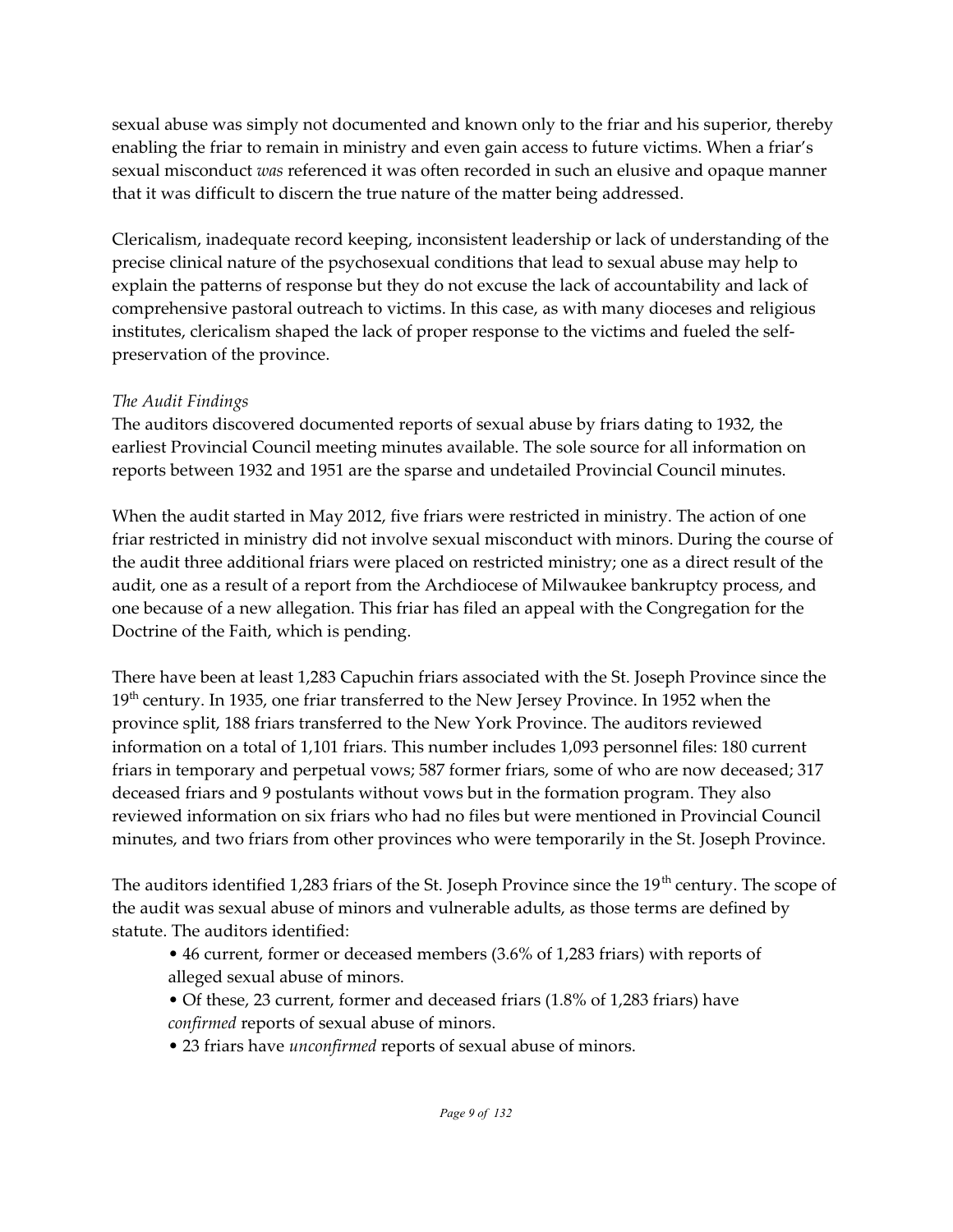- The auditors found no friars with reports of sexual abuse of statutorily-defined vulnerable adults.
- Four lay employees have reports of alleged sexual abuse of minors, none of which were confirmed.

A *confirmed* report is one that has been substantiated with sufficient facts, information or other credible indicia of truth so as to be clearly or obviously true or substantially accurate.

# *Summary and Examples of Reports Between 1932 and 1991*

*1932 to 1951:* Provincial Council minutes reveal that at least 15 friars were reported between 1932 and 1951. At least four reports involved sexual abuse of minors. Five of the friars were dismissed from the order, which means they were not clerics. Seven were given canonical warnings, two were transferred and one was sent on retreat. The minutes do not reflect who reported the abuses or when the abuses occurred; it is unclear if minors or others on their behalf reported abuse, or if adults who had been abused as minors reported their abuses. The minutes say nothing about the victims, nor whether law enforcement was involved in any of the cases.

*1952 to 1956:* There are no recorded reports between 1952 and 1955. In 1956, one friar was reported for sexual abuse of minor girls. This friar had been admonished for similar behavior while in formation yet was ordained anyway. He was reported for sexual abuse of minor girls several more times throughout the decade. The reports were made by the minor girls and their parents. Others, including a female police officer parishioner, reported their observations of the friar's inappropriate behavior with girls. He eventually left the order to marry.

*1956 to 1960:* There are 13 documented reports involving 13 different friars between 1956 and 1960. The documentation contains only summary information of these reports. Some reports were made by minors or others on their behalf, but it is unclear if all of these reports involved minors.

*1960 to 1961:* Three friars were reported in 1960 and one in 1961.

*1962 to 1991:* Between 1962 and 1991, there are *recorded* reports of 13 friars having some form of inappropriate sexual activity. In 1962, a teenage boy and his mother reported his sexual abuse by a friar; that and many more reports involving the friar into the 1990s were confirmed. There was one unconfirmed report in 1964 by a minor at SLS. Between 1965 and 1970, there were an undetermined number of reports made by minor students against two friars who taught at SLS.

The year 1991 was used by the auditors as a cut-off point because the reports received in 1992 and onward are treated in a separate section, since most involve the events at SLS, which began with a news story on December 20, 1992.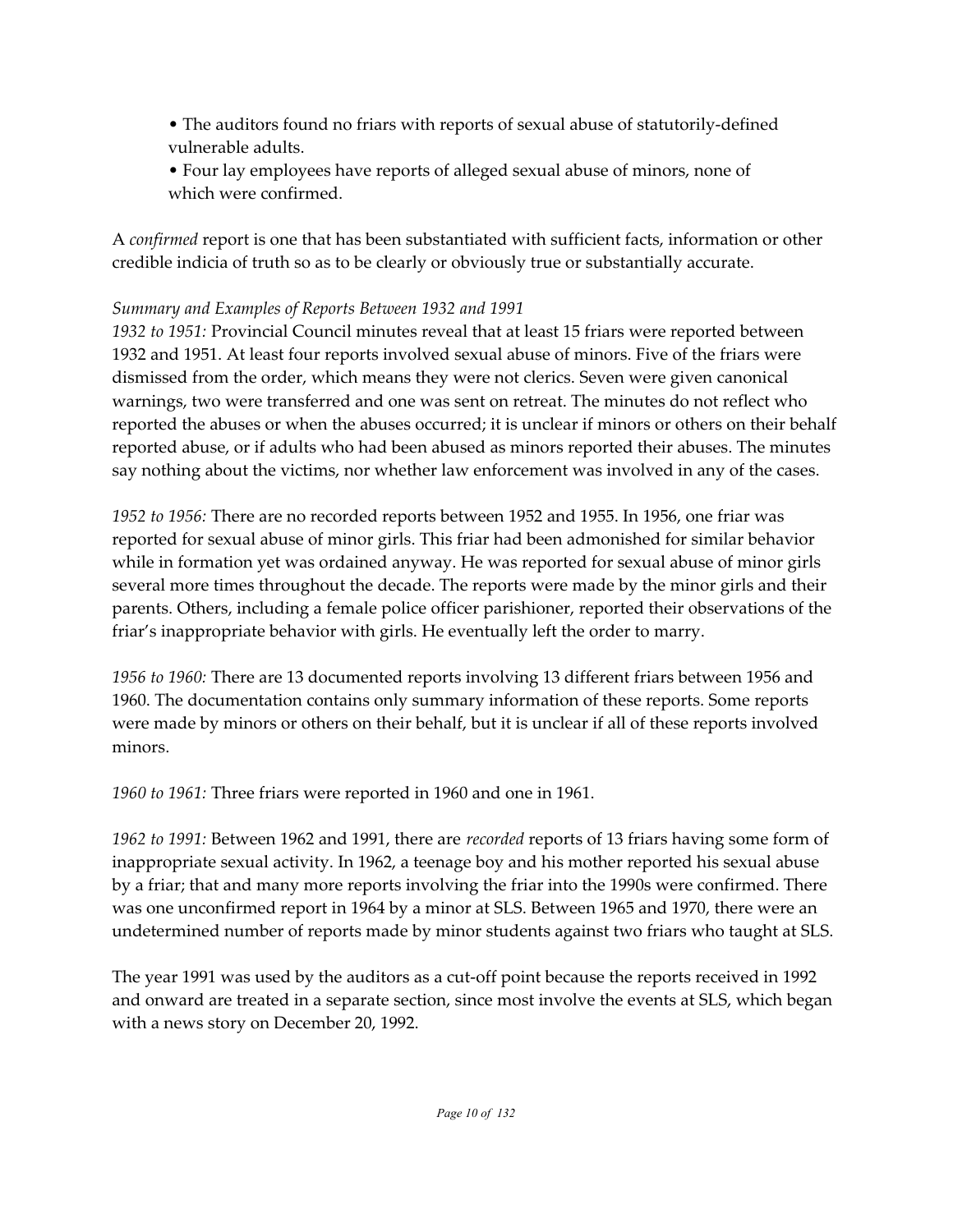*1992:* Nine friars were reported in 1992. All the reports were made by adults but alleged sexual abuse when they were minors. Six were accused of sexually abusing minor male students at SLS. Three of the friars left the order, one of whom has since died; two died as friars; and one is still a member of the province on restricted ministry.

*1993 to 2013:* Fifteen friars were reported between 1993 and 2012. Most of these reports have been made by adults but alleged sexual abuse when they were minors. There were also four reports made by third parties of purported inappropriate sexual activity by lay employees involving minors between 1993 and 1998, none of these are confirmed.

# *Summary and Examples of the Responses Between 1932 and 2013*

From 1932 to 1991, there is no evidence that civil officials from either law enforcement or child protective services were notified of reports of sexual abuse of minors. It is possible that some friars were unaware of reporting obligations even in states where clergy were included as mandated reporters. In 1989, the Archdiocese of Milwaukee established Project Benjamin, which informed all pastors and administrators of their obligations to report. Yet, there is no evidence that any reports of sexual abuse of students at SLS before December 1992 were referred to child protective services, even though the school administrators and teachers were mandated reporters at least as of 1978. Alleged lack of awareness of the legal obligations to report is no excuse for failure to report.

There were no civil lawsuits filed against the province between 1932 and 1993. No friar was charged with criminal behavior during that period.

Reports of sexual abuse of minors or vulnerable adults by friars were not investigated or processed in a consistent manner until recently, after the promulgation of comprehensive policies and procedures.

In the earliest period (1932 to 1951), five friars were dismissed, 2 transferred, 2 given canonical admonitions, 2 placed on restricted ministry, 1 encouraged to seek a dispensation from vows and 1 remains in active ministry in another religious institute.

In 1956, a friar was reported for sexual abuse of minor girls. He had been admonished for similar behavior while in formation yet he was ordained nonetheless. He was reassigned in 1957, and was again reported for sexual abuse of minor girls in 1957 and 1958 at the new assignment. A priest investigated and confirmed the abuses, but advised the prepubescent and young teenage girls to keep the abuses secret and to go to confession. The offending friar subsequently left the order to marry.

In 1959 a friar was first reported for sexual abuse of minor boys, with additional reports in 1960 and 1961. In 1961 he was given a canonical warning but his ministry was not restricted. There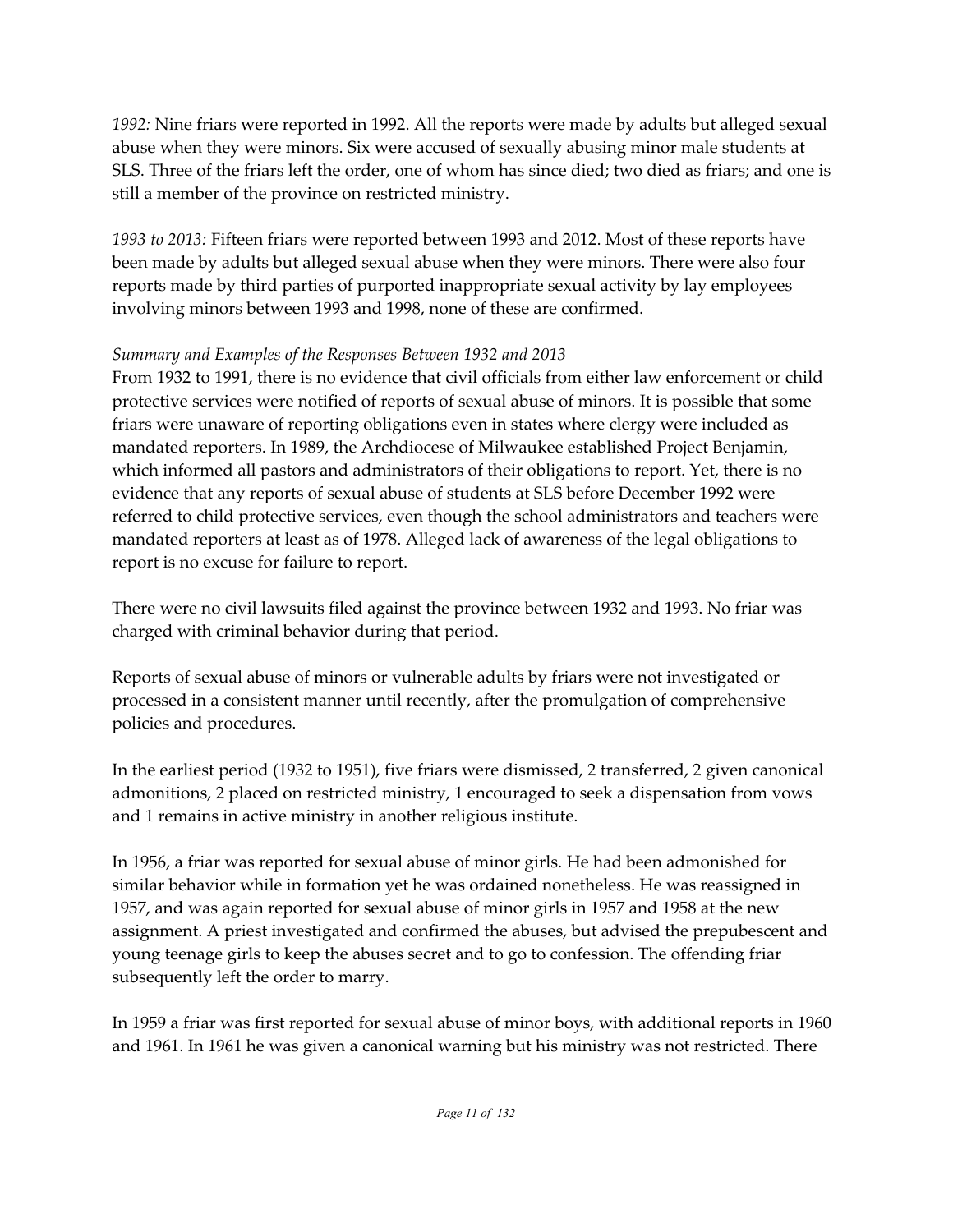were more reports in 1992, 1993 and 1995. The friar was laicized (removed from the priesthood) in 1994 and subsequently died.

The sole case that involved a full canonical process under the direction of the Congregation of the Holy Office (now the Congregation for the Doctrine of the Faith) involved a friar who was involved in seminary formation and was accused of teaching heresy and of sexual abuse of adult student friars in 1959. The case was subjected to official Vatican secrecy and placed in the order's version of the secret archives. The friar was placed on a form of restricted ministry but later re-instated. He eventually left the order to become a diocesan priest. All of the student friars involved were either dismissed or urged to leave voluntarily.

From the 1980s onward, some friars were sent for professional psychological treatment to accredited institutions such as St. Luke Institute in Silver Spring, Maryland, the House of Affirmation or the facility of the Paraclete Fathers in New Mexico. In at least two instances, they were reassigned and subsequently re-offended. In several cases friars were admonished and reassigned. Since 2002 the standard practice has been to conduct an investigation into all reports and, if confirmed, place the friar in restricted ministry.

#### *Sexual Abuse at St. Lawrence Seminary*

Over several decades prior to December 1992, many SLS students accused SLS faculty and administrators of sexual abuse, yet SLS leaders generally took no decisive action and did not respond to abuse victims with any degree of pastoral care. Friars who knew did not report it to civil authorities or parents, and only sporadically reported to provincial authorities. However, at least three provincial ministers knew about sexual abuse at SLS.

By 1978, the Wisconsin mandatory reporting law required teachers and school administrators to report sexual abuse of minors to law enforcement or child protective agencies. There is no indication that SLS sexual abuses were reported to civil authorities. Several witnesses claimed that SLS administrators did not appear to understand or acknowledge their responsibility to report suspected or actual sexual abuse of minor students, but ignorance is no excuse.

There were only two exceptions to the inaction prior to December 1992. In one, SLS leaders forced Br. Tom Gardipee to personally apologize to five 18-year old students with whom he behaved in a sexually inappropriate (though not criminal) manner. In March 1988, when Gardipee became infatuated with an SLS student and behaved inappropriately toward him, the student's parents complained, and the provincial minister terminated him from SLS. However, even despite this action, after impassioned pleas by the SLS president and SLS rector, the Provincial Council reinstated him in June 1988. His reinstatement enabled him to have unfettered and unsupervised access to SLS students, including the student who was the focus of his misconduct, until 1993. In 1994, it was learned that Gardipee had engaged in sexual abuse of the SLS student. The other exception was Fr. Gale Leifeld, who abused numerous students before leaving SLS in 1982 and being reassigned to parish ministry. Provincial leaders finally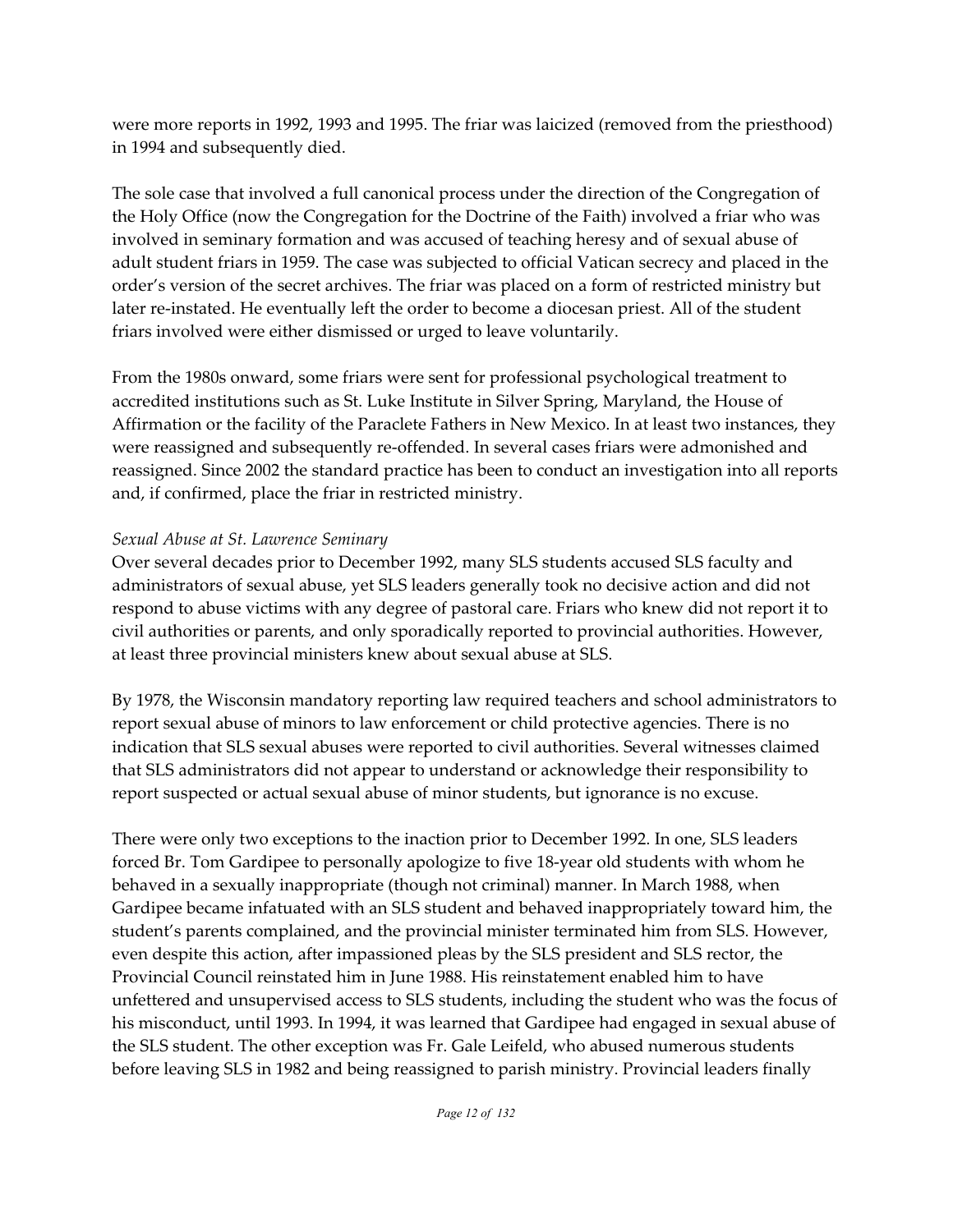removed him from ministry and sent him to the Paraclete Fathers for evaluation and treatment in 1993 after the SLS scandal erupted. He died in 1994. Thus, even in these two exceptions where some action was taken against SLS friars who sexually abused students, the offending friars were enabled to remain in ministry for some time after their sexual misconduct.

Moreover, in both these cases, nobody at SLS or the province notified civil authorities.

It is the opinion of the auditors that the Capuchins' response to sexual abuse reports was deficient, especially their failures to report abuse to civil authorities and their inadequate pastoral responses to victims.

From at least 1989 through 1992, the provincial minister, the late Fr. Ken Reinhart, met with several SLS sexual abuse victims and paid them modest amounts for counseling (usually in the range of \$2,000 to \$3,500) in exchange for releases of liability that included confidentiality provisions. Some victims reported that Fr. Reinhart also promised that accused friars would not be allowed to be around minors. When the victims realized that he did not comply with this promise, they took the step of contacting the newspaper.

On December 20, 1992, the *Milwaukee Journal* published a story reporting that several former students had been sexually abused by certain friars at SLS. Fr. Campion Baer, OFM Cap., described that day as "Black Sunday" in his history of the province, *Lady Poverty Revisited* (2005). Fr. Reinhart was provincial minister when the *Milwaukee Journal* article was published.

Shortly before the *Milwaukee Journal* story broke in December 1992, the provincial leadership conferred with attorneys and public relations consultants to devise a strategy for response. Early on, general counsel for the province expressed concern and compassion for the victims in his correspondence with provincial leadership. He devised a phone intake form to deal compassionately with victims who may call with reports of their abuse. He admonished the province's leaders to remember that they were Christians and Capuchins first, and that they should remember that the students who had been abused were the true victims. However, there were few suggestions as to how to reach out to victims and their families in a pastoral manner.

In approximately May 1993, the province's insurance carrier retained local counsel to defend the province. Once defense counsel became involved, the province's general counsel did not have a large role in the ongoing process. The auditors conclude that provincial leaders essentially surrendered their response to the victims to defense counsel. This caused many victims to feel alienated and re-victimized due to the tactics of the attorneys. As the clients, the province and its leaders had the ultimate voice in how their defense would be handled. As Christians and Capuchins, their response to victims should have been compassionate and pastoral, and should not have been relegated to defense attorneys whose role it was to defend against litigated claims. Although the tactics were the lawyers', it is the Capuchins who bear ultimate responsibility for surrendering their moral obligations to the attorneys.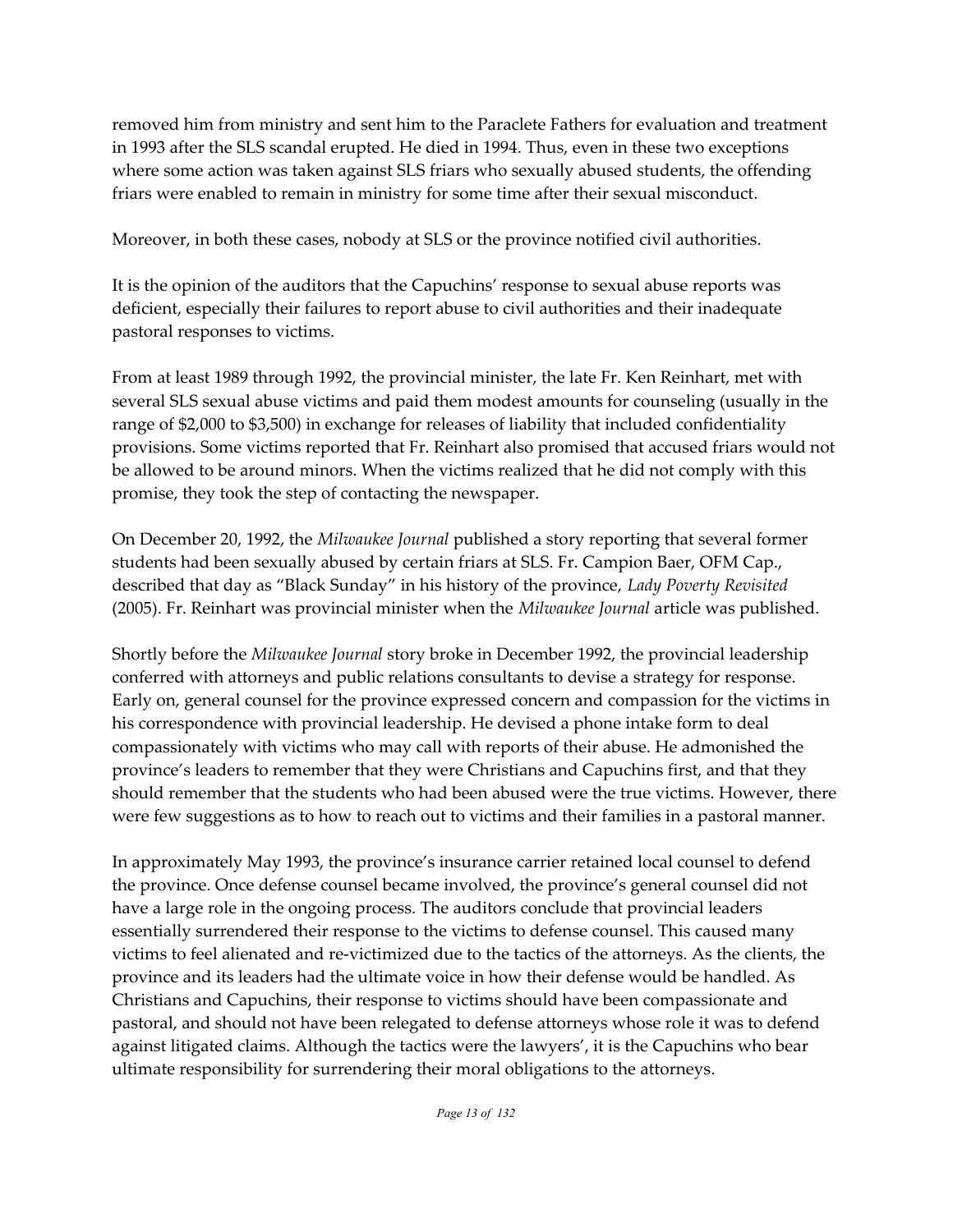It should be noted, however, that one SLS Capuchin handled the crisis with relative distinction. Within days after the story broke, Fr. Joseph Diermeier, the SLS rector, contacted the parents of every SLS student to answer questions and offer assurances, sent daily mailings to update parents on developments; and met with them to answer their questions. His leadership is credited as the reason all students, approximately 204, returned to SLS after the Christmas break. In early 1993, he brought in sheriff's officers, representatives from the District Attorney's Office and counselors from the Archdiocese of Milwaukee's "Project Benjamin" organization to speak to students and faculty about sexual abuse, and to facilitate students' direct reporting of sexual abuse to law enforcement and/or counselors. No SLS students came forward to the Sheriff's Department or counselors to report sexual abuse at that time.

Mass mailings were sent to SLS alumni throughout the United States between December 1992 and May 1993, inviting former students who may have been abused to seek assistance if they needed it. The province prepared intake forms to handle calls from anyone who reported abuse at SLS. These are all laudable and necessary actions. However, no evidence was found that SLS staff or provincial leadership made attempts to contact and provide pastoral care to the thenknown victims or their families.

In January 1993, Fr. Ken Reinhart met with SLS faculty and staff and with the local community of Mount Calvary, Wisconsin to answer questions. However, it appears he knew that Fr. Jude Hahn, a priest at Holy Cross Parish in Mount Calvary, had sexually abused minors, yet did not disclose it and apparently made little attempt to identify other possible victims.

As noted above, in January 1993, Fr. Reinhart retained the Kersten & McKinnon law firm to act as special counsel and to conduct an investigation of sexual abuse at SLS. Fr. Reinhart gave special counsel unprecedented access to documents and information. Special counsel was also authorized to solicit and receive reports of sexual abuse, even anonymous reports, and to extend \$1,000 to \$2,000 to victims for counseling and assistance, "no questions asked," and with no investigation. He was authorized to offer more if a victim submitted a therapist's treatment plan. Special counsel's investigation report, commonly known as the "*Kersten Report*," was published May 27, 1993.

The *Kersten Report* found several reported incidents of sexual abuse at SLS between 1968 and 1986. These reports involved the sexual abuse of 14 boys by six Capuchin Friars. The report distinguished between acts of abuse as defined in criminal statutes, and inappropriate "qualified acts" that do not meet the criteria for criminal sexual misconduct. The auditors discovered that an additional two friars were confirmed as having sexually abused SLS students, bringing the total number of confirmed offending friars at SLS to eight. The auditors also determined that an additional 14 SLS students were abused, bringing the total number of SLS victims to 28. The auditors also learned that reports of SLS sexual abuses dated as far back as 1964, not 1968.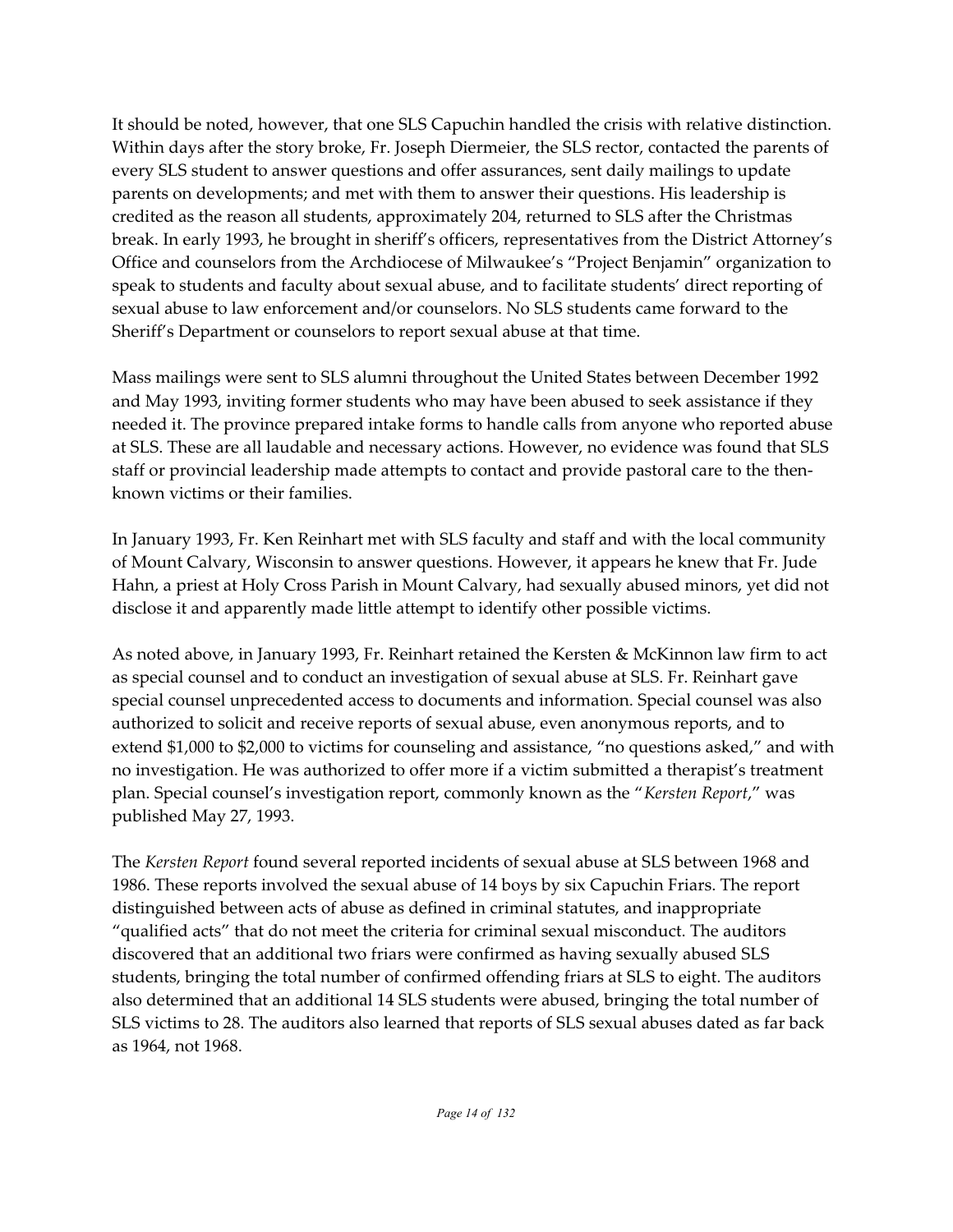Special counsel's treatment of victims and his efforts to solicit and assist victims was commendable, and he gave credit to provincial leaders who made "an unparalleled effort" to do "everything practically possible to identify victims and to offer them appropriate counseling, diagnosis and treatment." However, when defense counsel actively assumed the defense in June 1993, and provincial leaders essentially ceded their response to victims to defense counsel, special counsel and his efforts were marginalized. One of the few individuals who had reached out to victims with compassion was no longer able to do so.

At the province's June 1993 provincial chapter, Fr. Reinhart led the friars to a discussion of the SLS scandal and encouraged friars who were sexual abuse victims to share their stories. To this day, the June 1993 chapter, where the *Kersten Report* was presented and approved and where there was painful discussion of abuse at SLS and in the friars' own personal lives, is recalled as perhaps the most difficult in the history of the province.

#### *Alienating the Victims*

The auditors believe that some evidence suggests that the attitude towards victims was warm or patronizing as long as they accepted what Capuchin leaders offered them; but the attitude turned adversarial and negative once a victim asked for transparency, accountability or monetary reparations, especially if a victim filed suit. Underlying this attitude was a significant degree of disbelief that the accusations were true *or* a refusal to consider that they *might* be true.

The Capuchin leadership and the friars in general failed to extend pastoral outreach to SLS victims. Many friars interviewed by the auditors stated that they believed provincial leaders prohibited them from reaching out to victims, on orders from defense counsel. The former provincial ministers interviewed had no memory of such a prohibition although they acknowledged that friars were told not to speak with the media.

It appears to the auditors that most friars, with two notable exceptions, distanced themselves from SLS victims. One friar reached out to the victims and "stood shoulder to shoulder with them" and the other reported that he extended pastoral care through counseling. Although the feeling among many friars was that the attorneys were ultimately responsible for preventing outreach to victims, it is important to note that there was sufficient opportunity for outreach between the revelations of sexual abuse in late December and the engagement of defense counsel in the spring of 1993. The victims made several efforts to meet and work with the Capuchin leadership, none of which were followed up on by the Capuchin leadership. After the *Kersten Report* was published, the newly elected provincial minister publicly promised to meet with the victims but never did so.

Some victims have described the defense attorneys as employing highly aggressive and combative tactics in their response to SLS victims who filed lawsuits. The attorneys representing the order appeared to not believe many of the claims, and they discouraged and disallowed pastoral outreach to victims, believing that such outreach would compromise the defense. The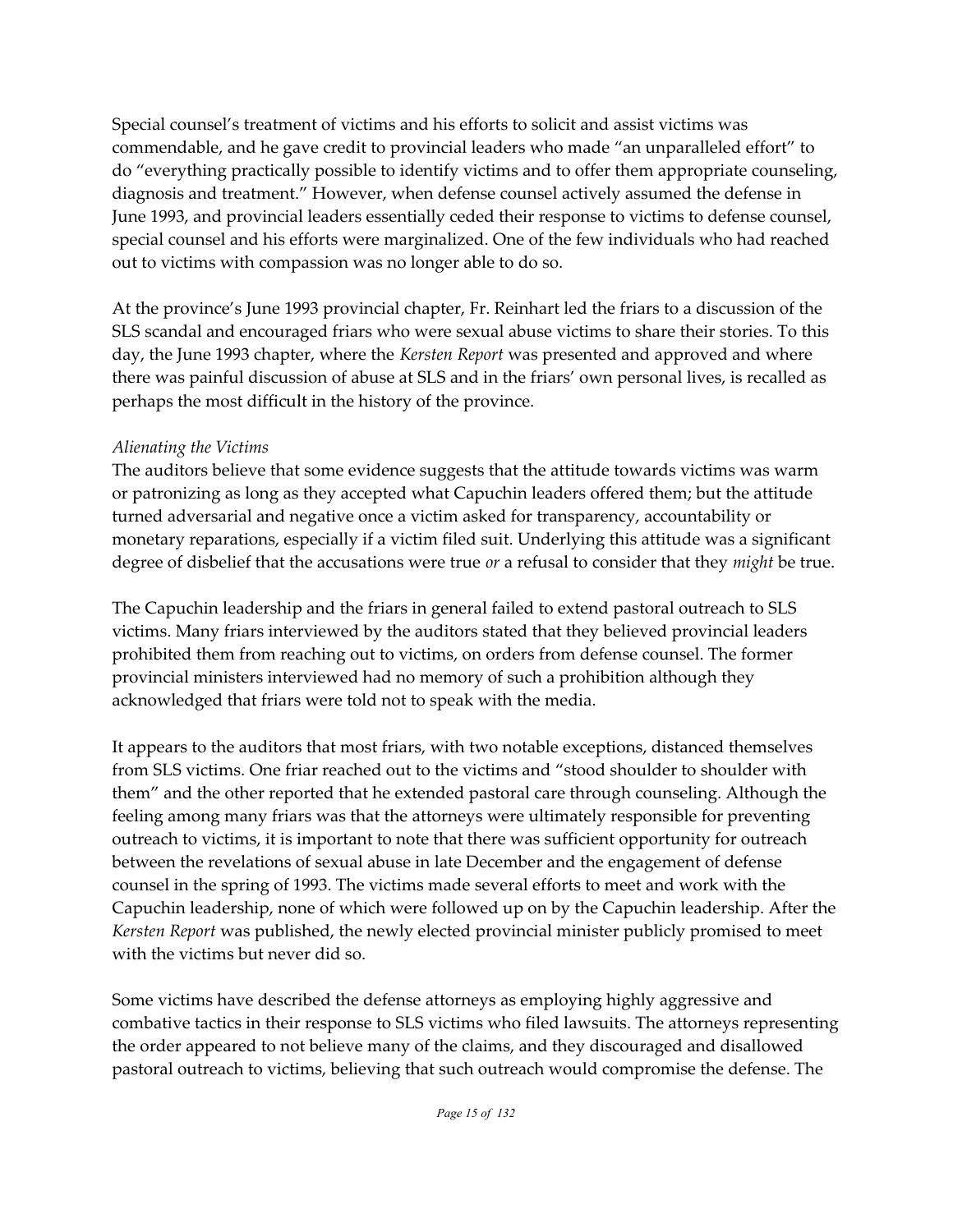extent of the abuse at SLS was questioned, and legal efforts resulted in modest settlements purchased with extensive defense efforts and expenses.

SLS victims who did not seek monetary compensation, did not retain legal counsel and did not threaten lawsuits, but only sought counseling, received more favorable treatment. The victims in this category were provided counseling at the province's expense and were not required to sign a release from liability.

When one of the SLS victims assumed a leadership-advocacy role and when several others filed civil lawsuits, many friars' negative feelings and hostility increased. Provincial leadership perceived the victims as adversaries rather than victims of their own brothers. In many cases, anger replaced compassion. Many leaders felt attacked and became defensive. They became protective of friars who were implicated.

The hostility of the friars towards former SLS students who had assumed leadership and advocacy roles was more than inappropriate — it was destructive. These former students were demanding accountability of the province "because of the sexual abuse that had been inflicted upon them and because the friars, even when informed of this abuse, did nothing." (the words of a victim). This hostility was further fueled by the attorneys. Consequently a successful pastoral outreach and a response from the friars that was in keeping with their Franciscan charism was severely compromised, damaged and, in some cases, even opposed.

Several friars described the SLS saga as the darkest night of the province's history. However, the dark night did not begin on December 20, 1992, but many years before when the first report of sexual abuse of a boy by a friar was ignored or dismissed. In the end, after lawsuits were settled, there were no winners.

The auditors perceived that the reaction of some friars to the SLS scandal was based on their own pain and embarrassment. Unfortunately, for some friars, their perception of the "dark night" did not begin with or extend to victims and the unspeakable harm inflicted upon them by religious men in whom they had placed trust. Their primary concern was the effect on the province, on SLS and on the friars, not on the damage done to the students entrusted to them. Yet there are no valid excuses for such behavior either by individuals or by the institutions.

## *The Time Frame of the SLS Reports*

The auditors learned that a wide variety of administrators, teachers, rectors and provincial leaders received reports of sexual abuse at SLS over several decades, yet did not report the abuses to authorities. The auditors determined that the earliest reports of sexual abuse by SLS faculty date from 1965 and possibly (though not confirmed) 1964. These were reports by minor students of sexual abuse by Fr. Gale Leifeld, who taught at SLS beginning in 1958 and became the rector in 1976. There was an unspecified report in 1971. There were specific reports by SLS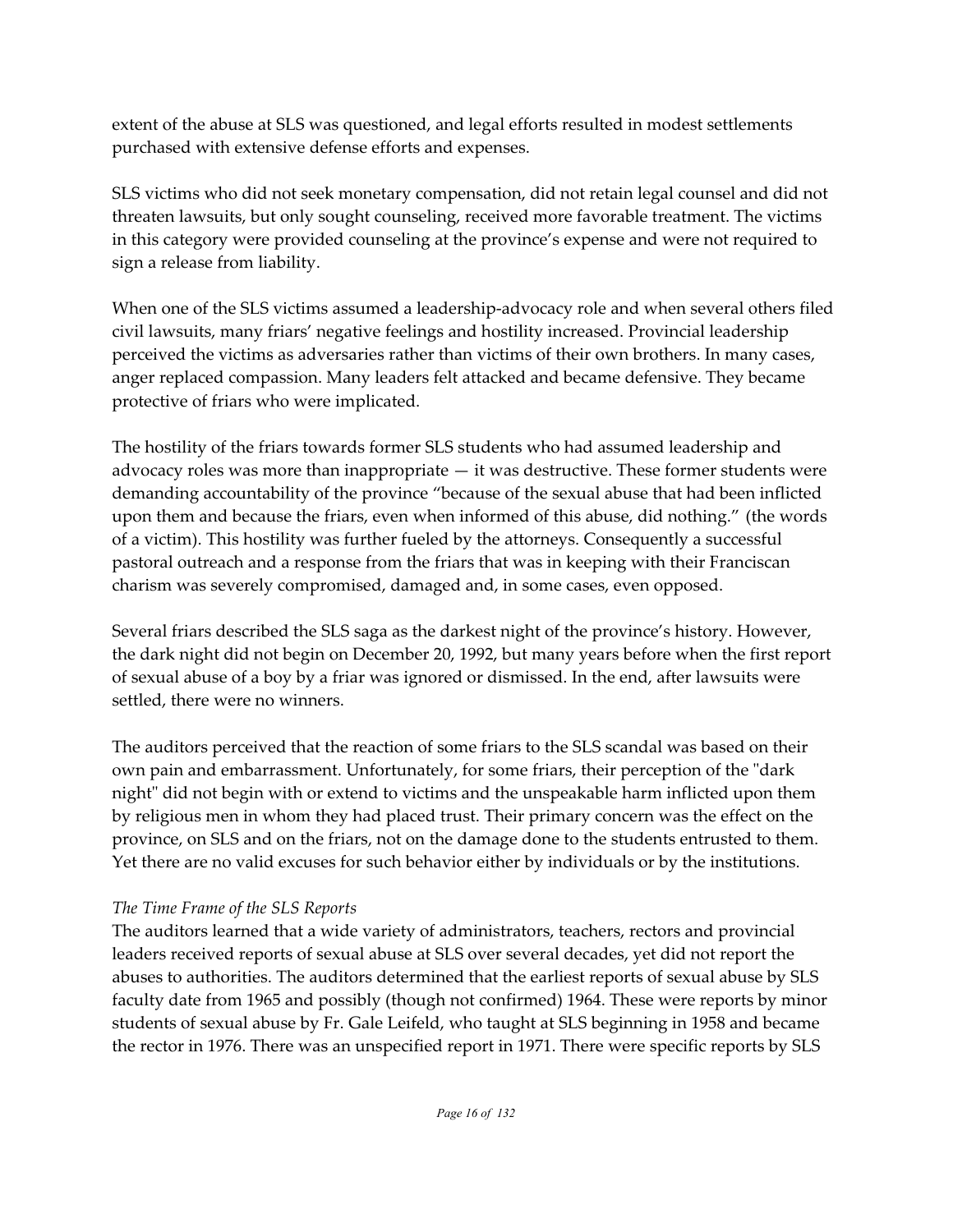victims while they were still minors in 1972, 1974, 1976, 1977, 1979 and 1981. There were reports of "qualified acts" with 18-year old SLS students in 1985.

There were reports of more "qualified acts" with a minor SLS student involving the same friar in 1987-1988. From 1989 to December 1992, there were reports of sexual abuse by adult former SLS students, who received money for counseling. Beginning in December 1992, a number of adult former students have reported sexual abuse at SLS through the media and in legal and other claims. Included in this group is the 1994 sexual abuse claim made by the adult former student who had previously been believed to be only the subject of "qualified acts" in 1987-1988 when he was a minor.

In one case, a priest consulted with Archbishop Rembert Weakland, then the Archbishop of Milwaukee. Archbishop Weakland provided some guidance, but took no action in response to the disclosure of sexual abuse. This oversight is important because, as archbishop, he had authority over all apostolic and pastoral work that took place in the archdiocese. This included SLS because the students were not members of the order, yet were among the faithful of the archdiocese.

#### *The Outcome of the Lawsuits*

Fourteen SLS victims filed civil lawsuits against SLS and the province. None went to trial. One suit filed as a result of alleged sexual abuse at the province's pre-novitiate in Detroit did go to trial. The jury found that the statute of limitations barred the plaintiff's lawsuit. The jury did not reach the question of whether the accused friar abused the plaintiff.

The 1995 Wisconsin Supreme Court ruling in *Pritzlaff v. Archdiocese of Milwaukee* had the effect of barring many SLS victims' lawsuits. Subsequently, the province negotiated modest settlements for the claims (approximately \$3000 to \$4,000, of which approximately \$3,000 netted to the victim) but provincial leaders did not attempt reconciliation with victims.

Fourteen of the 28 known SLS victims received modest monetary settlements which were reported to be based on costs for counseling. The province paid for psychological assistance and counseling for seven victims. None of the 14 victims who filed lawsuits received any form of pastoral care or assistance.

## *The Financial Aspects*

Data provided by the province's former insurer clearly reflect that the insurer and defense counsel, and by extension, the provincial leadership, prioritized defense of the province and the accused friars in the SLS abuse claims over the victims.

The insurer's total expenditures for the SLS abuse cases were \$962,026. The defense costs amounted to \$855,449 of the total (88.9%) and the remainder, \$106,578 (11.1%), was spent on settlements for victims The average settlement per victim was approximately \$7,613 and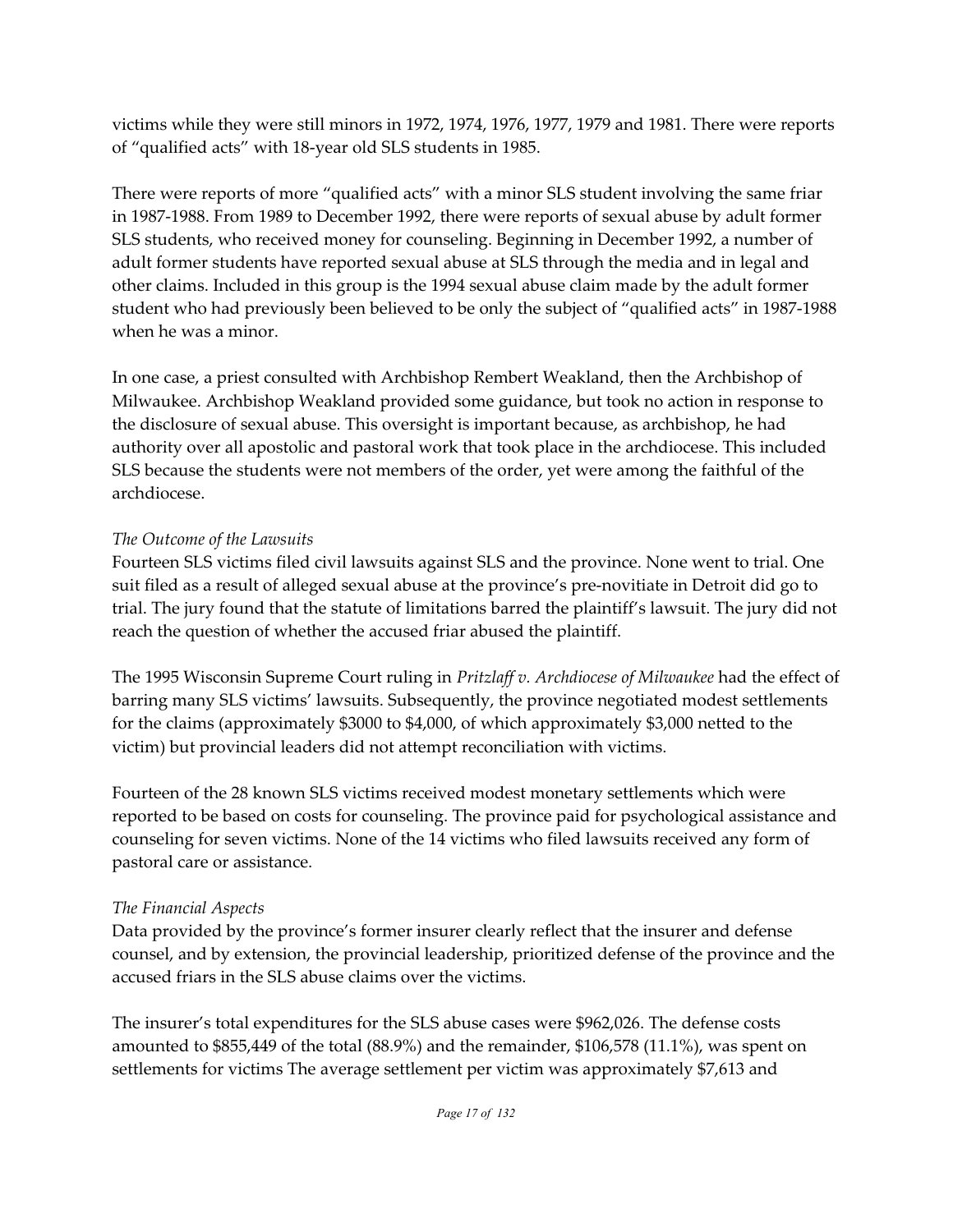average defense cost per victim was \$61,103. However, the \$7,613 average settlement figure is skewed; because one settlement was just over \$50,000 and one was just under \$20,000, while the rest were in the low four figures, except for four that were zero. Although the auditors note that the Capuchin's and their insurer's significantly greater expenditures on defense costs rather settlements for victims was not uncommon in civil litigation; the expectation is that a Catholic religious order would have conducted themselves more as "church" than secular civil litigants.

In the SLS sexual abuse claims, the interests of the insurer and the insured province aligned. Both wanted the claims to go away as quickly as possible for as little cost as possible. The province was entitled to the best defense and claims handling that their insurer could provide. Had the province and its insurer trusted that compassionate claims handling *was the best defense and claims handling strategy*, that it served both *their* interests and *victims'* interests, they could have saved considerable money and heartache.

If the provincial leaders had taken a leadership role that prioritized compassionate resolution and accountability over an aggressive defense, SLS victims may have received more just treatment; and lower resolution costs likely would have saved the insurer enormous sums. In fact, expedited and compassionate settlement of these claims could have saved the insurer hundreds of thousands of dollars. Authentic and compassionate pastoral outreach was both the right thing to do and a good business decision.

### *Lessons from the St. Lawrence Seminary Experience*

After the SLS experience, the province made significant changes in its approach to reports of sexual abuse, to the accused friars and to the victims. The province has revised its policies and procedures several times since the first policy was promulgated in 1988. The present policy, published in 2012, is an excellent blend of compassionate pastoral care, preventive measures for the future and education and training. The auditors agreed that it is the best policy of its kind that they have seen.

The province has made significant and praiseworthy improvements in its approach to persons who report sexual abuse. There is a much more pastoral and fair handling of abuse claims. The overwhelming majority of the expenditures on sexual abuse claims by the province have been spent on victims. Since 2004, the province has handled 100% of the sexual abuse claims that were initially reported to the province "in house," and has spent almost all its expenditures on victims. Some victims have only sought psychological counseling from the province. Several have been paid settlements, some with creative, accommodating and personally-tailored provisions designed to provide targeted assistance that responds to victims' needs. It manifests an understanding of the reality that the harmful effects of sexual abuse differ from person to person and that every victim must be treated as an individual.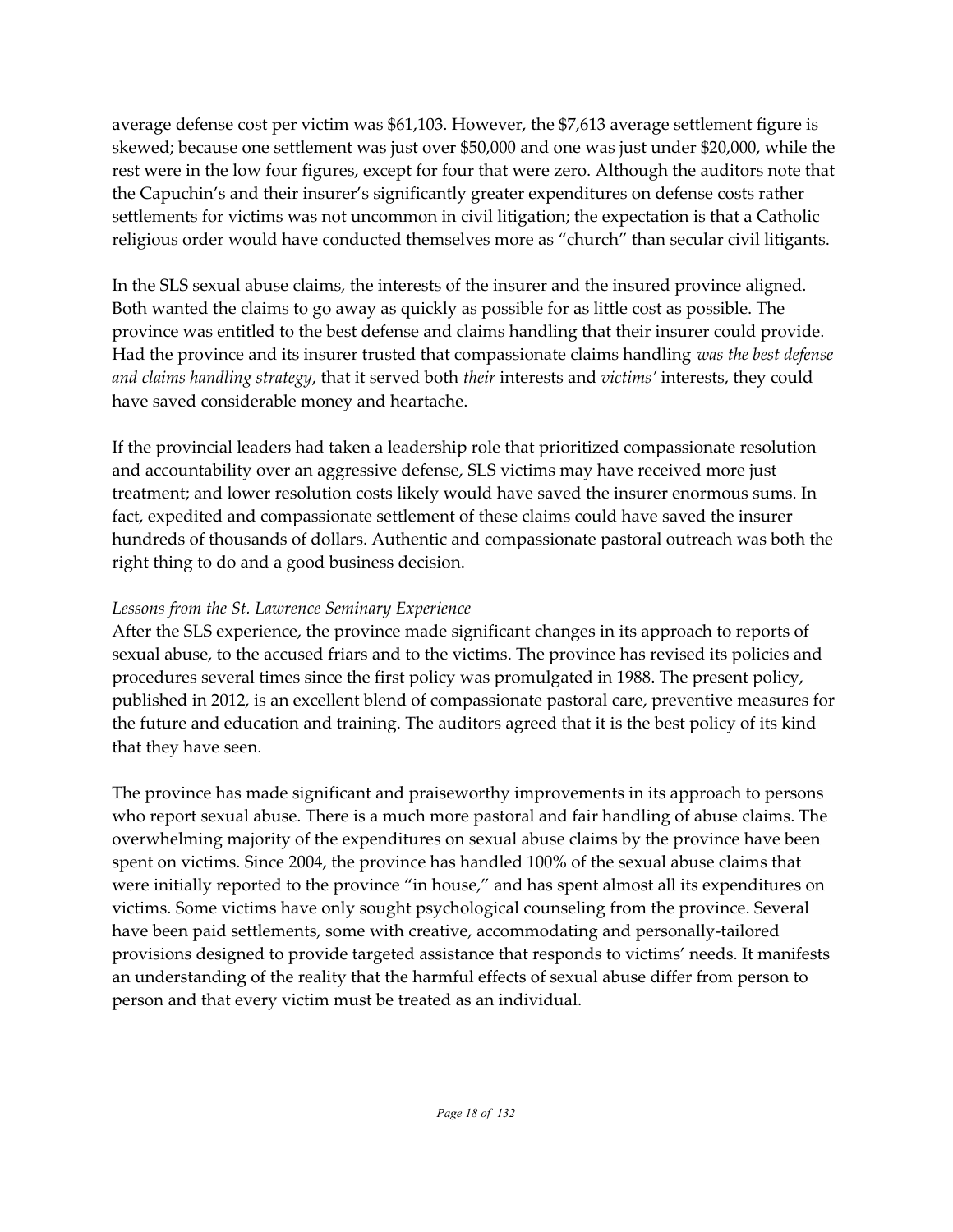#### *The Auditors' Recommendations*

The final section of the report contains a review of the province's past sexual abuse policies. The auditors studied the recommendations in the *Kersten Report* (1993) and given by Project Samuel, also in 1993. With these recommendations as a backdrop and in light of the audit findings, the auditors formulated their own recommendations. The auditors are aware that many of these things are being done already. The full list of recommendations is in the report, but some recommendation for the future, in light of the findings and revelations of the study, include the following:

1. The current policy states that the provincial minister must immediately place a friar on paid administrative leave when a "credible allegation of sexual abuse" is made. "Credible allegation" is defined as "one that is at least within the realm of possibility with respect to the persons, dates, places and other relevant information concerned." The term "credible allegation," even as defined and clarified above, is confusing and often harmful to claimants and the accused. The term "credible" means "believable," and generally people consider a believable allegation to be *actually* believed or even true. The use of this term is under review by the province.

2. All supervisors and friars in positions of authority need objective, external, separate, and professional training and continuing education in the acknowledgment, identification, investigation, and processing of sexual abuse. They should seek out expertise, abilities, and ideas even when they differ from or challenge historical protocol, functioning, and beliefs

3. Adequate maintenance of the files is critical, including consistent documentation, guidelines and mandatory review of files for new assignments. This includes both past and current documentations of all interpersonal and sexually inappropriate reports. When a friar is reassigned or transitions to a new community, the previous supervisor should communicate verbally and in writing a thorough description of all abusive reports and investigation outcomes to the new supervisor. The auditors are advised that the process of updating the records management and retention policies of the province is underway. Relaying information about sexually abusive allegations and actions should not be left to the friar in question, but rather should be the responsibility of supervisors and provincials.

4. The policy should explicitly state that a provincial minister must disclose a friar's complete history of abuse allegations, investigations and responses to a bishop or other ministry director external to the province, to assist in an assessment of a friar's character and fitness for a new assignment, ministry, or relocation. Likewise, an outgoing provincial minister must provide an incoming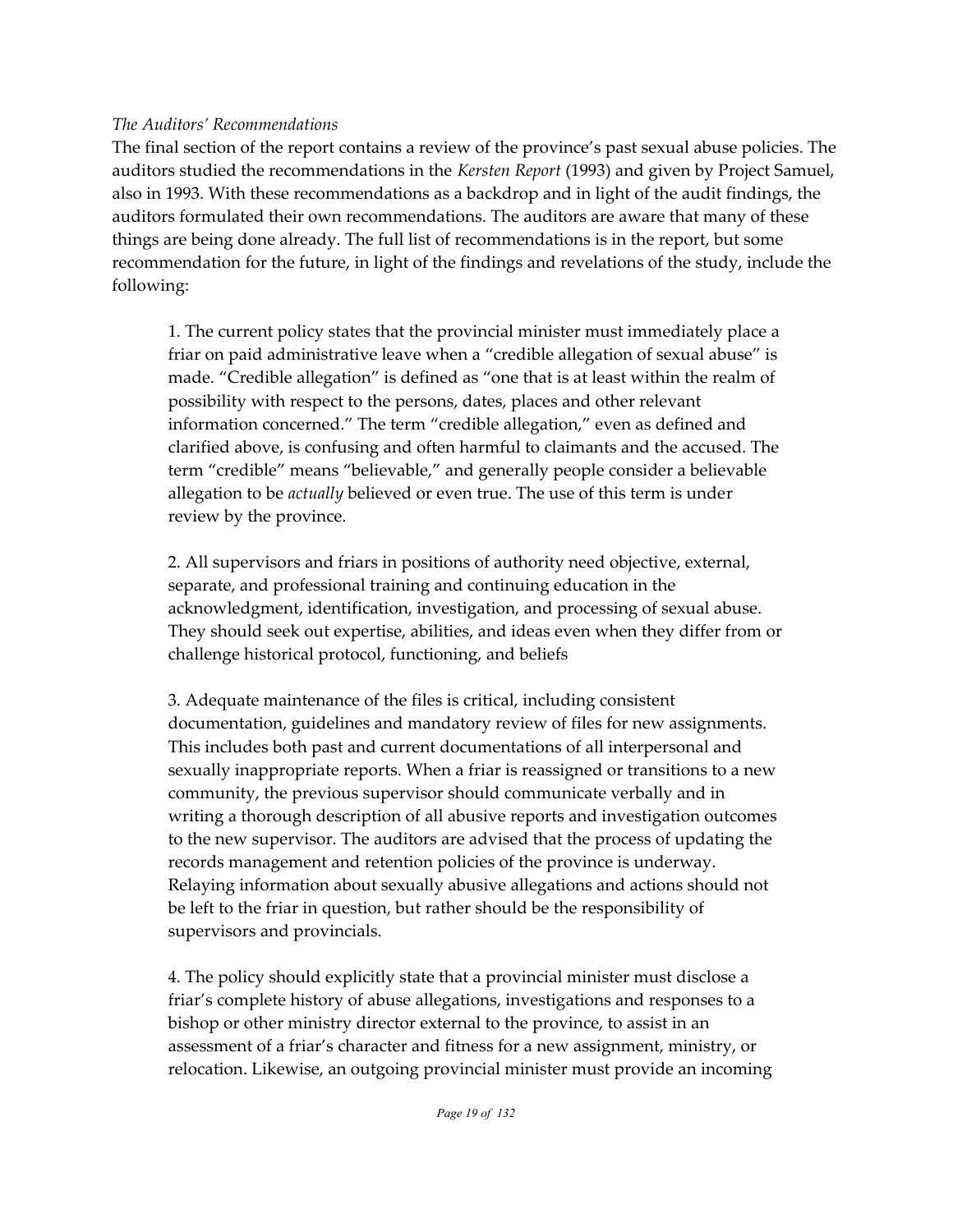provincial minister with a complete report of a friar's abuse allegations, investigations and responses to ensure continuity of supervision, monitoring, intervention, and care.

5. When reading this report and the list of friars, some victims, their loved ones, friends and family members may find emotions, memories or distress re-opened or brought to the surface. To ensure pastoral and other necessary support, the province should provide a contact name and number/e-mail address for anyone contacting the order in response to this to ensure any additional support or assist can occur. This could be the OPCC or a designated victim outreach coordinator, and currently this position is held by Amy Peterson.

6. External involvement and consultation from individuals, agencies, organizations and experts in sexual abuse should also occur in response to confirmed and unconfirmed allegations to help ensure objectivity and competence, follow-up and supervision. This should also occur in conjunction with the OPCC director, the province's review board and other consultation agencies as described.

7. It is preferred that friars with confirmed allegations of sexual abuse be kept as members of the Capuchin community rather than expelling them. This will ensure that they receive needed treatment, care, support and monitoring. If they are expelled from the order and deteriorate without support or assistance, this would increase the risk of recidivism and does not serve the abuser, the victim, the order or the wider community.

8. There should be specific education — to include workshops, seminars or curriculum additions, in the nature of sexual abuse with emphasis on the complex nature of psychosexual dysfunction and the impact of sexual violation on the victim — provided for the novitiate and post-novitiate programs.

9. The members of the province should have comprehensive and realistic training in the pastoral response and care of persons sexually abused or violated by anyone, but especially and specifically training in such care for persons sexually abused by clerics or religious.

10. The ratio of defense costs to settlement amounts for SLS victims, 88.9% to 11.1%, illustrates the need for provincial leaders to prioritize compassionate and pastoral outreach and resolution over an aggressive legal defense. Pastoral outreach is much more than providing money to victims for counseling. Recent handling of such claims indicates that the provincial leadership appears to be heeding this concern.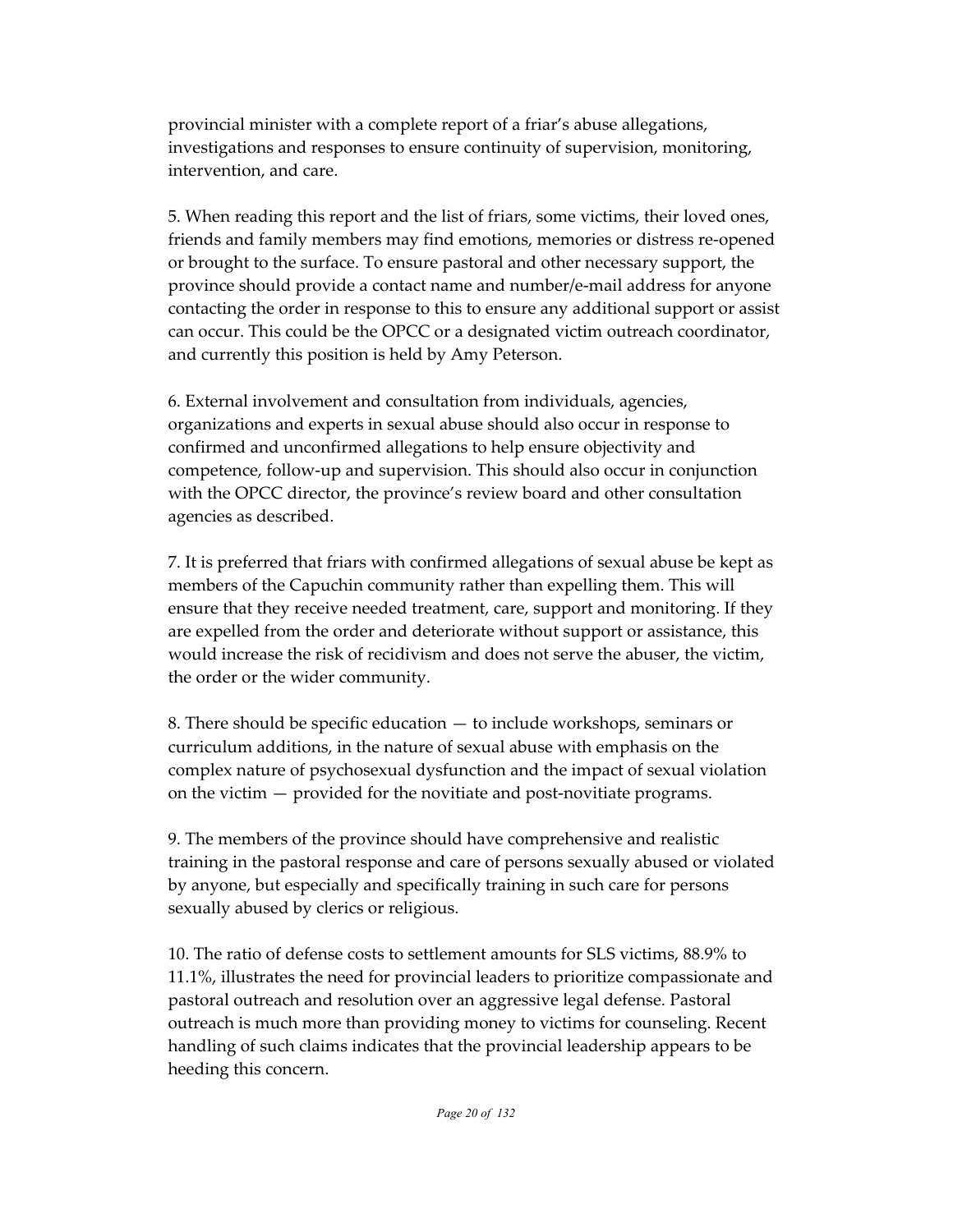11. This process has led the auditors to findings and discoveries previously unanticipated. As some of critical findings are outside of the scope of the audit, future studies, investigations, or audits including this information could help to further the order's understanding of sexuality and its expression, abuse, and how its clerical culture may contribute to the problem.

#### *The Appendices*

In collaboration with the provincial minister and the director of the OPCC, the auditors have added several appendices to the report to provide additional explanation and insight into the importance of the province's decision to conduct the audit, and to place the audit into a broader national and international context.

#### *Commendation*

The auditors recognize and commend the group of men who came forward to reveal the legacy of sexual and spiritual abuse that had brought irrevocable harm to many. Without their courage, this history of abuse and cover-up would have continued to bring not only harm to the abused but a grievous insult to the Franciscan spirit and the wonderful charism of the founder.

For this reason, the auditors highly commend Fr. John Celichowski for listening to the survivors of sexual abuse and to his Franciscan charism in bringing about this process, and to the Capuchins on the Provincial Council for their willingness to commission the audit. They commend the director of the OPCC, Amy Peterson, for her constant support and guidance and for her compassionate care for those who have experienced sexual abuse, as well as her care for those who have been accused. They commend the provincial archivist, Fr. Patrick McSherry, for his tireless provision of many materials and information that has contributed to the audit, some which the auditors would not have known to ask for. They commend Br. TL Michael Auman and Br. Mark Carrico for their tireless help with formatting, proofreading and fact checking. They commend the brothers of the province for their open and honest response to the audit and for their commitment to examining their history and their past and current response to incidents of sexual abuse. They commend them for striving to bring compassionate care and justice to the victims of sexual abuse.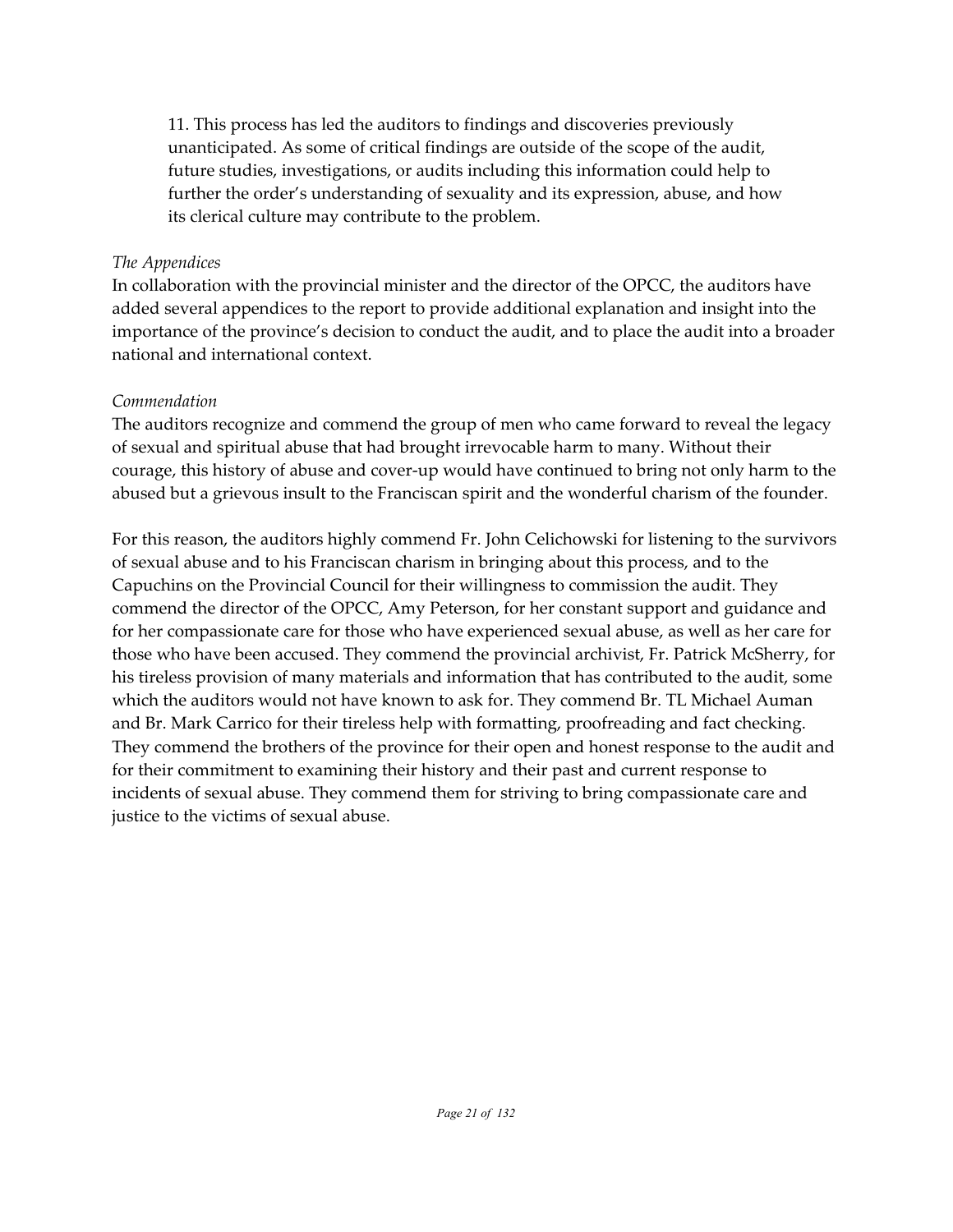## *Audit of the Capuchin Franciscan Province of St. Joseph in the United States*

# *Prologue*

The sexual abuse of children and vulnerable adults by those entrusted with their care is a crime, a sin, and a profoundly human problem. It has been with us for a long time, in a variety of social, cultural, religious, and professional settings. It was long in the shadows of secrecy and shame. Through a combination of forces, including the great courage of survivors and changes in the criminal codes and child protection laws, it has now been brought into the light. It will never go away, at least not completely. We need to do whatever we can to prevent it and to help heal the grave harm that it does, especially when the harm is caused by one of our Capuchin brothers.

In April 2011 I joined some other friars and partners in ministry in participating in "Harm, Hope, and Healing: International Dialogue on the Clergy Sex Abuse Scandal," a conference sponsored by Marquette University Law School's Restorative Justice Initiative. It was after hearing the stories and reflections of victims and survivors of abuse, child protection professionals from Ireland, Australia, and the U.S., and bishops and clergy that the idea of conducting an audit began to develop.

Over the past year-and-a-half the Provincial Council and I have been working with Amy Peterson, the director of our Office of Pastoral Care and Conciliation, to plan and implement the audit. We met with our Provincial Review Board, representatives from law enforcement, and survivors of abuse to plan the project.

We began with the idea of a simple file review. However, as we moved through the process it became painfully evident that we needed to look honestly at our history of preventing and responding to sexual abuse. We needed to have a clearer idea of where we have been, where we are now, and where we might go in the future.

It is not our intent to needlessly embarrass people, to affix blame for what has happened, or to hurt anyone, particularly the innocent. At the same time, we know that this type of selfexamination is an inherently painful exercise. We want and need to better understand and hold ourselves accountable, learn from our experiences (including our mistakes), and reach out to those who have been harmed by our brothers or by our response to them when they came forward with their reports of abuse.

This audit is an important part of our efforts to live out our mission and values as a province. We hope that this audit will be a part of a process of ongoing reform in this area and will achieve a number of goals: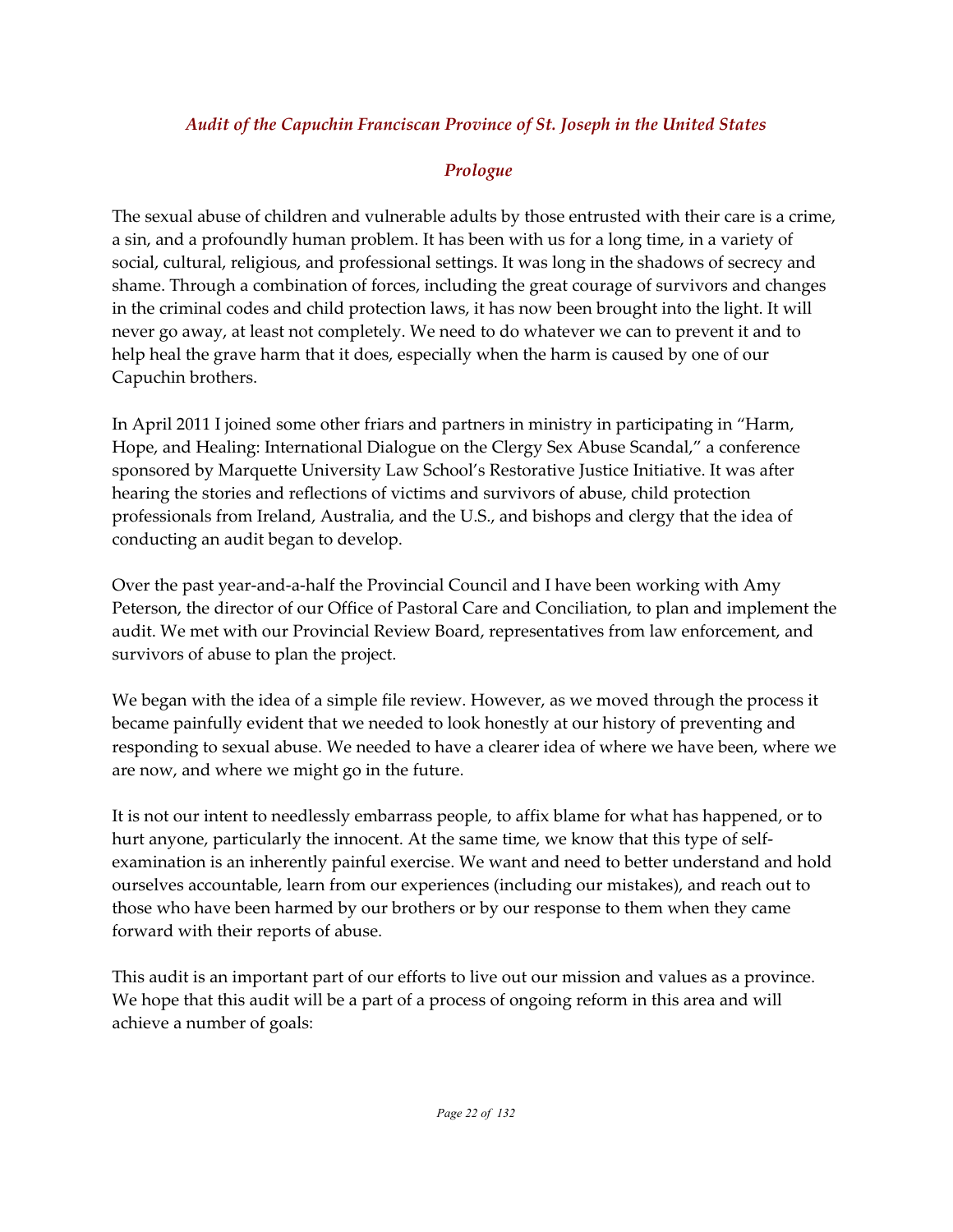• Make the Church and community safer for children, teens, and vulnerable adults.

• Provide greater opportunity for healing victims/survivors, as well as for members in the community who have been affected in different ways.

• Provide greater openness and accountability to the wider Church, the province, those we serve, and the public.

• Strengthen the accountability, supervision, and rehabilitation of friar-offenders.

• Improve the effectiveness of our efforts to prevent and respond to abuse.

• Incorporate current and evidence-based best practices in the field and draw from a wider field of expertise and resources.

While it is important, we recognize that this audit is but one step towards meeting these goals. Preventing, responding to, and helping to heal the trauma of sexual abuse will remain our challenge as a religious community, as they are in the wider Church and society, for a long time. We must strive to fulfill these goals in an effort to integrate our mission, inspired by Christ and following the example of our brother Francis, to "…build sisterbrotherhood…[and]…attend simply and directly to the spiritual and other basic human needs, especially of the poor and disenfranchised, promoting justice for all" ("Mission Vision Values Statement of the Province of St. Joseph"). It is an opportunity for us to show hospitality and compassion, provide joyful service, partner with and empower others, and promote justice for all.

— Fr. John Celichowski, OFM Cap., Provincial Minister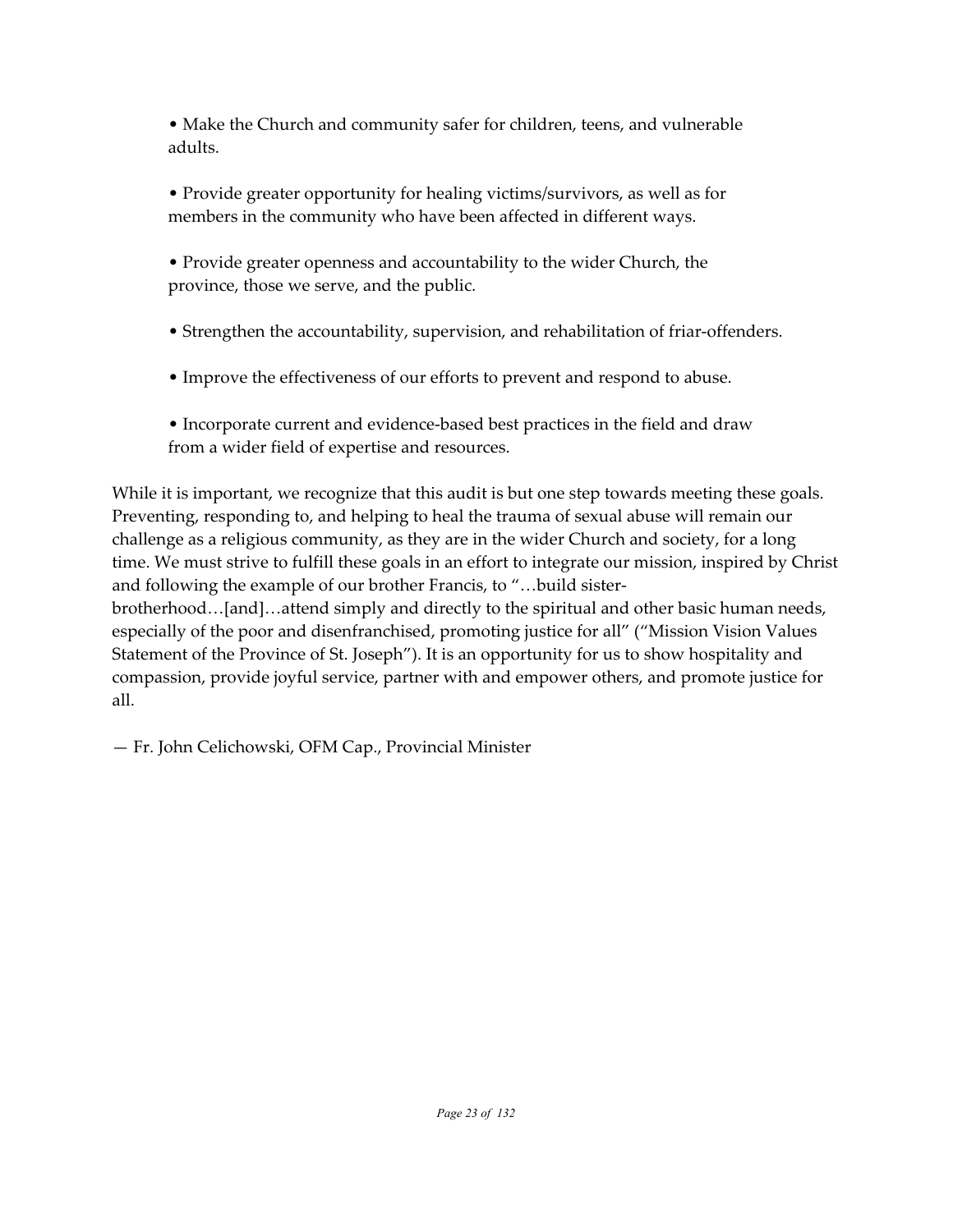# *Introduction*

On January 6, 2002, the *Boston Globe* published the first of a series of articles on widespread clergy sexual abuse in the Archdiocese of Boston, leading to a nationwide clergy sexual abuse scandal in the Catholic Church. Although the sexual abuse scandal in the Catholic Church had received publicity since 1984, sexual abuse in the Archdiocese of Boston became a touchstone for many Americans, and brought the issue into the national consciousness.

The media initially exposed the scandal of sexual abuse in the Catholic Church in America, and continues to report extensively on the Catholic abuse scandal. In recent years, the Catholic sexual abuse scandal has been exposed throughout the rest of the world as well. However, over time, it has become painfully apparent that the plague of childhood sexual abuse knows no borders and infects all faiths and religious traditions.

The United States Conference of Catholic Bishops (USCCB) asked the National Review Board to create a report when the board was founded in 2002. This report was extraordinary in that it went deeply into the systemic problems related to sexual abuse by clergy. The USCCB also commissioned reports by two outside agencies: the Gavin Group and the John Jay College of Criminal Justice. The reports that each organization offered at the conclusions of their studies were specialized with the scope determined by the bishops. The USCCB conducts a study of compliance by dioceses with the terms of the *Charter for the Protection of Young People* (Dallas Charter and Essential Norms) each year. These are predominantly self-reports.

In Ireland, the National Board for Safeguarding Children in the Catholic Church, an independent group appointed by the Catholic bishops, has conducted reviews of the safeguarding practices of several dioceses and religious institutes. Their reports are the closest example of a truly independent, though limited, audit of any Catholic Church entity.

Some Capuchin Franciscans have sexually abused children and vulnerable adults. The Province of St. Joseph is painfully aware of the sexual abuse scandal that publicly erupted in December of 1992 following published reports of sexual abuse of students at St. Lawrence Seminary (SLS). A number of friars from the province have been implicated in the revelations of sexual abuse from SLS and from elsewhere in the province, and in ministries conducted by Capuchins in foreign countries.

The SLS sexual abuse scandal was a defining event in the history of the province that led to many positive developments in the province's handling of sexual abuse claims and prevention efforts. The province has much to be proud of in this respect. However, the effects continue to haunt many friars precisely because many aspects of it were not handled well and many victims were not shown pastoral care and consideration.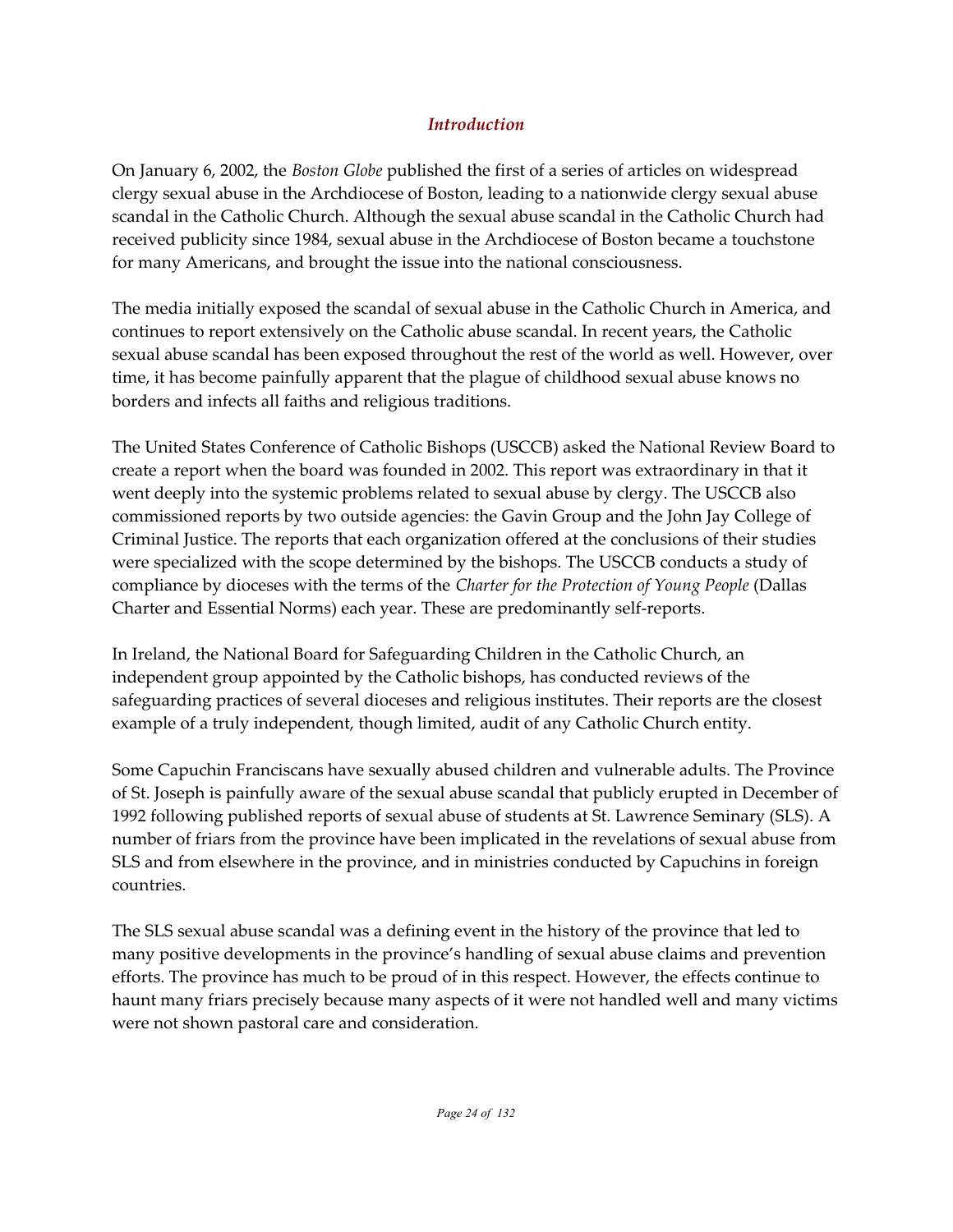The auditors learned that some members continue to suffer the aftermath of the SLS scandal; some feel shame about how SLS victims were treated, and how they may have individually failed to reach out to victims with Christian love and compassion. Some friars feel that they failed to live up to and reflect the charism of St. Francis in their response to the scandal. It is apparent to the auditors that some members still have not come to terms with the SLS sexual abuse scandal from two decades ago.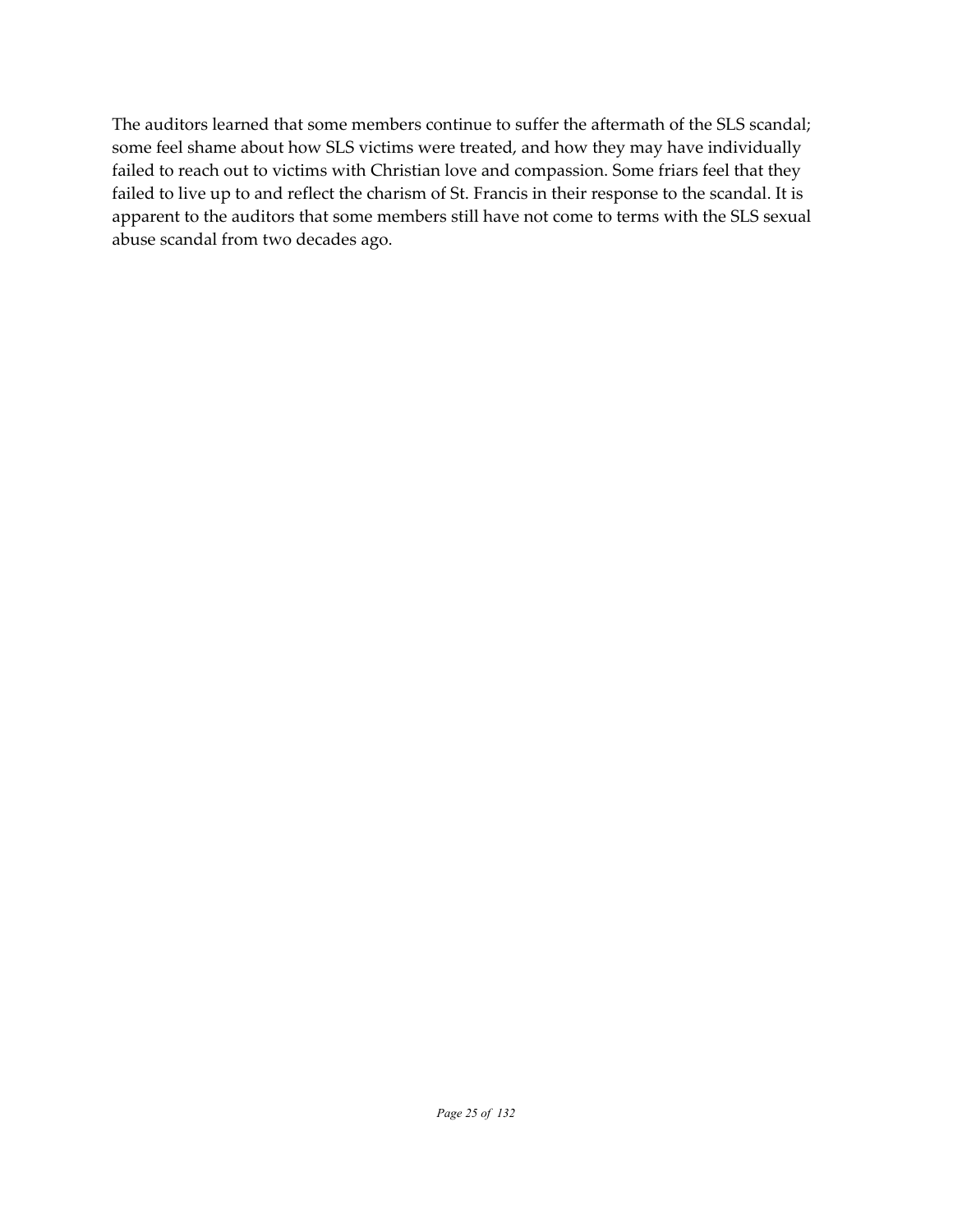#### *Chapter I*

# *A Brief History and Background Summary of Sexual Abuse in the Province of St. Joseph*

The Province of St. Joseph, or Calvary Province, was canonically erected on August 7, 1882. It covered the Midwest and the eastern United States. On February 2, 1952, the province split and 188 friars left to form a new province, the province of St. Mary in New York, encompassing the eastern states. The St. Joseph Province retained Michigan, Wisconsin, Minnesota, Iowa, North Dakota, South Dakota, Nebraska, Montana, the Archdiocese of Chicago and Diocese of Joliet in Illinois, and the dioceses of Gary, Fort Wayne-South Bend and Lafayette in Indiana. The province has also had missions in Nicaragua, Guam, Japan, Australia, Panama and the Middle East.

Since the 19<sup>th</sup> Century, 1,283 men are known to have been members of the St. Joseph Province of the Capuchins. However, years ago some non-Capuchin lay people who shared a commitment to the Franciscan lifestyle lived and ministered with the Capuchins. Minimal records exist for some but not all of these people since they were not Capuchins and such record keeping was not required. A few are mentioned in the Provincial Council minutes. Some friars from other provinces temporarily resided in friaries in the St. Joseph Province, but since they were not members of the Province of St. Joseph no personnel files were needed or kept. There have been a handful of friars who transferred to other provinces and whose personnel files followed them there; thus there is no personnel file for them in the St. Joseph Province.

## *1. No Policies, Procedures or Guidelines Until May 1988*

The St. Joseph Province had no formal written policies or procedures to address sexual abuse of minors and vulnerable adults until May 1988. There were no policies or programs aimed at the prevention of sexual abuse. There was no provincial procedure to remove offending members from ministry and to minister to victims. They were not held accountable to any internal formal written standard or mandate other than the *Code of Canon Law* and two canonical documents issued by the Holy See in 1922 and 1962.

The province and provincial leaders were subject to the mandates of the *Code of Canon Law*. The Catholic Church's *Code of Canon Law* listed sexual abuse of a minor by a cleric as a canonical "delict," or crime. The code contains general norms for investigating reports. The section on canonical processes contains the procedures to be followed in prosecuting a canonical criminal case before an ecclesiastical tribunal.

# *2. Early Practices*

Historically, provincial leaders dealt with sexual abuse matters on an *ad hoc* basis. Hence, the province's handling of sexual abuse was inconsistent, and responses were as varied as the provincial leaders themselves. Further complicating the lack of a coherent response is the fact that "provincial leaders" include many different men in a variety of positions, ministries and jurisdictions. Provincial leaders include a provincial minister (the elected leader of the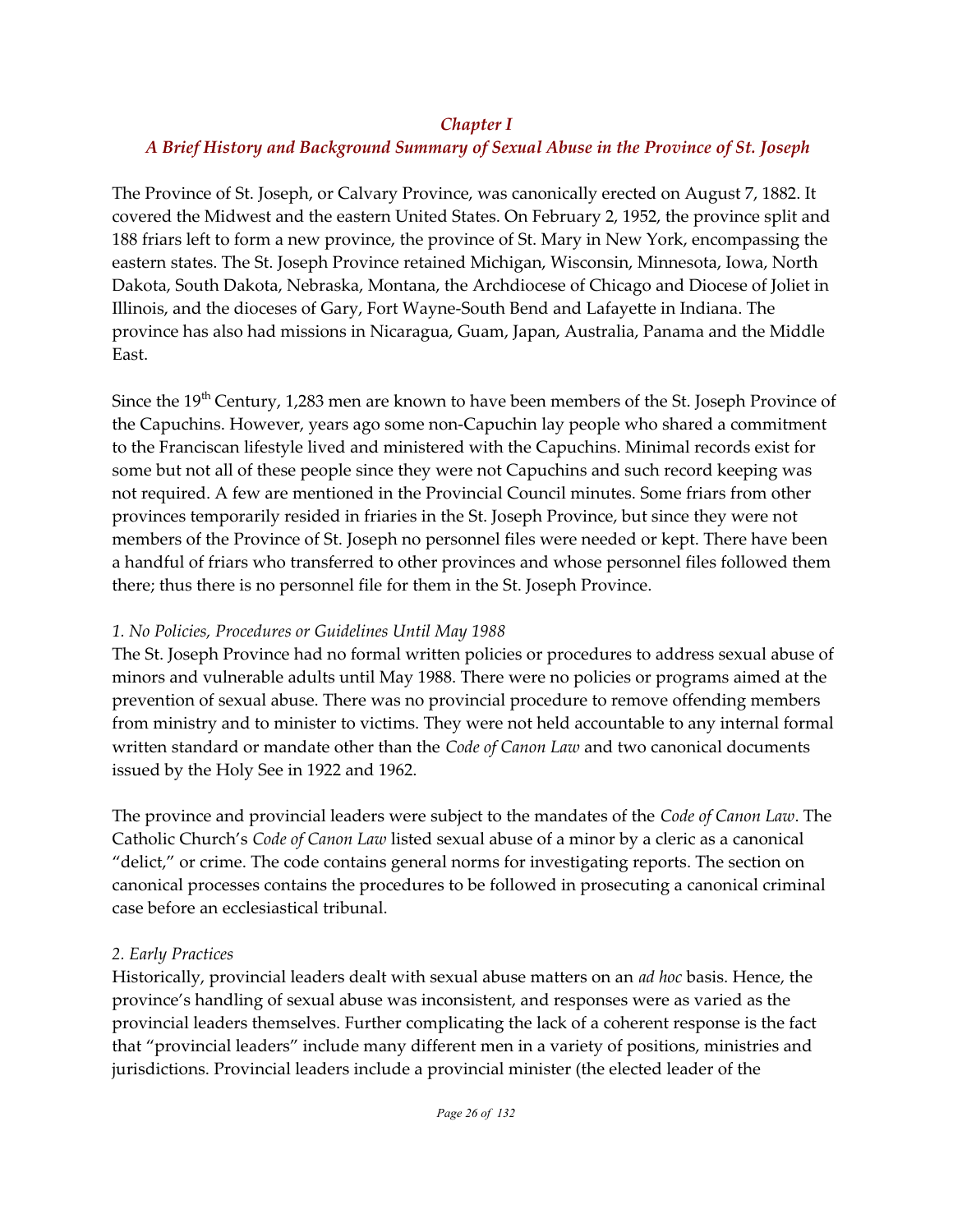province), members of Provincial Council (an elected council of advisors for the provincial minister), local ministers (leaders or coordinators of Capuchins in a particular location or area), and pastors (Catholic priests in charge of parishes). Provincial ministers are elected and can serve a maximum of six years. Local ministers are appointed for three year terms by the provincial minister.

The province has had a number of parishes and has provided staff for diocesan parishes and ministries. Provincial leaders have included school principals, formation leaders (leaders of Capuchin seminaries or other levels of training for priests and brothers), friary guardians; and directors of various Capuchin ministries in the U.S. and abroad. Capuchin leaders have also included rectors, deans of students, presidents and other administrators at St. Lawrence Seminary, which was the epicenter of a sexual abuse scandal in the province in the early 1990s. Thus, the lack of formal sexual abuse policies often resulted in uninformed and inconsistent responses at many levels of varying degrees of responsibility and experience.

There is evidence that the province leadership made at least initial application of the canons of the Catholic Church's *Code of Canon Law* in some of the early cases recorded. Evidence from the early Provincial Council meetings (1932-1951) appears to confirm that provincial leaders at that time acknowledged that sexual abuse was a sin and a canonical crime. However, it appears they were not equally aware or did not acknowledge that it was also profoundly injurious to the victims and their families and constituted criminal behavior according to secular law.

# *3. Clericalism and Inadequate Record Keeping*

The province's response to sexual abuse was influenced by two issues which, though not readily obvious, were closely related: systemic clericalism (the belief that clerics and religious are superior to lay people and entitled to deference, respect and special treatment) and inadequate record keeping. Provincial leaders often appeared guided by an unwritten principle imbued with clericalism that prioritized protection of the institution and the accused friar over the discernment of truth, the extent and nature of injury to the victim, and the proper way to respond to reports of abuse. When a friar was implicated in sexual abuse, the prevailing concern was to protect his priestly or religious ministry. In that environment, there was little room for pastoral outreach to victims, especially when provincial leaders feared they would be confronted with victims' expectations that an offending friar and the province *itself* could be held accountable in a criminal, civil or ecclesiastical manner.

Another manifestation of clericalism was a failure to adequately document sexual abuse in personnel files, the Provincial Council minutes, official correspondence and other documents. Non-existent, brief, vague and euphemistic references to friars' sexual misconduct were both symptoms and defense mechanisms powerfully shaped by clericalism and the concomitant effort to shield Capuchins from the consequences of their actions.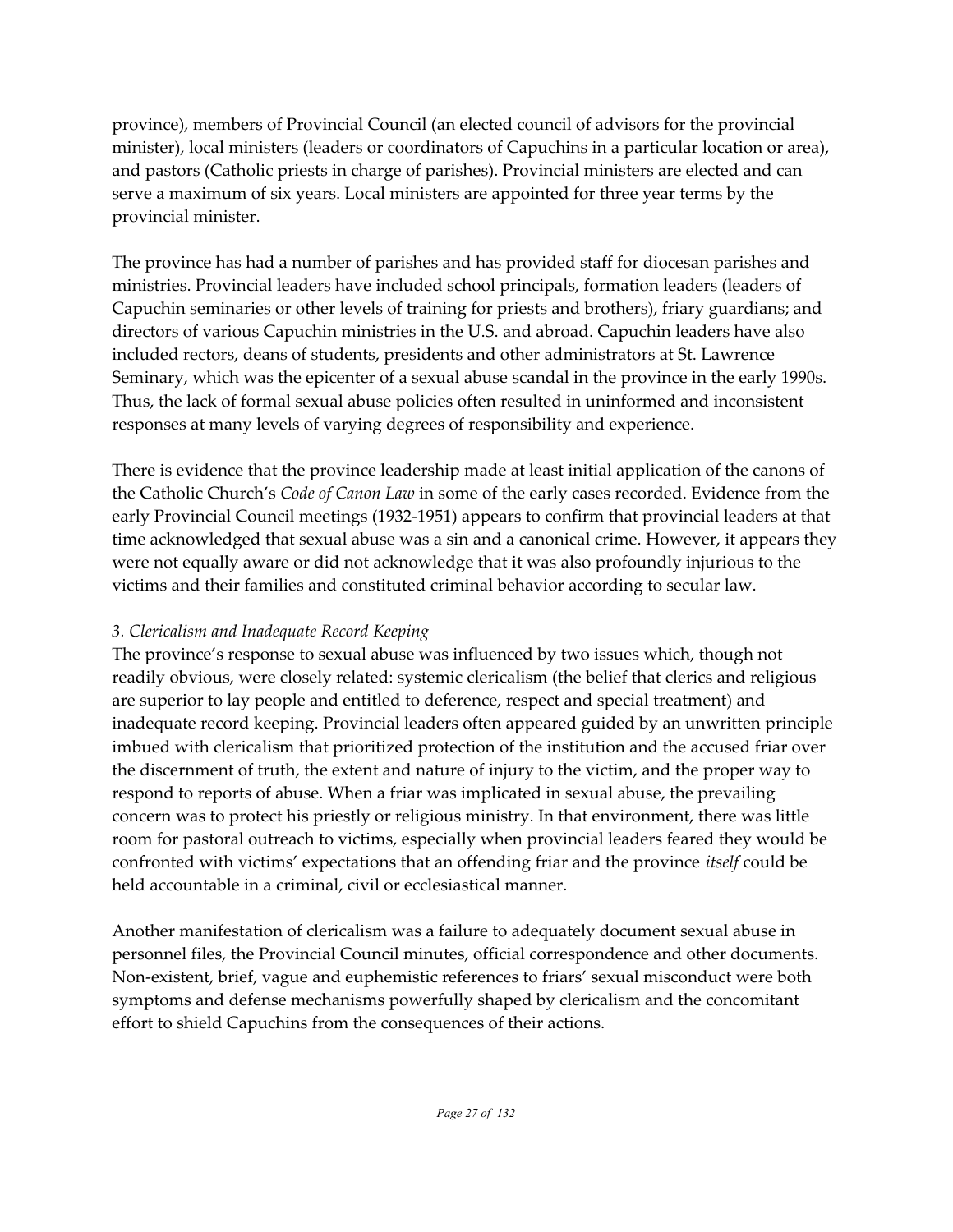Thus, in some cases, sexual abuse was not documented, and was often known only to the offending friar and his superior; thereby enabling the friar to remain in ministry, escape reproach and gain access to future victims. When a member's sexual misconduct *was* referenced, it was often articulated in such an opaque fashion that it was difficult to discern the true nature of what was being addressed. It does not appear that these deficiencies and enabling behavior were the products of malice, but instead emanated from an otherwise laudable and understandable protective fraternal instinct.

Clericalism helps to explain but does not excuse the lack of proper accountability and comprehensive pastoral outreach to victims. Clericalism has played a major part in the institutional drive for self-preservation. In this case, as with many religious institutions, clericalism fueled the self-preservation of the province over the preservation of the psyches, innocence and faith of victims.

#### *4. St. Lawrence Seminary Sexual Abuse Scandal*

In December 1992, the *Milwaukee Journal* reported on decades of sexual abuse at the province's St. Lawrence Seminary (SLS) in Mt. Calvary, Wisconsin. It was apparent that several friars had perpetrated sexual abuse of students and that several other friars, including some provincial leaders, had ignored or disbelieved or concealed the abuse. A scandal ensued involving sexual abuse by friars at SLS and elsewhere in the province.

The SLS scandal ranks among the most tragic periods in the history of the province, and continues to affect many victims, the province and individual friars to this day. The ongoing fallout of the scandal, in part, led to the commissioning of the independent audit by the current leaders of the St. Joseph Province.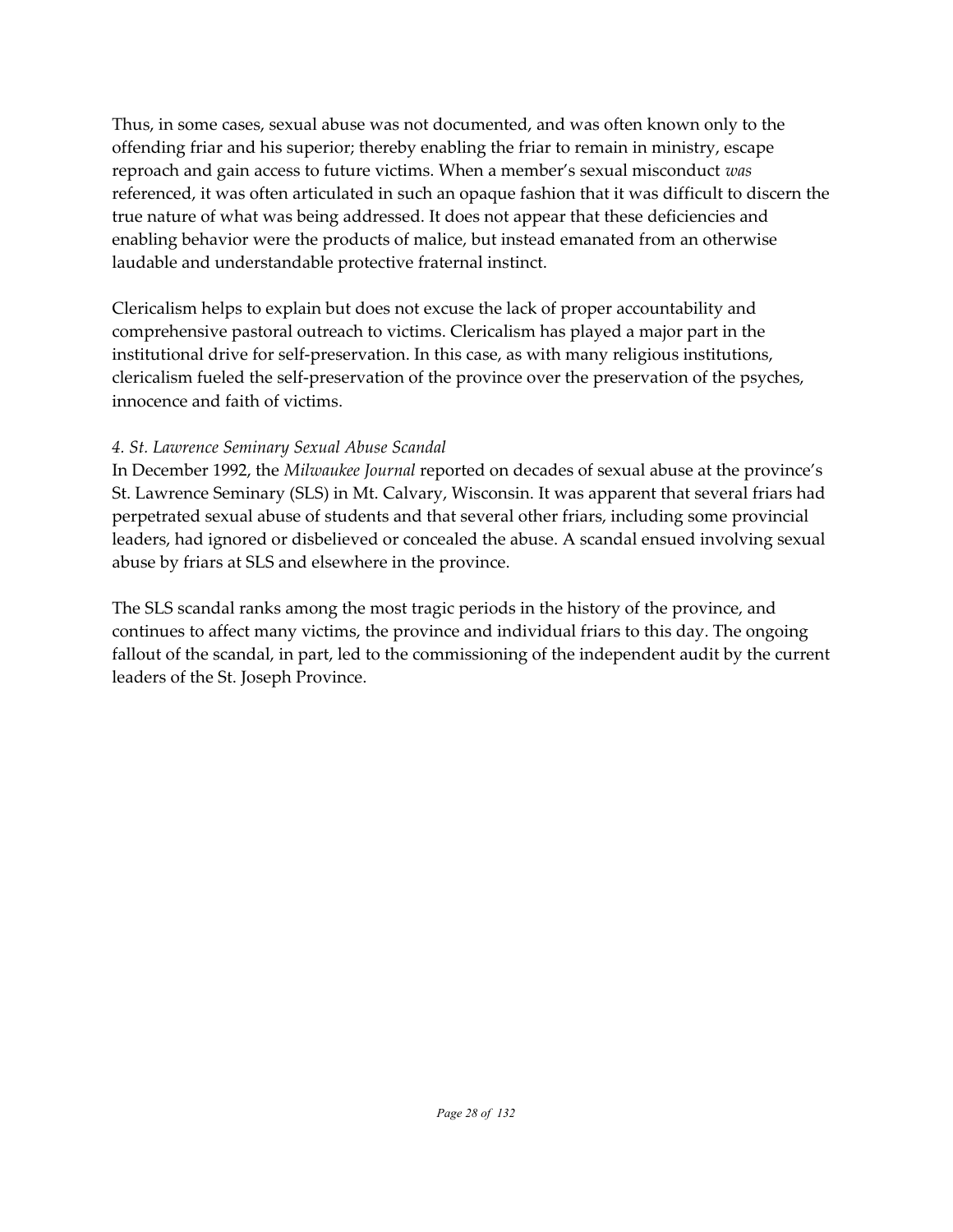# *Chapter II Background and Development of the Audit*

## *1. Background and Events Leading Up to the Audit*

Before being elected provincial minister, Fr. John Celichowski directed the province's Office of Pastoral Care & Conciliation (OPCC) for three years. During that time he became more aware of the impact that sexual abuse of minors and vulnerable adults has on victims and their families, friars, the province and the wider church. (See *Catholic Clergy and the Violation of Children*, Doyle, T., attached hereto as Appendix 2) As director of the OPCC, Fr. John turned to outside experts in the field of sexual abuse to assist in the development of new policies and procedures for the province. He realized that systems of internal and external accountability had to be enhanced; and that new ways of dealing with the history of abuse and the province's response to it had to be explored and developed.

Fr. John Celichowski, as the provincial minister, participated in *Harm, Hope and Healing: International Dialogue on the Clergy Sex Abuse Scandal,* a conference sponsored by Marquette University Law School's Restorative Justice Initiative. The conference took place April 4-5, 2011.

Reflecting on his experiences with his Capuchin brothers he stated, "*It will help if we stop looking at this work solely through the lenses of public relations, crisis management, or potential liability and instead focus on integrating it into our mission: inspired by Christ and following the example of our brother Francis, to "build sister-brotherhood" and "attend simply and directly to the spiritual and other basic human needs, especially of the poor and disenfranchised, promoting justice for all." It is an opportunity for us to show hospitality and compassion, provide joyful service, partner with and empower others, and promote justice for all*."

# *2. Development of the Audit*

Thereafter, in 2011, the provincial leadership decided to commission an independent review of the friars' personnel files, the sexual misconduct policies and procedures, and the history of the province's response to reports of sexual abuse of minors and vulnerable adults. The fundamental purpose of this review, or audit, is to bring more truth and transparency to the sexual abuse problem as it has been dealt with by the friars of the St. Joseph Province.

Fr. John worked with the Provincial Council, the current director of the OPCC, Ms. Amy Peterson, and the Provincial Review Board. The provincial leaders recognized the importance of having external accountability as they developed the audit. It was also recognized that unless the audit was informed by survivors and others working in this area, the process would be flawed.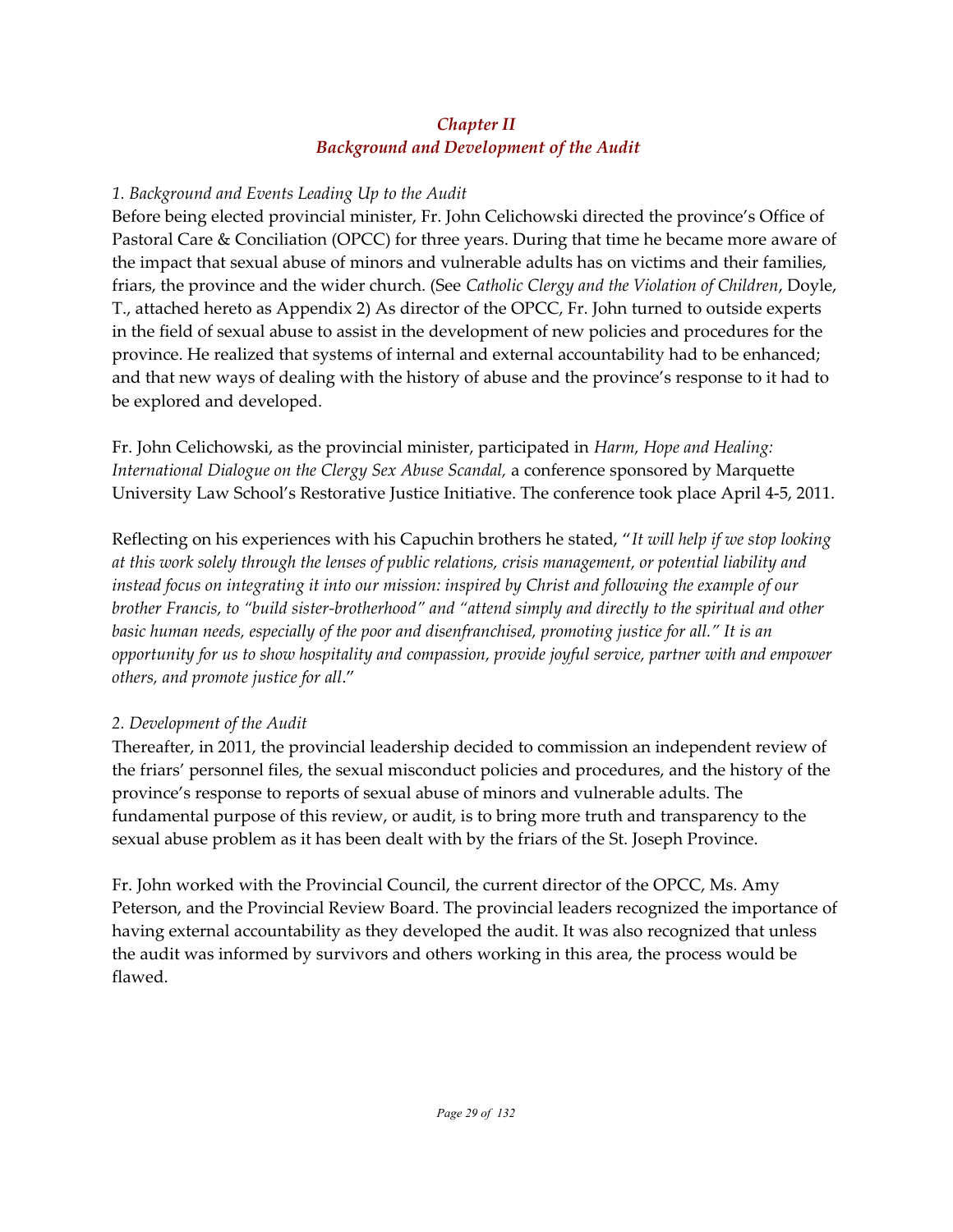#### *3. The Audit Work Group*

An audit work group was formed in December 2011. The goal was to listen to as many voices as possible in developing the audit, to be as inclusive as possible to better inform the process. Members of the audit work group were chosen because of their backgrounds and expertise in the area of sexual abuse; and include representatives from law enforcement, the District Attorney's office, psychotherapists, clergy abuse survivors; a member of the Survivor's Network of those Abused by Priests (SNAP) and a former member of SNAP, and others who have experience in this area. Ms. Amy Peterson and Fr. John Celichowski are also members of the work group. The group worked in collaboration with the Capuchin Review Board, the auditors and the Provincial Council to develop the audit process. The work group is ongoing and will assist the province in responding to the issues that arise from the audit.

## *4. The Independent Audit Team*

This need for a diversity of perspectives also informed the selection of the audit team. The provincial leadership decided that the credibility of the report depended on who the auditors were and on their experience and knowledge of the issues. They commissioned an independent team composed of Mr. Michael Burnett, J.D., Fr. Thomas Doyle, O.P., J.C.D. and Dr. James Freiburger, Psy.D. This report is the product of the review process and findings. More expanded biographies of the independent auditors can be found in Appendix 10 attached hereto.

The audit team also reviewed the results of the past 25 years of studies and inquiries into sexual abuse by members of Catholic dioceses or religious institutes.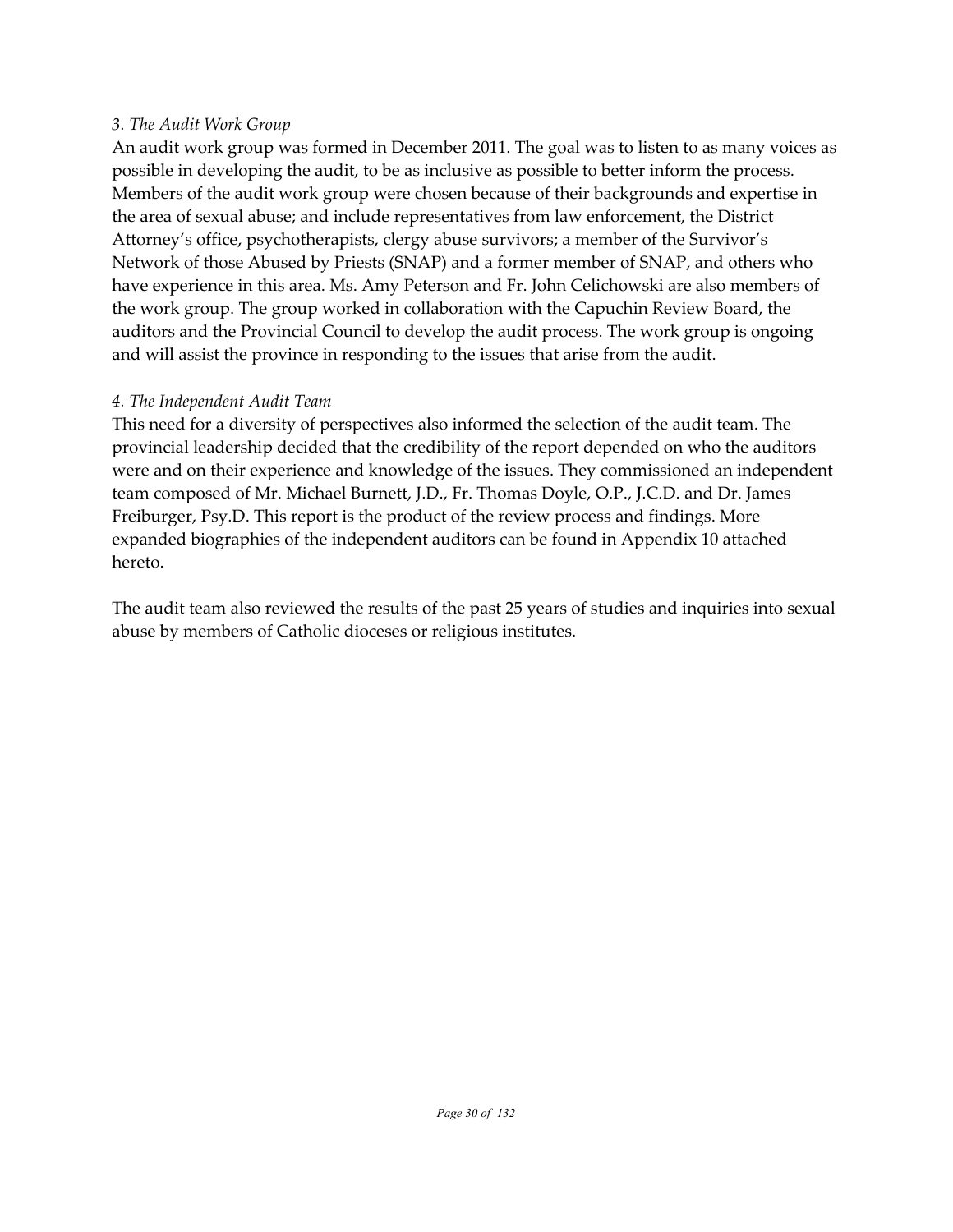# *Chapter III Defining the Audit*

#### *1. The purpose of the audit*

A "Scope of the Audit" document (see Appendix 1) provided, in part, that the purpose of the audit was to engage outside auditors to conduct an independent review of materials and to compile information "to identify friars, employees, or volunteers of the St. Joseph Province of the Capuchins who were alleged to have committed sexual crimes against minors and vulnerable adults or who probably manipulated or exploited another for sexual gratification." The purpose of the audit was also to include a forensic review of friars' personnel files retained by the province to determine the identities of friars about whom reports of some form of sexual misconduct with a minor or vulnerable adult had been reported to provincial authorities.

An additional purpose of the audit was to examine past and present policies and procedures used in the province to respond to reports of sexual abuse by a friar, employee or volunteer. Such policies involve prevention of sexual misconduct, responses to sexual abuse claims, pastoral care of victims and their families, education of the friars about sexual misconduct, and assistance provided for friars who have engaged in sexual misconduct.

The audit also included a comprehensive review and analysis of the province's response to past reports of sexual misconduct. Special attention was given to the sexual abuse of students at SLS, which was reported in 1992 and 1993.

## *2. The Scope of the Audit*

The "Scope of the Audit" document (Appendix 1), in part, provided for:

• an independent review by outside auditors of all documents and materials that the province possesses or controls that may relate to or bear upon the criminal sexual abuse of minors or vulnerable adults and similar behaviors that may have been perpetrated by members of the province (i.e. friars) or its employees or volunteers. A friar may be either a cleric or a lay member.

• For the purposes of this audit a minor is any person under age 18. A vulnerable adult is a person age 18 or older who, because of advanced age, developmental disability, mental illness or physical disability, requires supervision or personal care or lacks the personal and social skills to live independently.

• It will also include review and analysis of other relevant documents, policies, practices, procedures and safety plans related to sexual abuse. In addition, the audit will include interviews with members of the province who may have relevant institutional or historical knowledge about matters related to sexual abuse in the province but which may not otherwise be contained in documents.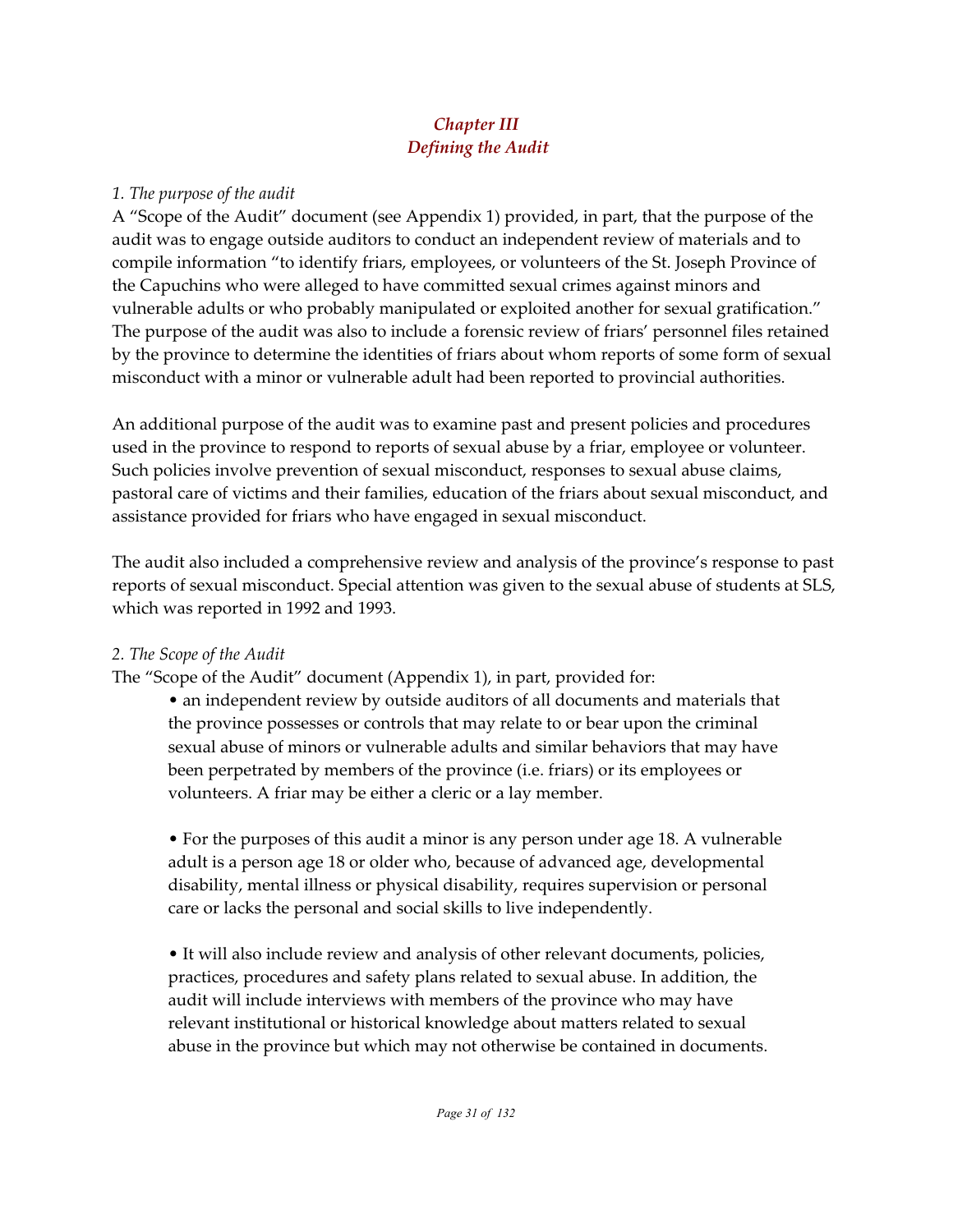During the course of the audit, the auditors learned of additional materials and documents that they also then reviewed. These included minutes of Provincial Council meetings going back to 1932 (the earliest year such documents were available), legal documents, and documents from outside sources generated and produced during the course of litigation. The auditors reviewed literature and historical compilations of data. The auditors interviewed individuals who may have had institutional knowledge or relevant information, when possible.

The audit identified friars and lay employees alleged to have sexually abused minors or vulnerable adults, and determined which of these individuals are confirmed to have perpetrated abuse. It also reviewed the limited or restricted ministry protocols agreed upon by the province's leadership in each case. The audit also led to a constructive critique of the way the province's leadership responds to reports of sexual abuse.

Finally, a scope of the audit has been to examine the pastoral response of the friars to those persons who have been sexually abused by members of the province.

#### *3. What the audit is* not *about*

The provincial minister and the audit team are sensitive to the friars' right to privacy. To the greatest extent possible the auditors have made every possible effort to respect and protect the privacy of all present, former and deceased members of the province. The focus of the audit is information about crimes committed against children and vulnerable adults. The audit is *not* about potentially embarrassing situations that do not involve criminal behavior.

The auditors' intent is to report identities and relevant information about friars, or lay persons associated with the province, whose conduct constitutes sexually coercive, manipulative or exploitive behavior. The audit is not about relationships or behaviors that are not criminal but nevertheless may be of concern to the provincial authorities. Circumstances and information about consensual adult sexual activity does not contribute directly to the investigation and discussion of sexual abuse of minors and vulnerable adults. However, the auditors do believe that, although consensual adult sexual activity is beyond the scope of the audit, the occurrence of such circumstances calls for a more open and thorough approach to the issue of sexuality, which would include improved, ongoing psychosexual education.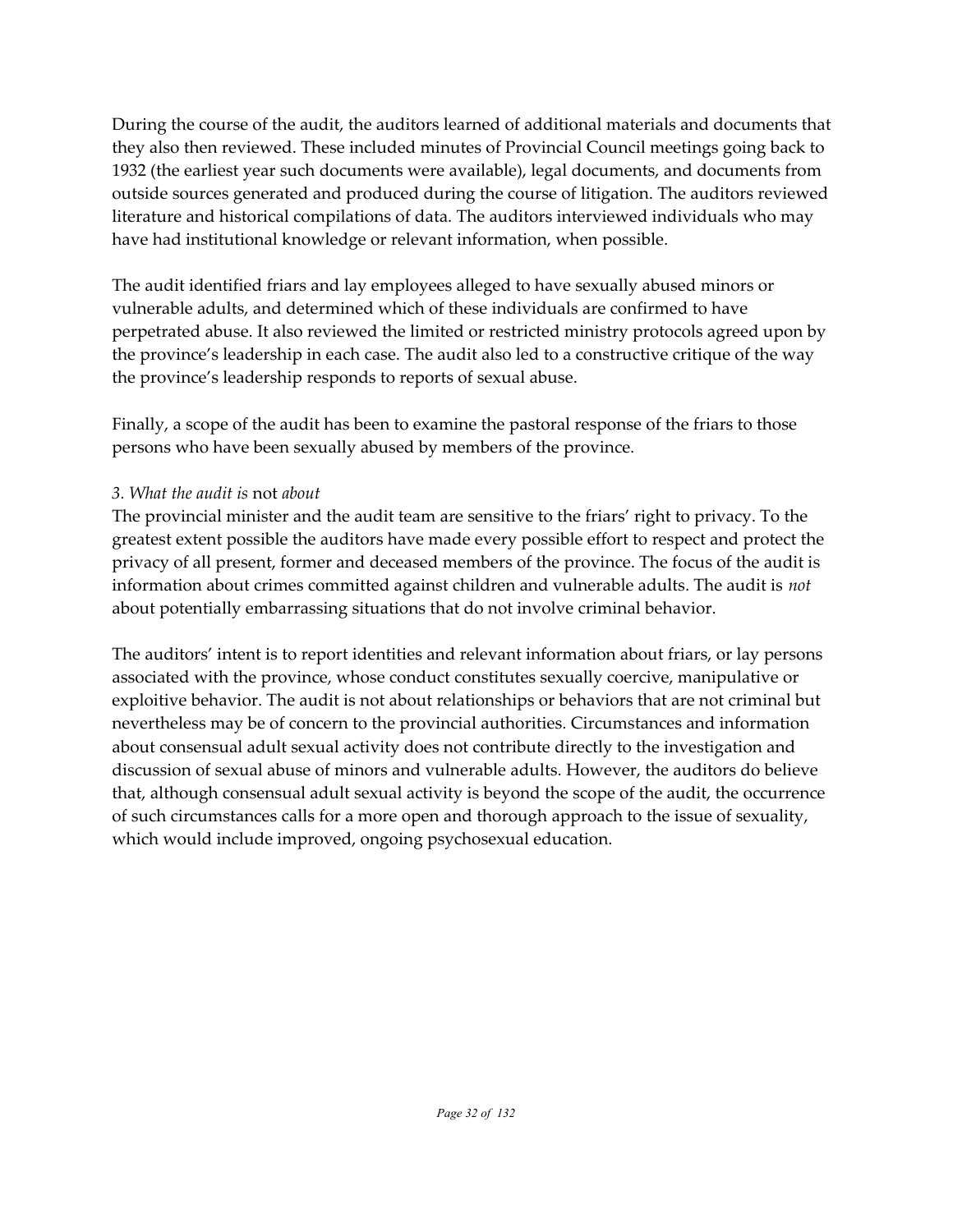#### *Chapter IV Methodologies and Procedures*

#### *1. Review of Personnel Files*

The auditors met numerous times in provincial offices in Detroit and in Milwaukee between June 2012 and May 2013 to review personnel files, other documents and literature; and to conduct interviews and collaborate on the audit report. The auditors also met in Racine, Wisconsin, with the province's general counsel; at Monte Alverno Retreat House with Fr. Keith Clark, the former president of St. Lawrence Seminary (SLS), the all-boys boarding high school in Mt. Calvary, Wisconsin, that is owned and operated by the province; and at SLS, to tour the school and to interview the current rector, Fr. John Holly. Two auditors also traveled to a restricted residential community for clergy and religious, where they interviewed two friars living there under supervision.

The auditors examined 1,093 files including the following:

(a) 180 files of all current members of the province in temporary or permanent vows. $1$ 

(b) 9 files of postulants (this includes postulants for a 2-year period).

(c) 317 files of deceased members of the province.

(d) 587 files of all those who have left the province (some of these former friars have also died since leaving the order).

The files originated in five locations. Files of those in formation and pre-formation or postulancy are kept at St. Clare Friary in Chicago. Four locations are in the provincial minister's offices in Detroit. There, the ordinary personnel files of each current member of the province are kept in a secure setting with access limited to the provincial minister or others with his permission. The main personnel files of members about whom there are reports of sexual misconduct are kept with the other personnel files. However, the materials which document these members' sexual misconduct have been culled from their main files and are maintained in separate, corresponding files in a separate, secure repository, but in the same vault where the main personnel files are maintained.

The medical and psychological files of the members are not kept in the ordinary personnel files but in special files, also in the same secure area. The federal HIPAA regulations protect the files containing medical information of any kind, and others cannot review a person's medical files without their express permission.

<sup>&</sup>lt;sup>1</sup> Since the audit began in 2012, the population of the province has dropped to 174, due to death and attrition.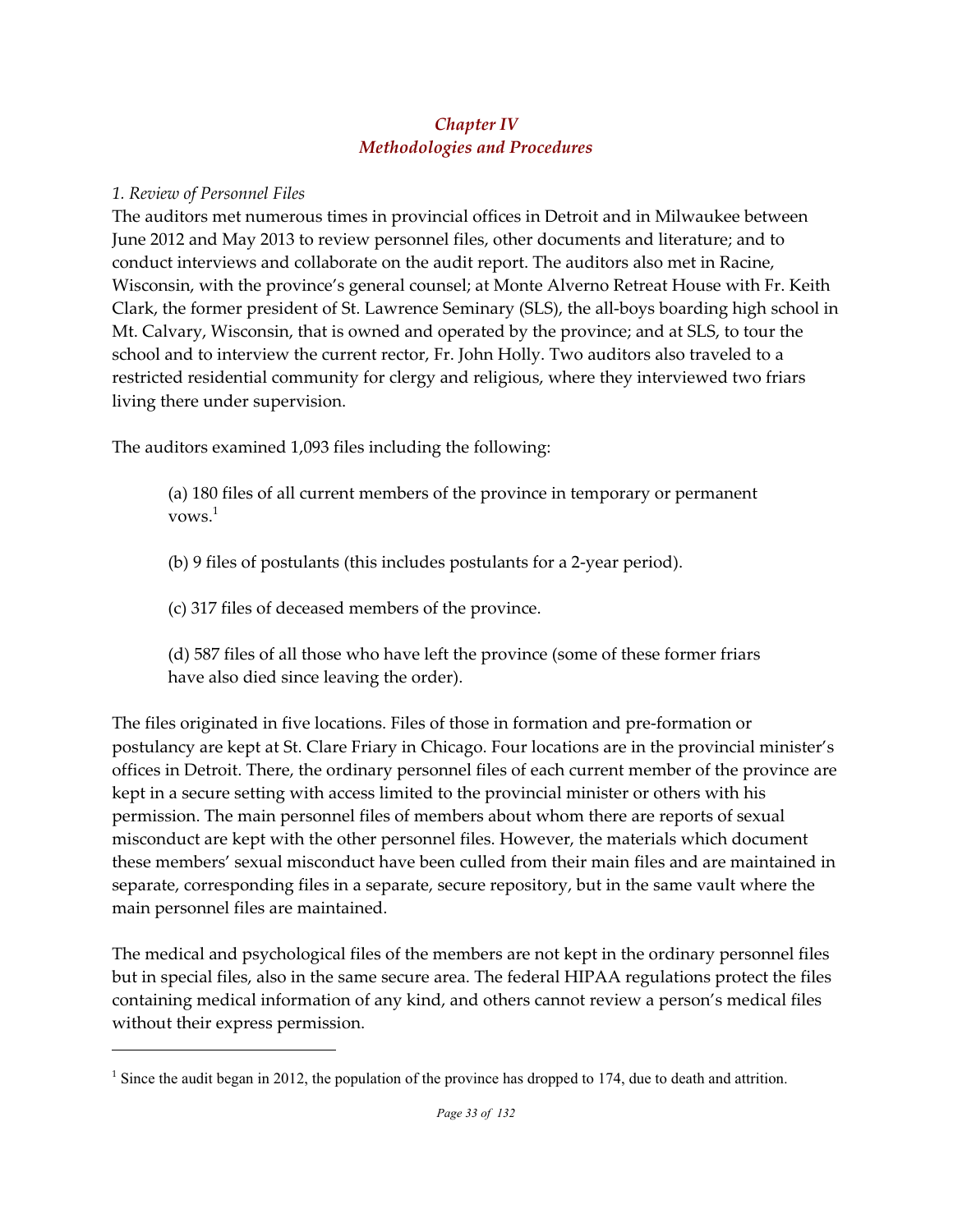The files of all deceased friars and all who have left the province or order are kept in the provincial archives in Detroit.

# *2. Review of Provincial Council meeting minutes*

The auditors reviewed all available minutes from the Provincial Council meetings going back to 1932. Many friars whose personnel files included reports and information of their sexual misconduct were also mentioned in the Provincial Council minutes for sexual misconduct.

*Early Provincial Council minutes:* From 1932 until 1951, with only few exceptions, friars' sexual misconduct was generally only referenced in Provincial Council minutes without much detail. However, these early minutes did not differentiate between the number of friars reported and the number of reports, or between the number of reports and the number of sexual abuse incidents*.* Thus, where friars' sexual misconduct was reported only in early Provincial Council minutes, the auditors presume, generally, one report for each friar; except in a few cases where it is obvious there were multiple incidents. In some cases, it is impossible to conclude definitively from brief or opaque references whether a friar was involved in sexual misconduct with minors or vulnerable adults. Between 1932 and 1951, the minutes reflected that 16 friars were reported to have engaged in some form of misconduct with others. In 11 of these cases, it is clear from descriptions in the minutes that the misconduct was sexual in nature, sometimes based on explicit references, and sometimes based on coded language and euphemisms that likely, although not explicitly, refers to sexual misconduct.

# *3. Review of Other Documents*

The auditors reviewed literature and documents describing the history of the Capuchin Province of St. Joseph. The auditors also reviewed correspondence, legal documents, newspaper and media reports, claims charts and compilations, and insurance loss runs of sexual abuse claims asserted against the province. The auditors reviewed various evolutions of the province's sexual abuse policies and procedures, and Wisconsin statutes and case law.

An important document that was carefully reviewed and discussed with certain friars was the "Special Counsel's Report to the Province of St. Joseph of the Capuchin Franciscan Order," dated May 27, 1993. This is commonly referred to as the *Kersten Report*. This report was generated by special counsel retained by the province in the aftermath of the December 20, 1992 *Milwaukee Journal* reports of sexual abuse of students at SLS.

The auditors also received a significant number of files from an outside source. These files had been part of the Capuchin archives and were obtained during the discovery process of the civil lawsuits that began in 1993.

# *4. Interviews*

The auditors interviewed a number of friars and others associated with the province. Interviews included officials of the province, both lay and religious, especially those with historical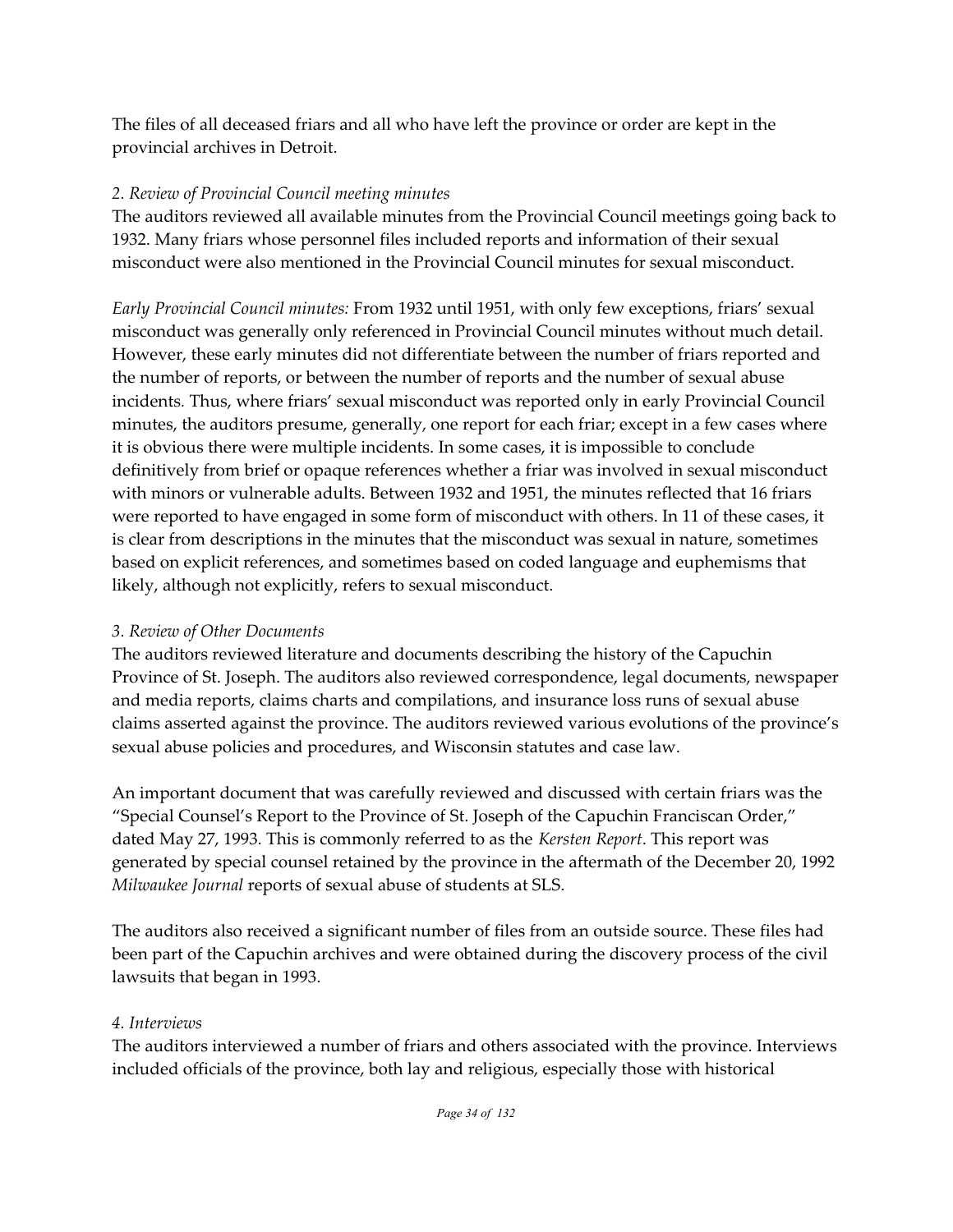knowledge or perspectives. These included the five current members of the Provincial Council, including the provincial minister; 16 other current friars, including two friars who are presently on restricted ministry; and one former member. The auditors also interviewed three employees of the province, and other administrative and clerical staff.

The auditors interviewed three attorneys who were directly involved with the events surrounding the revelation of sexual abuse at SLS. They also interviewed two victims/survivors, one of whom was sexually abused at SLS and was deeply involved in the events connected with the reports of abuse there.

The purposes of these interviews were, in part, to assess the knowledge and experience of decision-makers regarding the sexual abuse of minors or vulnerable adults and similar behaviors. The auditors believed it was important that they develop a comprehensive understanding and assessment of the history and perspectives of members of the province regarding policies and protocols. Interviews of victims were also conducted in attempts to gain critical and necessary perspective on the abuse itself, and perceptions of responses, interventions, and care provided after reports were made.

It should be noted that Fr. Ken Reinhart passed away in May 2012. He was the provincial minister at the time of the SLS sexual abuse scandal in 1992-1993. He was never interviewed, and the auditors and the process were denied his perspective on the sexual abuse scandal. His death denied him the opportunity to explain or defend against criticisms of his handling of sexual abuse claims, responses to victims and his other decisions.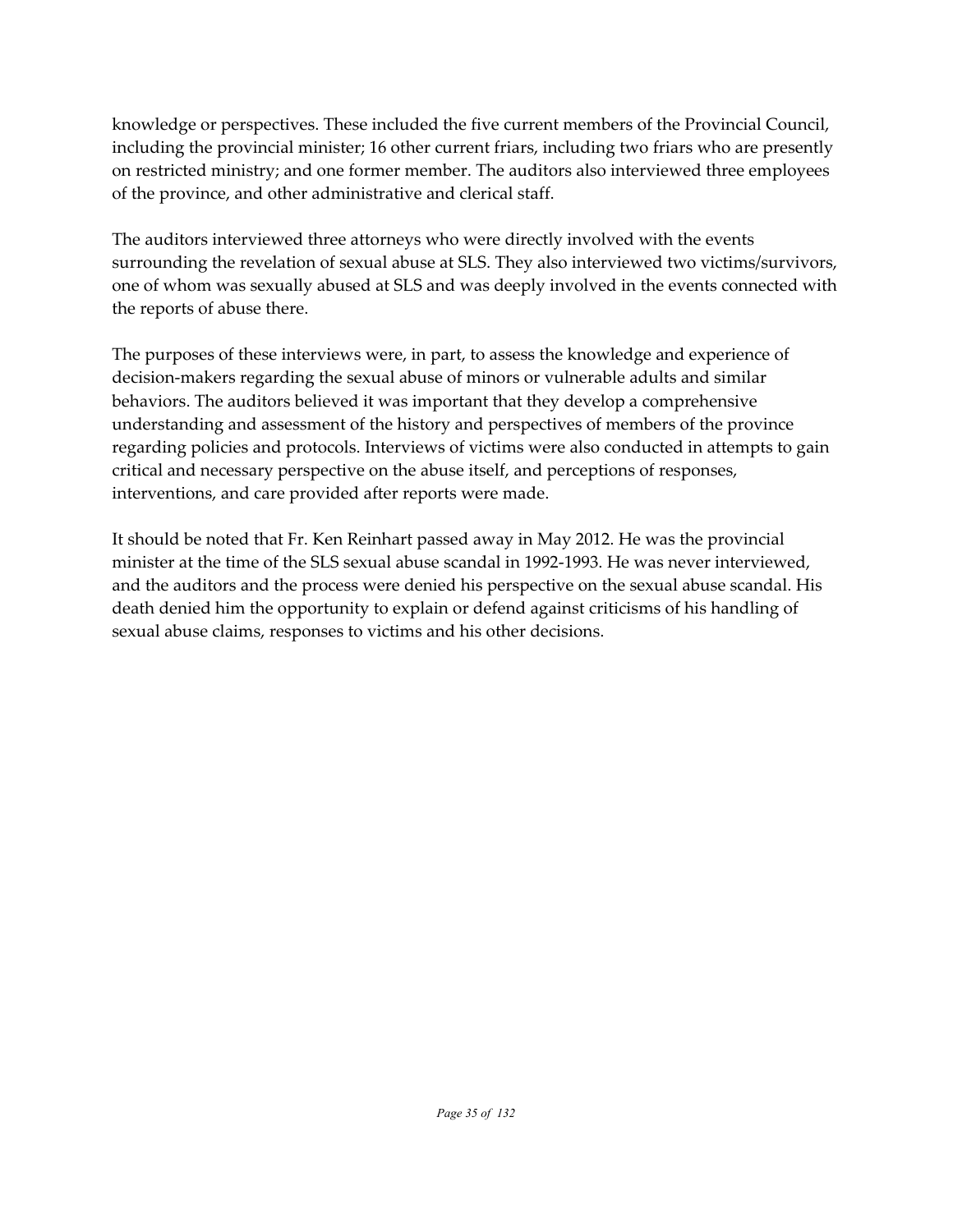#### *Chapter V*

# *Relevant Factors, Context and Considerations That Informed the Audit*

Many factors, contextual information and considerations informed the auditors' review and conclusions during the audit process. As a backdrop, these elements provided texture and perspective to the information and data, and the understandings and conclusions the auditors developed. Some of the information discovered by the auditors was, in itself, unremarkable and not particularly noteworthy. However, when viewed in the context of the following factors and considerations, the information took on much more meaning.

#### *1. Canon Law Requirements*

The Catholic Church has a history of awareness of sexual abuse of minors by its clerics that reaches back to the first century. The earliest reference is found in the *Didache*. The *Didache*, a brief teaching document that dates from the end of the first century, explicitly forbade sex between adult men and boys (at that time there were no clerics as such).

The earliest canon or law forbidding sex between adult men and boys dates from the Council of Elvira, 309 CE. Thus, sexual abuse of minors has been considered a crime or *delict* under church law for centuries. It was included in the first *Code of Canon Law* (1917) as a specific crime with assigned penalties that included dismissal from the clerical state (removal from the priesthood). This legislation was repeated in the revised *Code* (1983).

The Capuchins of the St. Joseph Province, like Catholic dioceses and religious institutes everywhere, were bound by the norms contained in the *Code of Canon Law*. Church law mandated an investigation into any report of the possible commission of a canonical crime (delict), even if such a report came from anonymous or vague sources. Religious superiors on the provincial level were obliged to conduct what the *Code* refers to as the "preliminary investigation" before turning the matter over to the local bishop for the continuation of the process. The investigation and any consequent administrative or judicial process had to be recorded and placed in the "secret archives."

Provincial minutes reflect that provincial leaders at least initially applied the canons in some early cases in the 1930s, and issued a canonical rebuke and admonition of an offending friar in 1960. However, these early efforts were wholly inadequate, and the leaders did not apply the canons *at all* in subsequent cases involving reports of friars' sexual abuse of minors and statutorily-defined "vulnerable adults."

Between 1932 and 1992, only one instance of reported sexual abuse involving a friar of the St. Joseph Province was properly investigated according to canon law norms.

It should be noted that, during this time period, the Capuchins were not alone in their neglect of pertinent canonical obligations. Documented evidence produced by U.S. dioceses and other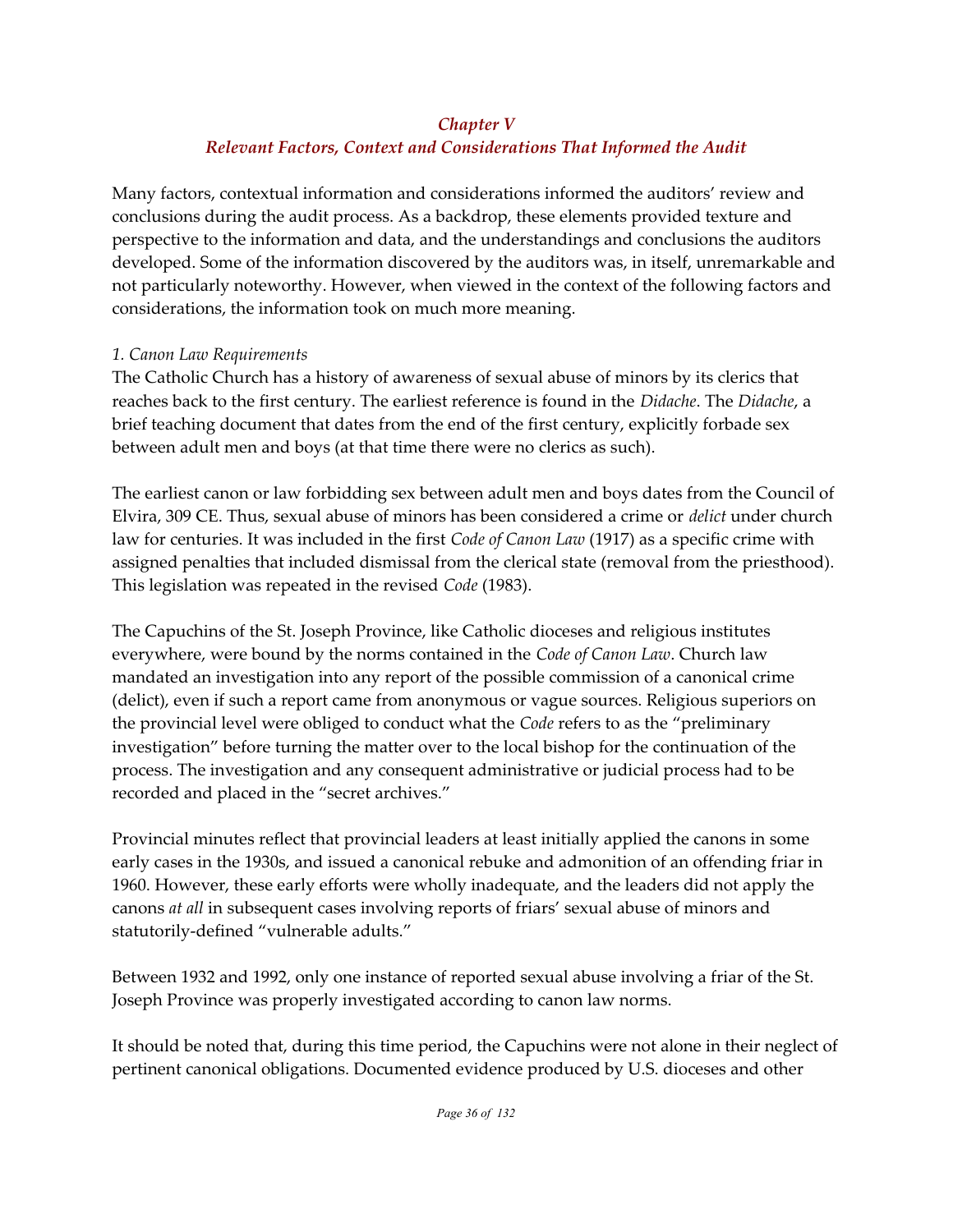religious institutes reveals that in only a handful out of thousands of cases were reports investigated and prosecuted according to canonical requirements.

## *2. Civil Law Mandates*

The friars of the province have been engaged in numerous ministries in Wisconsin since the  $19<sup>th</sup>$ century, including an all-boys boarding school, St. Lawrence Seminary (SLS), since 1860. A scandal erupted at SLS in December 1992, in which it was revealed that many teenage male students were sexually abused by friars over many decades. It is notable that there has been a mandatory reporting law in effect in Wisconsin since 1965. The statute requires mandatory reporters to report abuse of a child to law enforcement, social services agencies or other civil authorities. *Wis. Stat. §48-981, et seq*. The statute has been amended over 80 times since 1965. In 1978, *sexual* abuse of a child was expressly included in the statute. Also, teachers, persons who provided care to a child outside the child's home, and persons with some sort of temporary control over a child were expressly added as mandatory reporters under the statute. In 1992, professional and school counselors were expressly added as mandatory reporters. Effective in 2004, clergy were expressly added as mandatory reporters, except in circumstances where they learned of abuse in confession. Thus, in its earliest form and then increasingly with each amendment over the years, the Wisconsin mandatory reporting statute applied to sexual abuse of minors under the care of friars, especially students at SLS.

All the other states where the St. Joseph Province has a presence and has ministries have similar mandatory reporting laws that require reporting of actual or suspected sexual abuse of a child to civil authorities.

It is clear that, at least until 1993, the province did not report any incidents of sexual abuse of minors to civil authorities as required by the reporting statutes of Wisconsin and other states. Thus, the province did not comply with mandatory reporting laws in any states. In fact, faculty and staff at SLS claimed to be unaware of the reporting requirements, which of course is not an acceptable reason for failure to comply with the law. (*Kersten Report*, p. 11, note 3).

# *3. The province's Awareness of Sexual Abuse and Applicable Law:*

# *Input to the Provincial Council: 1986 –1987*

Minutes from Provincial Council meetings between 1932 and 1986 contain a number of references to specific cases of sexual misconduct by friars. However, the minutes do not appear to reflect discussion about sexual misconduct in general, its causes, its legal or moral implications; or the impact of sexual abuse on a victim, victim's family and community. In 1968, a Capuchin Friar and psychologist explained that "arrested adolescence" was the reason put forth in some requests for dispensation from solemn vows. There was no explicit reference to sexual abuse, but "arrested adolescence" is a term that often accompanied discussion of sexual abuse of minors by clergy, or was a code term for sexual misconduct, so it appears that in 1968 there may have been consideration of causes of sexual misconduct among friars.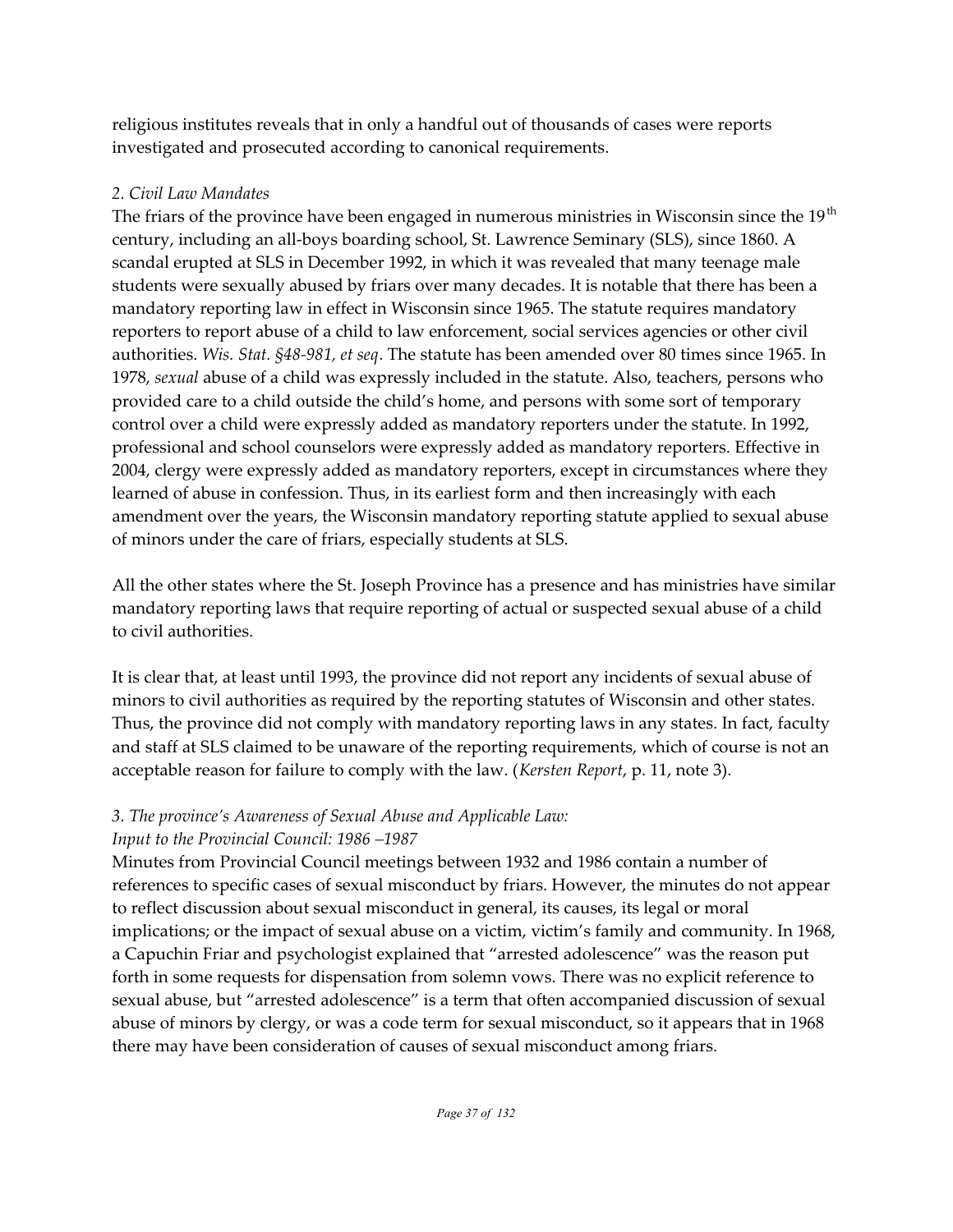In the cases between 1932 and 1986, there is no mention in the Provincial Council minutes of pastoral contact with the victims. However, in the files, the auditors found that a friar at SLS engaged in sexually inappropriate misconduct with 18-year old seniors in 1985, and was required to apologize in person to each of the students.

Minutes from the December 1-5, 1986 Provincial Council meeting indicate that the council for the first time received educational information about the problem of sexual abuse. They viewed a film dealing with child sexual abuse, and met with their Wisconsin and Michigan attorneys. The attorneys were asked to research applicable state laws of Wisconsin and Michigan laws to determine the responsibilities of the provincial minister and Provincial Council in sexual abuse cases, and the reporting obligations, and situations where confidentiality would be respected (1984-1987 Provincial Council – 154).

Minutes from the January 12-14, 1987 Provincial Council meeting record a follow-up discussion, in which the Provincial Council reviewed reports prepared by the attorneys on child abuse laws in Wisconsin and Michigan. The council discussed legal and other difficulties that arise with their communities in different states. The council determined the need to educate province members on the issue of child sexual abuse and its serious nature, and to communicate it to the next administration.

The minutes did not contain a more detailed plan for educating friars. It is also noteworthy that the 1986-1987 minutes do not reflect any discussion about the response to individual cases or pastoral outreach to victims, nor do they reflect any discussion about the effects of sexual abuse on victims. The discussion centered around legal implications and obligations.

#### *4. SLS is an accredited school subject to state and federal regulations*

SLS was and is a fully accredited secondary school held to compliance with all state and federal regulations governing educational institutions. Those entrusted with administrative positions should have known civil law regulations governing the school.

#### *5. Clericalism*

Clericalism is the mistaken belief (especially in the Catholic Church) that clerics, and by extension religious, are inherently superior to lay people and entitled to undue special deference, greater respect and special treatment. Throughout the institutional Catholic Church, clericalism has played a direct role in the approach and response of church leaders to the problem of sexual misconduct by clergy and religious, especially misconduct that involved the violation of minors and vulnerable adults. As elsewhere in the Catholic Church, clericalism gave rise to a protective attitude among Capuchins when one of their own was implicated in sexual abuse. The prevailing concern was to protect his priestly or religious ministry. As stated in Chapter II, above, in that environment refracted by clericalism, there was little room for pastoral outreach to victims; especially when provincial leaders feared they would be confronted with victims' expectations that an offending member and the province *itself* could be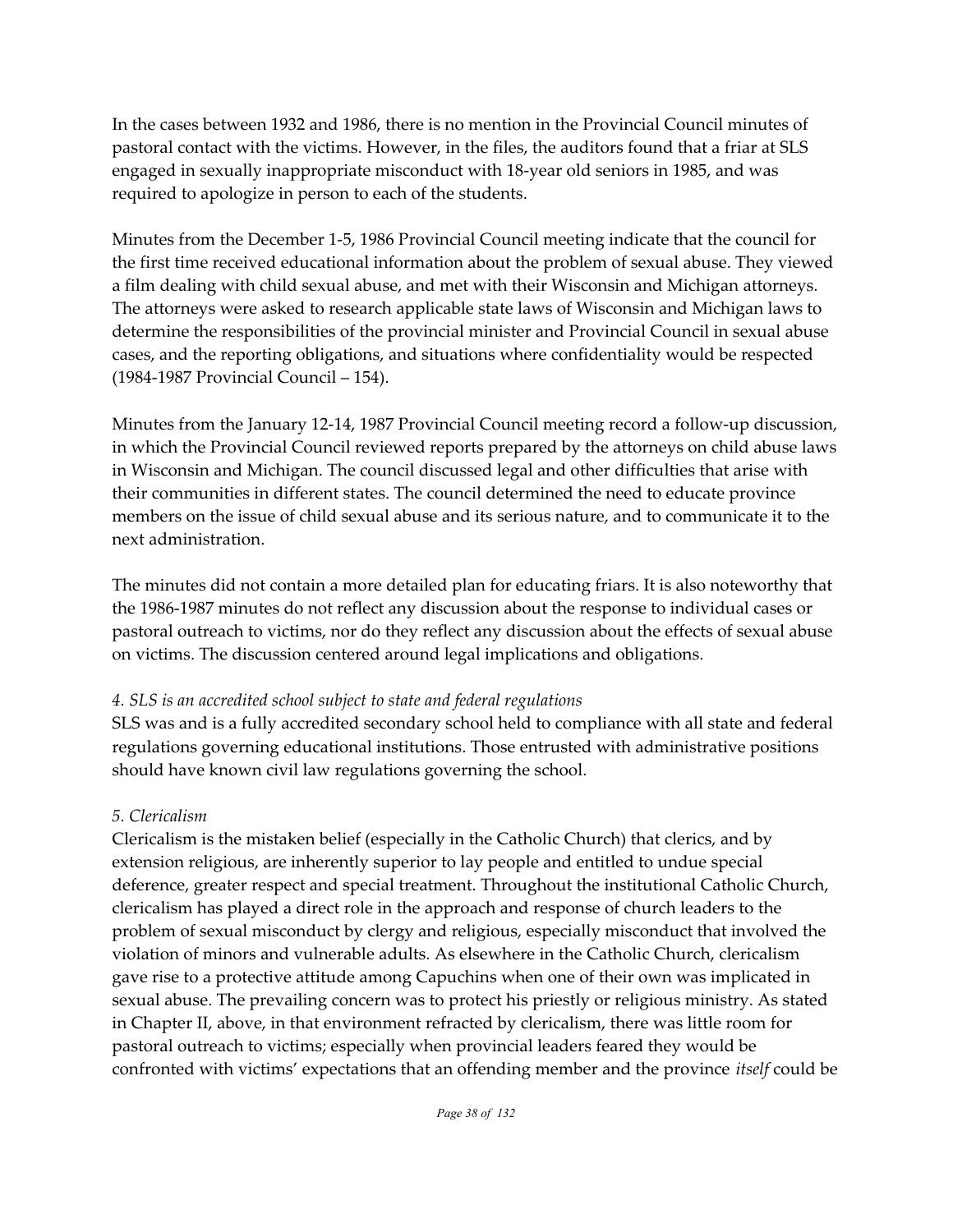held accountable in a criminal, civil or ecclesiastical manner. These group dynamics and the influence of these dynamics on the province's handling of the problem of sexual abuse are discussed and explained in the essay *Group Conformity*, attached hereto as Appendix 3.

## *6. "Solicitation"*

The early Provincial Council minutes use the word "*solicitation"* to describe the allegation in four cases, one of which identified a lay friar. It is probable that this reference was not to the formal canonical crime of solicitation during the act of sacramental confession but rather solicitation in a broader sense. It probably referred to grooming, seduction or suggestion of sexual contact. Formal canonical solicitation applies only to priests and refers to soliciting a penitent during the act of sacramental confession for some form of sex.

## *7. Coded Language*

A manifestation of clericalism was the failure to adequately document sexual abuse in personnel files, Provincial Council minutes, official correspondence and other documents. Nonexistent, brief, vague and euphemistic references to friars' sexual misconduct were both symptoms of, and defense mechanisms powerfully shaped by, clericalism and the concomitant effort to shield Capuchins from the consequences of their actions.

Several reports used vague and inconclusive language to describe concerns about a friar. None explicitly stated that the report was of alleged *sexual misconduct*. It was not uncommon for records to substitute direct reference to an offending cleric's sexual abuses with purported diagnoses of mental illness, schizophrenia or alcoholism. Inpatient psychological treatment for a paraphilia was often masked as treatment for alcoholism or mental illness; some priests or religious were even treated with electroshock therapy. Examples of coded language taken from these files are:

> "*dismissed for solicitation" "immorality" "familiarity of a suspect nature" "evil actions and speech" "special problem"*

It was common for Catholic Church leaders, i.e., bishops, provincials, pastors, etc., to use oblique or coded language to describe sexual abuse. Based on the auditors' experience with cases of clergy sexual misconduct in other Catholic Church entities, these guarded and mysterious references referred to sexual actions of one sort or another.

We refer to a report composed by A.W.R. Sipe entitled "Code Words to Hide Sex Abuse" 2010. Part of the reason for such guarded language was the general attitude toward human sexuality among clergy, especially in the past. Another reason was the desire to avoid public disclosure of forbidden sexual acts by clergy. The coded language used by the friars in the past is not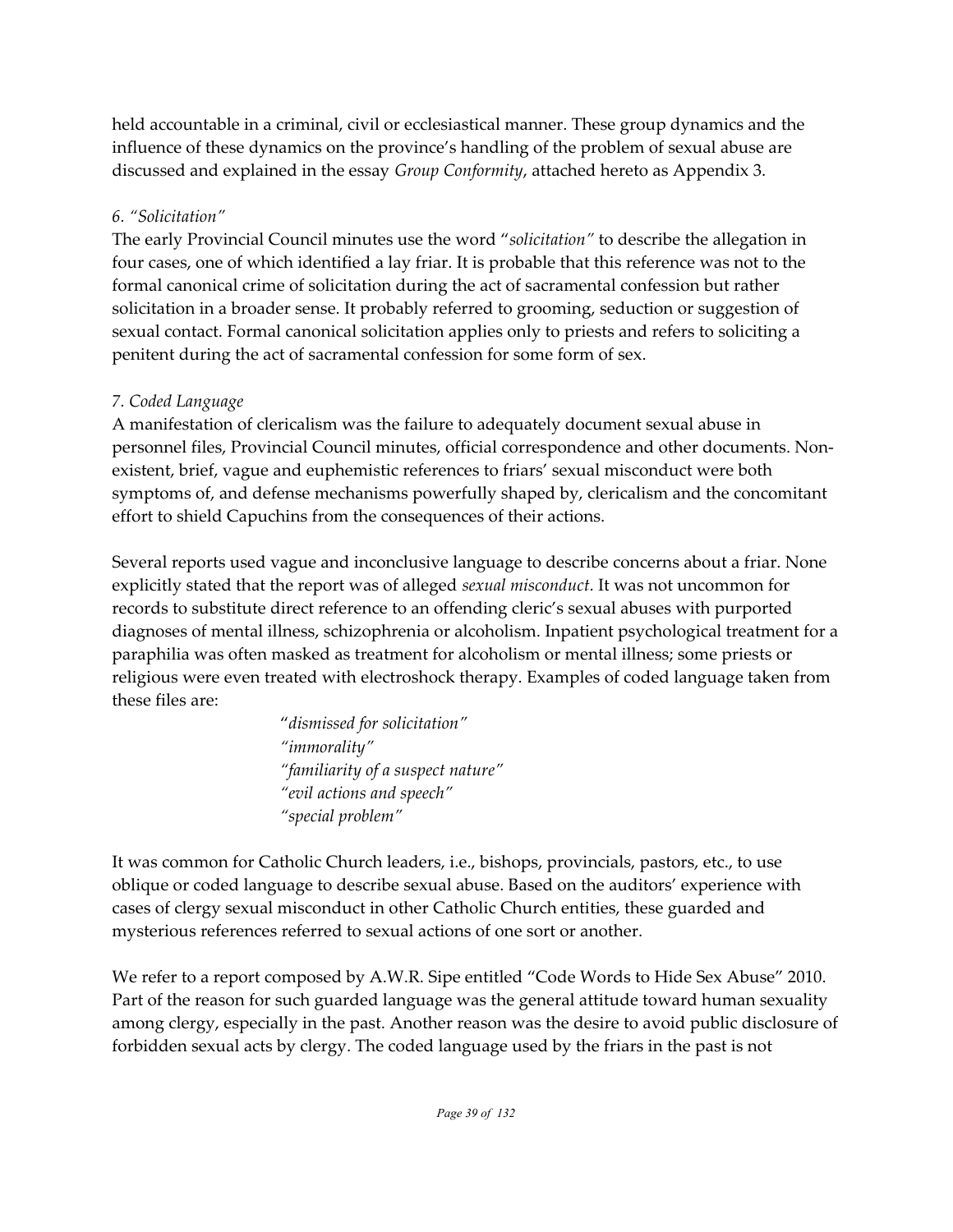unusual, but was often guarded or euphemistic language to camouflage inappropriate sexual activities.

## *8. Professional Medical Intervention*

The first institutions that dealt exclusively with Catholic clergy and religious were opened in 1947, when the Archdiocese of Philadelphia opened St. John Vianney Center in Downingtown, Pennsylvania, and Fr. Gerald Fitzgerald founded the Servants of the Paraclete and opened a foundation in Jemez Springs, New Mexico. In 1967, the Marsalin Institute opened in Holliston, Massachusetts. St. Luke Institute, which grew out of the Marsalin Institute, opened in 1977.

At first these institutions were called upon by bishops and religious superiors for help with clerics and religious with substance abuse problems (mostly alcohol) and what was sometimes called "*spiritual burnout."* Yet almost from the beginning, men with reported sexual problems were being sent to the Paraclete facilities. Documents from the Paraclete Fathers refer to priests sent for treatment for sexual abuse of minors. In a 1964 letter to Bishop Durick of Memphis, Fr. Gerald Fitzgerald noted that three out of ten men sent for help because of sexual problems with minors.

Alcoholism among friars in the St. Joseph Province was discussed at the 1975 provincial chapter, and a provincial policy was introduced. The policy included a panel of advisors who helped afflicted friars receive proper treatment (Baer, p. 209). Former provincial minister Ron Smith, 1978-1984, sent 30 to 40 friars to rehabilitation treatment for alcoholism.

By 1987, friars with sexual difficulties, especially problems with minors, were regularly sent to facilities for psychiatric or psychological help. The province utilized the Servants of the Paraclete, St. Louis Behavioral Medicine Institute, the House of Affirmation and Guest House. The House of Affirmation and Guest House were used primarily for substance abuse treatment.

In 1988, the province passed the first sexual misconduct policy. Although the policy does not contain detailed steps for the involvement of the accused and provincial leadership with medical and/or psychological professionals, it states that accused friars will be *required* to engage in professional counseling (B. Stage Two, "g.").

## *9. When There Is a Lack of Evidence And/or Documentation of Sexual Abuse*

It is important to note that the absence of documentation, credible determination or evidence does not necessarily mean that abuse did not occur. The inconclusive nature may be attributed to lack of evidence, insufficient credible evidence, an inadequate investigation or inadequate documentation. In some cases, the running of the statute of limitations precluded further investigation. The absence of evidence does not equate to the absence of abuse and the dismissal of a case does not mean there was lack of evidence of abuse.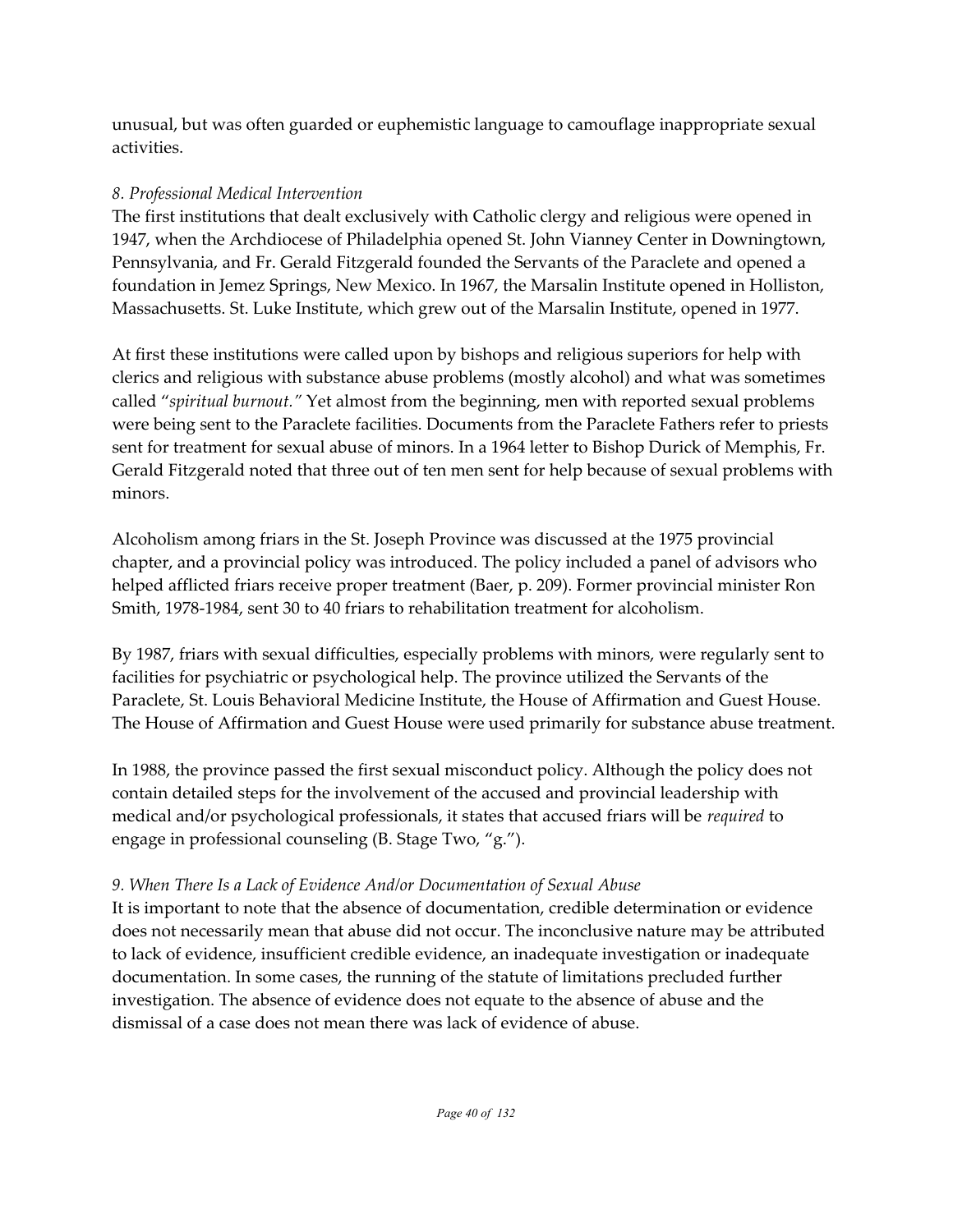It is also important to note that a brief or unsubstantiated reference to alleged sexual impropriety does not itself indicate that there was actual sexual impropriety. This is especially true where a friar denied allegations and his alleged victim was unwilling to come forward.

The auditors do not wish to convey the impression that they concluded that such circumstances involved sexual misconduct, but that there was merely insufficient evidence to place a friar's name on the list. Instead, in several such cases, the auditors could not determine whether there was or was not abuse. The auditors paid special attention to and carefully reviewed and evaluated all available evidence pertaining to each accused friar.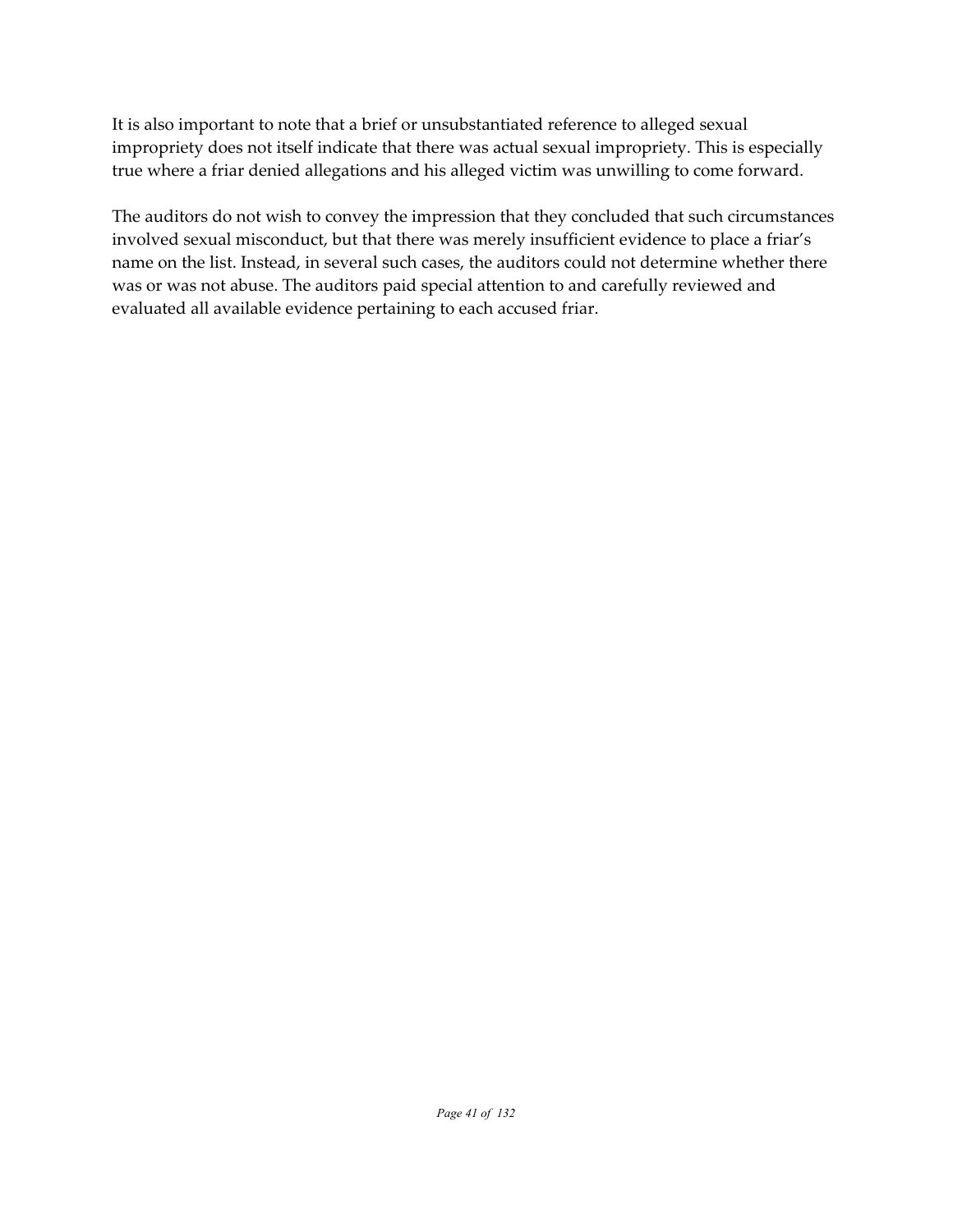## *Chapter VI Essential Definitions*

The auditors identified specific behaviors as cause for greater scrutiny and, in some cases, the reason for identifying various members as perpetrators of sexual misconduct. Targeted behaviors included alleged sexual abuse, boundary violations and other behaviors that indicated potential abuse or increased risk of criminal sexual abuse of minors or vulnerable adults. The auditors also identified categories of abuse victims, recognized the need for clarity with respect to the various types of friars, distinguished between various types of abuse reports, and realized that lay people may not know the definitions of actions, responses, monitoring and treatments imposed upon offending friars.

To address these matters and provide context for the report, the auditors adopted or created the following definitions for purposes of the audit:

1. "Minor:" For purposes of this audit, a "minor" is any person under the age of 18, irrespective of whether canon law or secular law had at any time recognized a younger age of legal consent to sexual relations with an adult over the age of 18.

2. "Vulnerable adult:" Many state statutes define "vulnerable adult." For purposes of the audit, a "vulnerable adult" is a person who is 18 years or older whose advanced age, developmental disability, mental illness or physical disability requires supervision or personal care, or who lacks the personal or social skills to live independently. In addition, vulnerable adults included adults who are physically, psychologically or emotionally fragile, unstable, incapacitated, or unable to care for themselves. These definitions track statutory definitions of "vulnerable adult" and "adult at risk" found in Wisconsin statutes.

3. "Friar:" Any member of the Province of St. Joseph of the Capuchin Order, ordained and nonordained. (Source: Provincial *Policies and Procedures re: Sexual Misconduct with Minors,* at 1)

4. "Cleric:" Generally refers to an ordained friar (e.g., priest or deacon); it may also refer to a friar studying for ordained ministry; priests are typically addressed as "Father."

5. "Brother:" Generally refers to any friar; in common usage, however, it would refer to a nonordained friar, typically addressed as "Brother."

6. "Restricted Ministry:" A friar is said to be in restricted ministry when he has been removed from all public ministry but may do internal non-public ministry within the order, and lives under monitoring that includes outside of the order secular consultation, risk assessments conducted by qualified professionals, and whose activities are monitored by the OPCC director and a trained local monitor who lives with the restricted friar. In addition he must cooperate with and follow the restrictions in his individualized SSP.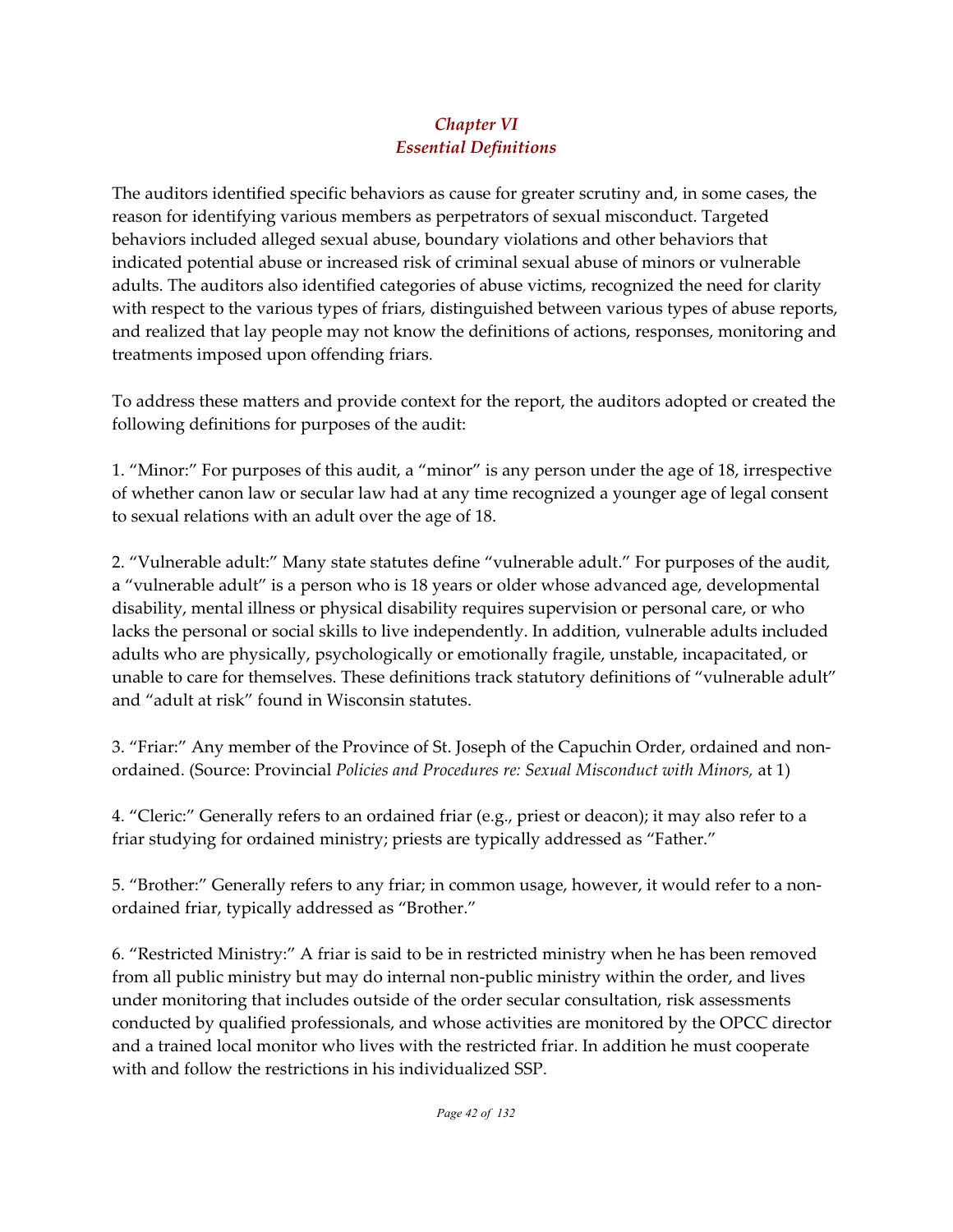7. "Supervision and Restriction:" (SSP) – A formal written individualized plan to guide supervision of a restricted member of the province, as provided in the policies and procedures. (Source: Provincial *Policies and Procedures re: Sexual Misconduct with Minors,* at 3)

With respect to a Supervision and Safety Plan, the province's policies state:

*Whenever a friar has acknowledged that he has engaged in sexual misconduct involving a minor, or whenever the findings of fact of the Review Board indicate that a friar has engaged in such misconduct and has made its recommendations to the provincial, the provincial shall take such actions as in his judgment are deemed appropriate, including but not limited to:*

• *Recommending the friar participate in an evaluation (including a risk assessment and/or therapeutic treatment.)*

• *Placing restrictions on the friar's ministry and other activities.*

*• Seeking and/or imposing appropriate canonical measures or penalties, up to and including dismissal from the Capuchin Order and, where applicable, the clerical state.*

(Source: Provincial *Policies and Procedures re: Sexual Misconduct with Minors,* at 8)

8. "Sexual abuse:" Sexual abuse is a broad concept. For the audit, it includes acts or touches of a sexual nature that are unwanted by the person to whom they are directed. It spans the spectrum from misdemeanors to felonies, kissing to genital penetration. There is no such thing as "mutual consent" to any form of sexual communication or interaction between a minor and an adult. We have adopted the definitions of sexual abuse and related concepts included in the current provincial policy statement, "*Capuchin Province of St. Joseph: Policies and Procedures Regarding Sexual Misconduct with Minors*," approved, February 2012, pages 1-3.

9. *What is a report of sexual abuse?*

(a) *Report:* A report is any first-person complainant's allegation that he/she was the victim of sexual misconduct. It also may include any third-person allegation made by a family member or close friend of the alleged victim who purports to know about the incident(s) as a result of having been told by the alleged victim. It may also include an allegation made by a witness who observed or participated in an incident(s), or a person who was entrusted with information about the incident soon after it occurred, such as a confidant, colleague, classmate, supervisor or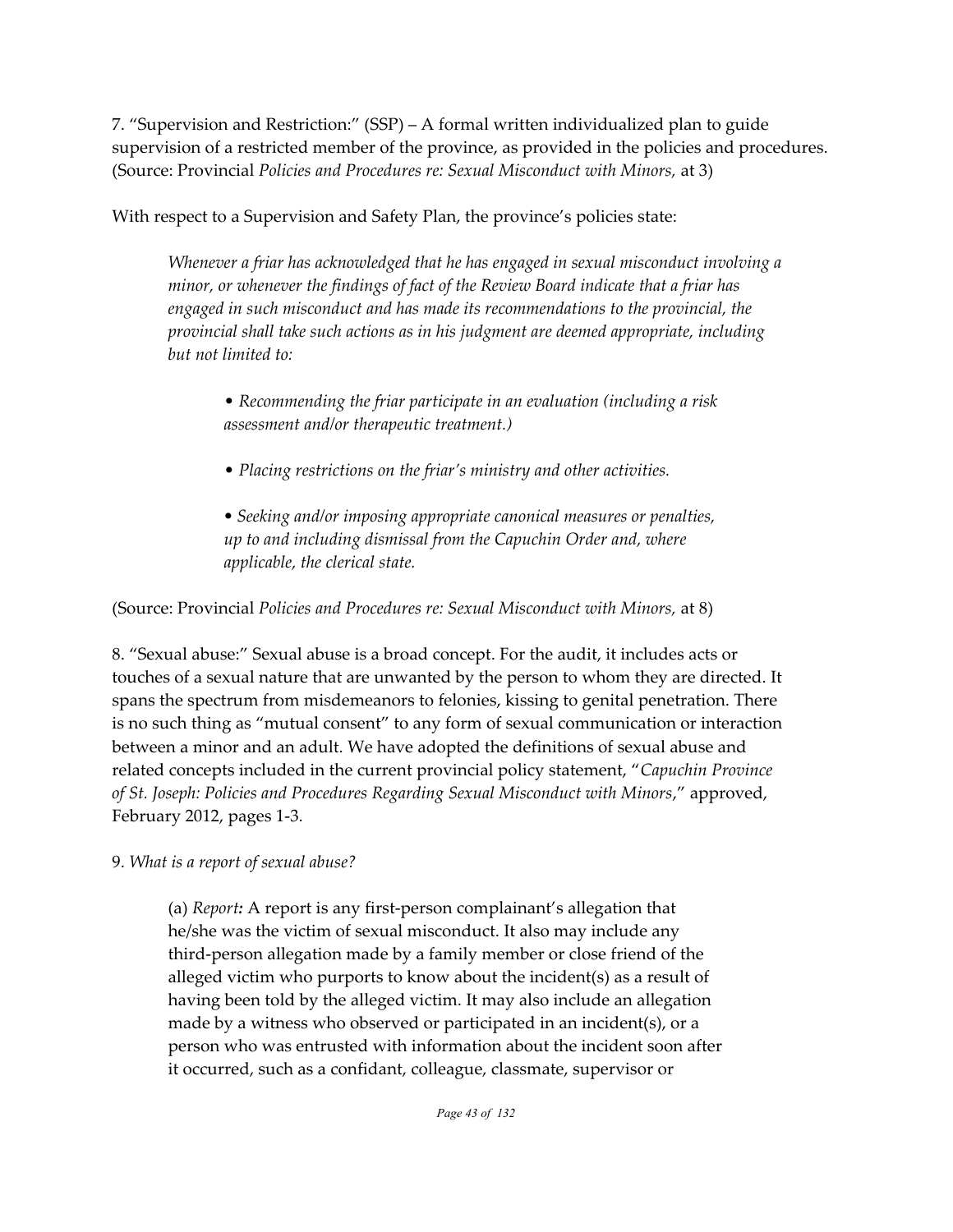mentor of the alleged victim. It may also include a formal report by a mental health professional who is legally obligated to report sexual abuse. It may include any information of an incident of sexual misconduct that is believable because it is based on purported evidence, and may even include information that would be deemed inadmissible "hearsay" in a civil court of law. However, it does not include mere rumor, innuendo or speculation that is not grounded in an actual accusation or observation of sexual misconduct. Not all reports of sexual misconduct are included among allegations of sexual misconduct that are deemed "confirmed." Without sufficient evidence or other substantiating information that would confirm a report, the name of the involved friar has not been publicly disclosed.

(b) *Recorded report:* A report or allegation of sexual misconduct that has been reduced to writing, included in a written report, or otherwise formally referenced in some form of written record. A recorded report could be a report of sexual misconduct that is referenced in Provincial Council minutes, police or other civil authorities' reports, private investigators' reports, written materials in personnel records, correspondence, or other written instruments.

At various times, records and reporting, documentation, and investigation were often inadequate or less than thorough. Thus, it is likely that some verbal reports of abuse or witnessed abuse may not have been recorded. However, especially in decades-old claims, the auditors are reluctant to recognize claims that appear to be based on hearsay or only memories of alleged abuse. The auditors have attempted to distinguish in the narrative abuse that was recorded from that which was not. Only recorded and confirmed reports of abuse are reflected in the total numbers and lists of those with allegations against them and confirmed reports of abuse against them.

(c) *Confirmed report***:** The auditors define a "confirmed" report or allegation of sexual abuse as one that has been determined to be true; or has been substantiated with enough facts, information or other indicia of truth so as to be clearly or obviously true or substantially accurate.

Included in the category of "confirmed reports" are:

• allegations that have been admitted by an accused friar;

• allegations that have been deemed to be true or substantially accurate through an adjudicative process, such as a criminal process resulting in a conviction, or any other hearing or process that results in a determination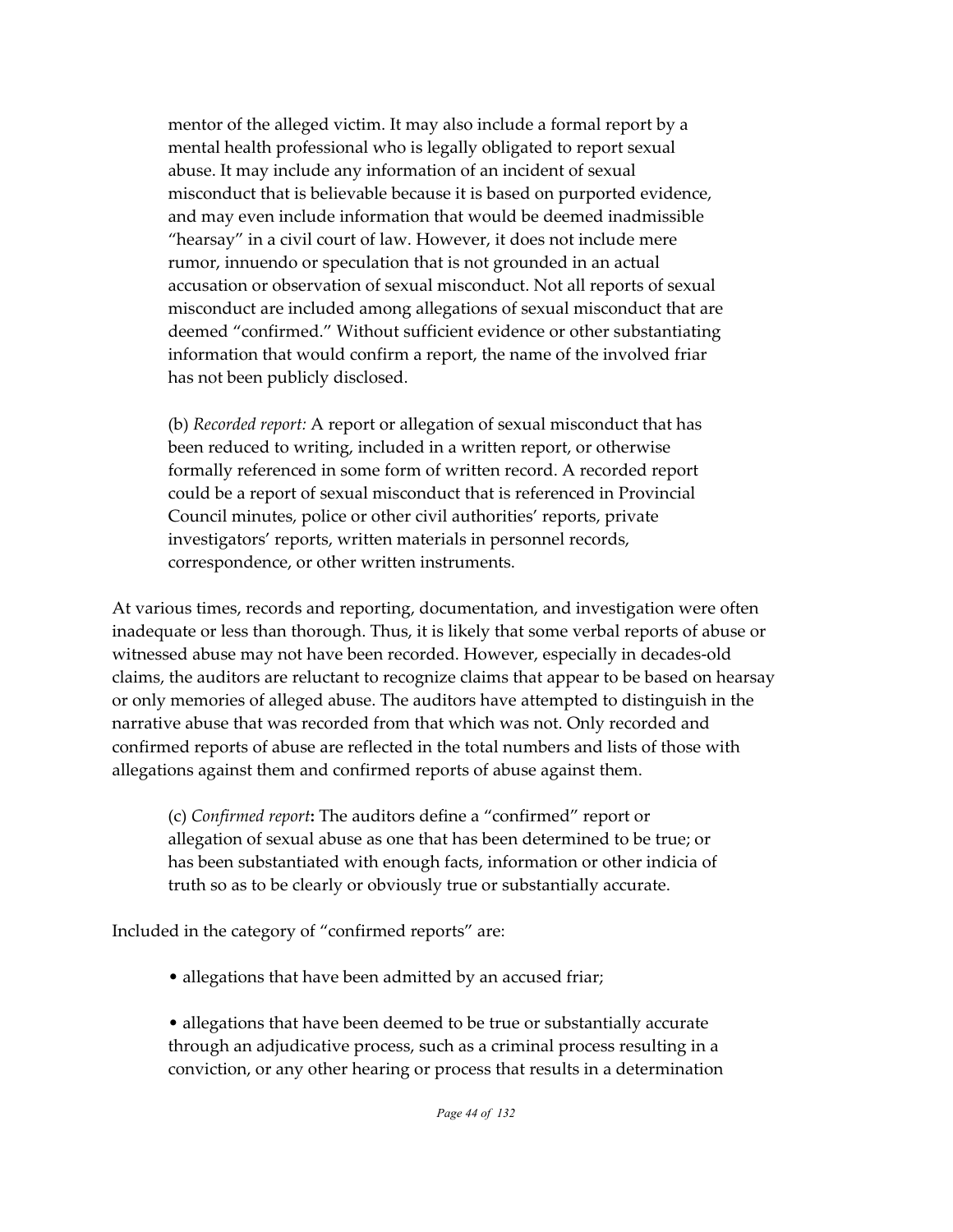that an allegation is true, based on evidence that supports the truth of the allegation;

• allegations which, based upon an investigation conducted by a law enforcement organization or other civil authority, is deemed to be true, yet may not be prosecutable (e.g., barred by the statute of limitations); and

• allegations deemed true or substantially accurate after being subjected to investigation and/or an adjudicative process by an ecclesiastical body.

In general, allegations against a deceased friar who does not have an opportunity to defend himself would not fall into the category of "confirmed." However, if enough independent yet factually similar allegations have been made against a deceased friar, then on a case by case basis the auditors may have determined whether enough substantial evidence exists to deem the allegations to be "confirmed."

#### *10. Pastoral Care and Pastoral Outreach*

Most victims of clergy and non-ordained religious were sexually assaulted within the context of receiving some form of priestly, religious or spiritual "pastoral care." Thus, for clergy sexual abuse victims, the concept of "pastoral care" is often laden with shame, guilt, fear, mental and physical and emotional pain, and a host of other negative connotations. Hence, even the most well-intentioned effort to extend pastoral care to victims can be potentially damaging. In addition, there is an inherent power and social imbalance between clerics (and religious by extension) and lay persons, especially young persons. As a result, the experience of "pastoral care" extended to clergy sexual abuse victims includes a patronizing, vertical relationship wherein the imbalance dictates the response of the person receiving the care. Pastoral care is not using scriptural quotations, pious sayings or obtuse theological concepts to convince the person to simply accept an unfortunate and painful situation. Pastoral care is not platitudes or rituals aimed at making a person feel good. Given the dynamics described above, such "pastoral care" can have the opposite effect of "feeling good."

Those who would extend pastoral care must be mindful of what victims need based on what the victims say, not based on what the person extending "pastoral care" thinks that victims should receive. Pastoral care, especially pastoral care of victims of sexual abuse by clergy, must begin with honesty. An honest communication of respect for the victim is essential. This respect must be grounded in an acceptance of their dignity. This entails correcting the inherent imbalance of the relationship to one of equality wherein the parties are meeting on a "level playing field. "Honest pastoral care of necessity begins with the acceptance of the victim's situation — an acknowledgment of the profound harm done with absolutely no attempts to excuse, mitigate or minimize this harm and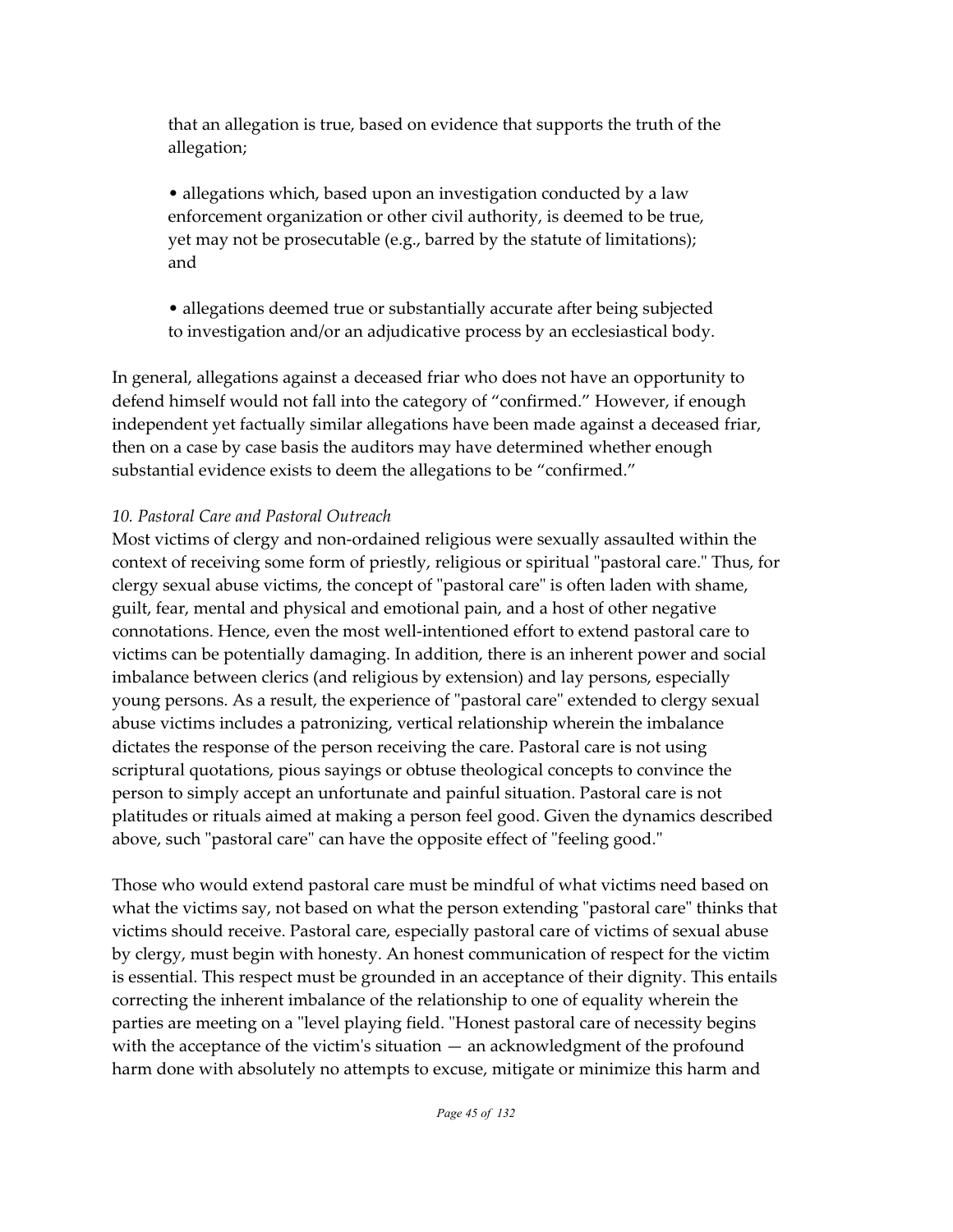its source. Any pastoral care offered to a victim of clergy sexual abuse must be grounded in a commitment to tell the truth to the victim no matter how painful and embarrassing it is to the one extending care.

All too often clerics and non-ordained religious confuse pastoral care with psychological counseling, monetary compensation or rituals such as "penitential services. "These can be important components of pastoral care. However, they are no substitute for authentic, Christ-centered compassionate care. They have been used, however, as substitutes for pastoral care by church leaders who have been unwilling or unable to encounter victims in an open and honest environment of equality and dignity.

The auditors note that the provincial leadership's recent efforts to extend pastoral care to victims more closely resemble honest, authentic, Christ-centered compassionate care described above. It has been reported that the provincial leadership's recent pastoral engagement has involved an acknowledgment of the victim's assault and the harm the victim endured coupled with a sincere and unqualified apology, and is "heavy" on listening. In addition, it has been reported that pastoral outreach to recent victims has included an entreaty as to what the Capuchins can do for the victim, where the victim tells the Capuchins what he needs as opposed to the Capuchins telling the victim what they will do for him.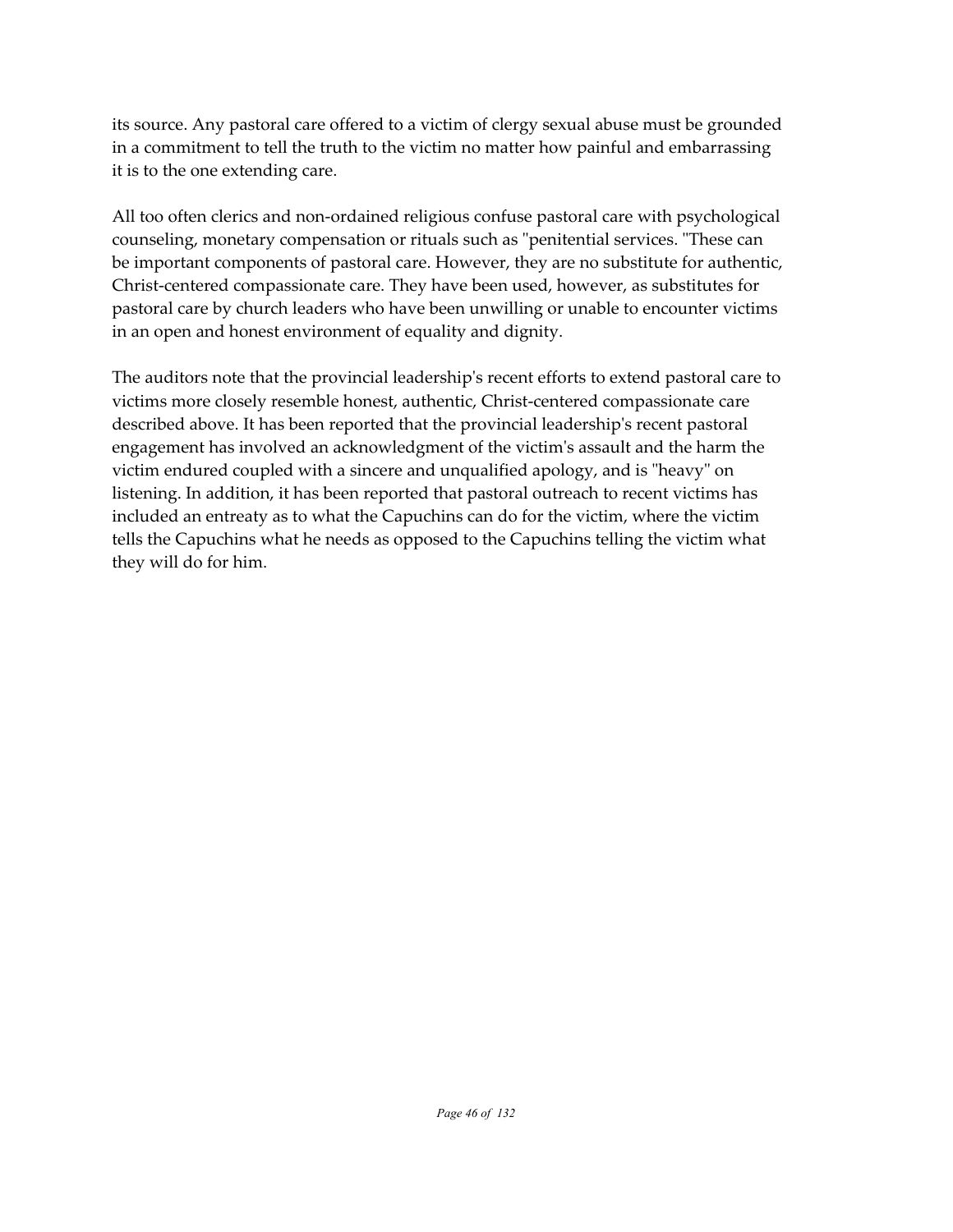#### *Chapter VII the Audit Findings Incidents of Sexual Abuse – 1932-2013*

*Introduction – Scope of the Audit*

The scope of the audit includes only friars and employees reported to have sexually abused or exploited *minors* or *vulnerable adults*, as defined in Chapter VII. A "minor" is a person under age 18. "Vulnerable adult" is a person over age 18 whose circumstances compromise his or her ability to give consent to sexual acts, and thus falls within the Wisconsin statutory definition of "vulnerable adult."

## *General Summary of Sexual Misconduct Reports*

The auditors identified 1,283 friars of the St. Joseph Province since the 19 $^{\rm th}$  century. The scope of the audit was sexual abuse of minors and vulnerable adults, as those terms are defined by statute. The findings were that:

• 46 current, former or deceased members (3.6% of 1,283 friars) had confirmed or unconfirmed reports of alleged sexual abuse of minors.

• Of these, 23 current, former and deceased friars (1.8% of 1,283 friars) have *confirmed* reports of sexual abuse of minors.

• No friars had reports of sexual abuse of *statutorily-defined* vulnerable adults.

• Four lay employees had reports of alleged minor sexual abuse; none were confirmed.

*1. Breakdown of friars with reports of sexual abuse and sexual misconduct* 46 friars with reports of alleged sexual abuse are segregated into categories:

• 23 friars with confirmed reports of sexual abuse of minors (These friars are named in the report because their confirmed sexual abuse of minors falls within the scope of the audit. Their identities are not protected.)

• 23 friars with unconfirmed reports of sexual abuse of minors (These friars are not named in the report because their alleged abuse of minors is not confirmed. Their identities are protected from disclosure.)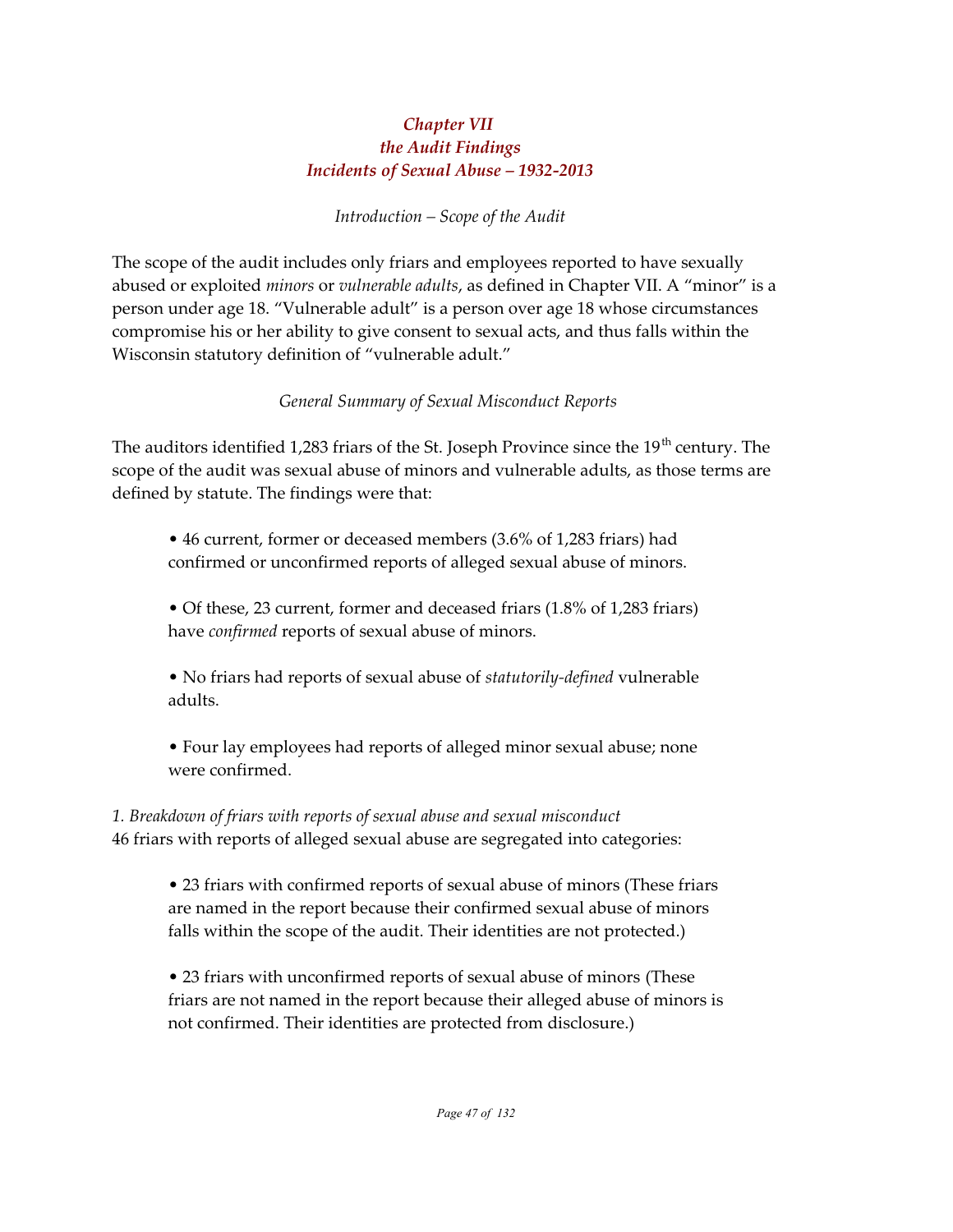*2. Summary of review, investigation and compilation of information and data*

The summary of findings, above, contain information and data compiled from the many documents and materials including, but not limited to, the following:

*Personnel Files:* The auditors reviewed all 1,093 available personnel files of current, former and deceased members of the St. Joseph Province going back to the 19<sup>th</sup> century. This included personnel files of all 317 deceased friars, 587 former friars (some of whom are also deceased), 180 current friars $^2$  (including perpetually professed and temporarily vowed), and 9 postulants.

*Provincial Council meeting minutes:* The auditors reviewed Provincial Council meeting minutes going back to 1932. From 1932 until 1951, with a few exceptions, most friars' sexual misconduct was only referenced in the minutes. In later years, friars' sexual misconduct generally was referenced in both personnel files and the minutes.

*3. Confirmed Reports of Sexual Abuse of Minors and Vulnerable Adults*

• 23 friars (1.8% of 1,283 friars) are *confirmed* to have sexually abused minors.

• The auditors found no friars with confirmed reports of sexual abuse of "vulnerable adults" as that term is defined in Wisconsin statutes.

Five of the confirmed sexually offending friars have been placed on a supervision and restriction program. During the course of the audit, three friars were removed from public ministry. One friar's case was reviewed by the audit team and subsequently removed from ministry. One friar was removed due to reports of sexual misconduct. A friar who was previously accused yet cleared of sexual abuse of a minor was placed on administrative leave during the investigation and later removed from ministry. He filed an appeal which is pending.

*The following section sets forth a list of friars with confirmed reports of sexual abuse of minors. No friars were confirmed to have sexually abused statutorily-defined vulnerable adults.*

## *4. Friars with confirmed reports of sexual abuse of minors*

The following is a list of 24 friars with confirmed reports of sexual abuse of minors. "Confirmed report," "sexual abuse" and "minor" are terms defined in Chapter VI – "Essential Definitions." A report is "confirmed" if it is substantiated with enough evidence, facts or information so as to be clearly or obviously true or substantially accurate.

<sup>&</sup>lt;sup>2</sup> Since the audit began in 2012, the population of the province has dropped to 174, due to death and attrition.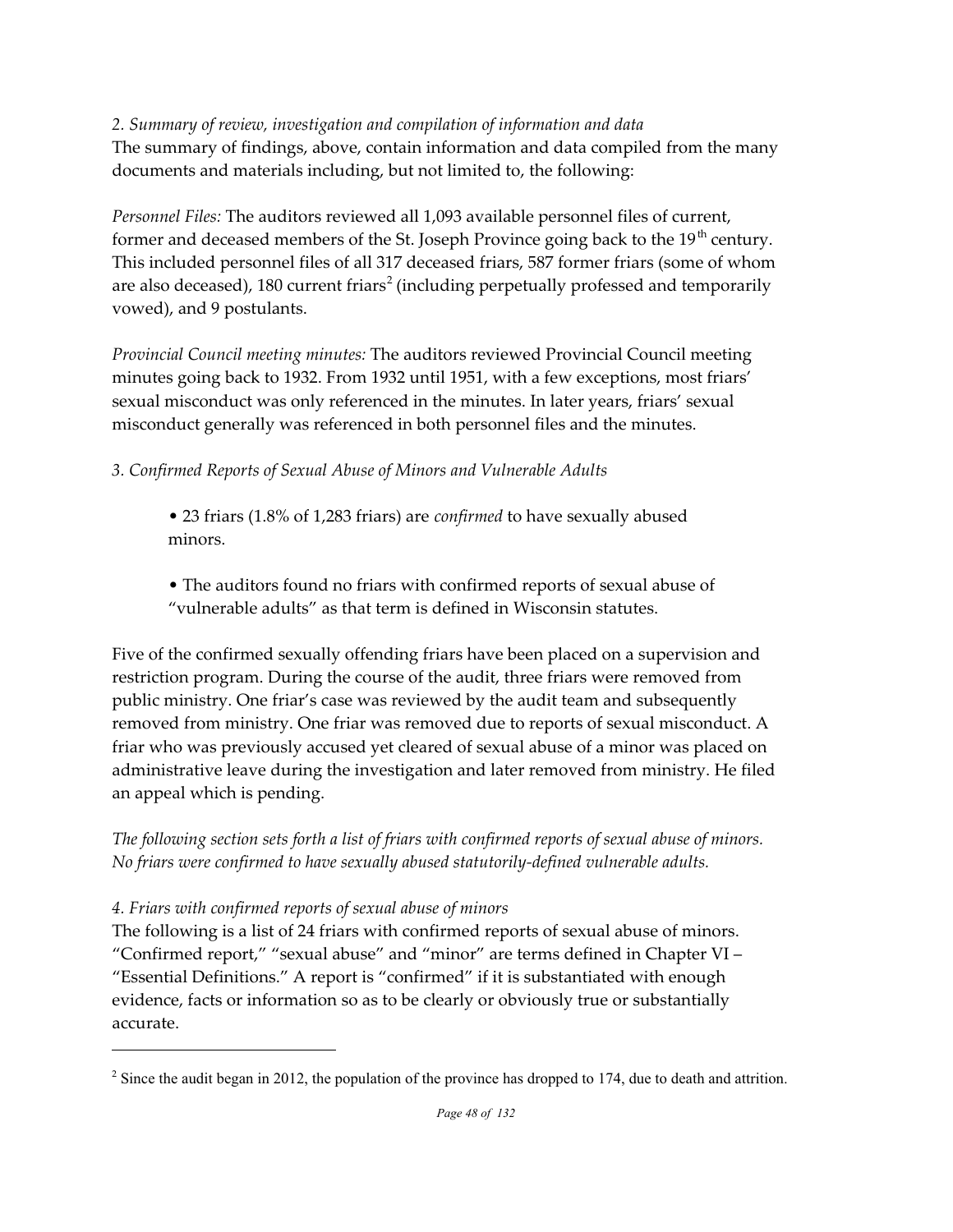1. Fr. Ben Adams (deceased)

2. Fr. Baldwin Beyer (deceased) (also confirmed with vulnerable adults)

3. Fr. James Buser (deceased)

4. Fr. Arthur Cooney (member – removed from public ministry; under supervision)

5. Fr. Dennis Druggan (member – removed from ministry; his appeal is pending)

6. Br. Thomas Gardipee (removed from ministry and then left the order)

7. Br. Leonard Gibeault (restricted from ministry and then left the order)

8. Fr. Leopold Gleissner (member – removed from public ministry; under supervision)

9. Fr. Clarence Grosser (went to New York Province in 1952; deceased) 10. Fr. Jude Hahn (removed from ministry, then left order; deceased)

11. Fr. Mel Hermanns (member – removed from public ministry; under supervision)

12. Fr. Donald Kurcz (left the order in 1958 and married)

13. Fr. James LaReau (removed from ministry; deceased)

14. Fr. Gale Leifeld (removed from ministry; deceased)

15. Br. Matthew Migan (went to New York Province in 1952; deceased)

16. Fr. Austin Schlaefer (deceased)

17. Fr. Wendelin Shafer (deceased)

18. Fr. Joseph Smetana (member – removed from public ministry; under supervision)

19. Fr. Robert Spader (left the order)

20. Br. Francis Sparacino (member – under supervision in nursing home)

21. Fr. Kenneth Stewart (removed from ministry, on supervision, left order, then laicized)

22. Fr. James Wolf (member – removed from public ministry; under supervision)

23. Fr. Hilary Zach (deceased)

#### *5. General Summary of Disposition of Sexual Abuse Reports Since 1932*

The auditors note that old documents often are unclear about when abuse occurred, how old a victim was when he or she was abused, who made the report, when the report was made, and how old the reporter was when disclosing the abuse. This information is critically important to determine where and when abuse occurred, what stage of life victims were in when they were abused, and whether circumstances rendered them even more vulnerable. This information is also critically important to develop a sense of how long victims carried the burden of sexual abuse before they came forward.

Where possible, the auditors note when reports were made, who made the reports, and whether the victims were minors or adults when the reports were made. These details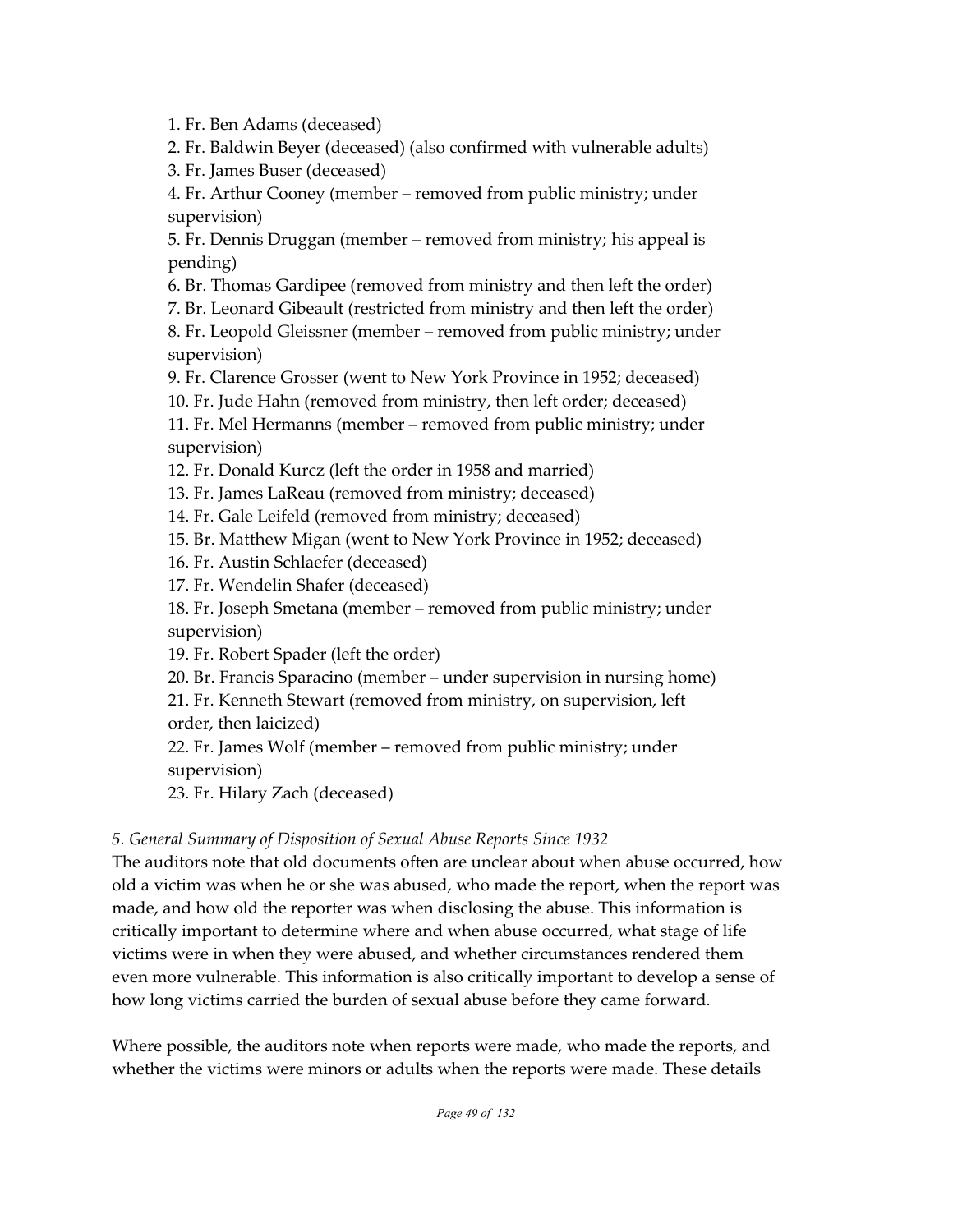are important for the sake of accuracy and clarity, to distinguish between when abuse happened and when it was reported. These facts confirm that, more often than not, victims of child sexual abuse do not report the abuse until they are adults. Although, the auditors note that a number of minor SLS students did report their abuse around the time it happened in the 1960s and 1970s.

Since 1932, 46 friars of the St. Joseph Province have been the subject of reports of sexual abuse of minors. One friar was definitively exonerated. The report concerning another friar was third-hand and lacks the name of an alleged victim. The allegation was investigated to the fullest extent possible and produced no evidence that the alleged abuse occurred.

Since 1932, there have been 23 friars with confirmed reports of sexual abuse of minors. In the early records, the age and gender of the victims are often unclear from the documents. Some friars have been accused of such behavior more than once, and sometimes there are reports of inappropriate behavior with more than one person.

#### *6. Disposition of Reports between 1932 and 1951*

The earliest year that Provincial Council minutes are available in the province archives is 1932. 1951 is the last year the province was intact before the February 2, 1952 split that created a new province encompassing the eastern states. Before the January 1952 split, the Provincial Council minutes are the only source of information about sexual abuse in the province. The Provincial Council minutes from 1932 to 1951 reveal that 15 friars engaged in sexual misconduct during that time period. At least four of these 15 friars were reported to have sexually abused minors, some confirmed and some unconfirmed. In some instances, Provincial Council minutes mention the name of the offending friar and the action taken against him. They say nothing about the victims or whether there was an investigation. Since each case required a canonical *preliminary investigation* that was to have been recorded, in the absence of records of such investigations the auditors presume that this requirement was not fulfilled.

There is no information that describes in detail how provincial leaders *responded* to reports of friars' sexual misconduct between 1932 and 1951. The minutes state that five of them were dismissed from the order, which suggests they were not priests, since the order does not have the power to laicize an ordained friar. Seven friars were given canonical warnings to cease their behavior. Except in a couple cases, it is unclear whether the warnings were heeded. Of these seven, one is still in active ministry although no longer a member of the order. One friar was put on restricted ministry and later left the order to become a diocesan priest. One was advised to seek a dispensation from vows. Two were transferred because of the report of sexual misconduct, and one was sent on retreat.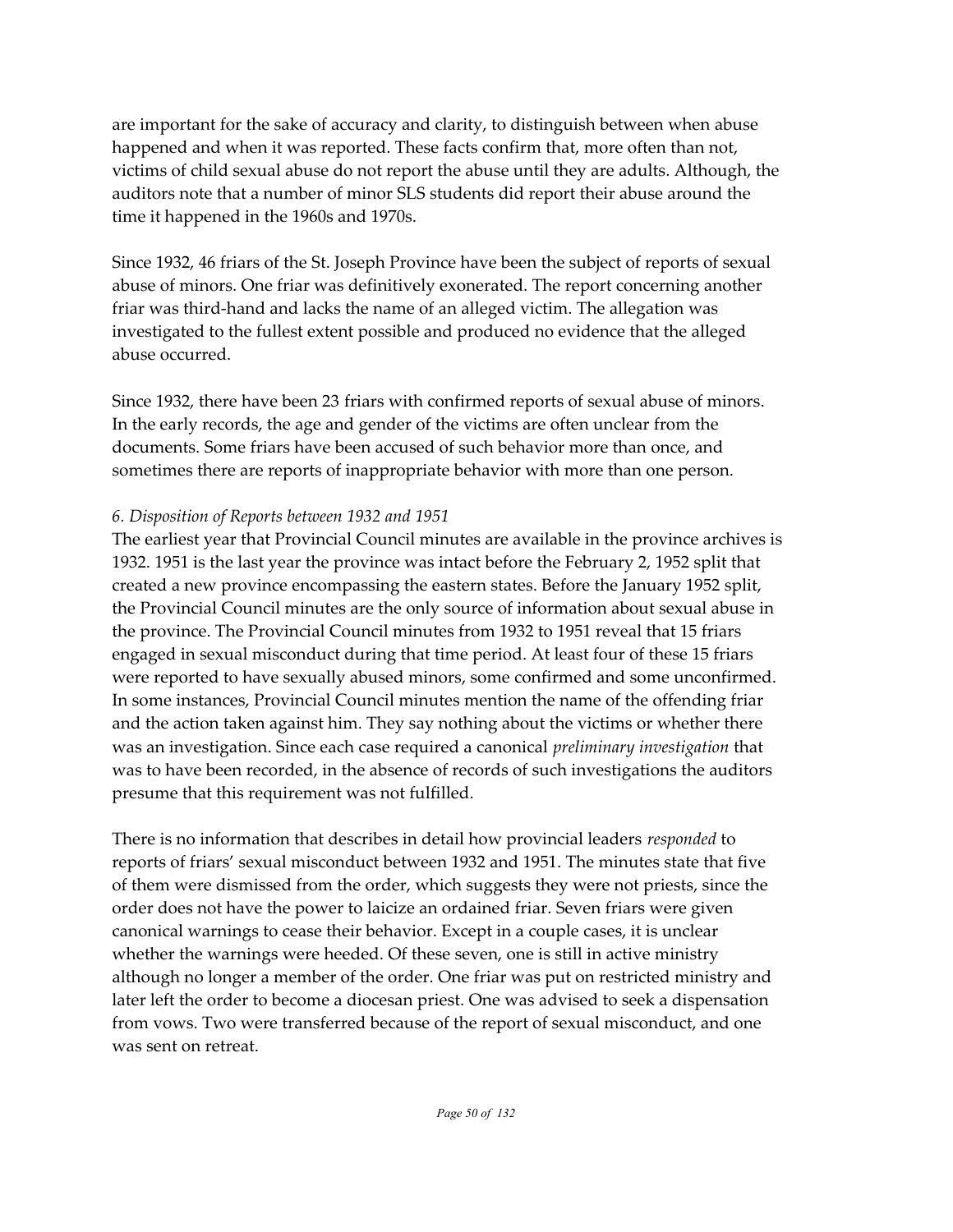#### *7. Disposition of Reports between 1952 and 1958*

There are no recorded reports between 1952 and 1956. In 1956 there were reports of inappropriate behavior by a friar with minor girls. He had been previously admonished by seminary leaders for similar misconduct; he defied them but was ordained anyway. He was institutionalized in 1954 and received electroshock therapy, but it is unclear if this was for sexual abuse of young girls. Provincial leaders reassigned him after the incidents in 1956, but there were numerous additional reports of sexual misconduct with young girls in the new assignment in 1957-1958. The reports were made by the minor girls and their parents. Others, including a parishioner who was a female police officer, reported their observations of the friar's inappropriate behavior with girls. In 1958, provincial leaders commissioned a priest to investigate. The investigating priest confirmed the reports but told the victims, all young girls, to keep the friar's abuse of them a secret and to go to confession. The offending friar left the order to marry a divorced woman. It is noteworthy that the friar's personnel file reflects more outrage and scandal on the part of the provincial leaders over the fact that he left the order to marry a divorced woman than over the fact that he had sexually abused many young girls at multiple assignments.

#### *8. Disposition of reports between 1959 and 1961*

Although beyond the scope of the audit, one case (1959) involving a friar sexually involved with adult students was reported in detail and is the only case that is retained in a separate place in the archives because there was involvement with the Holy See and the consequent imposition of pontifical secrecy.

Provincial Council minutes indicate another friar was first reported in 1959 for sexual misconduct involving a young boy, and again in 1960 for "imprudent conduct" with girls and boys, charges he denied. In 1961, he was transferred "after a serious accusation concerning his conduct." At that time in 1961, he was given a "canonical rebuke and admonition" and sent on retreat. He was given "regulations" to never be involved with young people unless an adult was present, and to never visit people in their homes.

This same friar had additional reports of sexual and alcohol-related misconduct in 1960 and 1961. He defied his "regulations," and subsequent reports in 1969, 1972, 1992, 1993 and 1995 involved alcohol-related and sexual misconduct with teen and young adult males. Provincial leaders continued to re-assign him, to send him to alcohol rehab and to treatment by the Paracletes for alcohol and sexual problems. The *Kersten Report* (p. 16) indicates that the 1993 report actually happened in 1992 and that the victim was an SLS student; it was a report by an adult former student about abuse when he was a minor student at SLS.

This friar subsequently left the order and died in 1999. In the auditors' opinion, this was one of the more egregious examples of provincial leaders failing to protect children from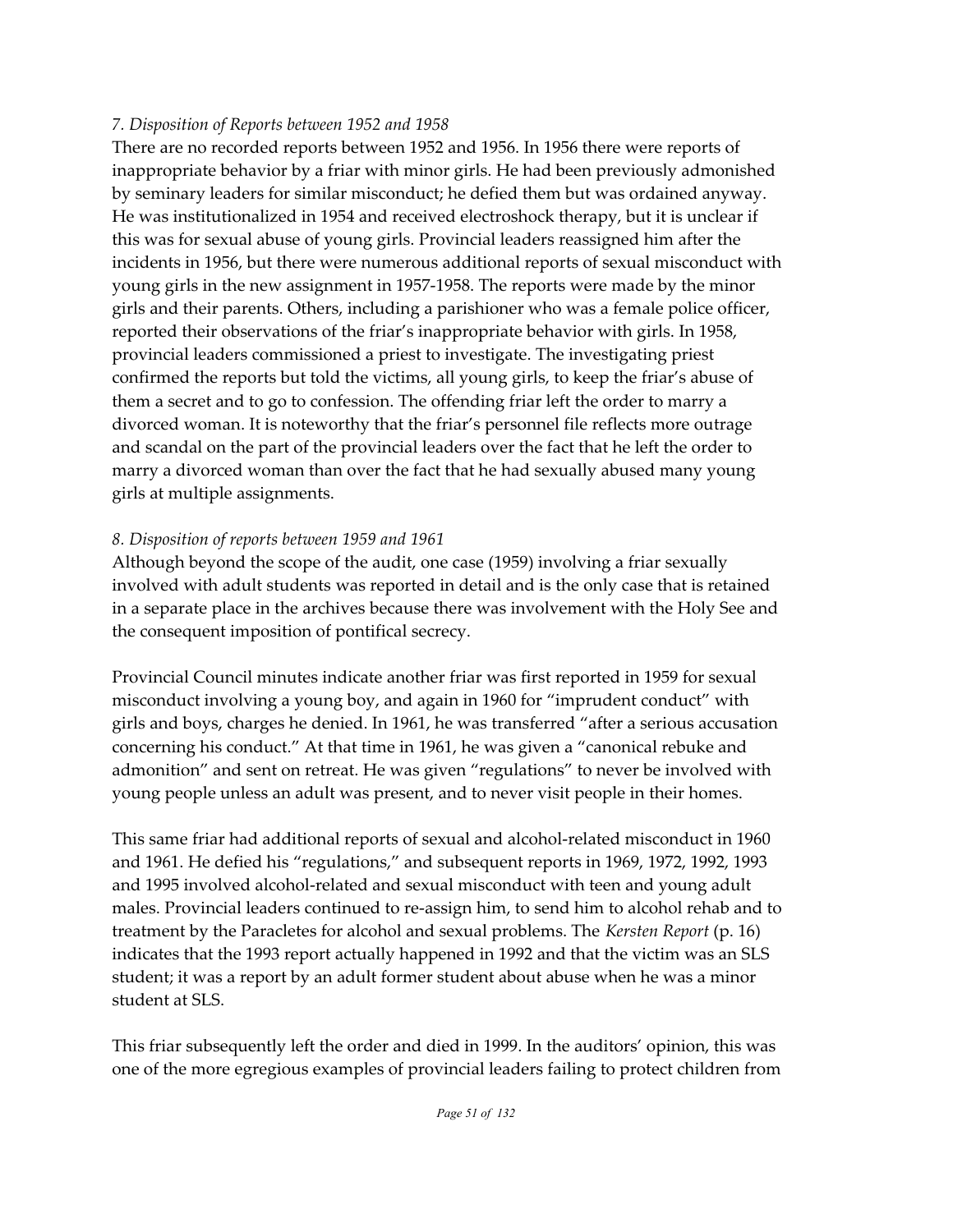a known sexual predator. They continued to reassign him even after he abused children multiple times, after he was issued a canonical rebuke, and after he defied restrictions forbidding him from being alone with minors. He continued to repeatedly sexually abuse minors.

The Provincial Council minutes list five friars who were first reported in 1960. There is no specificity about the allegations against them. One friar was advised to seek a dispensation from vows. Two others were given formal warnings. One had unspecified complaints, about which provincial leaders were dismissive because the complaints came from his housekeeper.

The fifth friar was not accused of sexual misconduct. However, he was described as having an unspecified "problem" that required his removal from a friary and required "professional help." This friar was again discussed by the provincial councilors several times in 1961, because of his "special problem" for which he was sent for psychiatric help. In 1961, the minutes also note that he sought and was given a transfer. There is no specific mention of sexual misconduct, and the auditors do not presume to take the position that he had engaged in sexual misconduct. However, the auditors note that "special problem" has often been used as code language for sexual misconduct and that, accompanied with a transfer, the circumstances could suggest sexual misconduct.

#### *9. Disposition of Reports between 1962 and 1992*

The files, Provincial Council minutes and interviews revealed that numerous friars were reported to provincial leadership and/or SLS leadership between 1962 and 1992 for sexual misconduct. Some involved minors.

There was a report of a friar's sexual abuse of a 14-15 year old boy in 1962. The boy and his mother reported the abuse. After this report, the friar was reassigned to ministry in a Catholic high school in a different state. There were many more reports of this friar's sexual misconduct with minor and adult males into the 1990s. The provincial leadership's failure to respond appropriately to the friar's abuses paved the way for decades more abuse and numerous additional victims.

Reports of Fr. Gale Leifeld's sexual abuse of teenage male students at SLS date to 1964 and 1965. Those reports were made by minor male students at SLS. However the first *documented* report dates from 1971, also from a minor male SLS student. (For a more detailed account of Fr. Gale Leifeld's abuses and the province's handling of his misconduct, see Appendix 7, attached hereto.)

In 1985, Br. Tom Gardipee, an SLS friar who was a teacher and coach, was reported by 18-year old seniors because he had gone nude streaking with them, gave them pornography, displayed condoms, gave them alcohol, and solicited at least two of the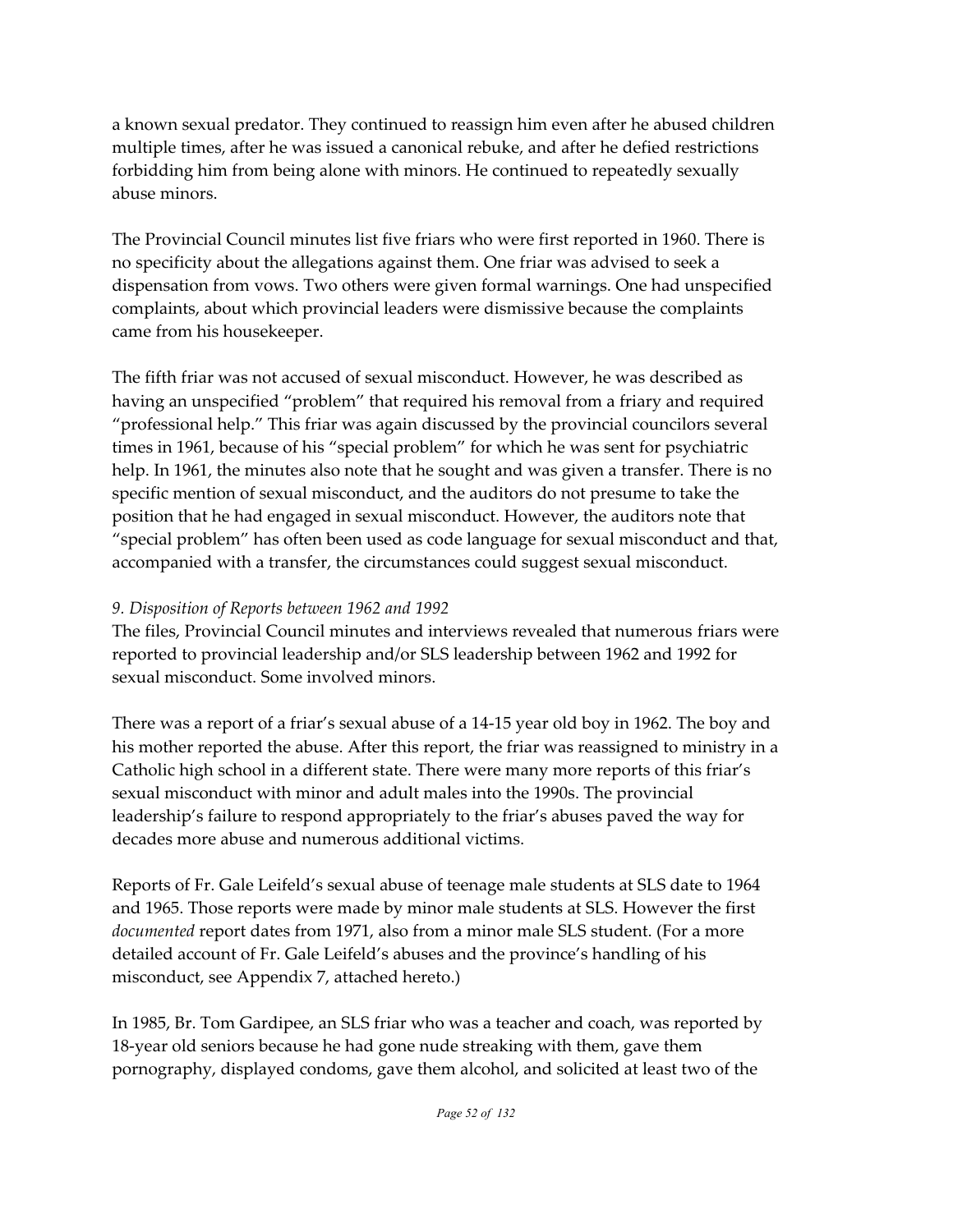students to masturbate with him. He was required by SLS leadership to apologize to each senior, and was accompanied by another friar to ensure his compliance with this directive. He was permitted to stay at SLS.

In March 1988, Br. Gardipee was reported to SLS leaders and the local minister at Mt. Calvary, Wisconsin, for infatuation and stalking behavior of a 16-17 year old student at SLS, and for writing love letters to the student. The provincial minister terminated him, but permitted him to remain at SLS another two months, until the end of the school year. However, in June 1988, when the provincial minister was in Rome, both the president and the rector of SLS made impassioned pleas on the offending friar's behalf, and the Provincial Council reversed the provincial minister's termination of him from SLS. He was permitted to remain at SLS, was promoted to athletic director, had unfettered access to SLS students, and remained at SLS until 1993, when the sexual abuse scandal broke.

In 1994, when he was an adult, the former SLS student who was the object of Br. Gardipee's infatuation revealed that Br. Gardipee had masturbated in front of him at SLS in the fall of 1987, when he was 16 or 17 years old. Br. Gardipee was criminally charged, but the district attorney eventually dropped the criminal charges on statute of limitations grounds. Br. Gardipee left the order, lost his Wisconsin teaching license, and eventually moved to Hawaii, where he taught in a private high school until 2012, when the school administrators there learned of his past and terminated him. (For a more detailed account of Br. Tom Gardipee's abuses and the province's handling of his misconduct, see Appendix 8, attached hereto.)

Another friar was reported in 1986. The bishop of a diocese reported that the friar made sexual advances to two young adult males. The friar was sent to treatment at the Servants of the Paracletes in New Mexico in 1986 for treatment of homosexual issues following the bishop's report, and then returned to ministry. He was again sent to treatment at the Paracletes in 1999, and again returned to ministry. He claimed that he never had contact with minors. In 2009 the same friar finally admitted to sexual contact with minors. He was assessed by the Milwaukee Area Review Board in 2009, and the provincial minister removed him from public ministry.

Two friars were first reported in 1988. One friar self-reported in 1988 and was sent to the Paracletes for treatment and later returned to ministry. There were several more reports alleging sexual abuse of minors with the same friar between 1988 and 1993. He was again sent to the Paracletes facility for treatment in 1994 but this time, upon their recommendation, he was removed from public ministry. He is presently living in a restricted setting.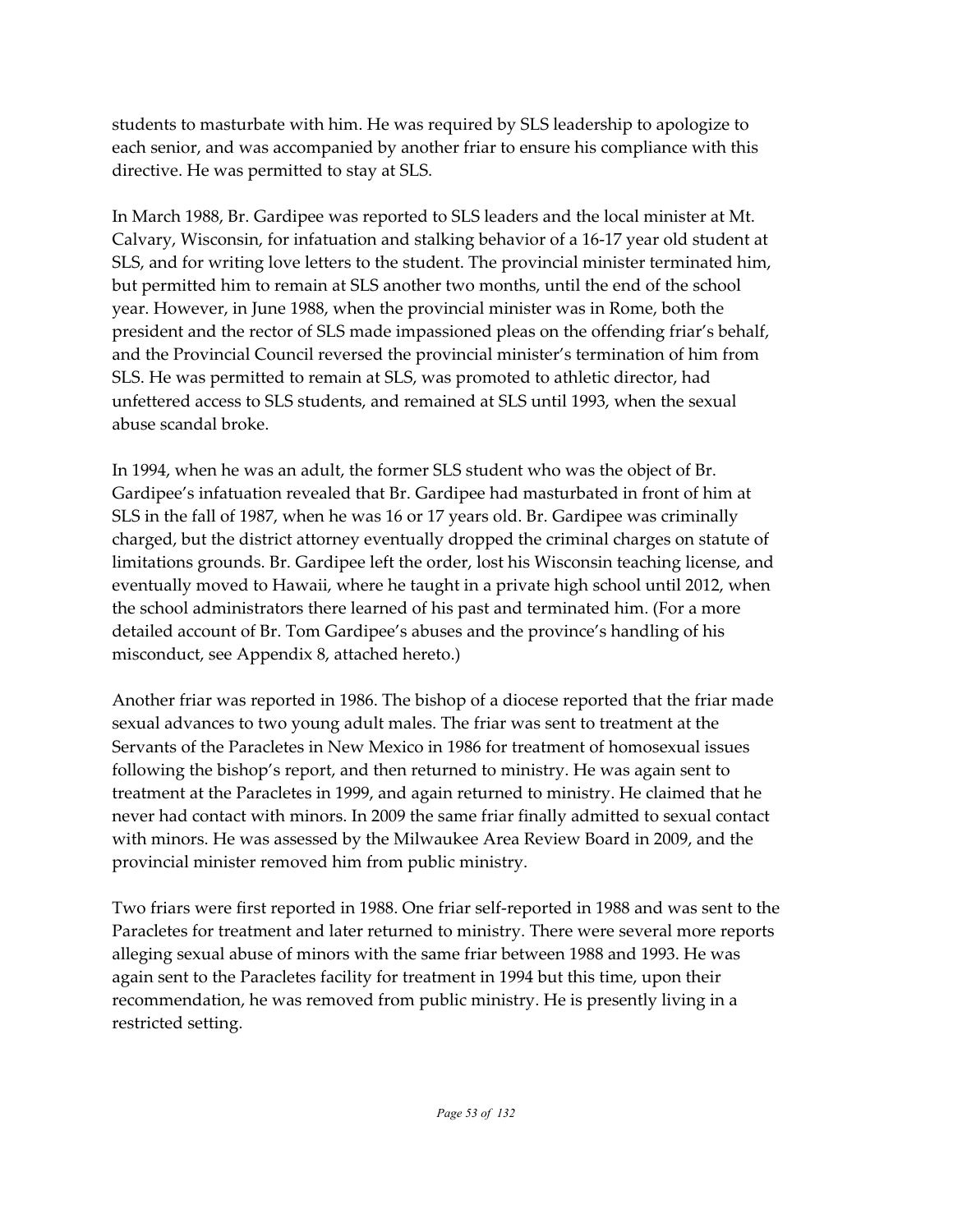The second friar was reported for viewing child pornography. He was found to have a cache of child pornography in a foreign mission. The U.S. attorney dropped criminal charges. He was dismissed from the order in 1995.

Two friars were initially reported in 1989. One member was accused but denied the allegations. His denial was accepted but he left the order and was incardinated into a diocese. The second friar was accused of having sexual contacts with minor males over a period of years in Nicaragua. He was sent for an assessment and treatment. The assessment found that he fit the profile of a true pedophile. He was placed on restriction in 1990 and died in 2005.

An adult former student from SLS came forward in 1989 with allegations that Fr. Gale Leifeld and Fr. James Buser had sexually abused him when he was a minor SLS student in the 1970s.

One friar was reported in 1990 by third parties for suspect conduct involving physical activities with minor males. An adult male reported that he was abused by this friar when he was a minor SLS student. The friar was sent to the Paracletes in 1993 and returned to remain in active ministry until 2012, when he was placed on restriction based upon information the auditors uncovered during the audit.

Three friars were reported in 1991. One was accused of sexual abuse of minors in the 1950s and 1960s by an adult who alleged the abuse when she was a minor, which the friar strongly denied. The record indicates that there was no clear evidence to support the allegations. The friar eventually left the order and was incardinated in a diocese. He died in 2013. The second friar was accused of sexual misconduct with adults and minor males. An outside investigation found no evidence of *criminal acts*. The friar participated in a treatment program.

The third friar was accused of improper conduct with minors at St. Labre Indian School. After both a government-conducted investigation and an internal investigation by the order, it was deemed that there was no basis for the allegations. However, in 2012, an adult male came forward and alleged sexual abuse by the same friar when the complainant was a minor. During the formal investigation, a second adult male came forward with a similar report against this friar. Following the investigation the accusations were confirmed and the friar was removed from ministry. His appeal is pending.

Fourteen friars were reported in 1992. Eleven of these friars were accused of sexually abusing minor males who were students at SLS. All these reports were made by adults who alleged they were abused at SLS when they were minors. Reports against eight SLS friars were confirmed and three were not confirmed. Three of the eight SLS friars left the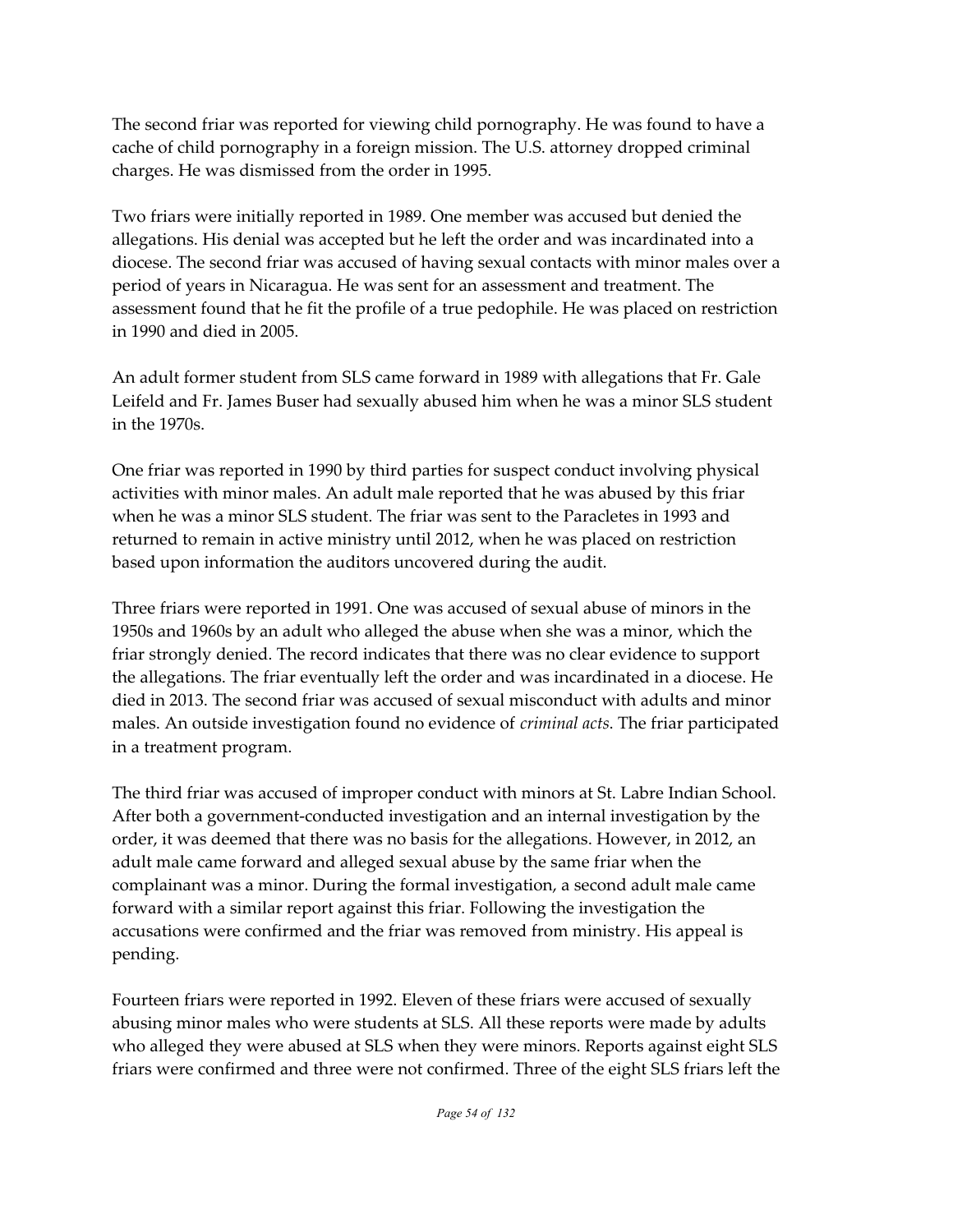order and one of those who left has since died. Four of the eight confirmed SLS friars have died and one is a member of the province who is no longer in ministry. One of the unconfirmed friars is deceased, one left the order, and the other remains a member of the province.

Another friar was reported in 1992 by a third party, who accused him of inappropriate conduct with minor females. It was not confirmed, but the province paid for therapy for one of the girls. The friar was sent to treatment in 1993, after which he left the order.

One friar was a pastor at a parish in the Virgin Islands and was reported by nuns there in 1992. He was suspected of inappropriate behavior with young boys. He returned to the U.S. and was re-assigned to another ministry. He was sent to the Paracletes for an evaluation. Although no sexual abuse was confirmed, there was evidence of inappropriate conduct. In 2002, an adult male reported that the friar sexually abused him when he was a minor. The friar denied the allegation, but was then discovered to be involved with pornographic images, one of which was of a minor male. He was placed on restricted ministry in 2003, and subsequently left the order and was laicized in 2010.

Another friar, Fr. Jude Hahn, an SLS teacher also assigned to a parish, was reported for a sexual overture to an adult male in 1992. He was sent to the Paracletes for treatment in St. Louis, Missouri. In January 1993, the provincial minister received additional reports that Fr. Hahn had sexually abused minors. Some documents suggest that provincial leaders may have received reports of his sexual abuse of minor males possibly as early as 1990 at the parish where he was assigned. Since 1993, many adults have come forward and reported that Fr. Hahn's sexual abused them when they were minors at SLS as far back as 1972 and in the early 1980s and thereafter. He is now deceased. (For a more detailed account of Fr. Jude Hahn's abuses and the province's handling of his misconduct, see Appendix 9, attached hereto.)

#### *10. Disposition of Reports from 1993 to 2013*

Several of the reports of sexual misconduct involved friars who acted out at SLS prior to 1992. This matter is addressed in a separate section. The other reports between 1993 and 2002 refer to inappropriate activity that did not take place at SLS and did not involve friars from the SLS community, unless otherwise noted.

Ten friars were reported between 1993 and 2002, including friars accused of sexual abuse at SLS. These reports were made by adult men who alleged they were sexually abused when they were minors at SLS. During this same period, two SLS lay employees were also reported, but these allegations were made by third parties and the reports were ultimately deemed untrue.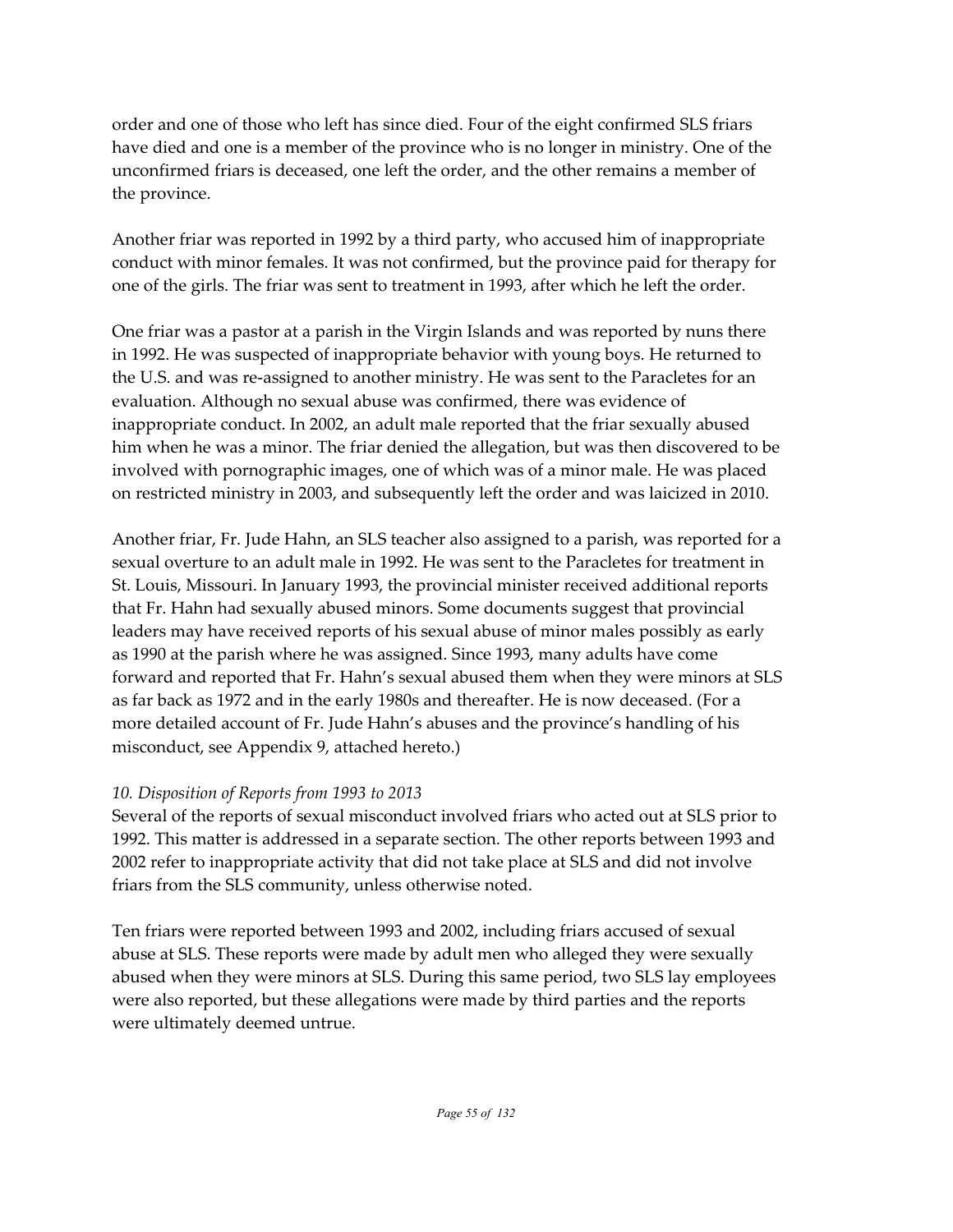In 1993, three friars were reported for sexual abuse of minors. The reports were made by adults who alleged they were sexually abused when they were minors. The accused friars and the victims were not from SLS but elsewhere in the province. All three were thoroughly investigated and the reports confirmed. The three friars are retired and on restricted ministry.

One friar was reported in 1994 for sexual abuse of a student at SLS. This friar is deceased.

In 1995, a friar was accused of attempting to kiss a minor female in the 1970s, but it was never confirmed. Later, he was again reported for inappropriate misconduct with another minor girl in the 1970s, but it was never confirmed. He received treatment at the Paracletes facility and is still in ministry.

The sole report for 1998 involved a male lay employee who was accused of inappropriate conduct with students at SLS. The report was made by third parties, adults, who felt his behavior was suspect, not by any SLS students. Sexual abuse was never confirmed. No student or former SLS student has ever accused this employee of sexual abuse. A psychological assessment concluded that he was not a risk but remarked that he was socially immature.

There were two reports in 1999: one involving a friar and one involving a lay male employee. The report against the lay employee was made by a third party who felt the lay employee's conduct with an SLS student was suspect. The investigation of the lay employee concluded there was no foundation for the charge. The friar was accused by SLS students of causing some students at SLS to feel uncomfortable because of the way he looked at them. The investigation of the friar concluded there had been no misconduct of any kind.

In 2002, a woman came forward and reported that a former friar had touched her breast in the 1960s when she was a teenager. The former friar denied the allegation and no investigation was done.

In 2005, an adult male came forward alleging that a friar had molested him when he was a minor. There was no corroborative evidence in the files but the province extended financial assistance to the man for counseling.

In 2008, a friar self-reported to the provincial minister that forty years earlier he had bathed with a minor male in Nicaragua. The friar was sent to treatment and placed on restricted status.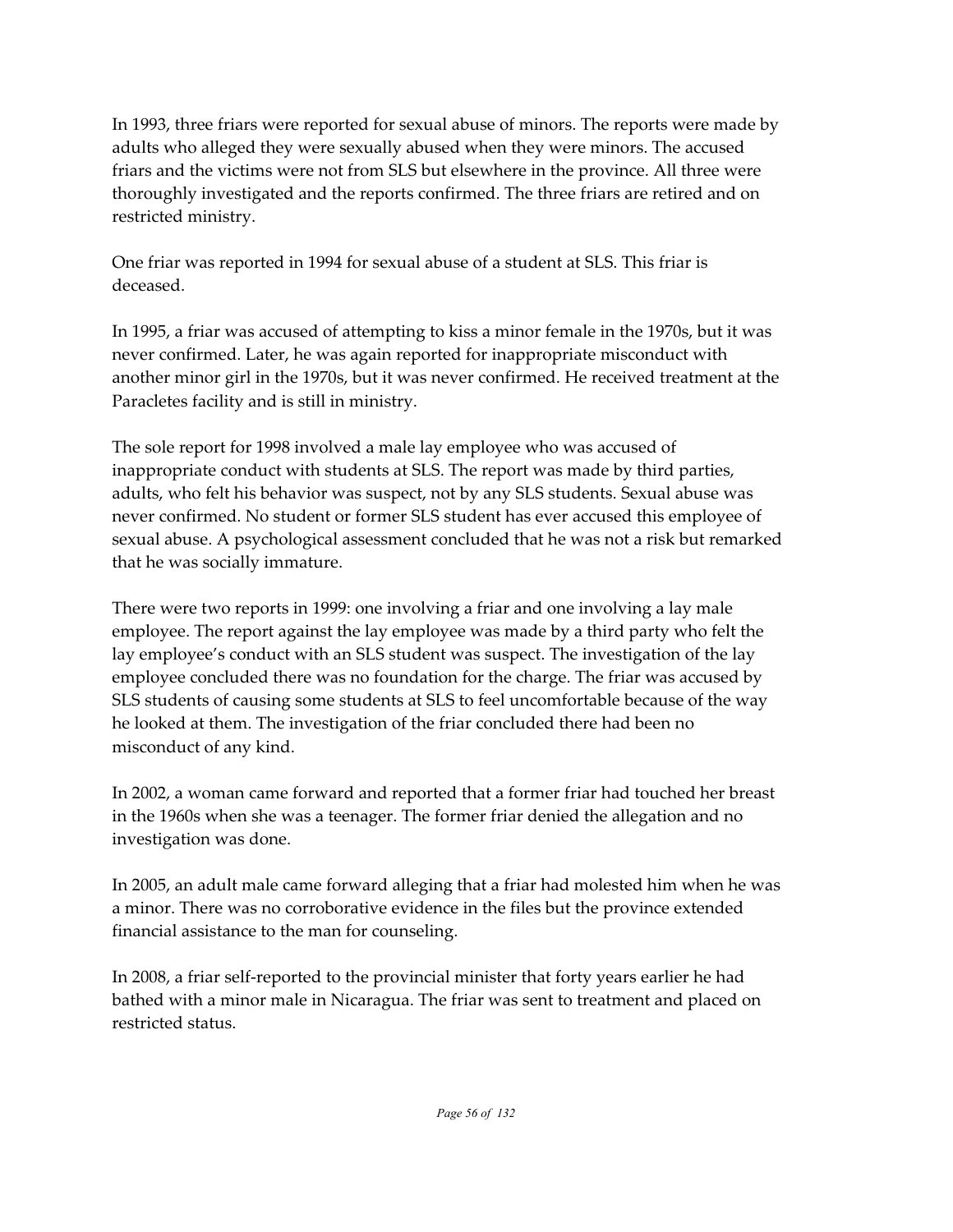In 2010, a couple reported that a friar had sexually abused their then minor daughter 25 years earlier. The friar categorically denied the allegation. A review board investigation could not substantiate the report.

In 2011, a woman who had come forward in 1993 to report a friar's sexual abuse of her when she was a child 40 years previously (already noted above) came forward again to report that another friar had also sexually abused her during the same time frame. This second accused friar left the order almost 40 years ago, and the woman does not want to file a report. The director of the province's Office of Pastoral Care and Conciliation consulted with law enforcement, which declined to do anything because the woman was uncooperative.

In late December 2011, the province received notice of a lawsuit in Montana against a diocese, the province and several other religious orders that, among many claims, alleged sexual abuse of minors by two friars. The first allegation was by a woman who claimed that a former, and now deceased, friar sexually abused her from 1955 to 1962. The second allegation was by another woman who claimed that another friar, also deceased, sexually abused her from approximately 1958 to 1961. A summons and complaint that include these cases was filed with a Montana court in June 2012, and they are the subject of ongoing litigation.

#### *11. Observations on the province's response to abuse*

*1932-1951:* There is no detailed information available for the reports made between 1932 and 1951 other than the information provided in the minutes of the Provincial Council. There is no discussion of the sexually abused children or of reaching out to victims, or being pastoral in the handling of sexual abuse claims.

*1951-1961:* All three reports are documented. In one case the provincial records indicate reports of a friar's inappropriate conduct with girls while he was still in formation (see above, par. 10). The province's response was to ordain him even though he repeatedly engaged in the misconduct despite being told to stop. Then, when he abused girls at a parish, the province responded by reassigning him to another parish, where he abused a number of other girls. The province retained a priest to investigate. The investigating priest confirmed the abuse, but told the young girls who were victims to keep the abuse secret and to go to confession. There was no pastoral outreach or compassion shown the girls and their families. Instead, the investigating priest's admonition that they keep it a secret and go to confession likely made the girls feel shame about what happened to them and made them feel blamed for the abuse they suffered.

In a case involving another friar, provincial records indicate reports in 1959 and again in 1960, 1961, 1992, 1993 and 1995. The province's response to this friar was consistently inadequate, putting additional people at risk. After the 1959 report, the friar's superior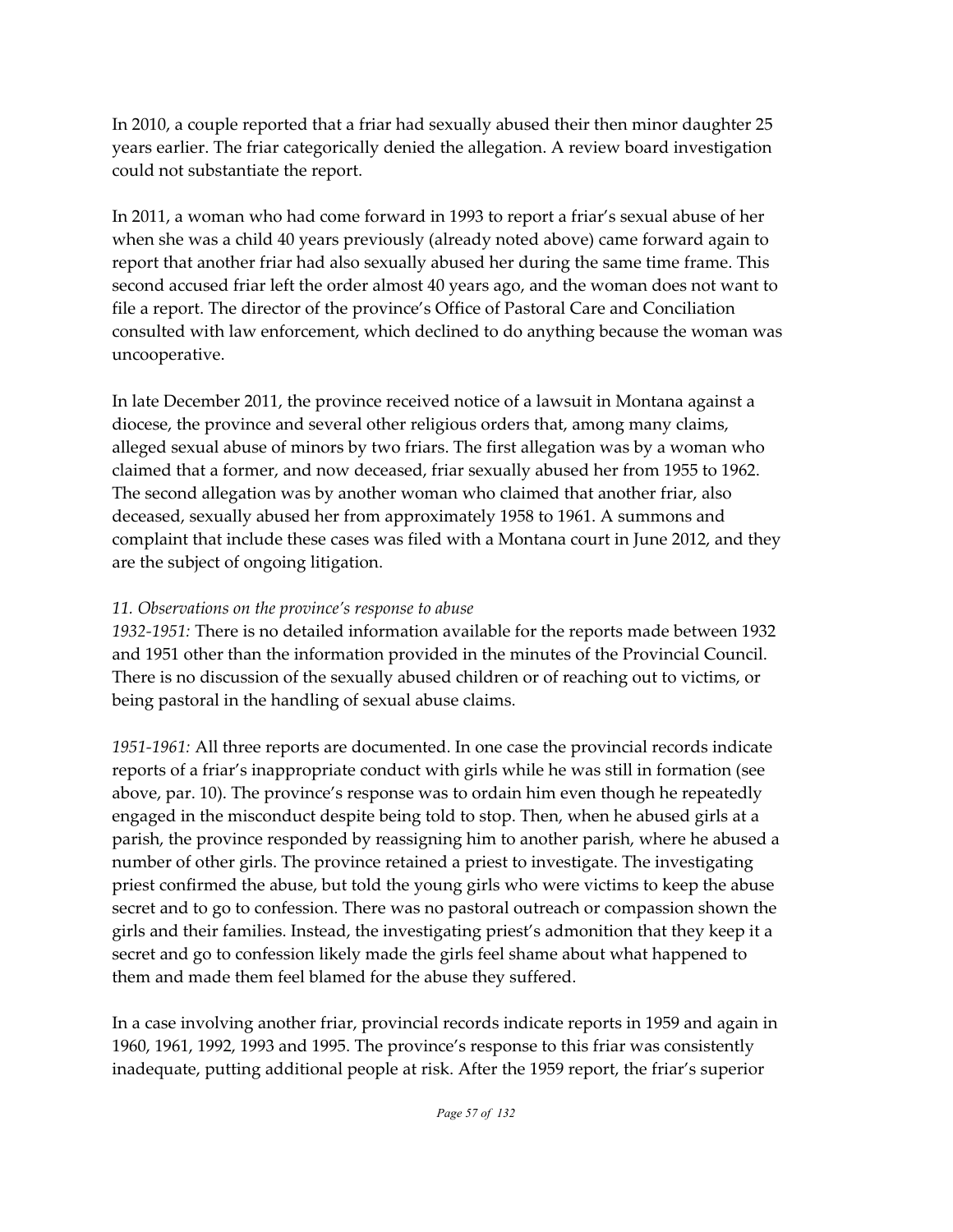was told to be observant. After more reports over a two year span, he was given a canonical warning and sent on retreat. This response was equally ineffective; the friar remained in ministry. The next reports were in the 1990s with more information from 1961 to 1992. This friar remained in ministry. There is no indication of a pastoral response to his victims.

*1961-1991:* The auditors found very little information about the responses to five accused friars. One friar admitted to the provincial minister in 1962 that he had sexually abused a teenage boy, and the provincial minister reassigned him to a high school in another state without telling the local bishop, local Capuchin minister or the high school principal.

There were documented investigations in response to two friars. In one case, a government investigation cleared a friar of sexual misconduct. This friar was reported again in 2012 and, after an investigation, was removed from ministry. The other friar was placed on leave and sent for a psychological evaluation. The evaluator concluded that he was not a threat to minors.

*1992-present:* The province's responses to sexual abuse reports beginning in 1992 is, in many respects, the story of its response to the sexual abuse scandal at SLS beginning in December 1992. Many SLS victims felt that provincial leaders' responses to them were not pastoral. Some felt that they were treated in a pastoral manner. Subsequent to the May 1993 publication of the *Kersten Report*, the provincial leaders' handling of sexual abuse claims, including those emanating from SLS, were much improved and reflected many recommendations of the special counsel commissioned by provincial leaders following the breaking of the scandal in December 1992. These aspects of the province's handling of sexual misconduct are discussed in subsequent chapters and appendices.

#### *12. Reports to Civil Officials*

There is no evidence from the period 1932 to 1991 that civil officials from either child protective services or law enforcement were ever notified as a result of a report of sexual abuse of a minor. Though friars may have been unaware of the reporting obligation with regard to child protective services, it is extremely unlikely that they were ignorant of the fact that sexual abuse or molestation of a child or minor has been considered a serious crime in every state since the early 20 $^{\rm th}$  century. Ignorance of the law is no excuse in any event. It is worth noting that the province's present sexual abuse policies mandate that a friar report misconduct to civil officials *even before he reports to provincial superiors.*

#### *13. Secrecy*

With one exception there is no documented evidence that secrecy was formally imposed on anyone in relation to any of the known cases of sexual abuse. The one exception was a case involving Vatican-enforced secrecy for canonical purposes; the case did not involve minors. At the time the various cases were being investigated it is presumed that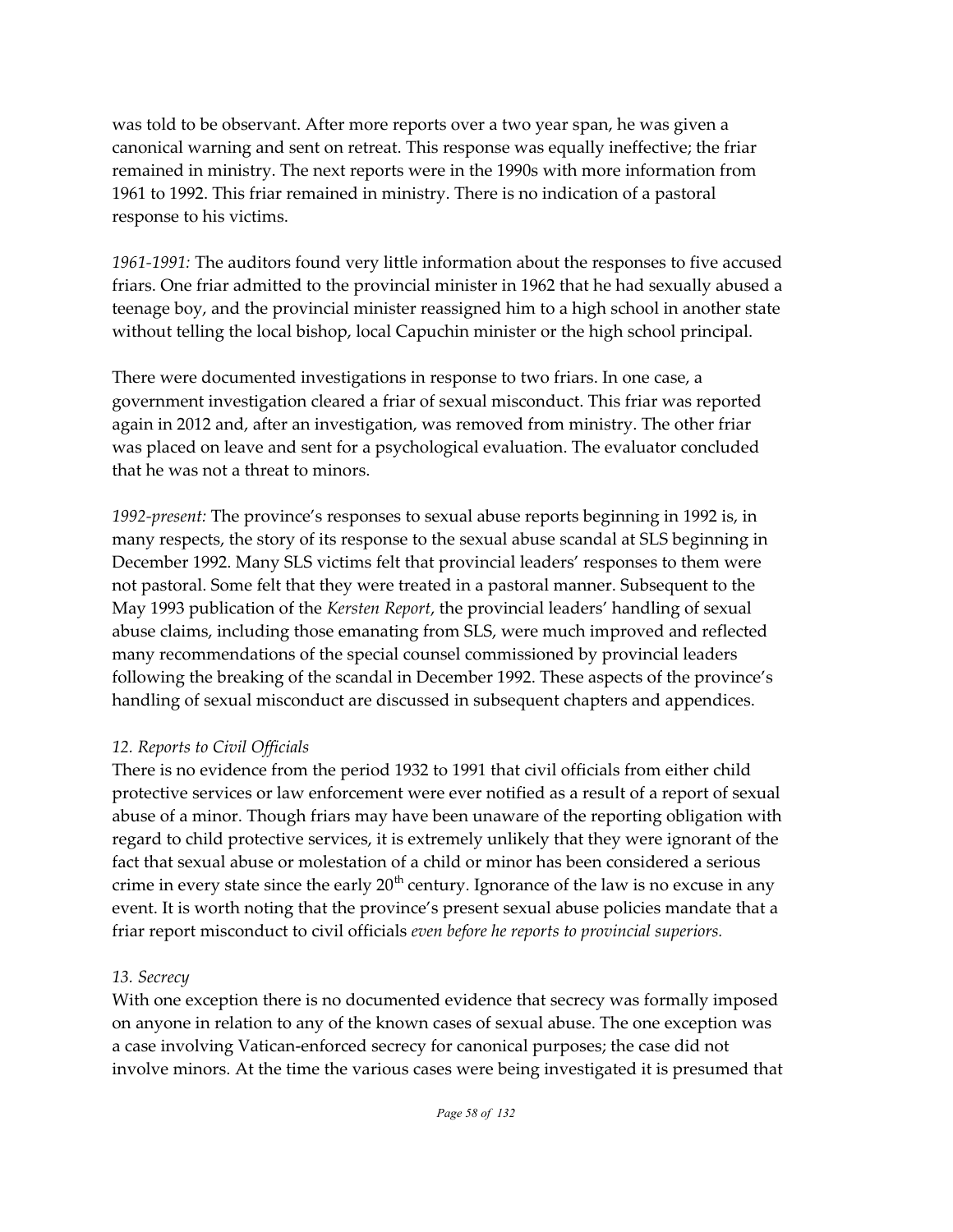they were considered highly confidential and consequently information about even the identities of the accused friars kept from the public and most of the other friars as well.

#### *14. Response to the Accused Friars*

It appears that the consistent response of provincial authorities to friars accused of sexual misconduct, including abuse of minors, was disciplinary in nature from 1932 to the 1960s. In 1933, 1934 and 1950, four friars were dismissed from the order for unspecified sexual misconduct. More often than not over many decades, friars who engaged in sexual abuse of minors and vulnerable adults were transferred to different locations and ministries. That is consistent with how most Catholic entities handled sexual abuse at that time.

The first documented referral of a friar to professional medical assistance was in 1961 when a friar was sent for psychiatric help for a "special problem," possibly a coded term which may have referred to a sexual problem. The Capuchins, like most other dioceses and religious orders, sent men to mental health experts only by way of exception. Inappropriate sexual behavior was commonly believed to be exclusively a moral issue, a belief that stubbornly persists in some sectors even today. Even after Catholic bishops and provincial ministers began sending men to mental health experts for assessments and treatment, the experts often were Catholic with a heavy bias in favor of returning men to ministry. They regularly advised bishops and provincial ministers that a priest or brother was safe to return to ministry, with the tragic result that the men often reoffended. The province and its leaders were no different. One psychologist was a former friar. Several friars were sent to treatment and provincial leaders were told they could return to ministry; several of those men re-offended.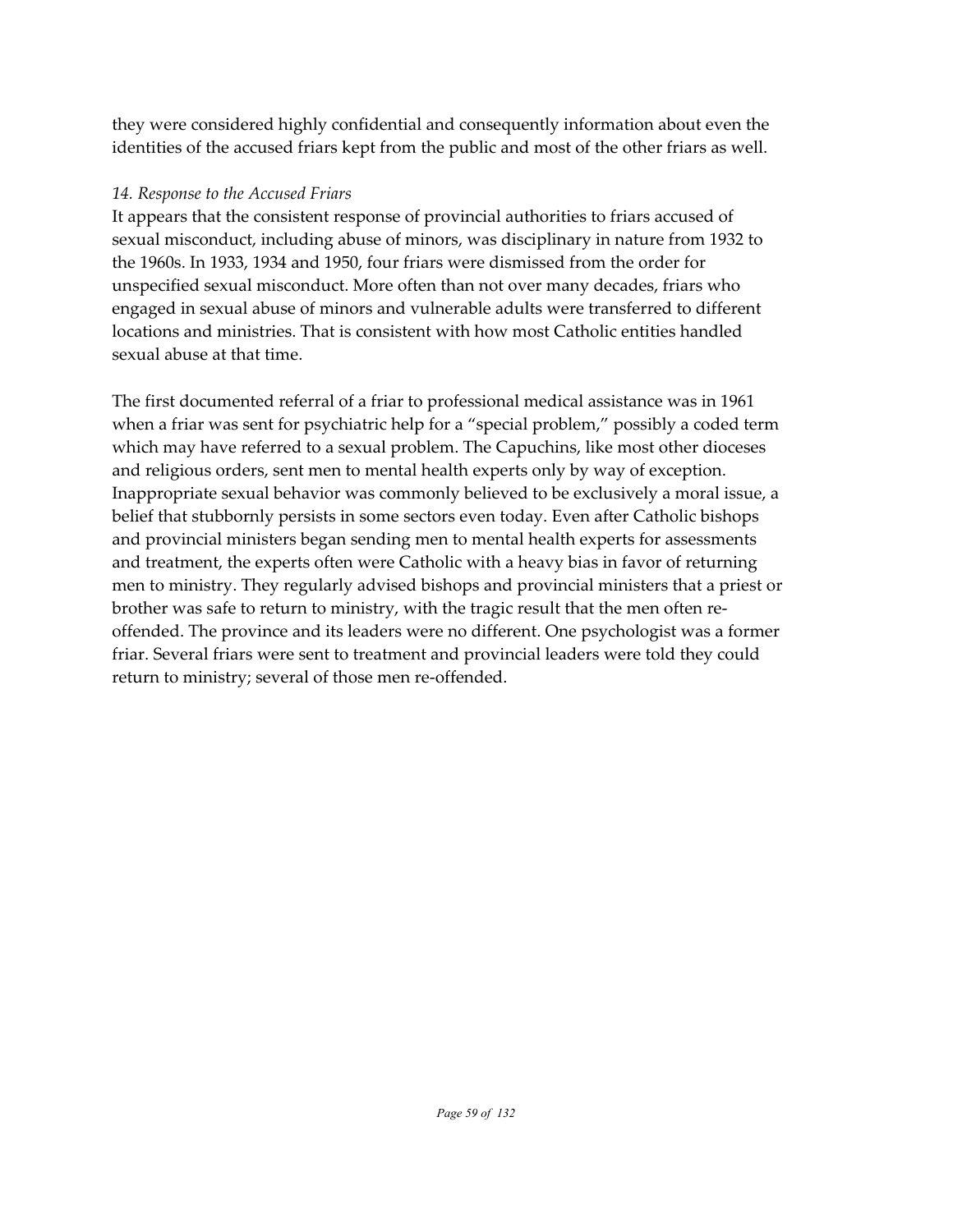#### *Chapter VIII The Sexual Abuse of Students at St. Lawrence Seminary*

#### *1. St. Lawrence Seminary*

St. Lawrence Seminary (SLS) had its remote beginning in 1860 as the "Convent Latin School" attached to the friary at Mount Calvary, Wisconsin. Over the years it grew into a highly successful and well respected minor seminary. Since 1860, over 10,000 young men have received an education at SLS and over 1,500 have become Capuchin Friars. It is the oldest Capuchin ministry in the United States.

On December 20, 1992, the *Milwaukee Journal* published a story reporting that several former students were sexually abused by certain friars at SLS. The late Fr. Ken Reinhart was provincial minister when the *Milwaukee Journal* article was published. He was succeeded by Fr. Anthony Scannell, who was elected at the provincial chapter held in June 1993.

Although all were not mentioned in the*Milwaukee Journal*stories in December 1992, the group of former students who alleged sexual abuse by friars was reported to the auditors to be 28. The *Milwaukee Journal*only referred to eight victims from SLS because their policy was that there be at least three victims for anyone to be mentioned as an accused friar, and two of the three accusers had to be willing to have their names publicized.

The historical recording of the sexual abuse saga at SLS has several levels. The story is summarized by Fr. Campion Baer in *Lady Poverty Revisited*, pages 289-292 (cited above). The *Kersten Report*, discussed below in this chapter, is a critical analysis of the response of the province to the sexual abuse at SLS. The *Milwaukee Journal* and other secular newspapers carried several stories with significant input from former students who had been sexually abused at SLS. The most accurate and complete account of the entire episode is not recorded in one source; but can be gleaned from the various sources of information, especially the documents retained by the Capuchins themselves.

The revelations of systemic sexual abuse at SLS for many years marked a pivotal moment in the history of the province. Some SLS Capuchin faculty and administrators as well as provincial leaders had been aware for decades that some of their members had sexually abused minors or vulnerable adults. The upheaval at SLS beginning in December 1992 changed the province on many levels, not the least of which was its recognition of the terrible harm that comes from sexual abuse.

#### *2. The Kersten Report*

In January 1993 the province commissioned the law firm of Kersten and McKinnon to act as special counsel and conduct an independent investigation into sexual abuse at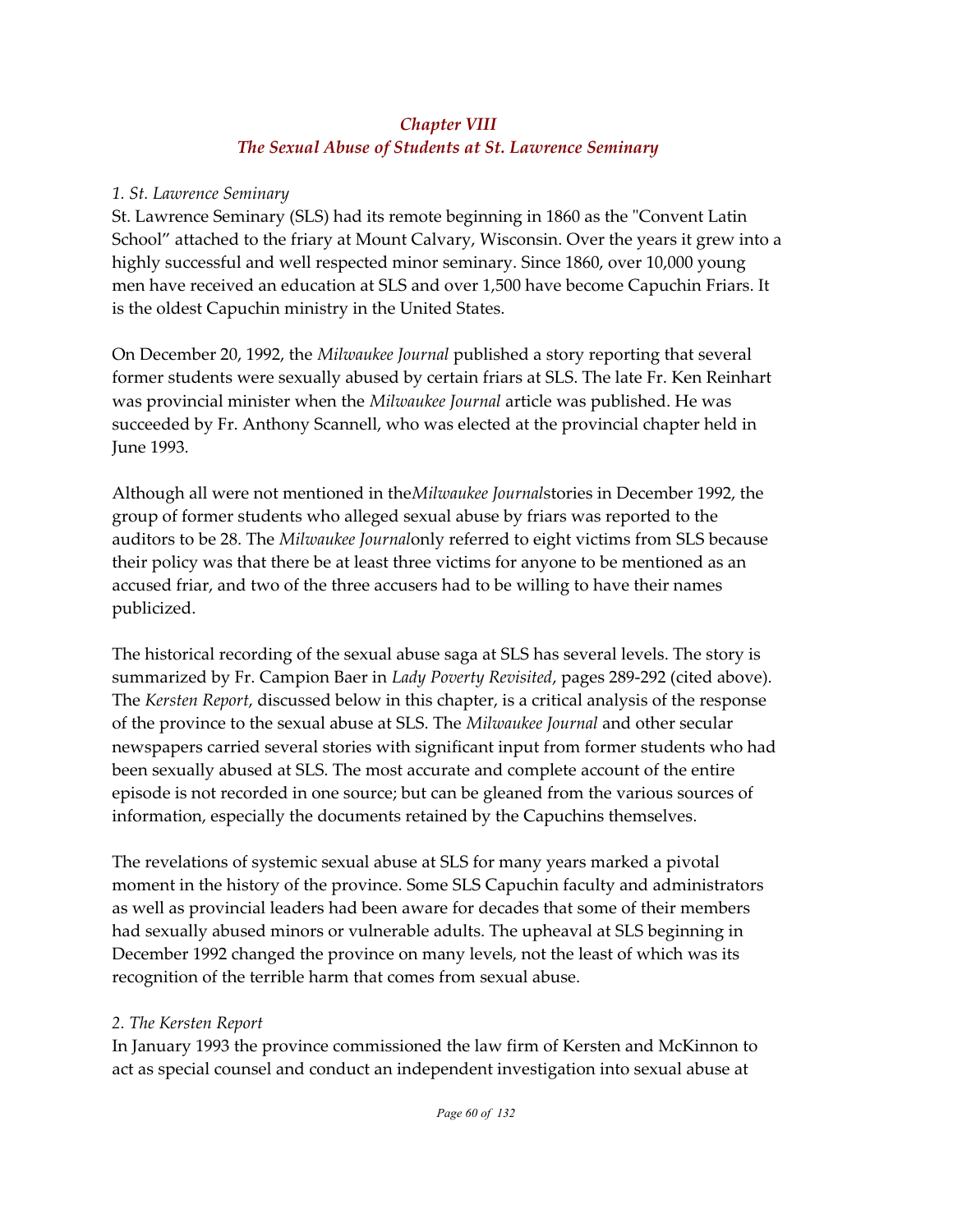SLS. Although there were numerous public revelations of sexual abuse by Catholic clerics and religious since 1984, very few church entities such as dioceses or religious institutes had conducted any form of inquiry. The special counsel's investigation and their *Kersten Report*, published on May 27, 1993, appears to have been the first independent investigation of and report on sexual abuse in any ecclesiastical entity in the United States that was conducted by an outside agency.

The provincial minister and the Provincial Council persisted in seeing the report through despite strong opposition from the insurer-retained attorney who defended the province against former SLS students' lawsuits arising out of their sexual abuse by friars at SLS.

The *Kersten Report* focused on the reports of sexual abuse at SLS. It reported incidents of sexual abuse from 1968 to 1986 involving 14 minor boys and six Capuchin Friars. Their frame of reference was sexual abuse as it was framed in the civil law of the State of Wisconsin during the timeframe in question. Consequently the report distinguishes between acts of abuse as defined in the Wisconsin criminal statutes, and inappropriate "qualified acts" that do not meet the criteria for criminal misconduct.

A key aspect of the required response to reports of inappropriate sexual behavior towards minors is *mandatory reporting* of the incident to law enforcement agencies or child protective agencies. The mandatory reporting law in Wisconsin was effective in 1965 but did not specifically include sexual abuse until 1978. Teachers and school administrators are among those required to report abuse.

The *Kersten Report* provided a careful examination of all then-known and documented incidents of sexual misconduct at SLS, including sexual abuse, between 1968 and 1992. The special counsel who conducted the study concluded that some incidents did not constitute reportable events. They did find however, that several other reported events did meet the criteria of reportable events, but that none of these were reported as mandated by the statute.

The special counsel found that the seminary staff claimed they were unaware of the reporting requirements and therefore the failure to report did not constitute criminal behavior. (*Kersten Report*, p. 11, note 3). The auditors questioned this conclusion by the special counsel.

In general the *Kersten Report* is critical of the response of Capuchin and SLS leadership to reports of sexual abuse. The report does state, however, that there had been significant improvements by 1992 (*Kersten Report*, p. 16).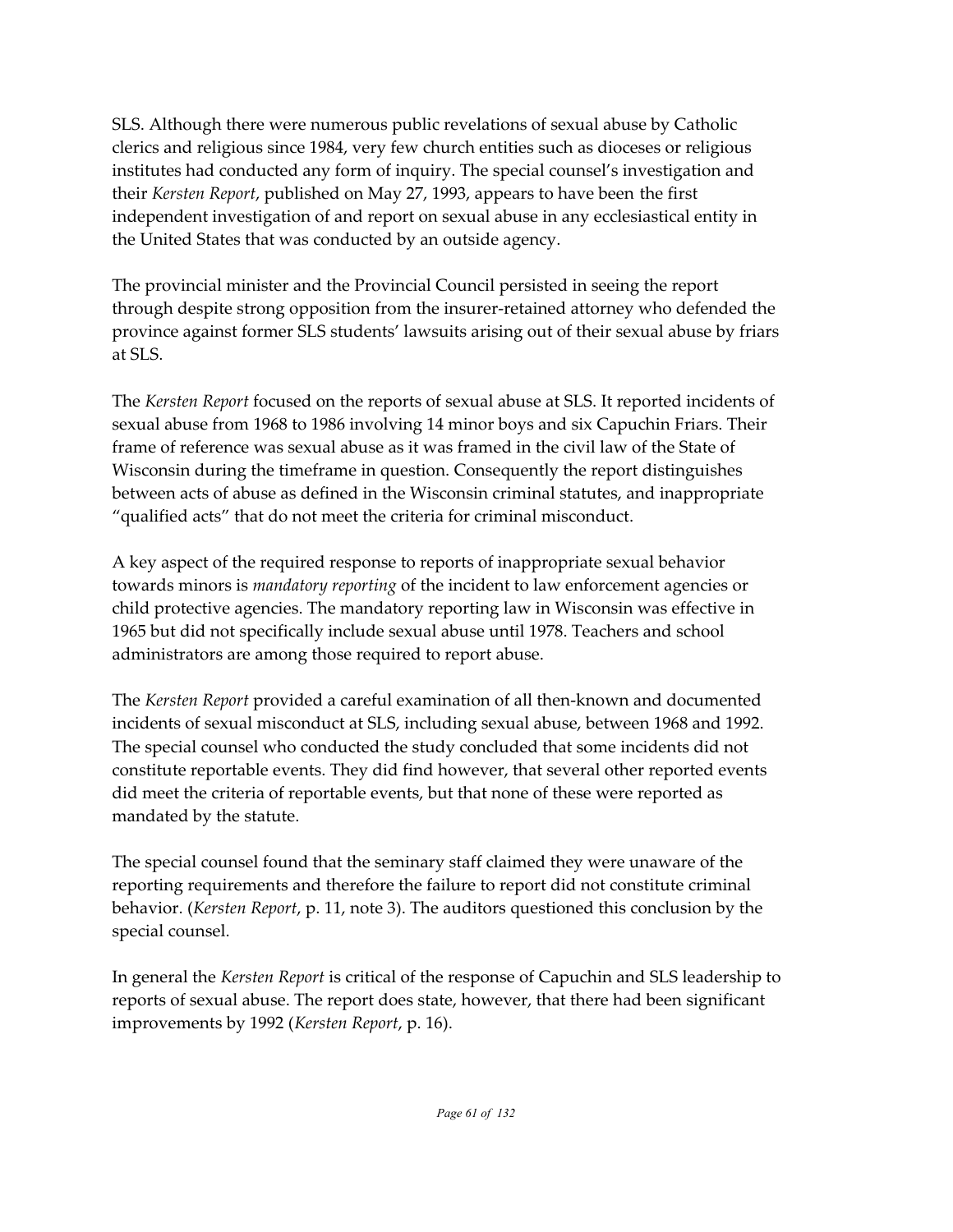#### *3. Immediate Reaction to Revelations of Sexual Abuse at SLS*

Over several decades, many SLS students accused SLS faculty and administrators of sexual abuse. The friars who knew did not report it to civil authorities or parents. The sexual abuses were only sporadically reported to provincial authorities. However, at least three provincial ministers knew about sexual abuse at SLS, including the abuse perpetrated by Fr. Gale Leifeld, who despite being reported numerous times was elevated to the position of rector in 1976.

When sexual abuse or "qualified acts" were reported to SLS faculty or administration prior to December 1992, they generally took no decisive actions, nor responded to the students who reported abuse with any degree of pastoral concern. One exception where SLS administrators did take somewhat decisive action was their handling of Br. Tom Gardipee, who engaged in "qualified acts," if not outright sexual abuse. In 1985, after Gardipee engaged 18 year old students in sexually inappropriate behavior, SLS and provincial leaders required him to personally apologize to the students. In 1988, the provincial minister terminated him for other sexual misconduct at SLS, but the Provincial Council reversed the termination, and he remained at SLS until 1993, with unfettered access to SLS students. (See Appendix 8)

The Provincial Council also appears to have taken some action with regard to Fr. Gale Leifeld. Leifeld first was on faculty at SLS beginning in 1958 and then was rector from 1976 to 1982. He sexually abused many SLS students. He left SLS in 1982 and continued in active and unsupervised parish ministry until 1993, when he was sent to the Paraclete Fathers for evaluation and treatment. The auditors concluded that, although the provincial minister at the time knew of Leifeld's history of sexual abuse, he was not removed from SLS for sexual abuse. There is a 1981 letter in which he indicates to the provincial minister that he is anticipating a new ministry in 1982. Hence, it appears he was replaced upon mutual agreement with provincial leaders. However, it should be noted that a former Provincial Council member was adamant that Fr. Leifeld was removed from SLS because of his sexual abuses. (See Appendix 7)

In some cases, those receiving reports claimed they did not believe the students. Reports of sexual abuse of minors were required by statute to be made to the Wisconsin child protective authorities or law enforcement authorities. However, nobody at SLS reported the sexual abuse to authorities. Some of the witnesses interviewed claimed the friars were unaware of their obligation. On the other hand, SLS was and is a fully accredited secondary school held to compliance with all state and federal regulations governing such educational institutions. Those entrusted with top level administrative posts should have known of civil law regulations governing the school. The claim of ignorance of the regulations is not a viable excuse for ignoring the obligation to report.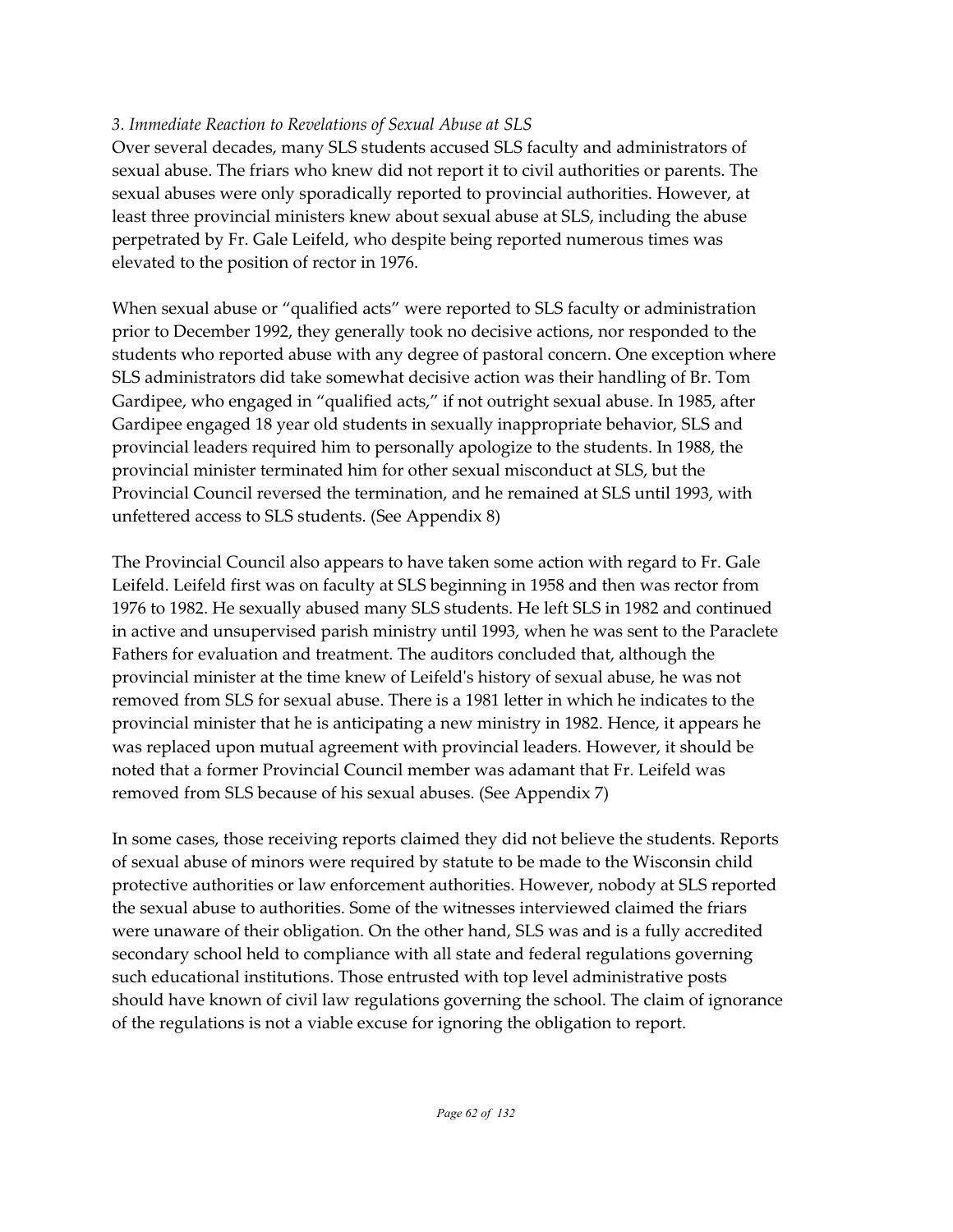From at least 1989 through 1992, the provincial minister, Fr. Ken Reinhart, met with several SLS victims and paid them modest amounts for counseling (usually in the range of \$2,000 to \$3,500) in exchange for releases of liability with confidentiality provisions. Some victims reported that he also promised he would prevent the accused friars from being able to abuse others. In time, some of these victims concluded that Fr. Reinhart was not holding to his promise to curtail the offending friars, and this prompted their decision to take the story to the *Milwaukee Journal,* which published the story of sexual abuse at SLS on December 20, 1992.

The provincial minister and other provincial leaders had prior notice that the *Milwaukee Journal* was going to publish its story on sexual abuse at SLS. Provincial leaders were in conversations with their general counsel before the publication of the *Milwaukee Journal* article. In the week before the publication of the article, Fr. Ken Reinhart, general counsel Bob Bichler, and consultants from The Barkin Group Public Relations Counselors met and worked on a response to the impending article, and developed a strategy for dealing with victims and making public statements. There was no concerted legal defense strategy, which became a point of contention when the insurer-retained attorney came on board in the spring of 1993.

Within a matter of days after the story broke, Fr. Joseph Diermeier, the SLS rector, contacted the parents of every then-SLS student to answer questions about the *Milwaukee Journal* story. In addition, the rector sent daily mailings to update the students' parents on developments. He met with the parents and spoke with them and answered their questions. In addition, SLS and special counsel sent mass mailings to SLS alumni throughout the United States between December 1992 and May 1993, soliciting former students who may have been abused and inviting them to contact the special counsel and to seek assistance if they needed it.

The rector also had officers from the Sheriff's Department and counselors from the Archdiocese of Milwaukee's "Project Benjamin" organization, (among others), to speak to the SLS students in early 1993. These speakers invited any students at SLS to anonymously report their own or anybody else's sexual abuse at SLS. No SLS students ever came forward to the Sheriff's Department or counselors. The rector's leadership is widely credited as the reason that all the students, approximately 204, returned in January 1993 after the Christmas break.

The provincial minister, Fr. Ken Reinhart, met with the faculty and staff of SLS. He also called a meeting of the local community of Mount Calvary, Wisconsin, at their town hall, to answer questions in January 1993. Ordinarily this act would have been commendable. However, information indicates that Ken Reinhart was aware at the time that Fr. Jude Hahn, assistant pastor at Holy Cross Parish in Mount Calvary, the parish of most town residents, had substantiated accusations of sexual abuse. He did not tell the people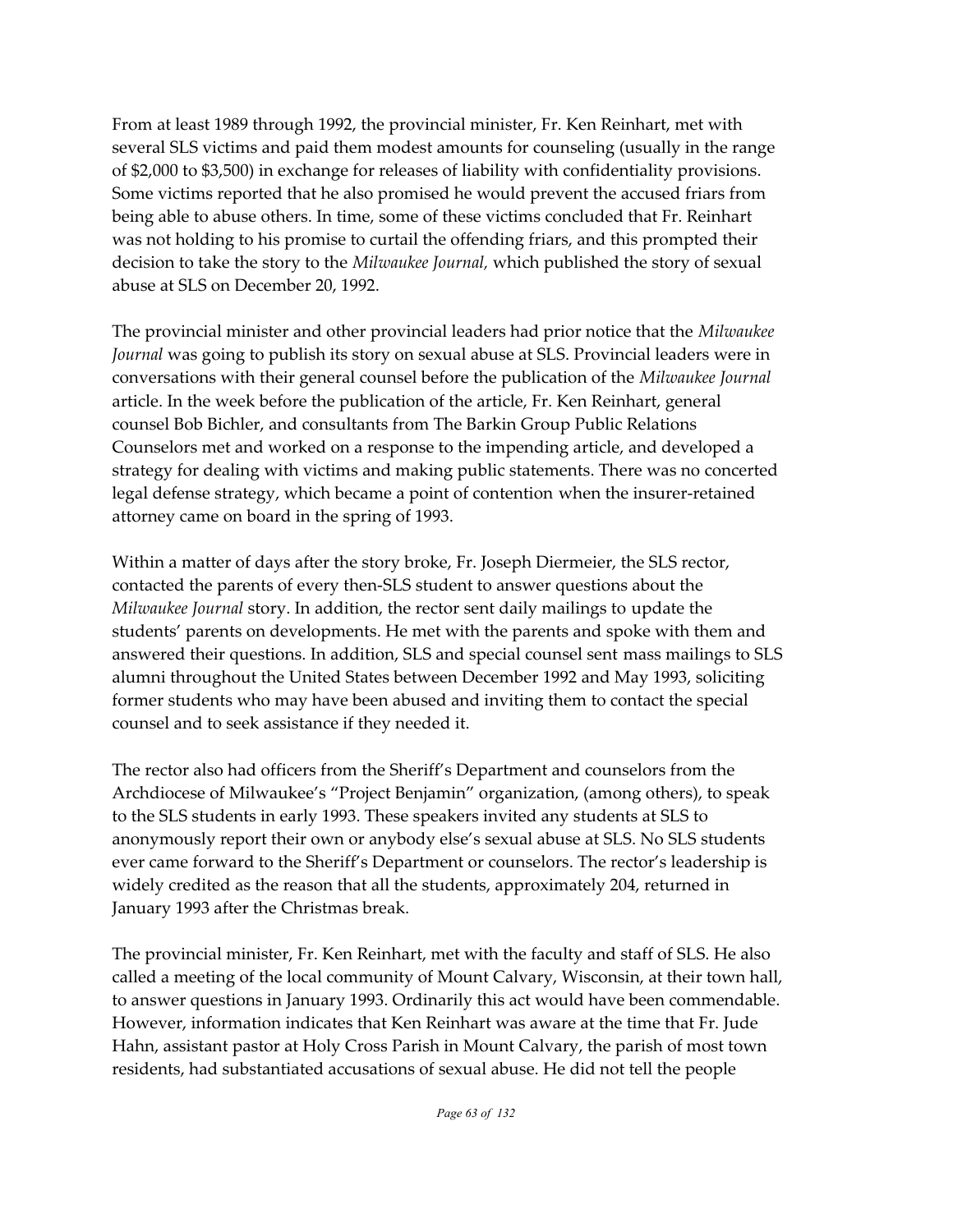about Fr. Jude Hahn and apparently made little or no attempt to identify other possible victims. (See Appendix 9)

A crucial moment in the province's response to the SLS scandal came at the June 1993 provincial chapter. Fr. Ken Reinhart led the friars to a discussion of the SLS scandal. He encouraged friars who were sexual abuse victims, including a former provincial minister, to share their stories, so as to put a human and familiar face on the issue. To this day, the June 1993 chapter is recalled as perhaps the most difficult in the history of the province. The *Kersten Report* had been issued shortly before the chapter convened. It was presented and approved at the chapter. Also, Fr. Tony Scannell was elected provincial minister to succeed Fr. Ken Reinhart.

In addition to soliciting victims, the province and SLS provided counseling and assistance, much of it with no questions asked. As noted above, they brought in law enforcement and others to educate faculty and students about sexual abuse, and to facilitate direct reporting of sexual abuse to law enforcement and/or to other independent third parties.

Special counsel noted that:

The six mass mailings sent independently by St. Lawrence and special counsel….involved thousands of letters to persons across the country. In our opinion, this was an unparalleled effort to identify victims of clergy sex misconduct and to offer them assistance. We are aware of no other institution mounting such a widespread campaign of personal contact with potential victims.

[T]he Capuchins have done everything practically possible to identify victims and to offer them appropriate counseling, diagnosis and treatment. (*Kersten Report*, p. 17)

The auditors note, however, that they did not find evidence, from documents or interviews, that the provincial or SLS leadership contacted then-*known* SLS sexual abuse victims nor contacted their families. There is evidence, from both documents and interviews that provincial and SLS leaders and others affiliated with the province developed negative and adversarial attitudes toward victims who had publicly asserted their claims, and who asserted legal claims. The auditors' impression is that the Capuchins properly reached out to potential SLS victims, and showed true concern about whether any then-current SLS students may have been abused; yet found it more difficult to reach out to victims who sought to publicly and/or legally hold SLS and the province accountable.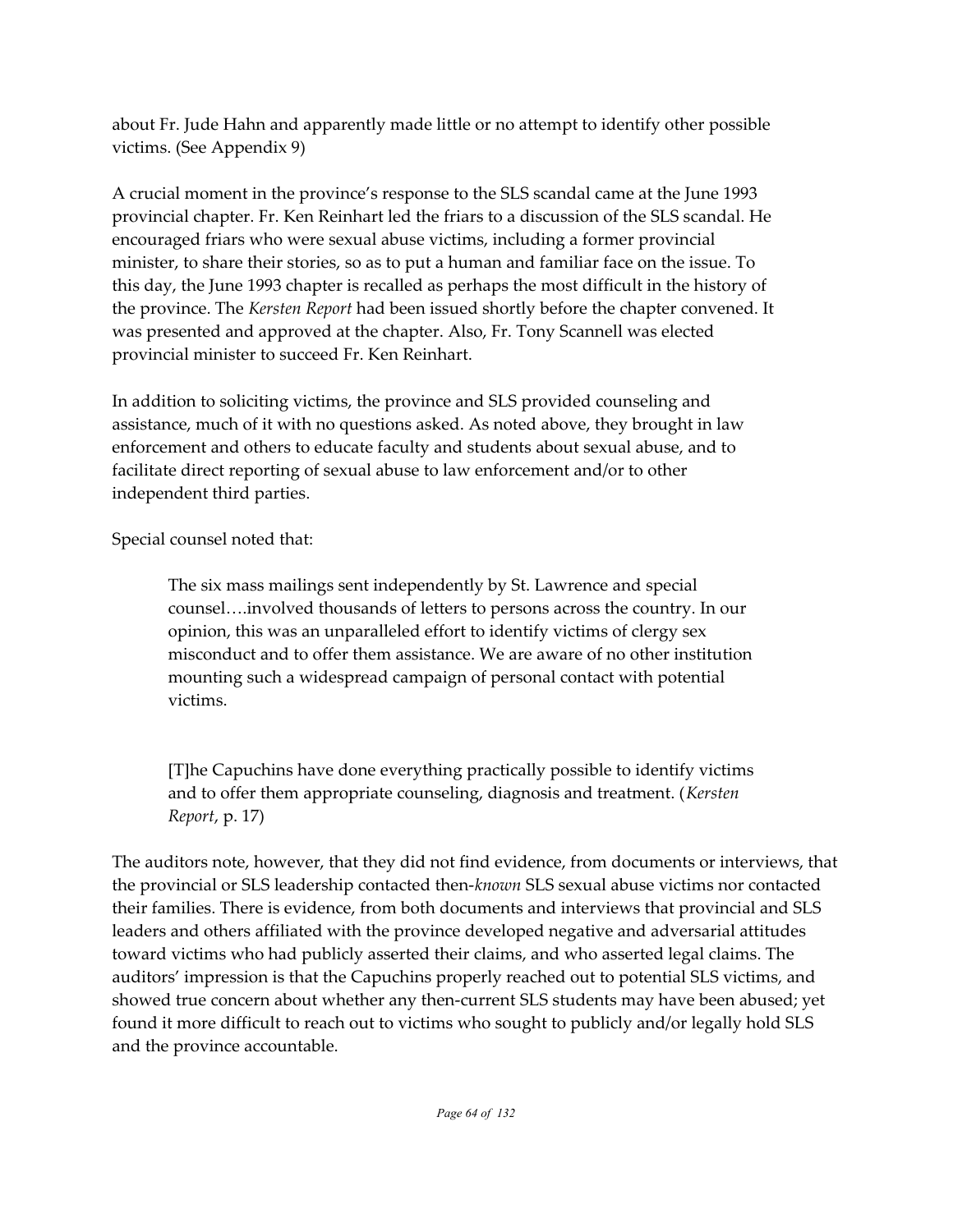The auditors also note that when the SLS sexual abuse scandal erupted in December 1992, many friars did not want to believe it. Many of them had attended SLS and had great affection for the school. Many friars and other former students, including the province's general counsel, attributed their success to having attended SLS. Many friars came to the defense of accused friars at SLS. In addition, from friars who were interviewed, it seems that relationships that individual friars had with some victims affected their attitude toward the scandal and the victims. Many friars acknowledged that they did not believe one of the most outspoken victims, because they had prior unpleasant dealings with him.

A common theme among friars who were interviewed was that they wanted to reach out pastorally to SLS victims after the scandal broke, but believed they were prohibited from doing so by provincial leaders and by defense counsel retained by the insurance carrier. Once victims retained counsel, friars mistakenly believed that they were legally prohibited from communicating with them. The friars' misconceptions about reaching out to victims came from provincial leadership and from defense counsel, who communicated this prohibition quite strongly to the provincial leadership.

Among former provincial leaders who were interviewed, there was no memory of friars being prohibited from reaching out to victims, although they were told not to speak to the press. The SLS abuse scandal continues to cast a pall over the province and its members, because many of them have not come to terms with how the victims were treated. Many friars interviewed expressed reservations and stated concerns about how victims were treated in the past, and felt that it could have been handled better, and that there was a lack of pastoral outreach to victims.

However, another dynamic seems to be that some friars believe that the sexual abuse problem in the province was something that happened only at SLS twenty years ago, perpetrated by a small group of friars who are now dead or long ago removed from ministry. Consequently these friars believe the problem was dealt with and is now behind them and no longer an issue. They do not have as keen a sense that other sexual abuse was perpetrated by other friars in other ministries and locations.

## *4. The time frame of reports of abuse at SLS*

Documents contain evidence that various students reported inappropriate sexual activity and sexual abuse by friars at SLS as early as 1965. There are unspecified statements that there were reports in 1964 and 1971 but no detailed information was available to substantiate the names of the accused and the victim. Clearly the public reports in the *Milwaukee Journal* on December 20, 1992 were not the first reports of sexual abuse at SLS nor was this the first time provincial leadership learned of such abuse.

The *Kersten Report* stated that the first reported incident dates from 1968. Their research listed 14 victims abused by six friars between 1968 and 1986. However, the auditors' review of all available files revealed that there were actually 28 known and confirmed SLS students abused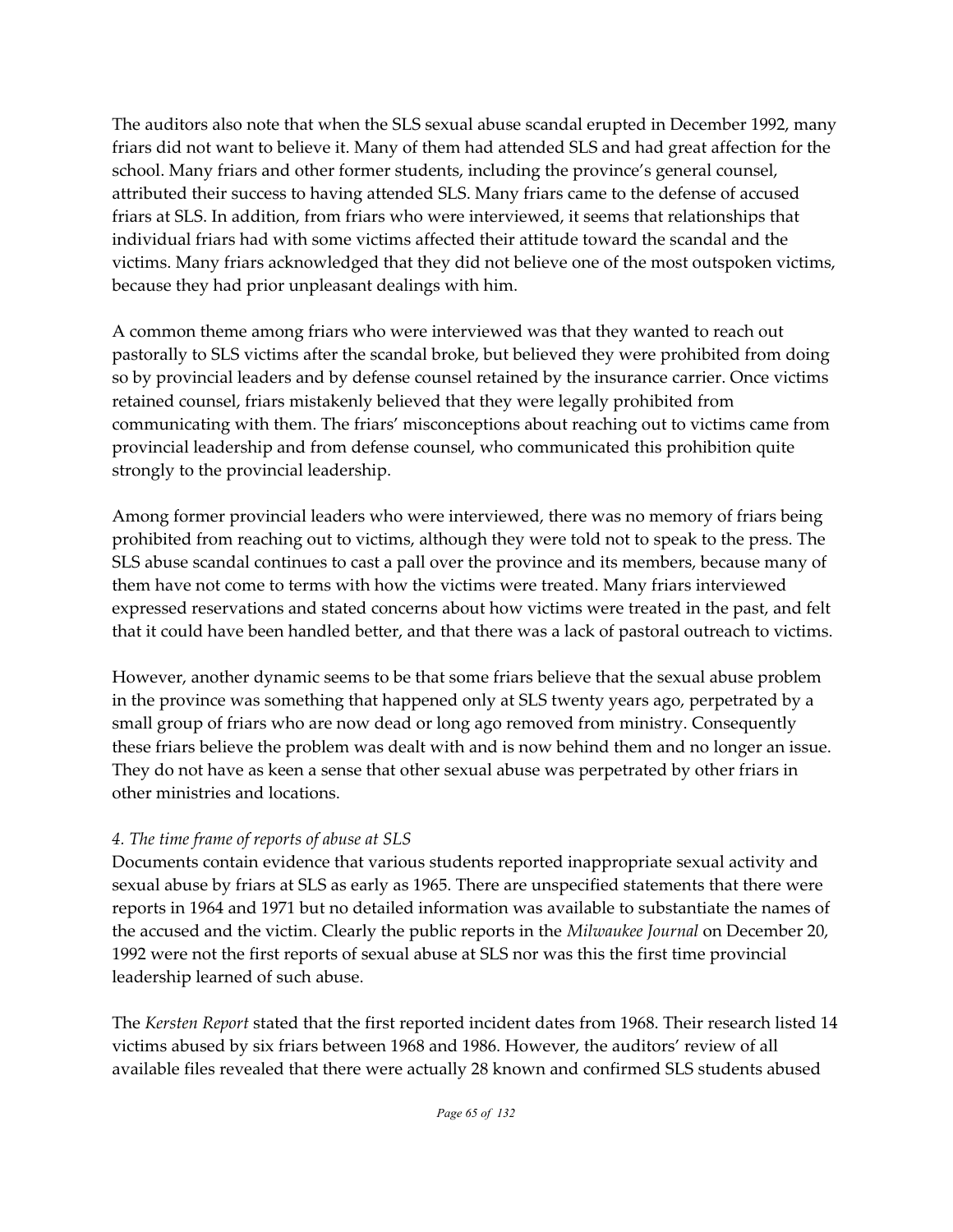as minors while at SLS with reports dating to 1964. The same review revealed eight known and confirmed offending friars. As of this date, six of the eight known offenders are deceased.

Although a number of administrators, teachers, rectors, and provincial leaders received direct reports of sexual abuse at SLS between 1971 and 1989, none of the accused were removed from SLS ministry until 1988. Even then, after Fr. Ken Reinhart terminated Br. Tom Gardipee, the rector and the president of SLS made impassioned pleas on Gardipee's behalf, resulting in his reinstatement.

Although Fr. Gale Leifeld was reassigned from his position as rector in 1982, he was never removed from ministry. Furthermore, it is not clear that he was removed involuntarily as a result of sexual abuse of students. Correspondence between him and the provincial minister indicate that they had been discussing his departure from SLS with a view to a subsequent ministry as a parish priest.

In 1985, five SLS seniors, although not sexually abused as such, were exposed to highly inappropriate behavior of a sexual nature ("qualified acts") by Br. Thomas Gardipee, an SLS teacher and coach. He provided them with alcohol and pornography, showed them condoms, went nude "streaking" with them and invited at least two of them to masturbate with him. These young men were all 18 at the time and thus not legally minors, so they were not listed in the *Kersten Report* as victims of abuse. Nevertheless, there was a power differential because they were students and athletes, and the friar was a coach and teacher. Even more important than the legal considerations is the fact that the friar's behavior caused scandal in the real sense. (See Appendix 8)

#### *5. The St. Lawrence Seminary friars with confirmed reports of sexual abuse*

The documentation revealed that the following eight friars were confirmed of some form of inappropriate sexual behavior at SLS, which caused them to be reported to Capuchin leadership either at SLS or on the provincial level between 1974 and 1992:

- Fr. Baldwin Beyer (deceased)
- Fr. James Buser (deceased)
- Br. Thomas Gardipee (left the order)
- Br. Leonard Gibeault (left the order)
- Fr. Jude Hahn (deceased)
- Fr. Mel Hermanns (member, restricted status)
- Fr. James LaReau (left order; deceased)
- Fr. Gale Leifeld (deceased)

The *Kersten Report* made a distinction between acts of sexual abuse which are criminal according to civil law and "qualified acts" which are defined as inappropriate but not criminal. Using this legal distinction, the report stated that between 1972 and 1992 there were five friars implicated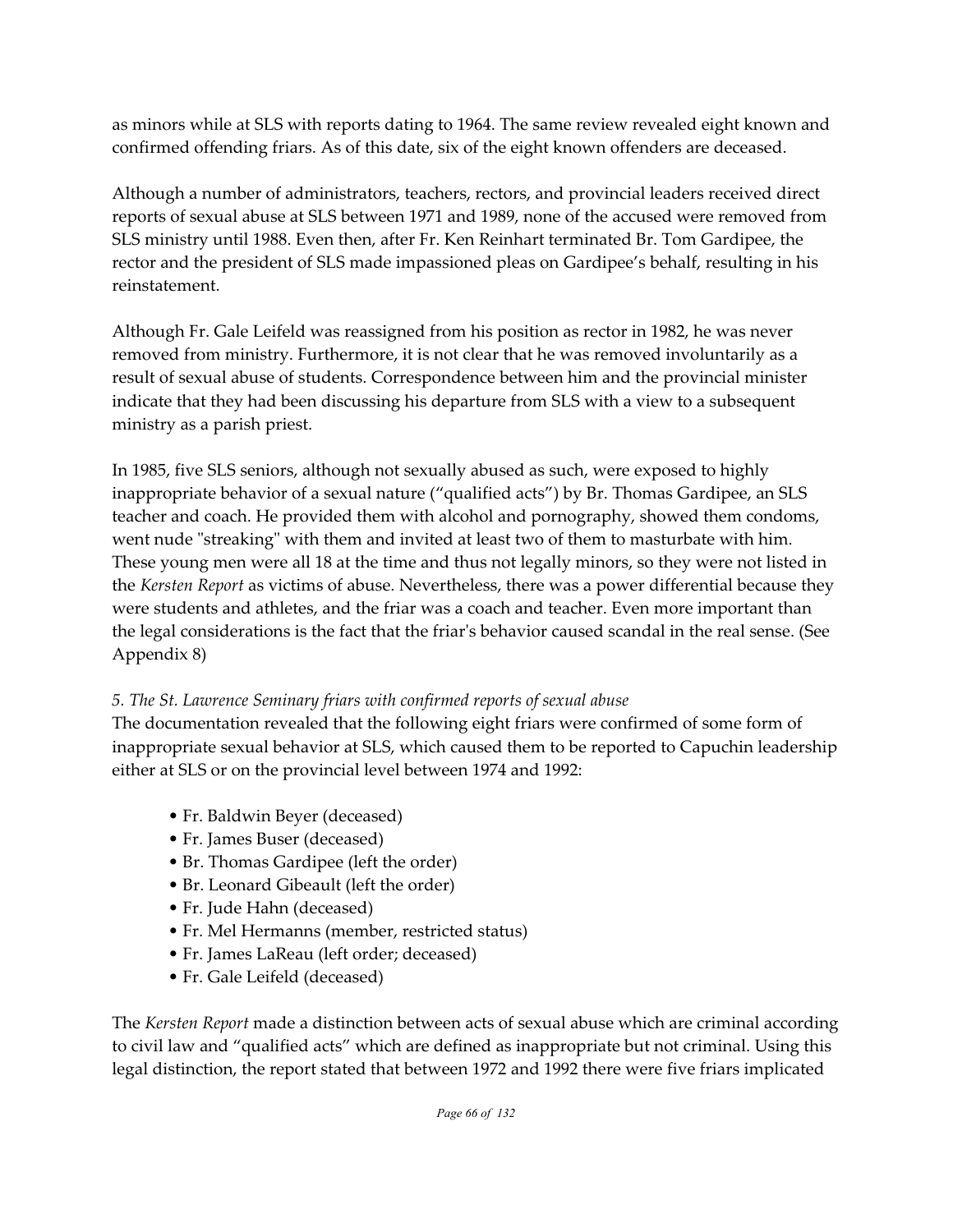in nine claims of "qualified acts." Four of these acts involved 18-year old seniors and Br. Tom Gardipee and are classified as boundary violations and misconduct.

The auditors disagree with the *Kersten Report* conclusions that Gardipee's actions were "qualified" and not criminal. Br. Gardipee served alcohol to boys who had not reached the legal drinking age. Thus, Br. Gardipee *had* engaged in criminal misconduct, although not necessarily criminal *sexual* acts. In addition, although it was not known at the time of the *Kersten Report* in May 1993, it is now known that Br. Gardipee masturbated in front of the 16 or 17 year old minor that he became infatuated with during the 1987-1988 school year. Hence, although the *Kersten Report* listed Gardipee among those who engaged in only qualified acts, the auditors include him among those who engaged in criminal behavior.

#### *6. Friars who received reports*

The auditors learned that a wide variety of administrators, teachers, rectors and provincial leaders received reports of sexual abuse at SLS, yet did not report the abuses to authorities.

Archbishop Rembert Weakland, the ordinary of the Archdiocese of Milwaukee, was also made aware of an accusation of sexual abuse against Fr. Gale Leifeld in 1979. He was asked for advice about the case of the young man who had informed Fr. Joseph Diermeier in the act of sacramental confession. The documentation revealed only that the archbishop had been informed and had advised Fr. Diermeier how to proceed. If these facts are true, Archbishop Weakland should have taken decisive action, but he did not. Even though the Capuchin Order is an exempt order of pontifical rite, the accusation involved an alleged canonical crime of a very serious nature, which required a response by the archbishop. Furthermore the incident was not completely within the confines of the Capuchin community. The alleged victim was a lay student and member of the archdiocese, which placed the matter directly under the scope of responsibility of the archbishop. There is nothing in the files that reflects any type of follow-up by Archbishop Weakland.

# *7. The Role of the Attorneys in Lawsuits Arising out of SLS Sexual Abuse*

The response of some of the victims of the SLS friars was no different than elsewhere in the U.S. A survivor interviewed by the auditors, said the reason he and the others went to the *Milwaukee Journal* was because they believed the reports of abuse had been ignored by the Capuchins for years.

The information available to the auditors indicates that there was a response to the victims, but the response was inadequate. Some victims report that their motivations for going to the media and civil courts for relief were that they felt there was no indication of accountability, accused friars were left in place, they felt that the friars had offered no authentic pastoral care or adequate financial assistance for counseling expenses.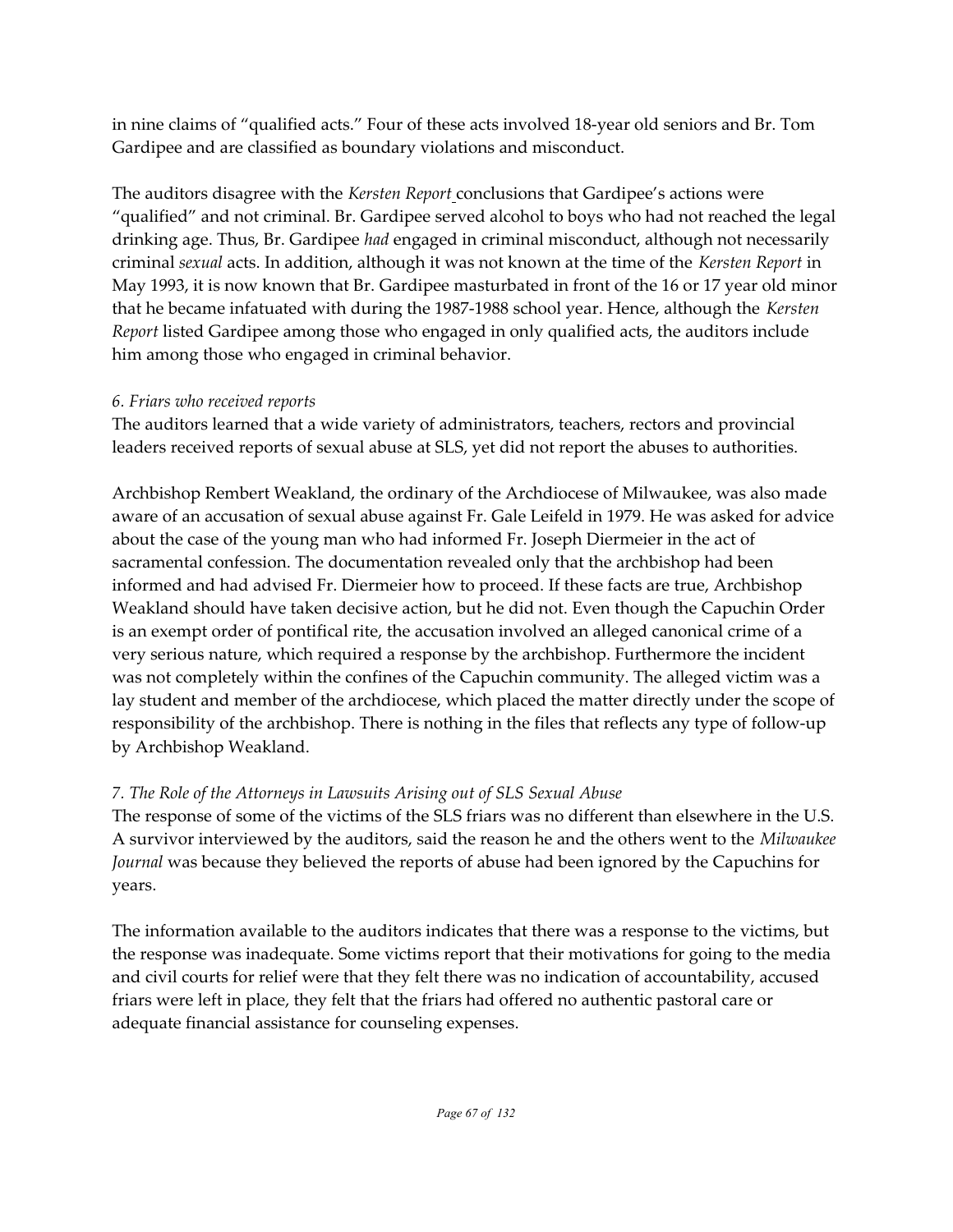Fr. Ken Reinhart, the provincial minister when the SLS scandal broke, retained the Kersten & McKinnon law firm on January 5, 1993, to act as special counsel. He gave them unprecedented access to materials, and they wrote a candid report that outlined failures, successes, inadequate treatment of victims, and made recommendations for improvements. In addition, special counsel had authority to give complainants \$1,000 to \$2,000, no questions asked, and to reach out in a pastoral manner to complainants. Complainants could receive more if they submitted a treatment plan from their therapist. These civil attorneys conducted themselves with honor and compassion, and with a balanced approach to the investigation of the scandal. Attorney Bruce Landgraff was a particularly effective liaison among the special counsel, the province and the victims.

General counsel, an alumnus of SLS, represented the province and became directly involved in the very beginning. No civil suits were filed by the end of December 1992. The province reported the SLS sexual abuse claims to their insurer in December 1992. The insurer retained local Wisconsin counsel, Franklin Steeves, to represent the province in the sexual abuse claims. Once Attorney Steeves became involved, general counsel did not have a large role in the ongoing process.

It is the opinion of the auditors that the Capuchins surrendered their responsibility for the response to the victims to the attorneys. Mr. Frank Steeves influenced the overall response of the Capuchins to the victims. In spite of the SLS rector's initial outreach to families of current students in December 1992 and January 1993, and despite special counsel's outreach, defense counsel thereafter dictated the friars' subsequent interactions with victims.

Some factors that determined how victims were treated were whether they retained legal counsel, insisted on transparency and accountability, and asked for monetary compensation. The province's attorneys defined their role as defending the bottom line. There was documentation from that time in which general counsel expressed his concern for victims. However, as victims began to assert their claims, some through litigation, it appears that the defense attorneys perceived the victims as seeking only monetary compensation, which affected the defense attorneys' attitudes toward victims and shaped the aggressive defense tactics employed by the attorneys. Yet, many victims report that their primary concern was accountability and not monetary gain.

One category of victims received favorable care from the Capuchins. These were the victims who did not seek monetary compensation, did not retain legal counsel and did not threaten to sue the province, but only sought counseling. Defense counsel, the province's general counsel and the provincial leadership agreed that these "Category C" claimants, as they were referred to, were provided counseling at the province's expense, and were not required to sign a release from liability or any other document. Presumably, a victim could continue to have his counseling and therapy expenses paid by the province over time. Right or wrong, some observers have the impression that only victims who "played nice" received help.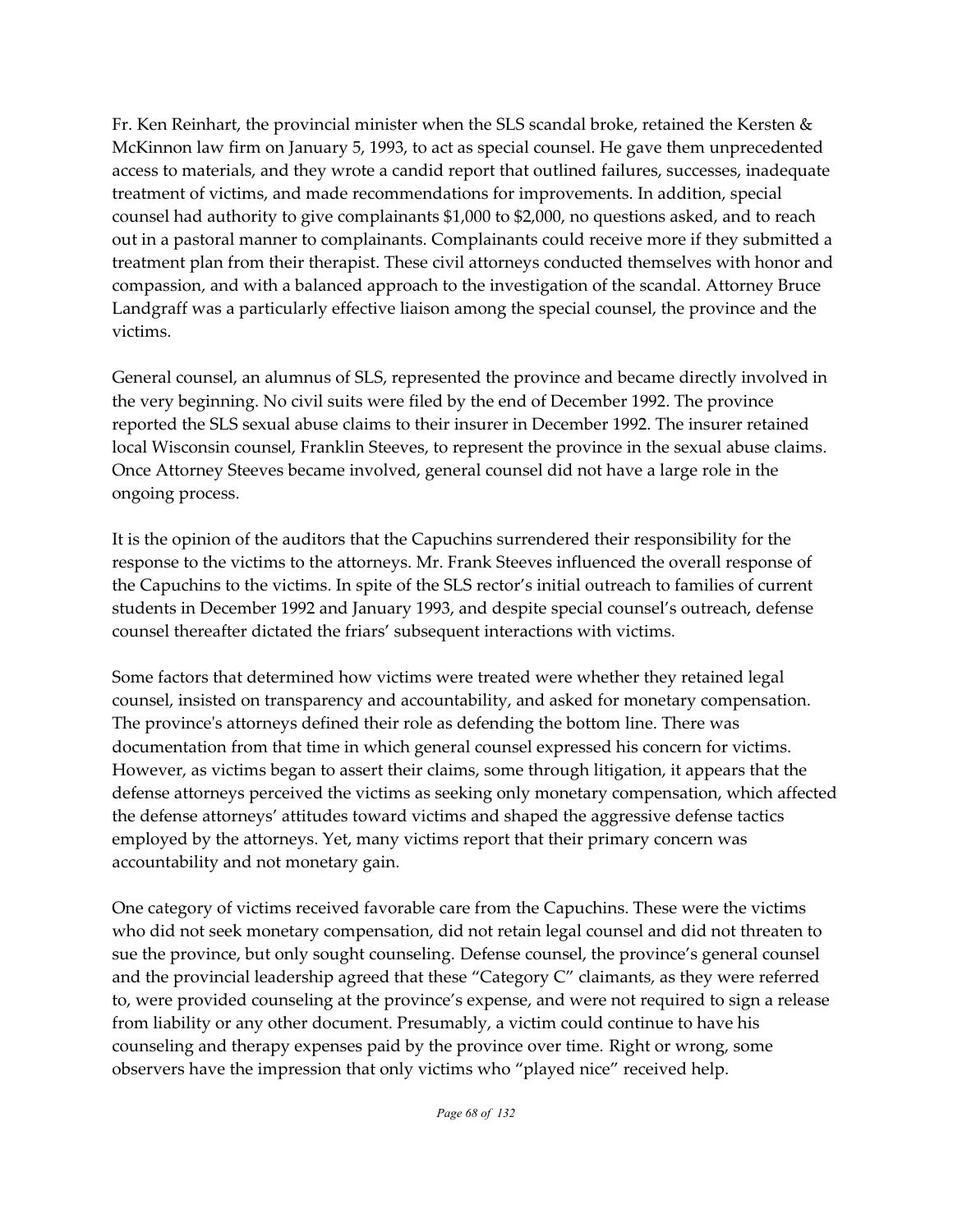When defense counsel assumed control of the defense in June 1993, he vehemently opposed the involvement of special counsel and the investigation they were conducting. "*He [Steeves] told Reinhart that he resented his 'inexperience and foolishness' and threatened to take the Catholic Mutual lawyers off the cases. His position was that the Kersten investigation could violate the province's legal duties under the insurance policy issued by Catholic Mutual. He saw the release as detrimental to the lawsuits and as doing the investigative work for the claimants' lawyers." (Lady Poverty Revisited,* p. 291).

In spite of defense counsel's opposition, Fr. Ken Reinhart persevered with the Kersten investigation. He subsequently refused Steeves' demand that he not make the report public.

The province also retained a criminal attorney from Milwaukee to defend two accused friars. The charges against one were dismissed based on the statute of limitations. The District Attorney dropped charges against another because medical records appeared to exonerate him. The auditors have been informed, however, that in one case the attorney threatened to publicly expose the victim's sexual orientation if he testified.

Defense counsel for the province appeared tenacious in his pursuit of a no holds barred defense. He reportedly questioned whether many of the claims were authentic and he strongly opposed extending pastoral outreach to victims, believing that to do so would compromise the defense. He reportedly instructed leadership to discourage friars from engaging victims, from apologizing to them and from referring to the misconduct as "abuse." His efforts resulted in modest settlements purchased with extensive defense efforts and expenses. Defense counsel's letters to the provincial leadership strongly implied that the province's engagement of victims constituted a violation of terms and conditions of the insurance policy, and implied that insurance coverage may not attach if they persisted in their efforts.

When the SLS sexual abuse scandal erupted in December 1992, there were communications between the province's general counsel and the provincial leadership that discussed the need to deal compassionately with victims. General counsel at first supported a pastoral approach to the victims. He counseled provincial leaders that they should remember that the true victims were those who had been abused, and that they were first Christians and Capuchins and should respond accordingly. He was supportive of Fr. Ken Reinhart's retention of special counsel, of the investigation, and of the special counsel's report, as well as the pastoral gestures and compensation facilitated by special counsel. He supported the unprecedented access granted special counsel to materials and information, and the solicitation of victims and engagement of victims. He supported the program of the special counsel that any former SLS student who alleged sexual abuse could receive \$1,000 to \$2,000 "no questions asked." General counsel even drafted a telephone intake form for any victims who might contact the Capuchins; the form was solicitous of victims' needs and designed to respectfully help victims "tell their story" in the manner that was most comfortable for them.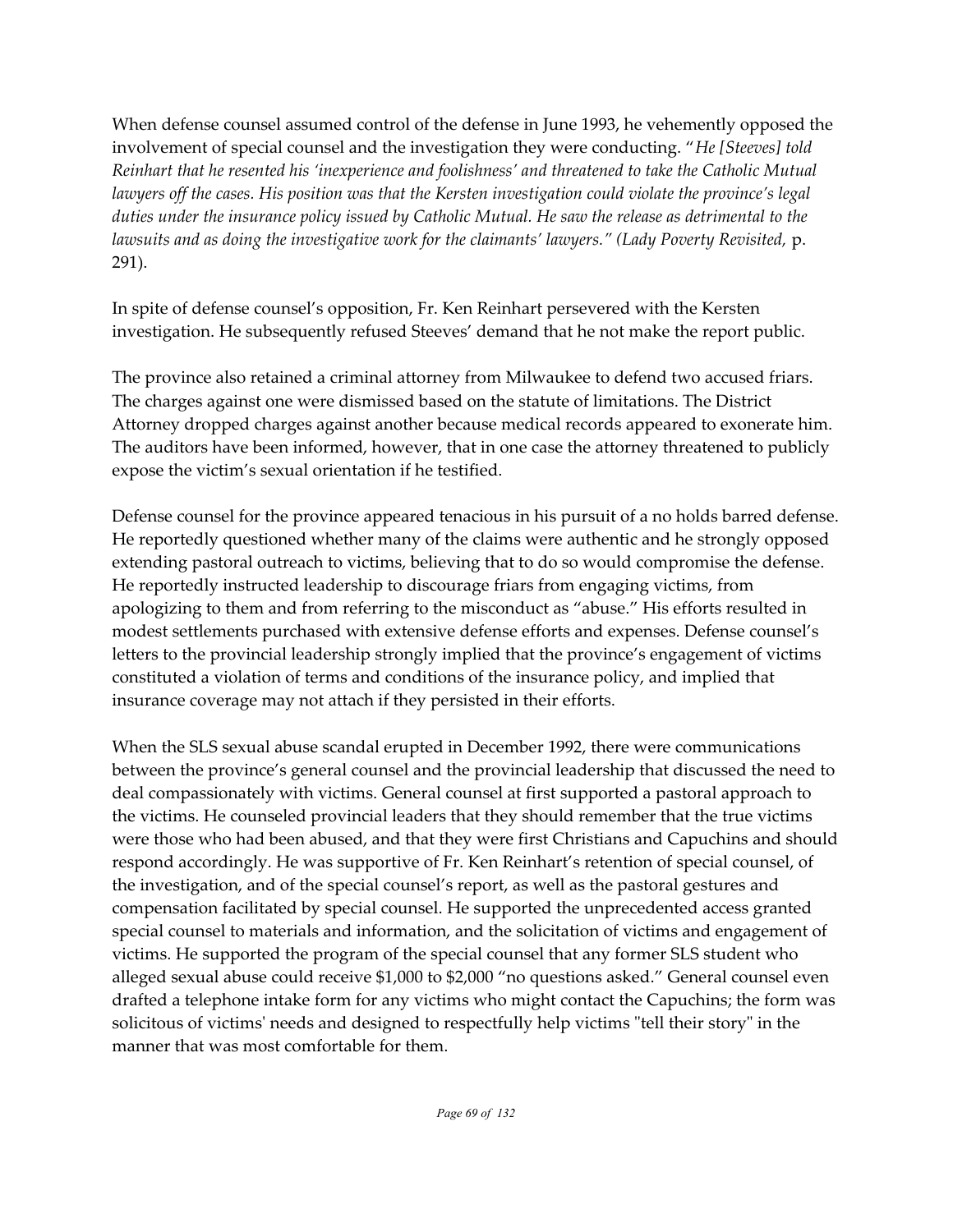However, general counsel's attitude toward a victim changed if the victim filed a lawsuit against SLS and the Capuchins. He acknowledged that once a victim filed a lawsuit, the province felt it necessary to protect itself and the bottom line. Some victims have described the province's legal defense as combative, traumatizing and re-victimizing. General counsel believed that the provincial leadership should not have interfered with defense counsel's defense efforts. He reported that some of the more vocal victims, some of whom played an advocacy role for other victims, fueled antagonism.

Although some of the friars attempted to distance themselves from the attorneys' harsh tactics, claiming that they were not responsible for how the attorneys did their job, the victims perceived the attorneys' combative approach as that of the Capuchin Friars and in the end it was the response of the friars. This resulted in re-victimization and alienation from the Capuchin community. However, it is fair to say that many friars who had no connection to or involvement with SLS were not aware of the abuses there, and were unaware of how the sexual abuse claims from SLS were being handled by provincial leadership. These friars should not be unfairly "painted with a broad brush."

One plaintiffs' attorney represented almost of the SLS victims. However, once the Wisconsin Supreme Court issued *Pritzlaff v. Archdiocese of Milwaukee,* in which the court held that the statute of limitations and the First Amendment to the United States Constitution barred most of the victims' claims, plaintiff counsel's ability to pursue his clients' claims were hindered. His efforts shifted to attempting to extricate his clients from the litigation without them having to pay any costs. He succeeded in avoiding costs, and succeeded in obtaining modest settlements for most of his clients, despite the impact of *Pritzlaff*.

Plaintiff's counsel was a colleague of defense counsel, and respected him. It appears to the auditors that all the attorneys involved, both the several defense attorneys and various plaintiffs' attorneys alike, essentially had the same perspective on the claims. They seemed to treat the claims of victims as a quest for compensation, and measured success or failure based on the amount of compensation that victims received. Under these circumstances, many opportunities for authentic pastoral outreach were lost. Except for one friar, few appeared to account for extending – or failing to extend – intangible pastoral outreach to victims, such as apologies, engaged listening to victims' stories and pain, respectful "standing with" and being present to victims, or working together to prevent future abuses. It is interesting to ponder how different the plight of the victims may have been if all the civil attorneys, representing both plaintiffs and the Capuchins, had contemplated healing and compassion as attainable goals in the responses to and adjudication of the victims' claims.

#### *8. Alienating the Victims*

The auditors perceived that the attitude towards the victims was generally patronizing as long as they made no demands and readily accepted whatever the Capuchin leadership offered them or said to them. Once a victim made any type of demand, especially for monetary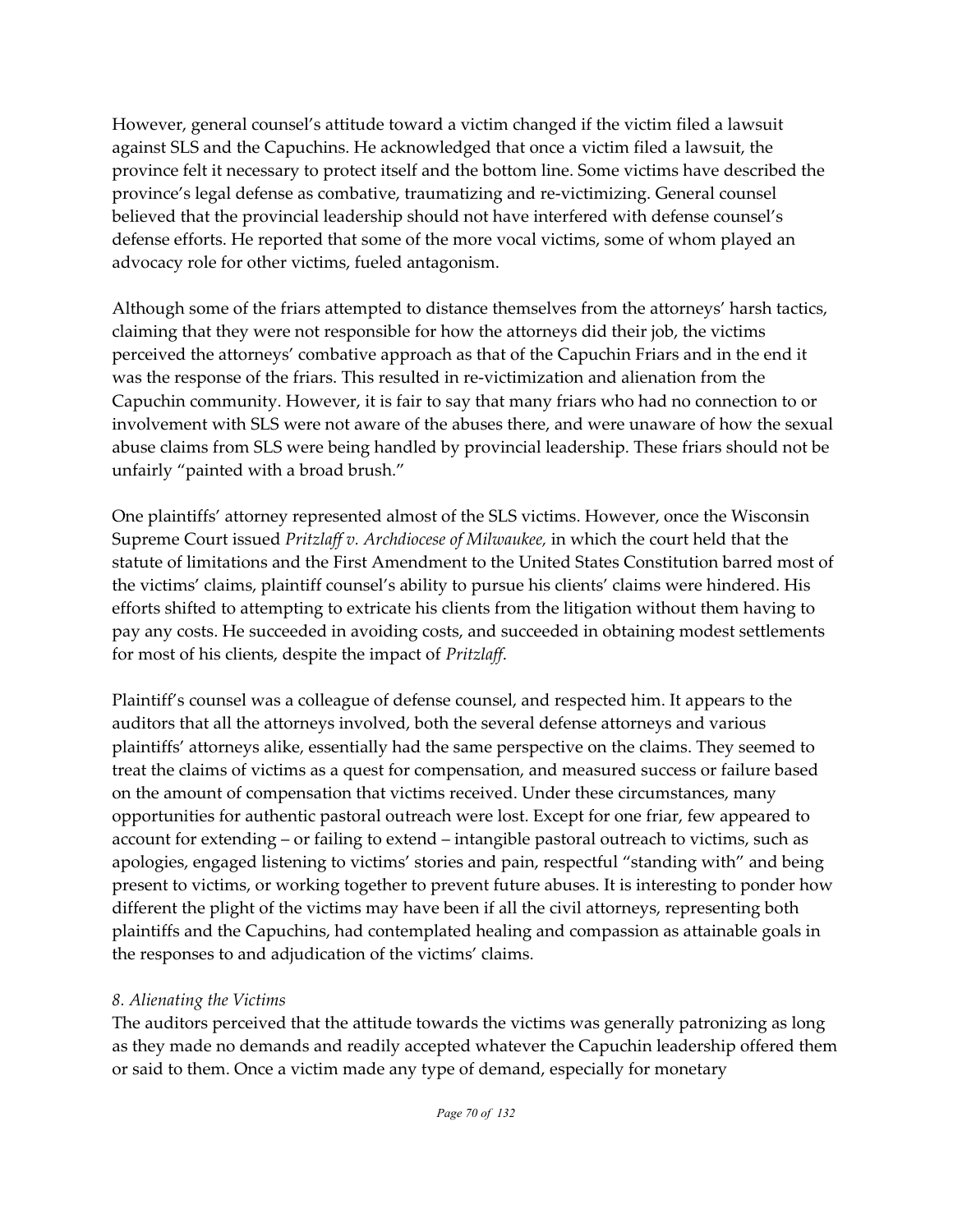compensation, the attitude turned adversarial. Underlying this attitude was a significant degree of disbelief that the accusations were true *or* a refusal to entertain the possibility that they might be true. There is little evidence of an initial feeling of compassion on the part of the provincial leadership based on their *actions* towards the victims who made the claims that were reported in the *Milwaukee Journal*. Individual friars expressed *feelings* of concern for the victims who went to the *Milwaukee Journal* or filed suit, but aside from the actions of one friar, there appeared to be little or no outward support for these particular victims. Another friar was assigned by the provincial leadership to provide pastoral care for victims who did not file suit or go to the *Milwaukee Journal*. This is consistent with the general response in other dioceses or religious orders with some exceptions. The attitude of disbelief at the outset was mingled with suspicions of some sort of conspiracy against the Capuchins. Once the attorneys entered the fray, the hostility and distrust was galvanized; with one known exception and possibly other unknown exceptions of friars who believed the victims and were sympathetic towards them.

When one victim assumed a leadership/advocacy role and when others filed civil lawsuits, the negative feelings and hostility reportedly increased. Some victims reported that provincial leadership perceived the victims as adversaries rather than victims of their own friars. They became protective of friars who were implicated. Many friars feared that the reputation of SLS would be forever stained or, worse yet, that SLS would not survive the scandal. Some leaders took personally the criticisms and demands of victims who litigated or publicly advocated for other victims. Some provincial leaders felt that their sincere efforts were mischaracterized and condemned. Some believed that victim's actions were not altruistically motivated.

Much of the hostility was directed at Peter Isely who, with another victim had been sexually abused by more than one friar at SLS. Some in leadership reportedly felt that victim advocate's efforts were manipulative in nature. In a letter to Fr. Gale Leifeld, one of the friars who had sexually abused Peter Isely, Fr. Ken Reinhart said: "*I think we have a better picture of the total situation at this time and it seems Bob is more confident in limiting our willingness to be manipulated by any individual."* (11-16-1989).

Referring to Peter Isely in another letter he said "*once we became aware that the* Milwaukee Journal *was aware of this situation and that Mr. Isely was seemingly going after us…"* (Reinhart, 12-9- 1992). Again on January 19, 1993, in a letter to Leifeld, Fr. Reinhart said "*We project many more [lawsuits] since this is the effort and work of the Isely's."*

Some victims felt friars were hostile toward former SLS students who assumed leadership and advocacy roles. Some former students demanded accountability of the province for the abuse and the lack of response following their accusations. In addition, although provincial leaders were offering abuse victims monetary compensation for counseling, many victims felt that the compensation, in exchange for a signed release with a confidentiality provision from the victim, was designed to avoid liability exposure. When defense counsel took over handling the abuse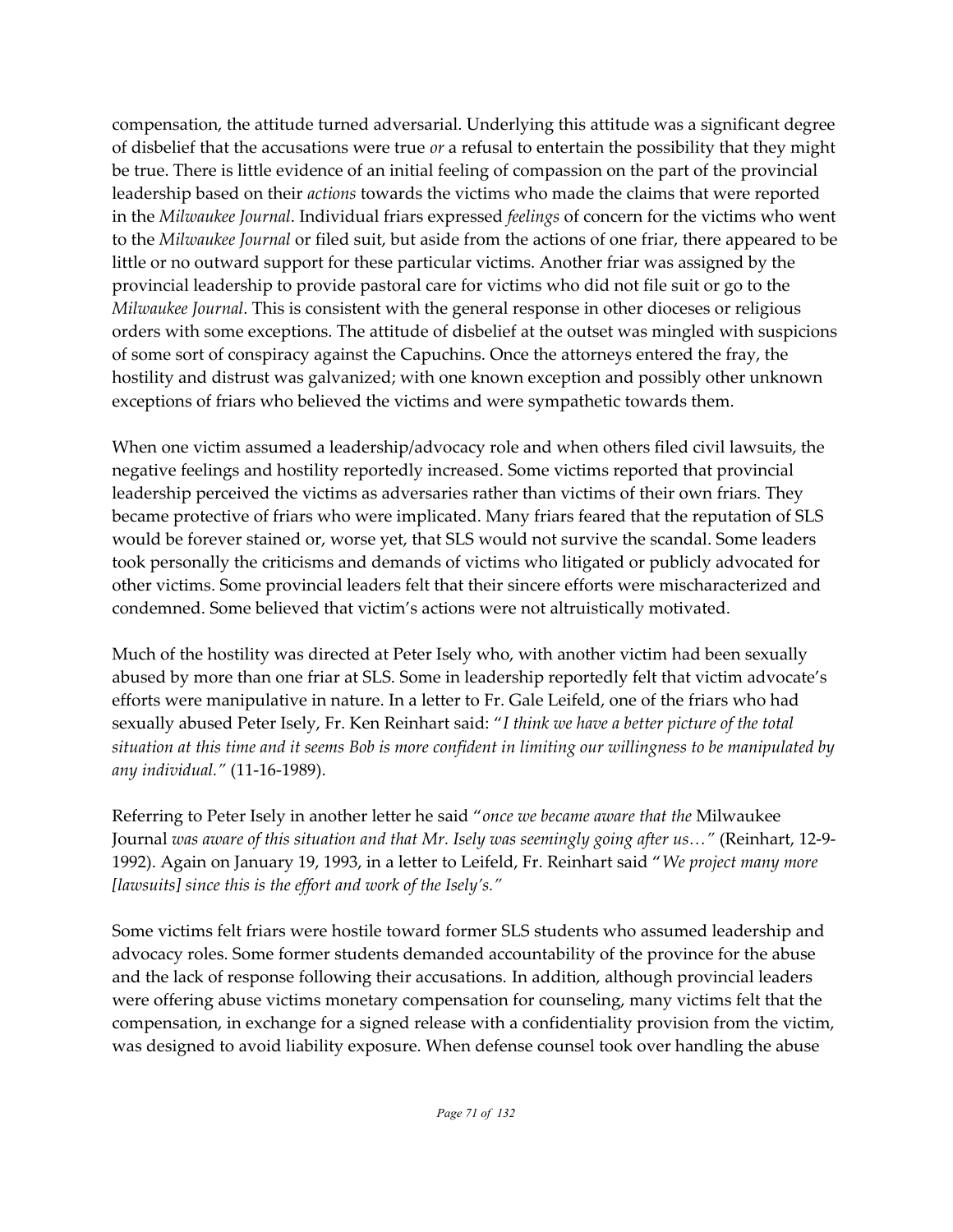claims, many reported that a successful pastoral outreach and a response from the friars that was in keeping with their Franciscan charism was severely compromised.

## *9. Pastoral Outreach*

The friars interviewed by the auditors were all questioned about the pastoral outreach to SLS victims. The consensus among them was that, while some wanted to reach out to victims, they felt that provincial leaders and the attorneys prohibited their engagement of the victims. It is also likely, however, that provincial leaders' and defense counsel's prohibitions affirmed some friars in their reticence to engage victims. Yet, the former provincials interviewed could not remember if friars were prohibited from reaching out to the victims. Two of the provincial leaders from the time denied that they prohibited friars from reaching out pastorally to victims.

A notable exception to the lack of response by the friars was Fr. Michael Sullivan, who publicly stood "shoulder to shoulder" with SLS victims at a press conference in 1993, and who ignored provincial leaders' and lawyers' prohibitions against engaging victims and speaking to the press. He publicly called for expanded mandatory reporting to include clergy. He befriended and reached out to several SLS victims, and supported them both privately and publicly. In May 1993, "Project Samuel," a group of victims abused by Capuchins, requested that the province formally appoint Fr. Mike Sullivan as a victim's advocate for them.

Another exception was Fr. Marty Pable, Ph.D., a licensed psychologist, who responded pastorally to several SLS victims who went to him personally. Fr. Marty Pable was appointed by the provincial leaders to chair a committee that was supposed to reach out to victims, and he eventually became the first Sexual Abuse Response Coordinator (SARC). As the SARC, Fr. Marty Pable pastorally engaged some SLS victims and helped them get into counseling at the province's expense.

Fr. Tony Scannell established an office to investigate claims and provide pastoral care to victims, staffed by a friar-psychologist, Fr. Marty Pable, who is widely perceived as kind and pastoral. This appears to have been an honest attempt to pastorally engage victims. Fr.Pable reports that the few victims who came to the pastoral care office were treated with compassion and that they felt cared for and were provided counseling. None of these victims filed suit.

Fr. Scannell indicated he was advised by someone that reaching out to victims could revictimize them. Some friars then used this as an excuse not to engage the victims. (Some former leaders interviewed denied that they told friars not to engage victims.) Under these circumstances, Fr. Scannell felt that the best pastoral care they could provide was to let victims know about the existence of the pastoral care office, and then victims could choose to go there if they wanted. Nevertheless, because the pastoral care office was only publicized in Fr. Scannell's newsletter, which was only sent to Capuchin houses, few victims heard about the office.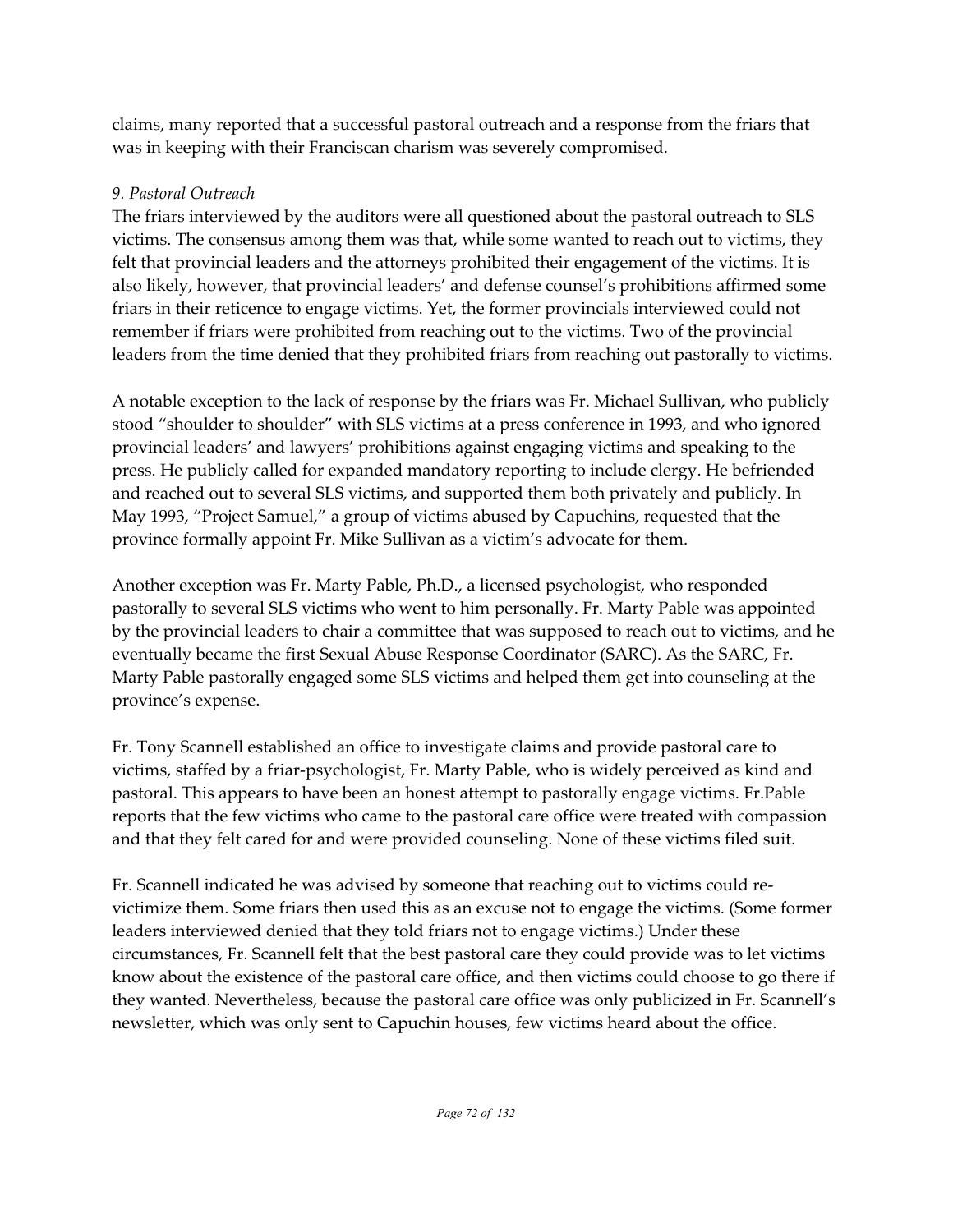On several occasions victims sent written requests to provincial leadership, including Fr. Scannell, to meet with them. Victims reported that those meetings never occurred. Despite Fr. Scannell's statement to the news media he would meet with victims.

Provincial leaders were reportedly led to believe that friars were prohibited from communicating with a person represented by counsel, and some friars even believed it was *illegal* to speak to victims represented by counsel. Even if a victim retained counsel and filed suit, nothing prevented *friars* from reaching out to him and providing pastoral care and counseling. The friars could have offered the benefits of the pastoral care office to any victim regardless of whether he was represented by counsel.

It is the perception of the auditors, based on correspondence and other documents, that the provincial leadership felt that their insurance coverage was imperiled if they persisted in their nascent efforts to acknowledge the abuse at SLS and to publicly apologize for the abuse and even reach out to victims. The tone of defense counsel's letters was forceful; correspondence suggests that the provincial leadership felt their hands were tied.

# *10. The outcome of the lawsuits*

Twelve of the victims of sexual abuse at SLS filed lawsuits against SLS and the province. None of the SLS cases went to trial, although one suit filed as a result of sexual abuse that had taken place at the pre-novitiate community in Detroit did go to trial.

The sole trial involved a former student, who alleged that he had been sexually abused by Fr. James Wolf. The plaintiff in that case reported that he opted to go to trial because he believed it was the only way to force the province to remove Fr. James Wolf. The trial ended with the jury finding that the statute of limitations for bringing the case had expired. Fr. Wolf denied abusing the former student, but in a deposition read in open court he admitted abusing several other minor males. The jury finding simply confirmed that the repressed memories were not manifested within the timeframe of the statute of limitations and therefore the statute had run out for former student. It did not exonerate Fr. James Wolf. The jury never considered the question as to whether the abuse had occurred.

In 1995, the Wisconsin Supreme Court's ruling in *Pritzlaff v. Archdiocese of Milwaukee,* 194 Wis.2d 302, 533 N.W.2d 780 (1995), had the effect of barring the SLS victims' lawsuits against the province. Subsequently, the province was able to negotiate minimal settlements so that the victims received approximately \$3,000 to \$4,000 each.

Fourteen of the twenty-eight known and confirmed victims of sexual abuse at SLS received modest monetary settlements. The province paid for psychological counseling or other mental health assistance for seven of the twenty-eight. Four of these victims had also received monetary settlements. Many of the victims only reported sexual abuse, and did not otherwise seek or take advantage of paid counseling offered by the province.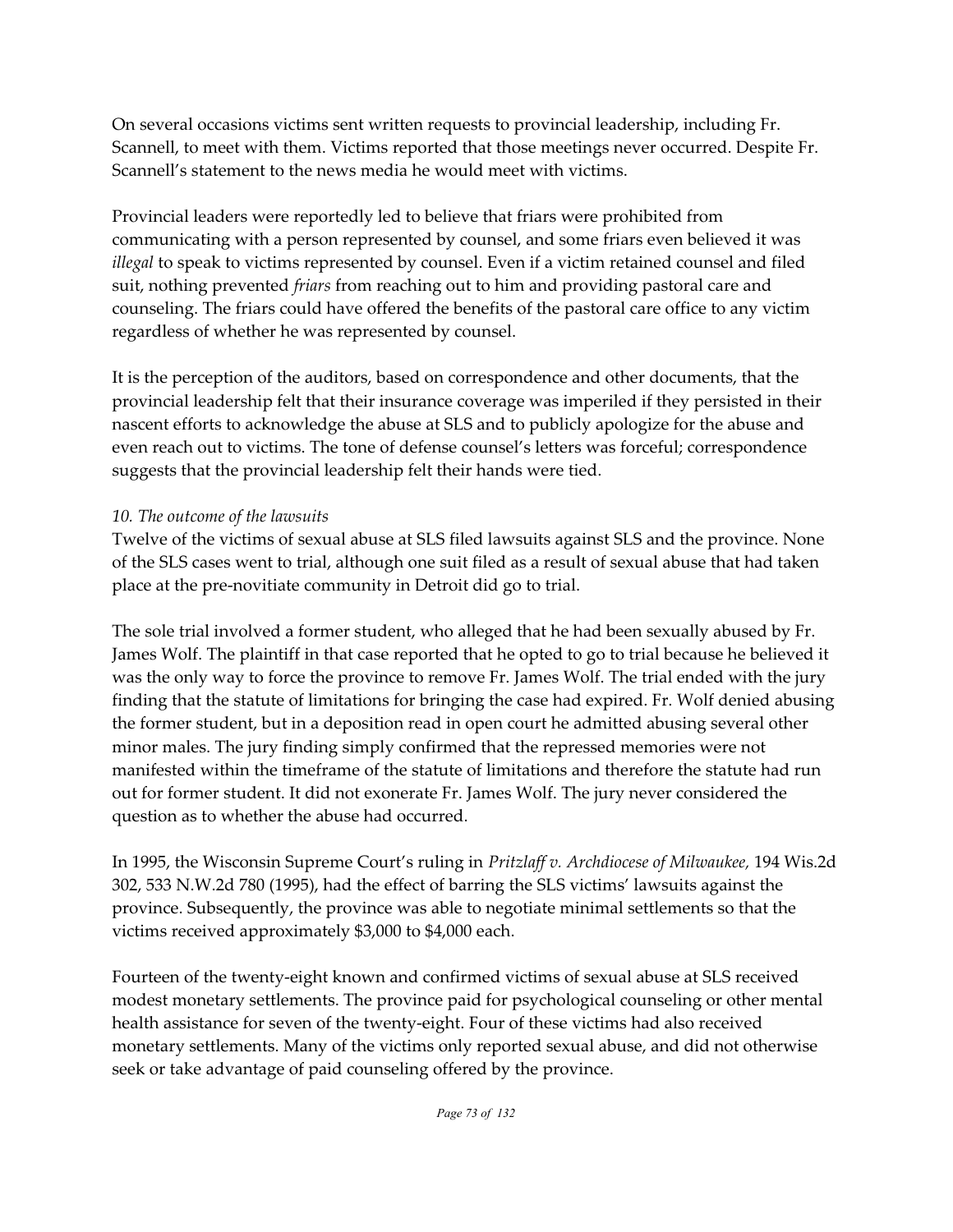None of the 14 victims who filed lawsuits were provided any form of pastoral support. Some of these victims received monetary settlements, but they did not receive paid counseling. They certainly were not assigned a victim support person as provided for in the 1988 sexual misconduct policy and all subsequent versions of the sexual abuse policies.

# *11. Criminal Actions*

Criminal actions were brought against two offending friars for sexual crimes at SLS. A criminal case brought against Br. Tom Gardipee in Fond du Lac County, Wisconsin was dismissed in March 1993. Fr. Gale Leifeld died before he could be criminally prosecuted.

# *12. Prelude to SLS claims handling and expenditures*

The province submitted the SLS sexual abuse claims to its insurer in 1993. The insurer retained local defense counsel in Wisconsin to handle the claims. One of the defense attorneys reportedly told provincial leaders that they were not to refer to the misconduct as "abuse" and were to cease apologizing for the misconduct. When the Wisconsin Supreme Court ruled in *Pritzlaff, supra,* the claims of sexual abuse victims against religious entities were severely limited, which resulted in the dismissal of the SLS victims' lawsuits against SLS and the province. These factors contributed to the modest sums paid to victims juxtaposed with significant sums spent on defense fees and expenses, as set forth below.

With full disclosure about the potential impact of such communication on confidentiality, the Capuchins could have offered the benefits of the pastoral care office to victims who were represented by counsel, or who were not represented by counsel but were seeking compensation. If a victim was counseled by Fr. Marty Pable, a psychologist, those communications would have been privileged. A victim, in consultation with his attorney, could then decide whether to take advantage of pastoral resources offered by the province.

# *13. Expenditures reflect priorities in the handling of the SLS abuse claims*

Data provided by the province's insurer at that time clearly reflect that the insurer and defense counsel, and by extension, the province, prioritized defense of the province and the accused friars over the victims:

- The province's insurer handled 14 of the 28 known and confirmed SLS sexual abuse claims.
- The insurer spent a total of \$962,026 on defending against and resolving the 14 SLS abuse claims with which it was involved.
- The insurer paid out \$106,578 in settlements of ten of the 14 SLS claims it handled. The other four claims involving one victim were defended to a not guilty verdict in a jury trial in Michigan, and to zero pay outs.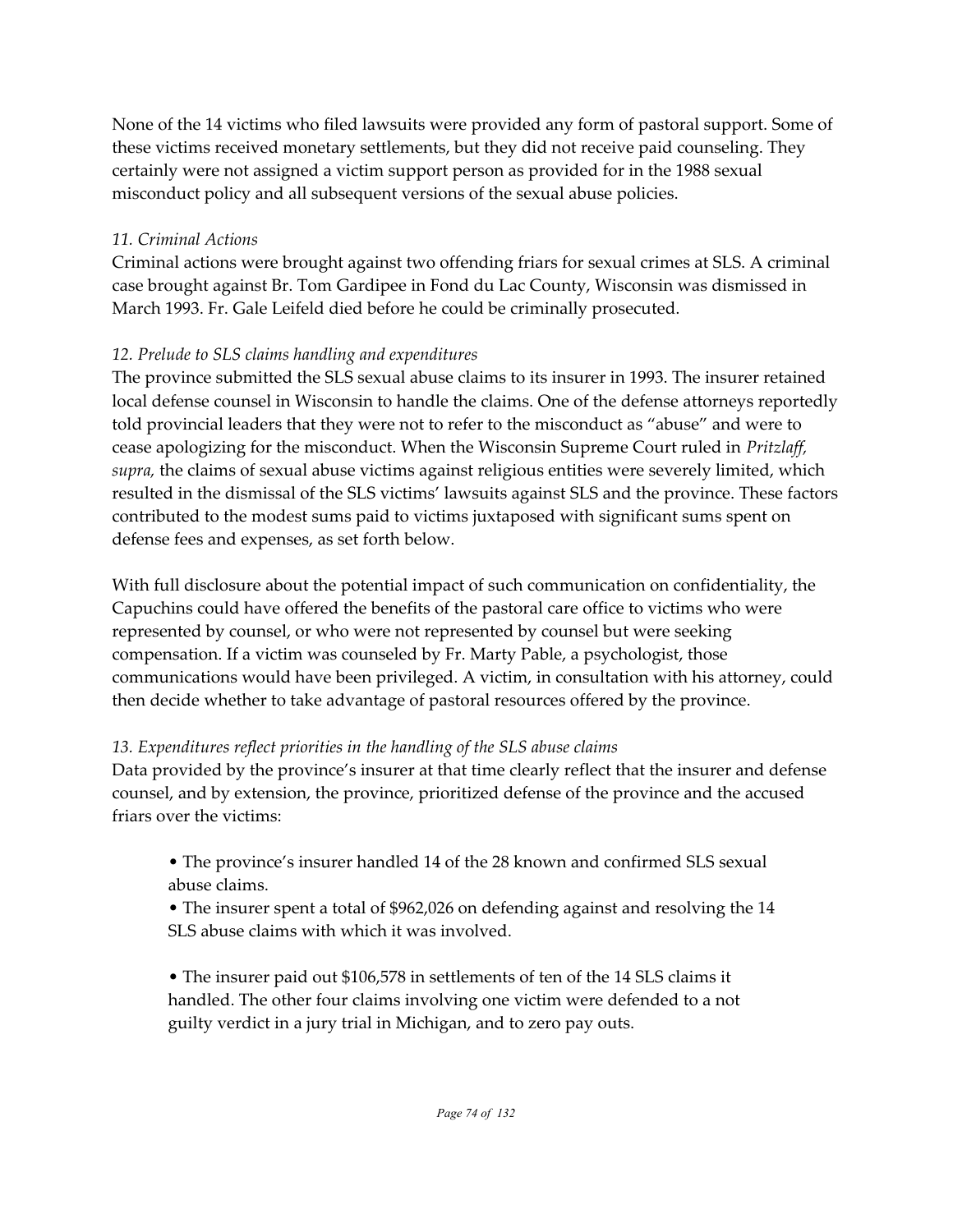• However, the insurer spent \$855,449 in defense costs in the 14 SLS claims it handled.

• Thus, the insurer spent more than eight times as much on defense expenses than it did on settlements to victims.

• Of the total amount expended by the insurer (\$962,026), the amount spent on settlements for victims (\$106,578) comprised just 11.1% of the total, and the amount spent on defense costs (\$855,449) comprised 88.9% of the total.

• The average settlement per victim was only approximately \$7,613 (\$106,578 / 14), whereas the average defense costs per victim was approximately \$61,103 (\$855,449 / 14). In addition, the \$7,613 average settlement figure is skewed; one settlement was just over \$50,000 and one was just under \$20,000, while the rest were in the low four figures, except for four that were zero. Although the auditors note that the Capuchin's and their insurer's significantly greater expenditures on defense costs rather settlements for victims was not uncommon in civil litigation; the expectation is that a Catholic religious order would have conducted themselves more as "church" than secular civil litigants.

There is tragedy in this data. Defense counsel's role is to advise as to the best resolution and to conduct the defense, but the insurer and the insured client ultimately control the defense and decide which path to pursue. However, provincial leaders and the insurer surrendered handling of the SLS claims to attorneys whose defense philosophy was to pursue a zero-sum "win" at the great expense of victims *and the insurer that funded the defense*. Needless to say it also seriously harmed the order. By forfeiting handling and control of the claims to attorneys, the Capuchins forfeited the opportunity to be compassionate, to save the insurer significant sums of money and most important, to minister to victims.

It appears both the province and insurers wanted the claims to resolve as quickly as possible for as little expenditure as possible. The province was entitled to the best defense and claims handling the insurer could provide. Had the province and its insurer trusted that compassionate claims handling *was the best defense and claims handling strategy*, that it served both *their* interests and *victims'* interests, they could have saved considerable money and heartache.

If they had taken a leadership role to prioritize expedited and compassionate resolution over an aggressive defense, lower resolution costs may have saved the insurer hundreds of thousands of dollars. Pastoral outreach was both the right thing to do and a good business decision.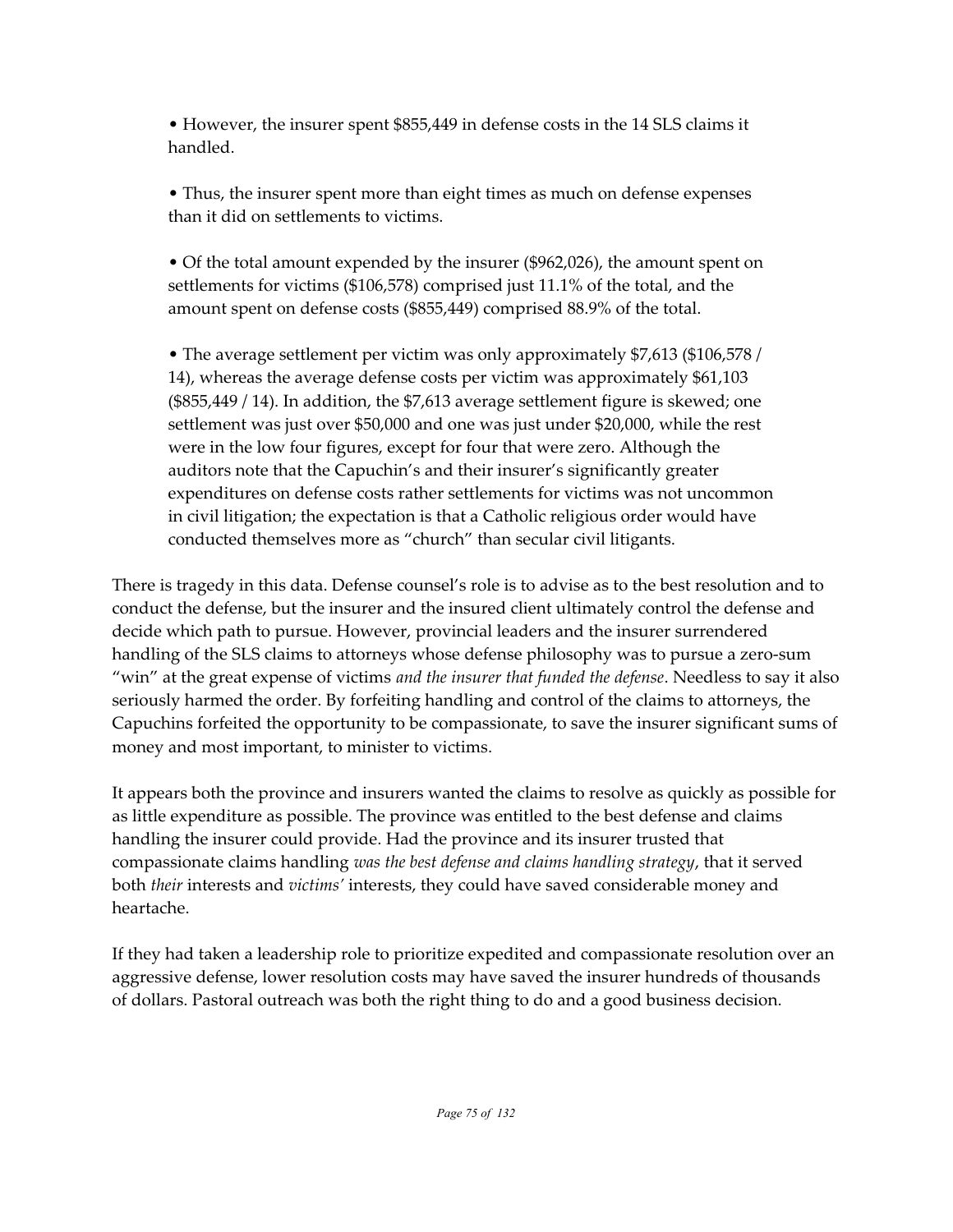#### *14. Lessons Learned From the St. Lawrence Seminary Experience*

It appears that the province has learned many lessons from the SLS experience. The province's more recent approach has been a much more pastoral and fair handling of abuse claims. Since 2004, the province has handled all sexual abuse claims that were initially reported to the province "in house," and has not submitted any such sexual abuse claims to its insurers. The province has spent far more on assisting victims than defense costs. The overwhelming majority of the province's financial expenditures on sexual abuse claims have been spent on compensation and counseling and other assistance for the victims, including amounts spent on claims arising out of sexual abuse of former SLS students who have come forward recently.

In fact, presumably because of this more pastoral outreach, many SLS victims who have emerged more recently have not sought compensation or taken advantage of counseling that has been offered. Some have *only* sought psychological counseling from the province. Several have been paid settlements, some with creative and accommodating and personally-tailored provisions designed to provide targeted assistance that respond to victims' needs. One size does not fit all. The auditors credit recent provincial ministers and directors of the province's Office of Pastoral Care & Conciliation with this more pastoral and gospel-oriented approach to sexual abuse claims. They have often courageously persevered with this more pastoral engagement with victims even in the face of fierce opposition from some others affiliated with the province.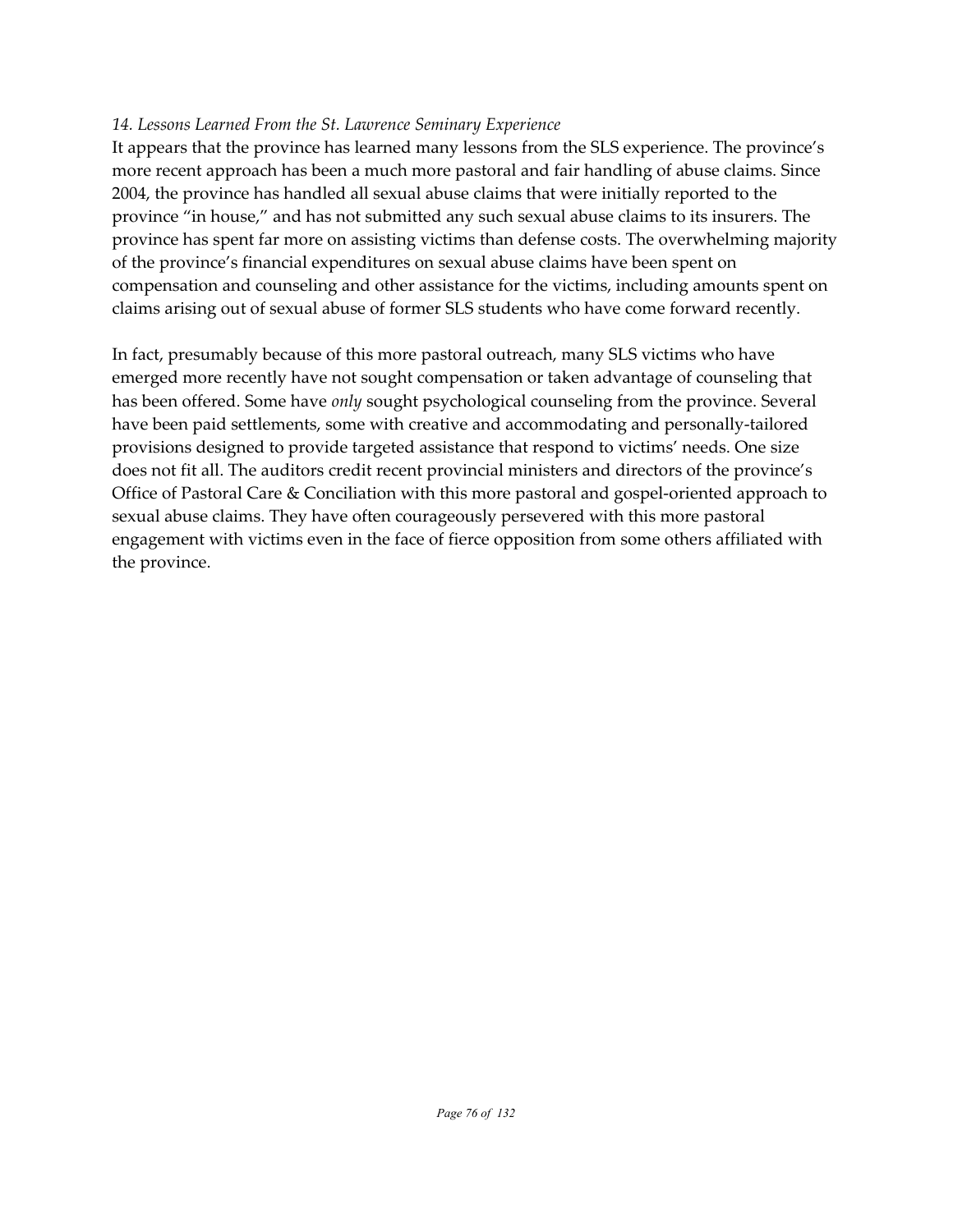# *Chapter IX The Office of Pastoral Care and Conciliation*

## *1. Role of the Office of Pastoral Care & Conciliation*

The Office of Pastoral Care & Conciliation is the provincial office that evolved from the special counsel's 1993 independent investigation of sexual abuse at St. Lawrence Seminary and the recommendations included in the special counsel's *Kersten Report*.

In 1993, in response to the *Kersten Report* recommendations, provincial leaders established the Sexual Abuse Response Coordinator ("SARC") position, and assigned Fr. Marty Pable as the first SARC. It was re-named The Office of Pastoral Care & Conciliation in an effort to better reflect and continue to develop its mission.

From 1993 to 2005, as the SARC, Fr. Pable:

• Oversaw the update and improvement upon the province's sexual abuse policies and procedures first enacted in 1988, incorporating many special counsel recommendations; and oversaw several subsequent updates and clarifications to the policies;

- Received reports of alleged sexual abuse by friars and employees;
- Responded to victims of sexual abuse by friars and employees;
- Provided pastoral care and support to victims and/or facilitated counseling for victims;

• Facilitated treatment and handling of friars who had sexually abused minors; and,

• Met with provincial leaders and provided initial training and education on sexual abuse to leaders and friars.

In 2005, Fr. John Celichowski was appointed director of the SARC office. He re-named it the Office of Pastoral Care & Conciliation (OPCC) in an effort to better reflect and continue to develop its mission. From 2005 to 2008, Fr. John:

• Further developed the sexual misconduct policies, procedures, and practices to prevent and respond to sexual misconduct. These were first accredited in 2007 by Praesidium, an abuse-risk company, in accord with standards it developed with the Conference of Major Superiors of Men (CMSM). (The province was reaccredited in 2010.)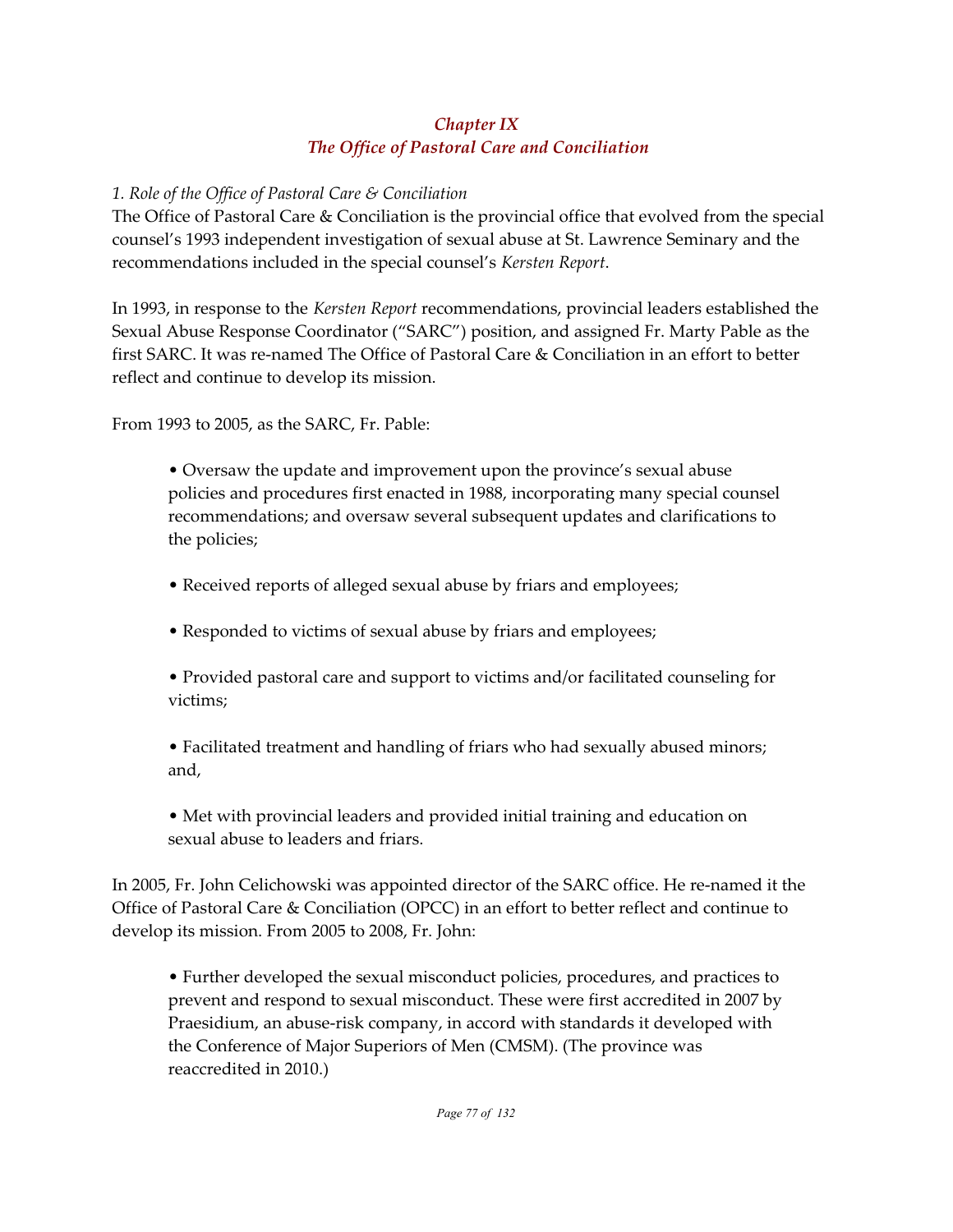- Trained friars and employees using Praesidium videos;
- Educated himself on the issue of sexual abuse;
- Organized the first review board;

• Participated in the Archdiocese of Milwaukee's restorative justice circle, *The Healing Circle*, which was made into a DVD;

• Contracted with a consultant, Ms. Amy Peterson, the then Victims Assistance Coordinator for the Archdiocese of Milwaukee, to improve supervision of friars on restrictions; and

• Began to focus on pastoral care in response to victims instead of the "legal" model.

Fr. John was elected provincial minister in 2008. Br. Mark Carrico, a mental health counselor, was appointed director of the OPCC. From 2008 to 2011, expanding the scope of the OPCC, he:

• Continued to contract with the consultant, Amy Peterson, to improve supervision of friars on restrictions;

• Worked with Amy Peterson to increase membership on the review board to include more representatives from law enforcement, victim advocates, and the Department of Corrections (sex offender unit);

• With Ms. Amy Peterson, had risk assessments conducted on all friars on restrictions; and

• Worked to comply with Praesidium's standards and second accreditation process in 2010.

As provincial minister, Fr. John Celichowski, working with Br. Mark Carrico and the rest of the Provincial Council, hired the first lay person as director of the OPCC. Ms. Amy Peterson, who served for seven years as Victim Assistance Coordinator for the Archdiocese of Milwaukee and had worked as a consultant to the province, was hired in July 2011. Since then, Ms. Peterson has further expanded the OPCC, among other things including:

- The province created a full time position for lay director;
- Updated the misconduct policies for minors, adults, social networking;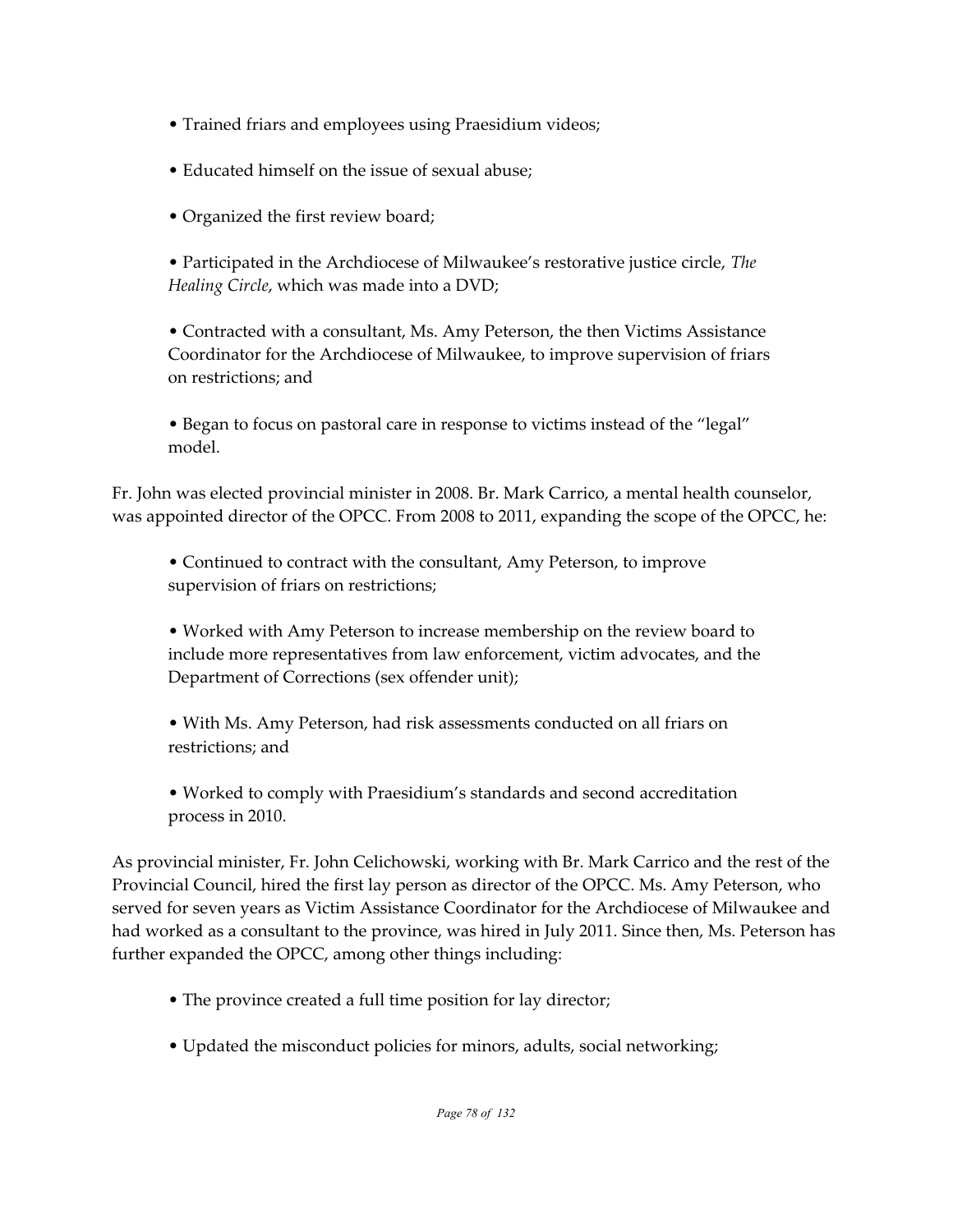• Worked with law enforcement to identify and train recent retired sensitive crimes officers to do internal investigations;

• Developed training for friars, employees and volunteers (focusing on mandatory reporting laws);

• Worked with individual provincial ministries to identify safe environment training needs, did offer training in specific ministries;

• Updated the website, including adding a safe environment tab to each provincial ministries website (making it easier for getting information on how the province handles reports, etc.);

• Developed and instituted a policy for screening specific volunteers;

• Helped with development of the audit, the audit work group, auditors, etc.; and

• Created due process documents/procedures.

The OPCC director and provincial minister assisted the auditors by facilitating access to files, interviewees, and other sources of information in accord with the scope of the audit. In addition Fr. John, the provincial minister, wrote to friars encouraging their cooperation.

Two forms recently adopted within the past six months by the province are attached hereto in Appendix 5:

• "Notice to a Friar Accused of Sexual Abuse of a Minor"

• "Allegations of Sexual Abuse of Minors – OPCC Director and Provincial Minister Checklist"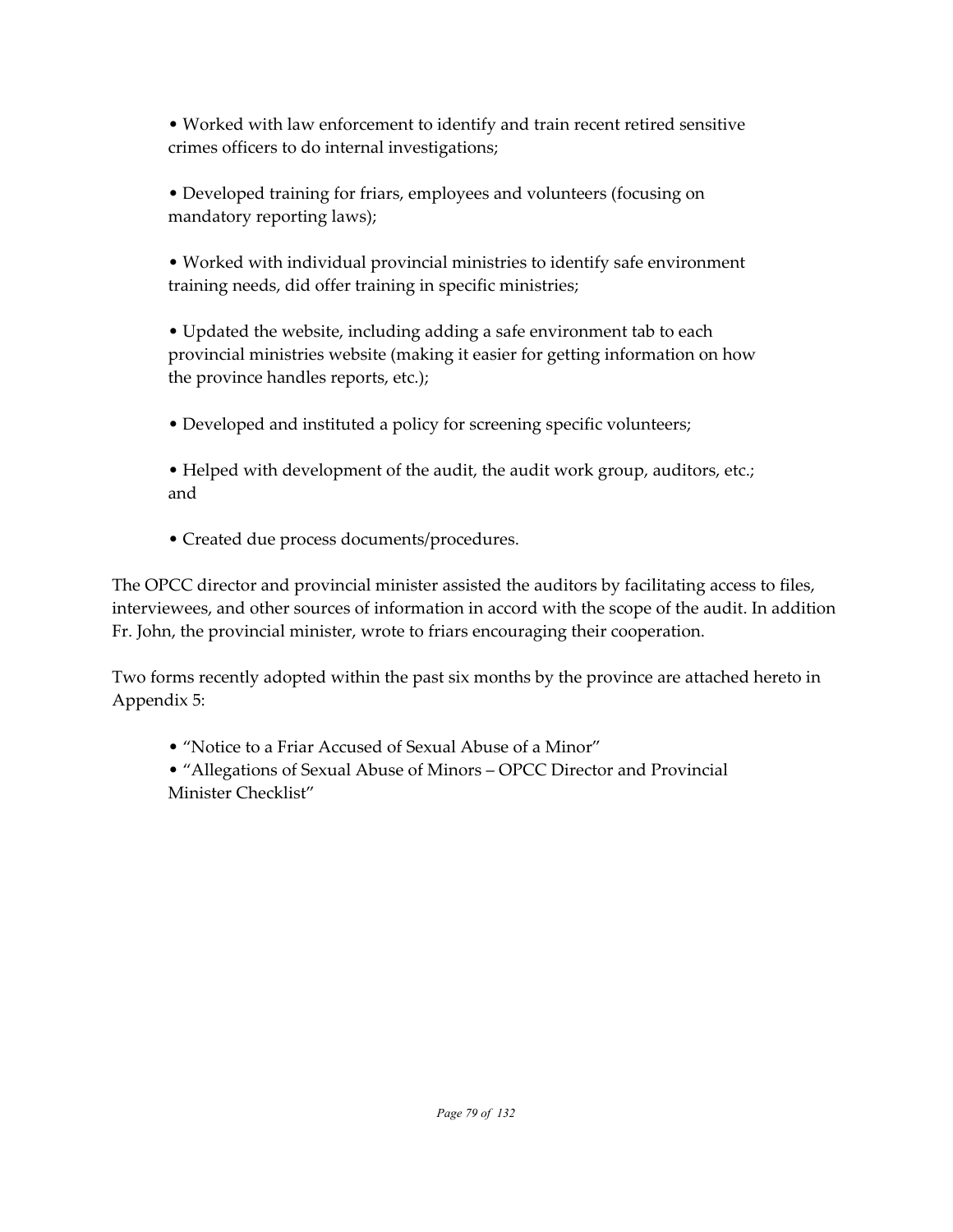# *Chapter X Improvements in Responses to Report After the St. Lawrence Experience*

## *1. Assistance to Victims Since 1993*

The data show that the province's recent handling of abuse claims is as hopeful as defense counsel's handling of the SLS claims was tragic. A commitment to compassionate and pastoral outreach to both victims and offenders is evident. Provincial leaders emphasize a pastoral approach, and the province has prioritized victims and pastoral outreach over defense of the province. They have been guided by the province's sexual misconduct policies and by the leadership of Fr. John Celichowski, both as OPCC director and now as provincial minister, and by other past and current OPCC directors: Fr. Marty Pable, Br. Mark Carrico and Ms. Amy Peterson.

Since the mid-1990s, the province has handled most sexual abuse cases in-house, and *all* such claims that were initially reported to the province since 2004. Fr. John Celichowski explained that the primary reason for this is pastoral. They want to avoid the way SLS victims were treated and the trauma of litigation, discovery and depositions that an insurer might require a victim to endure. Foregoing an insurance-funded defense enables the province to freely and pastorally engage victims without interference by insurer-retained defense counsel.

The province has not stood on legal defenses such as the *Pritzlaff* defense, the statute of limitations or the First Amendment to the United States Constitution. Consistent with the province's sexual misconduct policies, victims are assisted regardless of how long ago they were abused. In fact, some SLS victims have returned for additional assistance, and have been helped again, even though they may have signed prior releases in exchange for settlements. Releases are more fluid and have not been used systematically as a bar to further assistance.

The province's pastoral approach is reflected in the data from *all* the sexual abuse claims it has handled, not just the SLS claims. Since the early to mid-1990s, the province has spent a *known* total of at least \$300,000 on settlements, counseling and other assistance for victims of friars' and employees' sexual abuses. Many victims have neither sought nor accepted any compensation, counseling or other assistance. The province has in general spent minimal amounts on defense costs since the mid-1990s.

The province clearly prioritizes pastoral outreach to victims over defense of the province:

• The province has handled "in house" 15 of the 28 confirmed SLS sexual abuse claims. (One victim's initial settlement was covered by the province's insurer, and a second settlement to this same victim was paid by the province and so he is counted twice.)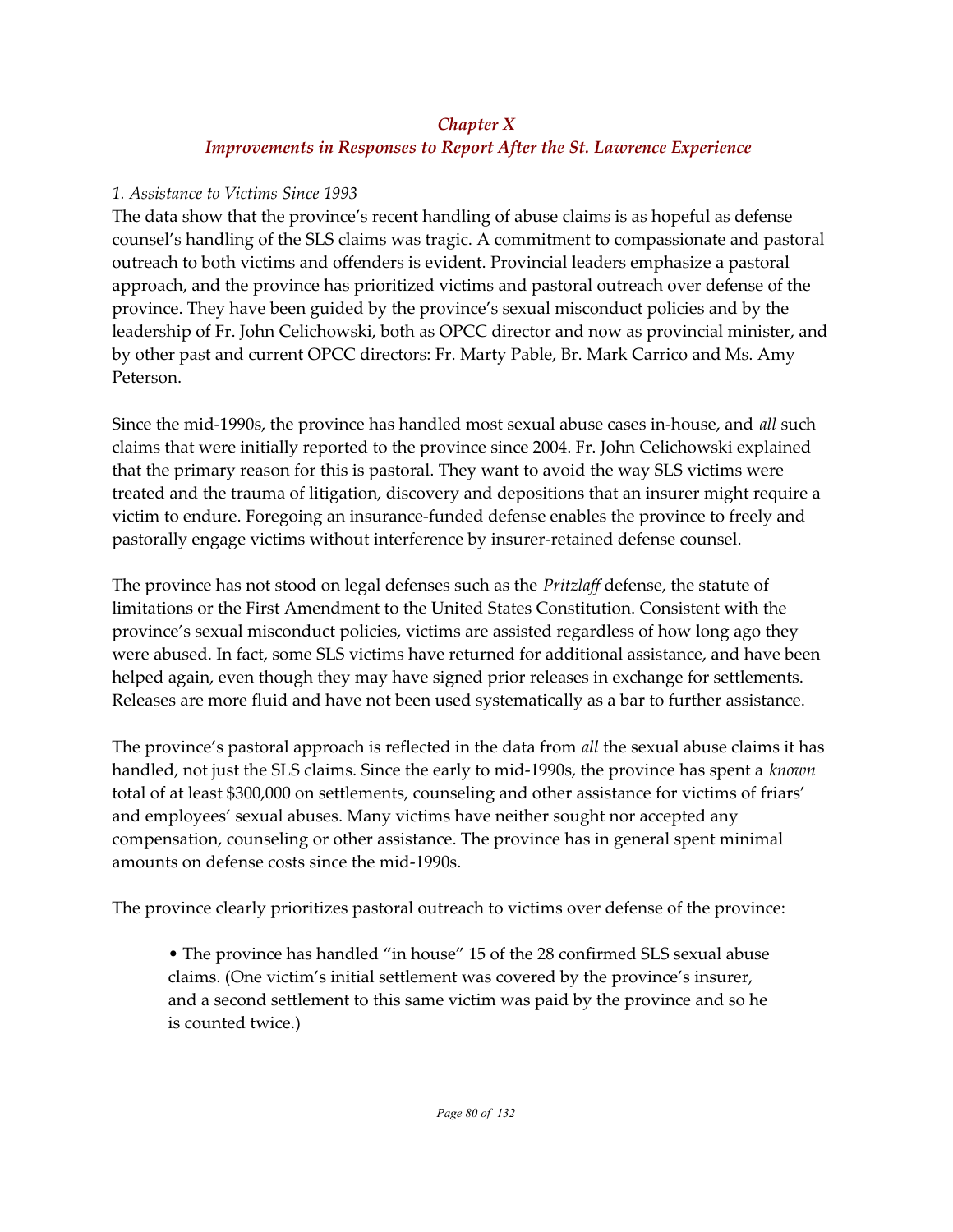• The province has spent at least \$95,900 in *known* costs on SLS claims it has handled. Actual expenditures are higher, as the province paid at least one settlement for an unknown sum to an anonymous victim, and has paid unknown costs for counseling and assistance for many SLS victims. Unfortunately, recordkeeping, although better today, was inconsistent in the past; not all counseling and assistance was tracked in the past.

• The province has paid over \$125,000 in monetary settlements in four other claims not connected to SLS.

• The province has spent far fewer amounts on defense costs in recent years. (Also, the province's general counsel generously handled residual legal matters associated with these claims *pro bono*.)

• The province has spent almost all of its expenditures on abuse claims for settlements, counseling and other assistance to victims in recent years, usually on claims that otherwise would be barred by the statute of limitations if pursued in courts.

This data is all the more telling, because it supports what many people already know: pastoral and compassionate outreach is much more effective than money in helping victims achieve some measure of healing. In addition, the province's pastoral and compassionate approach to abuse claims is in stark contrast to the claims handling philosophy of the past. For example, in 2004, five abuse claims were submitted to the province's former insurer. Four were settled for very nominal four-figure payments under \$3,000, yet the insurer paid significant defense costs three to four times the settlement amounts. The insurer could have paid three times the amount it paid in settlements and still have saved money on handling the claims. In the fifth claim, the insurer paid tens of thousands of dollars in defense costs to avoid paying a settlement.

# *2. Number of Claims and Errors from 1993 to the Present*

The auditors have counted 47 claims of substantiated sexual misconduct with minors and adults in vulnerable circumstances (although none were statutorily-defined vulnerable adults). Other allegations of sexual abuse and exploitation were not substantiated or were determined to be false. In addition, despite numerous claims and friars' admissions of sexual abuse of minors in Nicaragua, no Nicaraguan claimants have come forward. These have not been included in the count of 47 claims, because the numbers are indefinite and nobody made a formal claim. It is likely that there are other victims who have not and may never come forward.

Despite the province's improved handling of sexual abuse claims in recent years, provincial ministers have occasionally written letters to bishops or their delegates stating that a friar was in good standing and suitable for ministry without disclosing background information that would have provided better notice that a friar may pose a risk if assigned to a ministry in the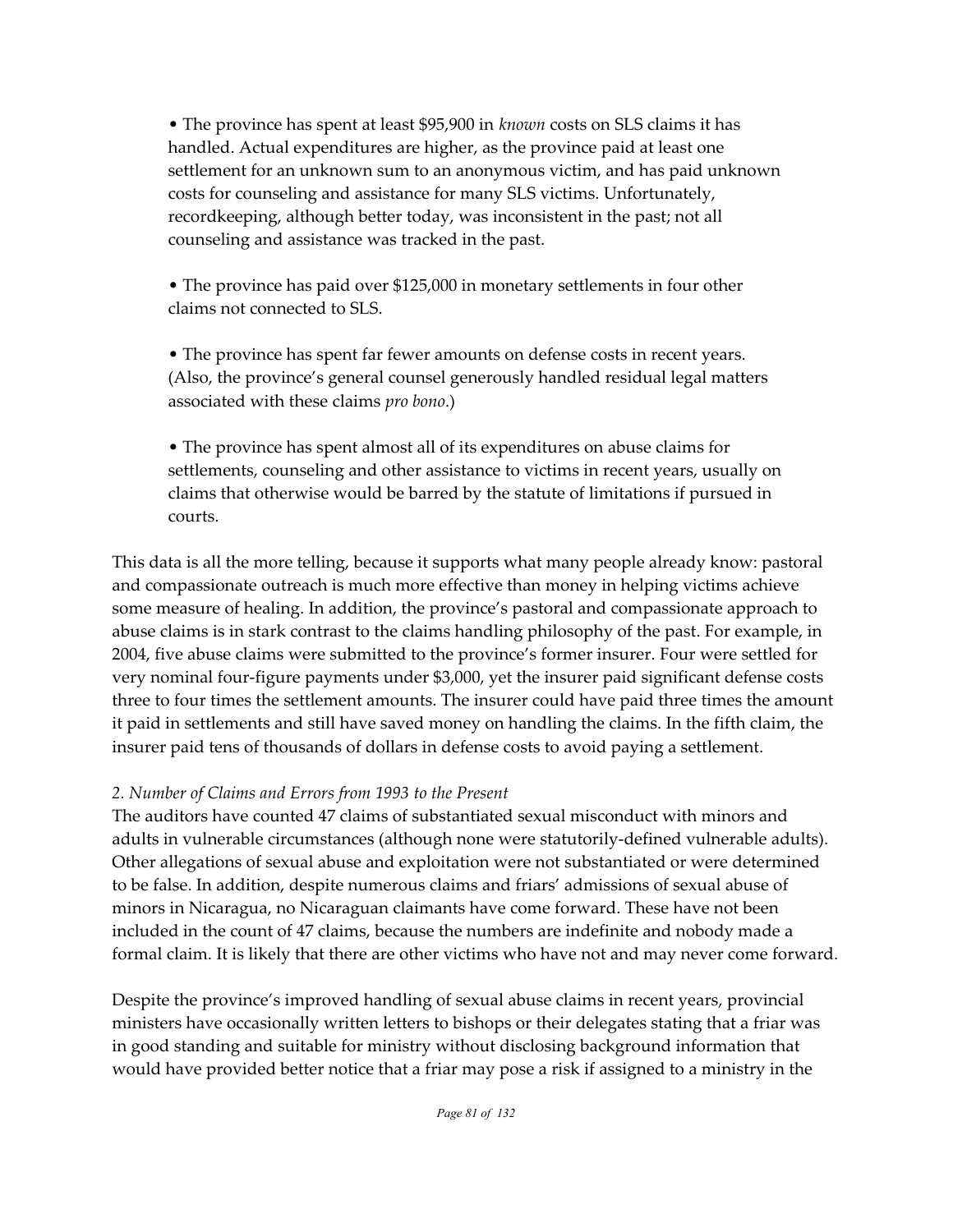diocese. For example, while the lack of a confirmed allegation of sexual abuse of a minor may technically render a cleric suitable for ministry under the USCCB's *Charter* and *Norms*, confirmed allegations of misconduct involving adults would merit a serious reconsideration of a friar's suitability, particularly in the absence of any therapy, supervision or other measure of accountability. In one such case the province did disclose such information regarding misconduct with adults to the receiving diocese and the friar was placed on a supervision plan with permitted limited ministry. He was subsequently removed from ministry when he was confronted with a report that he had engaged in sexual misconduct with minors – a report that he initially denied but eventually confirmed by his own admission.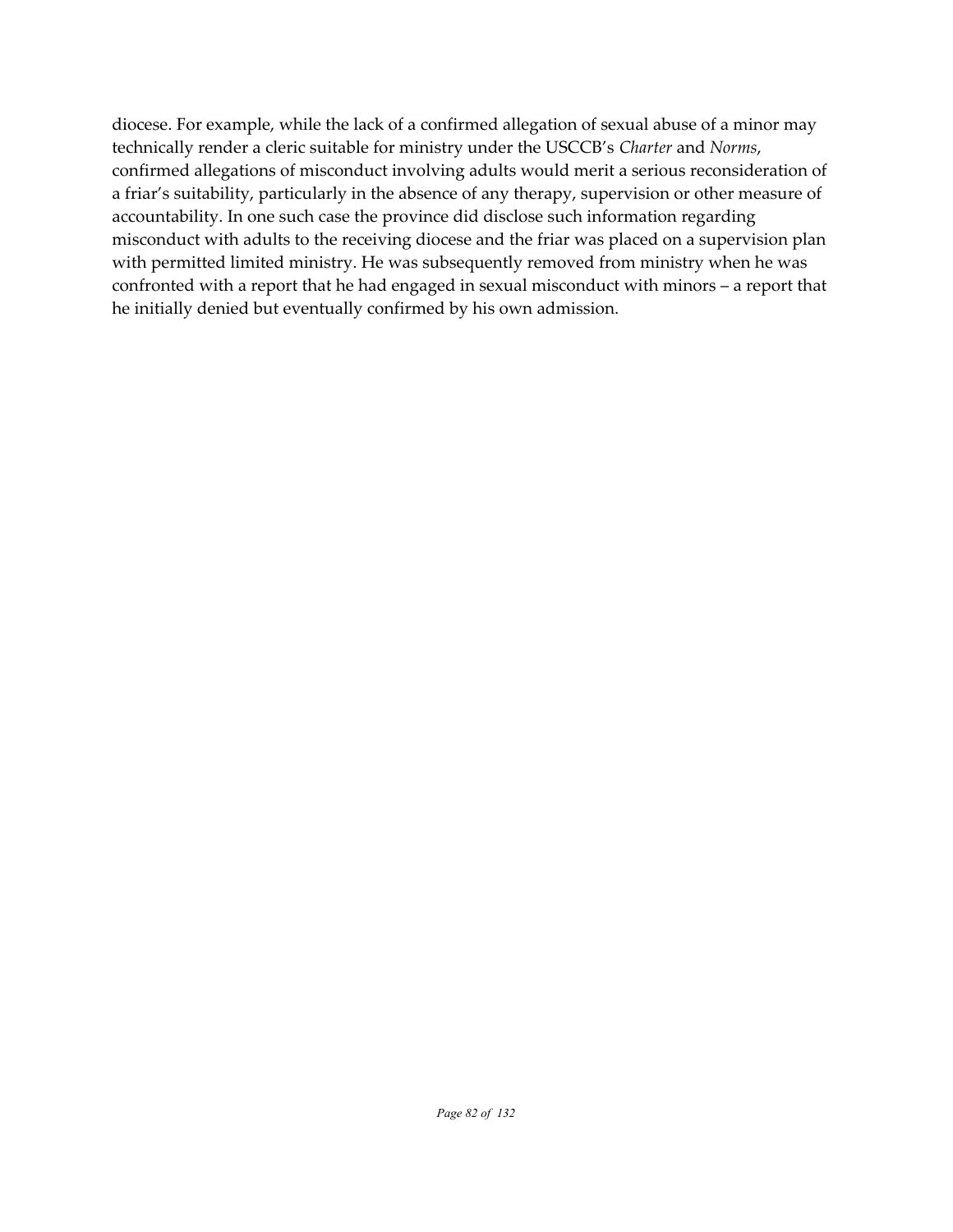# *Chapter XI Sexual Misconduct Policies and Procedures of the St. Joseph Province of the Capuchins*

## *1. History, Lack of Policies and Early Practices*

The St. Joseph Province had no formal written policies or procedures to address sexual abuse of minors and vulnerable adults until May 1988. The lack of sexual abuse policies prior to 1988 reflected the province's general lack of awareness of the extent of the sexual abuse problem and the devastation wrought upon victims, their families and communities. Other than the moral law of the Catholic Church and the obligations of the vow of chastity, there were no policies or protocols to prevent sexual abuse. There was no special procedure to remove offending friars from ministry or to minister pastorally to victims. The Capuchins were not held accountable to internal formal written standard or mandates. They were not held accountable to policies or procedures issued by the world-wide Capuchin Order, Congregation for Institutes of Consecrated Life and Societies of Apostolic Life, or the U.S. bishops. Instead, provincial leaders often appeared to be guided by an unwritten principle that prioritized protection of the institution and the accused friar over the discernment of the truth of the accusation or justice and pastoral care for the injured victim.

The *Code of Canon Law* listed sexual abuse of a minor by a cleric as a canonical delict or crime. The *Code* contains general norms for investigating reports. The section on canonical processes contains the procedures to be followed in prosecuting a canonical criminal case before an ecclesiastical tribunal. Nevertheless, although there had been several substantiated reports of sexual abuse of minors prior to 1988, there is only scant documented evidence that the required canonical procedures were complied with, other than inadequate initial application of some canons in a few early cases.

#### *2. Ignorance of the law*

It appears provincial leaders were unaware of the need for sexual abuse policies, even though Wisconsin mandatory reporting laws dated to 1965 and, as of 1978, expressly mandated reporting of actual or suspected sexual abuse by teachers and school administrators. (St. Lawrence Seminary High School and many other ministries of the province are located in Wisconsin.) Thus, many Capuchins were unaware of statutory mandates, and were not guided by protocols to comply with legal and moral imperatives regarding sexual abuse of minors.

With very few exceptions, the Capuchins' lack of sexual misconduct policies and noncompliance with the law was little different than other U.S., Canadian and European dioceses and ecclesiastical institutions; and likewise little different than secular institutions. Their limitations in this regard mirrored those of many other individuals and institutions. Prior to 1985 when revelations of sexual abuse by Catholic clergy first became publicly known, dioceses and religious orders and congregations did not have separate policies.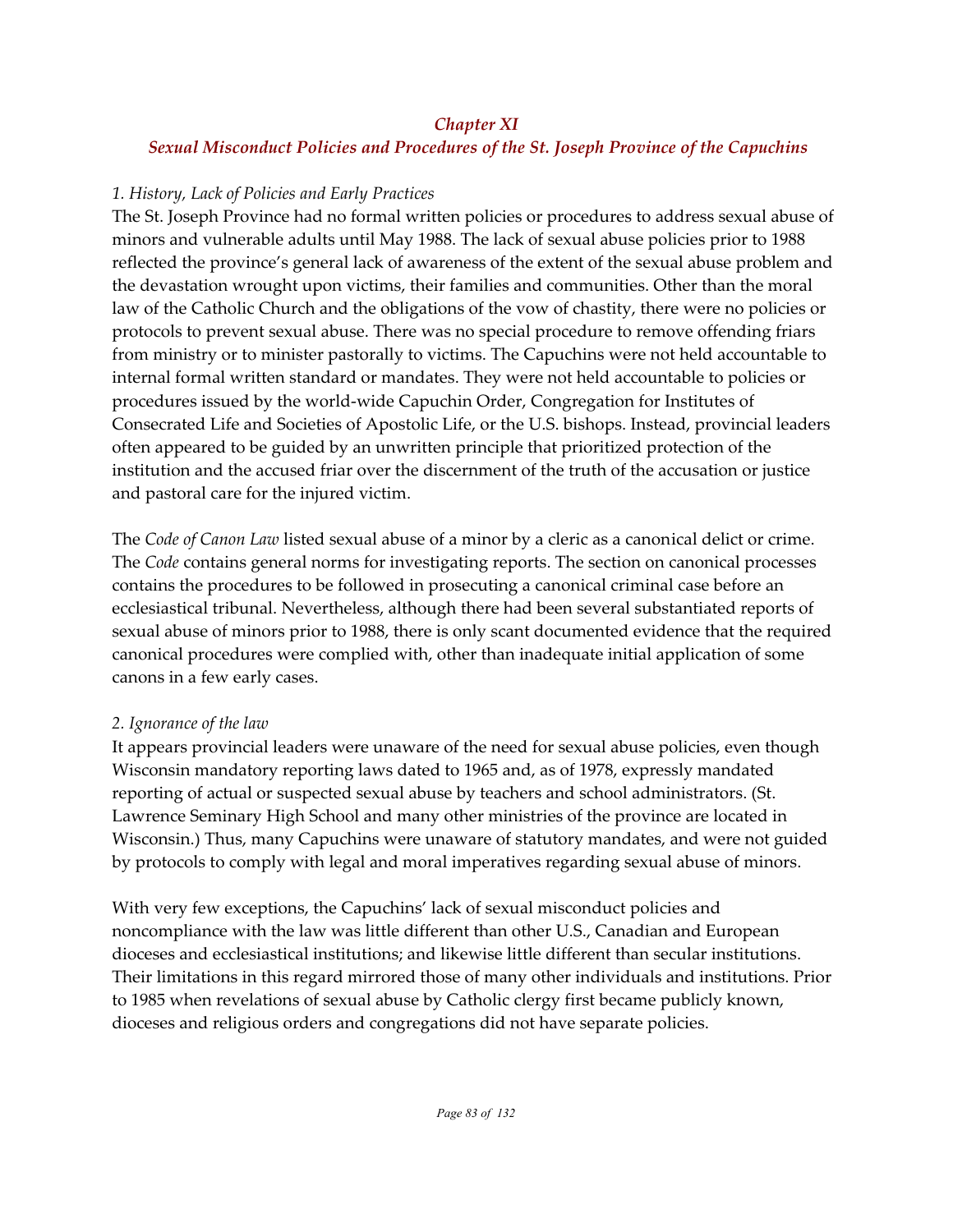## *3. The First Sexual Misconduct Policy in May 1988*

The first sexual misconduct policy was issued in May 1988. It came closely after the USCCB issued the *USCC Pedophilia Statement* on sexual abuse (Feb. 18, 1988). In addition, Br. Tom Gardipee's sexual misconduct at SLS in 1985 and 1987-1988, in part, inspired provincial leaders to promulgate the policy.

The only concrete *pastoral* recommendation in the 1988 provincial policy was that counseling services were to be offered to the victim at the province's expense. The policy also required accused friars to engage in professional counseling (B. Stage Two, "g"). However, this policy also allowed the possible re-assignment of a friar with substantiated allegations, in the event that the friar's psychiatric counselor recommended reassignment. The policy did not reflect awareness that sexual abuse of a minor is a crime in civil law. There is no recommendation that law enforcement be notified.

The efficacy of the 1988 policy can be determined by how the province responded to reports of sexual abuse received after the policy was implemented. The policy's value and effectiveness depended on the commitment of the provincial minister, the Provincial Council and others in provincial leadership to follow the policy and procedures. In this regard the outcome is mixed.

Between 1988 and 1992, 20 friars were reported for sexual abuse, 17 for sexual contact with minors and three with adults. Seven friars were sent for treatment at specialized facilities. Three friars were placed on long-term restricted living arrangements. Some victims were offered financial assistance for counseling and therapy.

Nevertheless, even as the May 1988 sexual abuse policy was implemented, provincial leaders failed to apply the policy in cases of two SLS friars. Fr. Gale Leifeld was reported to provincial authorities as early as 1964 for sexual abuse of SLS students. He was removed from SLS in 1982 for disrespect and unprofessional behavior toward his staff, but purportedly not for sexual abuse. He was reassigned to another ministry in 1984 and again after the 1988 policy was implemented; he remained in active ministry until 1993, when the SLS abuse scandal unfolded. Br. Tom Gardipee was removed from SLS in March 1988 for his infatuation with and romantic gestures toward a student, two months before the May 1988 first sexual abuse policy was implemented, but the Provincial Council returned him to SLS in June 1988, one month after the sexual abuse policy was implemented. He remained at SLS, with unfettered access to SLS underage students until 1993.

The *Kersten Report* contains a review of the 1988 policy (pp. 18-20) and recommendations for improvements. The *Kersten Report* concluded that the Capuchin policy was more progressive than comparable policies from other Catholic Church entities in the U.S. The report's only criticism regarding the policy was with respect to mandatory reporting to civilian child protective authorities. It pointed out that Wisconsin statutes required a reporting person to make the report directly to Child Protective Services and not to the school administrator.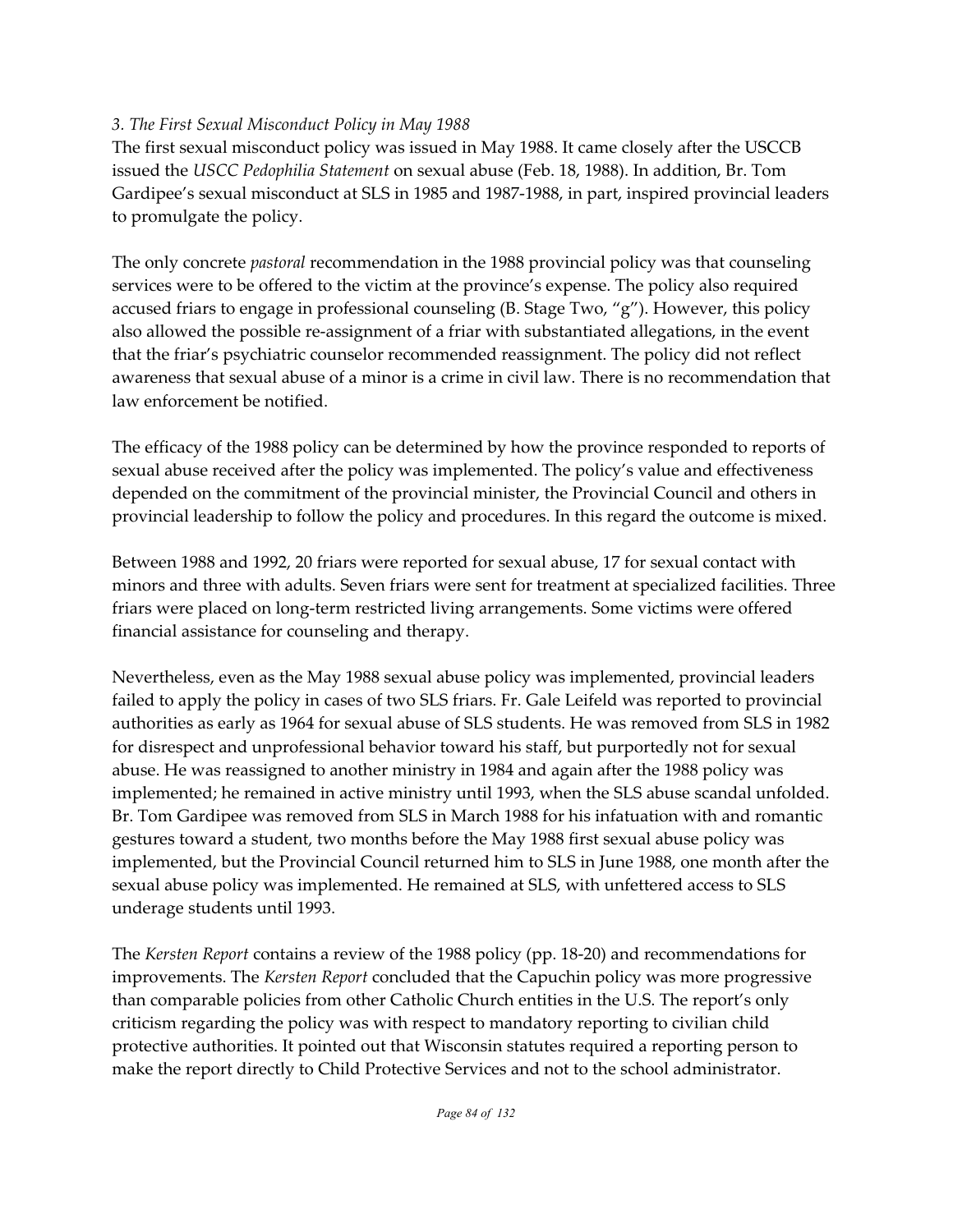The auditors reviewed the policy and agreed with the *Kersten Report* on both its criticism and its praise. However, the auditors also found that the policy, while it reflected a close adherence to civil law, lacked provisions for pastoral response and outreach to victims. The procedures to be followed in the event of a report of sexual abuse included no requirement that the provincial or anyone else were to make contact with the victim for pastoral purposes.

## *4. Policy Revisions after 1988*

The *Kersten Report* was issued on May 27, 1993. It included recommendations to improve the 1988 Policy (*Kersten Report*, pp. 21-39). The recommendations refined elements of the province's response to sexual abuse reports. It recommended independent investigators and an independent review board. Some recommendations directly impacted victims, the most important of which urged pastoral (not merely psychological) counseling that was not dependent on silence or a promise to forego future litigation (See Appendix 6).

Two days after the publication of the *Kersten Report*, May 27, 1993, members of Project Samuel, a group of survivors of sexual abuse by Capuchin Friars, submitted a list of written recommendations to the provincial leadership. These recommendations focused on care of the victims and the creation of structures and programs designed to provide a compassionate and understanding engagement with victims and to prevent future sexual abuse (See Appendix 6, Recommendations from "Project Samuel").

Documents reviewed by the auditors reflect that, between 1994 and 1998, several revisions were made in the province's sexual misconduct policy that incorporated some of the recommendations from the *Kersten Report* (See Appendix 6).

New "Guidelines for Management of Provincialate Personnel Files" were issued in June 1994 and revised in August 1994. One of the goals was to ensure that successive provincial administrations would have accurate information to assist in dealing with friars who had reports of inappropriate behavior in their background (See Appendix 6).

The next document made available to the auditors was titled "*Internal Procedures Regarding Allegations of Sexual Misconduct*" dated June 1996. There is also an undated document titled "*Procedure for Handling a Complaint of Sexual Misconduct*."

The "*Internal Procedures"* issued in June 1996 incorporated many of the *Kersten Report* recommendations. The policy included several other improvements, including explicit norms on the deportment of friars with minors (See Appendix 6).

#### *5. The 2006 Policy*

The 2006 sexual misconduct policy exceeded special counsel's 1993 recommendations. It reflected state of the art legal, professional, ethical and safety experience and expertise. The language is simple and easy to understand, and carefully sets forth mandatory actions. The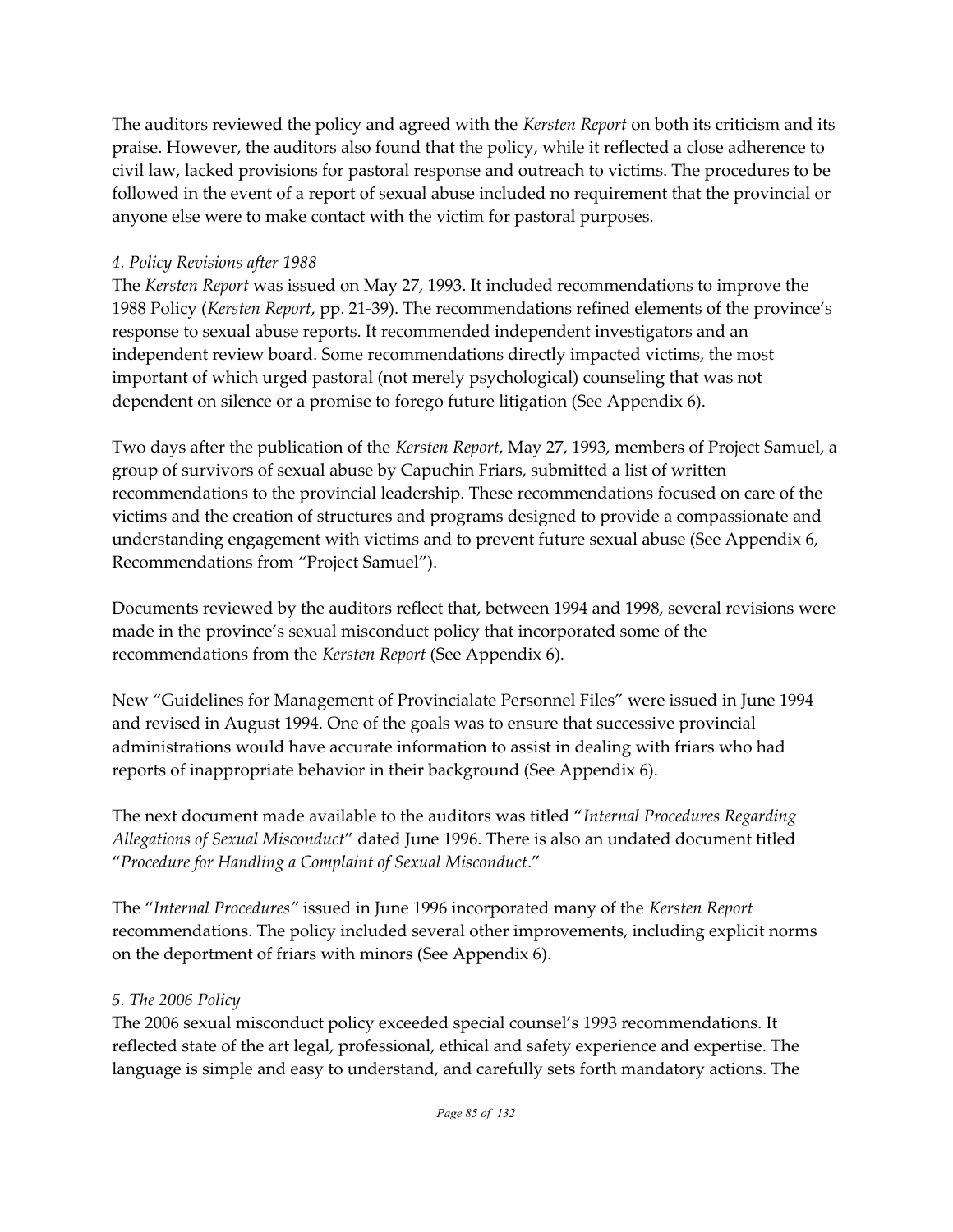policy and mandates were accompanied with references to the Capuchin mission and underpinnings of the policies and the reasons for mandated actions and considerations.

The 2006 policy clearly defined sexual abuse and misconduct. It had prevention measures, response protocols, mandatory reporting procedures, evaluation and treatment and aftercare protocols, and pastoral outreach guidelines. The policy set forth accountability measures and expectations. It was accompanied by a "Code of Responsibility" and a "Volunteer Code of Conduct" agreement. The organization and comprehensive nature of the policies were impressive. No friar, employee or volunteer could seriously argue that they were unaware of the spirit and letter of the policies. There could be little confusion as to how provincial leaders and their designates should proceed in the event of alleged sexual abuse or misconduct.

## *6. The Present Policy: 2012*

In February 2012, the province enacted its most recent sexual misconduct policies. This current version of the province's sexual misconduct policies is divided into two sets—"Policies and Procedures Regarding Sexual Misconduct with Minors" and "Sexual Misconduct with Adults." The policy regarding minors explicitly states that it also applies to vulnerable adults. In addition, the new policies are accompanied by a "Volunteer Code of Conduct" that must be reviewed and signed by a volunteer.

These policies are clear and comprehensive, and further improve upon the already-exceptional 2006 policy. The auditors agreed that it was one of the best documents of its kind they had seen. It is apparent that the policy was drawn up with the pastoral care and welfare of the victims as the top priority.

The introduction to the new policies is broad and mission-based, and expressly commits the province to the prevention of abuse and pastoral outreach to victims in a healing manner. Considerable detail is devoted to background checks, screening, testing and evaluation of friars, including candidates and friars in formation. The new policies also expressly emphasize compassionate, healing and pastoral outreach to victims and their families, no matter when the abuse occurred or how old the abuse survivor may be.

New and expanded definitions better define and clarify various forms of sexual misconduct. The minors policy includes definitions specific to abuse of children and minors, child pornography, and references to online enticement of children for sexual acts.

Reporting mandates have been strengthened so that the province now requires reports of sexual abuse to civil authorities and provincial leaders, regardless of when the abuse occurred, and regardless of whether civil laws require such reporting. Very importantly, a friar or employee now must immediately report suspected child abuse to civil authorities *first*, and only thereafter inform the provincial minister or the OPCC. The provincial minister or OPCC must then confirm that the proper reporting has been done.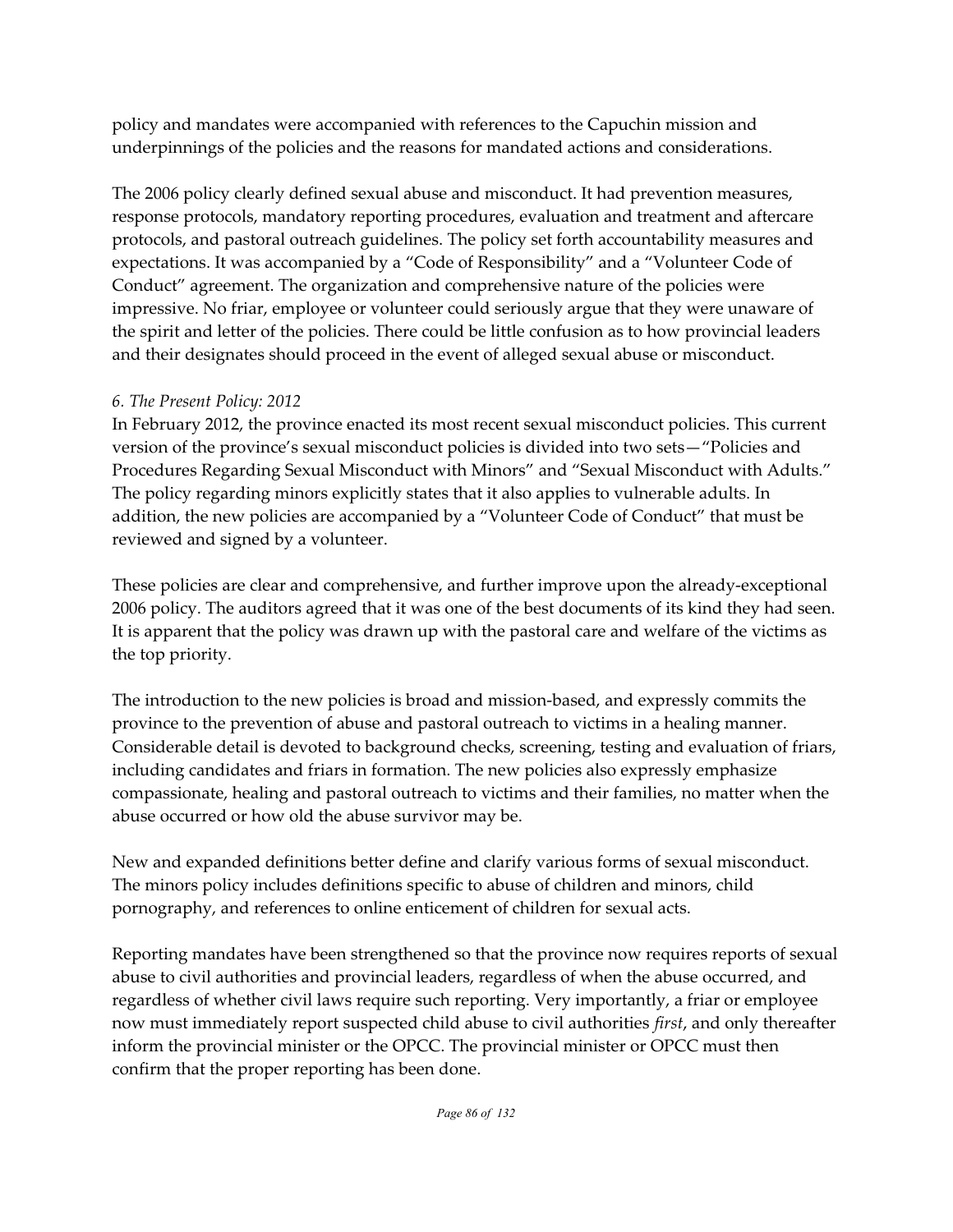Investigation mandates are broader, requiring investigation of allegations of the abuse of a minor, even if the information was provided anonymously. The OPCC director, under the provincial minister's supervision, handles sexual misconduct reports. The director convenes the review board, initiates investigations, provides support persons for victims and the accused, directs reporting, liaises with civil authorities, and is responsible for safety and supervision plans of offending friars. References to "reasonable suspicion of abuse" are replaced with a definition of the "preponderance of evidence" standard, in which the review board determines whether evidence of abuse is more convincing than opposing evidence. The provincial minister has more leeway to go beyond the mandates, and has discretion to provide more assistance to victims and impose more restrictions and accountability measures upon offending friars.

## *7. Specific and Noteworthy Elements of the 2012 Policies*

(a) *Ongoing education* of all friars is required. In this regard, we suggest that this ongoing education go beyond that offered by either *Praesidium* or *Virtus* and include information on human sexuality, sexual disorders and the psychological, emotional and spiritual damage to victims, especially victims of clergy sex abuse; and in how best to minister to and extend pastoral measures to victims of clergy sexual abuse and their families.

(b) The explicit mention of *outside consultation* is commended as a way to enhance the credibility and effectiveness of the province's response to sexual abuse.

(c) The emphasis and priority on *pastoral care of the victims* is an essential aspect of policies or procedures used by church-related entities. The detailed and comprehensive approach of the province's current policies should be a focus not only in the response to individual reports, but a focus of continuing education.

(d) The section on *reporting* is especially commendable. It sets forth in clear and unequivocal terms the obligation to report to civil authorities. The explicit requirement that a friar, employee or volunteer immediately report suspected or known sexual abuse to civil authorities first, and only thereafter to Capuchin authorities, is in compliance with civil law.

(e) The *provincial minister's availability to meet with families* rightly deserves explicit mention. Along with immediate reporting of sexual abuse to civil authorities, the province's first obligation is the pastoral response to the victim. In general, the best person to initiate this response would be the provincial minister. In some instances, however, the victim and/or victim's family may not want such a meeting or may prefer to meet with someone other than the provincial minister. This highlights the importance of engaging and communicating with victims to determine the best response to abuse victims.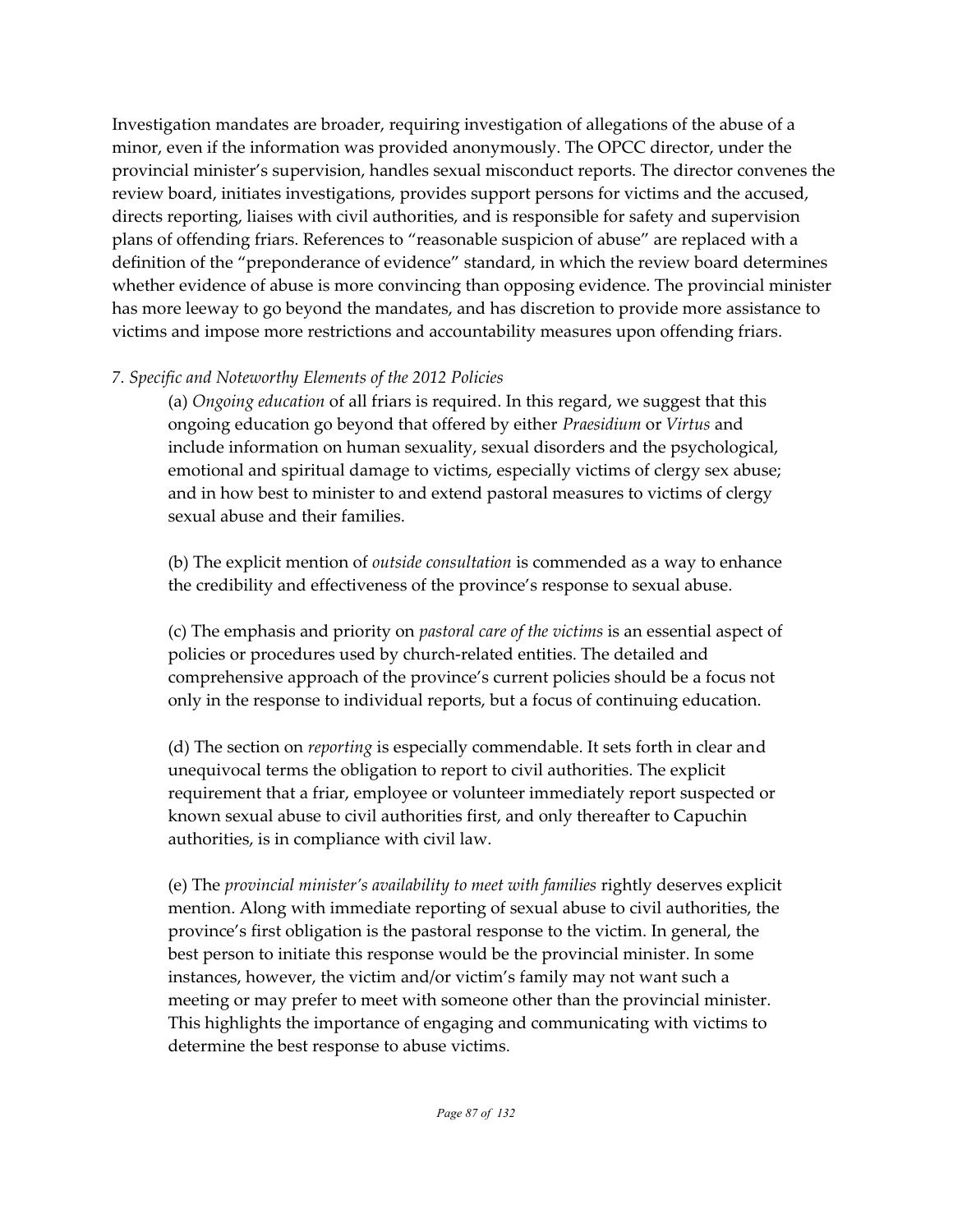# *Chapter XII The Auditors' Recommendations*

#### *1. The Auditors Recommendations for the Present Policy*

The current policies and procedures are excellent and reflect a deep commitment to a comprehensive approach to child sexual abuse. The auditors make the following recommendations to further improve upon the policies:

(a) *Notifying the local ordinary (Bishop or Archbishop).* The policy should explicitly require that the local ordinary *always* be notified. Any time the victim of sexual abuse is a layperson, which is always the case with minors, that person is under the spiritual responsibility of the local bishop.

(b) *Informing the Congregation for the Doctrine of the Faith*. The present norms from the CDF require that every report received by the *ordinary* be sent to the CDF (Article 16). Since the CDF document does not use the term *local ordinary* but *ordinary*. It appears that this norm applies to all ordinaries, including provincial superiors of religious institutes of men. Recent instructions from the Capuchin General Curia state that the provincial minister is to notify the general minister of any reported sexual abuse allegation involving a friar. If the friar is a cleric, the general minister in turn notifies the Congregation for the Doctrine of the Faith.

(c) The document sets forth a detailed and comprehensive procedure to be followed for conducting investigations. Such an investigation is *required* by canon law. Explicit mention of the canonical basis for the investigation should be in the text.

(d) The policies should define "vulnerable adult," especially since the minors policy explicitly refers to minors and *vulnerable adults*. The definition should include adults who are unable to care for themselves or live independently; or who have physical, emotional, mental or social limitations that render them unable to give true consent. The definition should closely track statutory definitions of the term.

(e) Include "cyber bullying," online sexual enticement of minors, "sexting," social media abuse and harassment, and/or computer-generated abuse or harassment as reportable offenses. Child pornography often includes computergenerated images, and including definitions of other types of sexual misconduct or bullying perpetrated through electronic devices and social media is critical. Given that so much misconduct is now perpetrated through computers, electronic devices and social media sites, the current policy should define these forms of misconduct as those which are proscribed.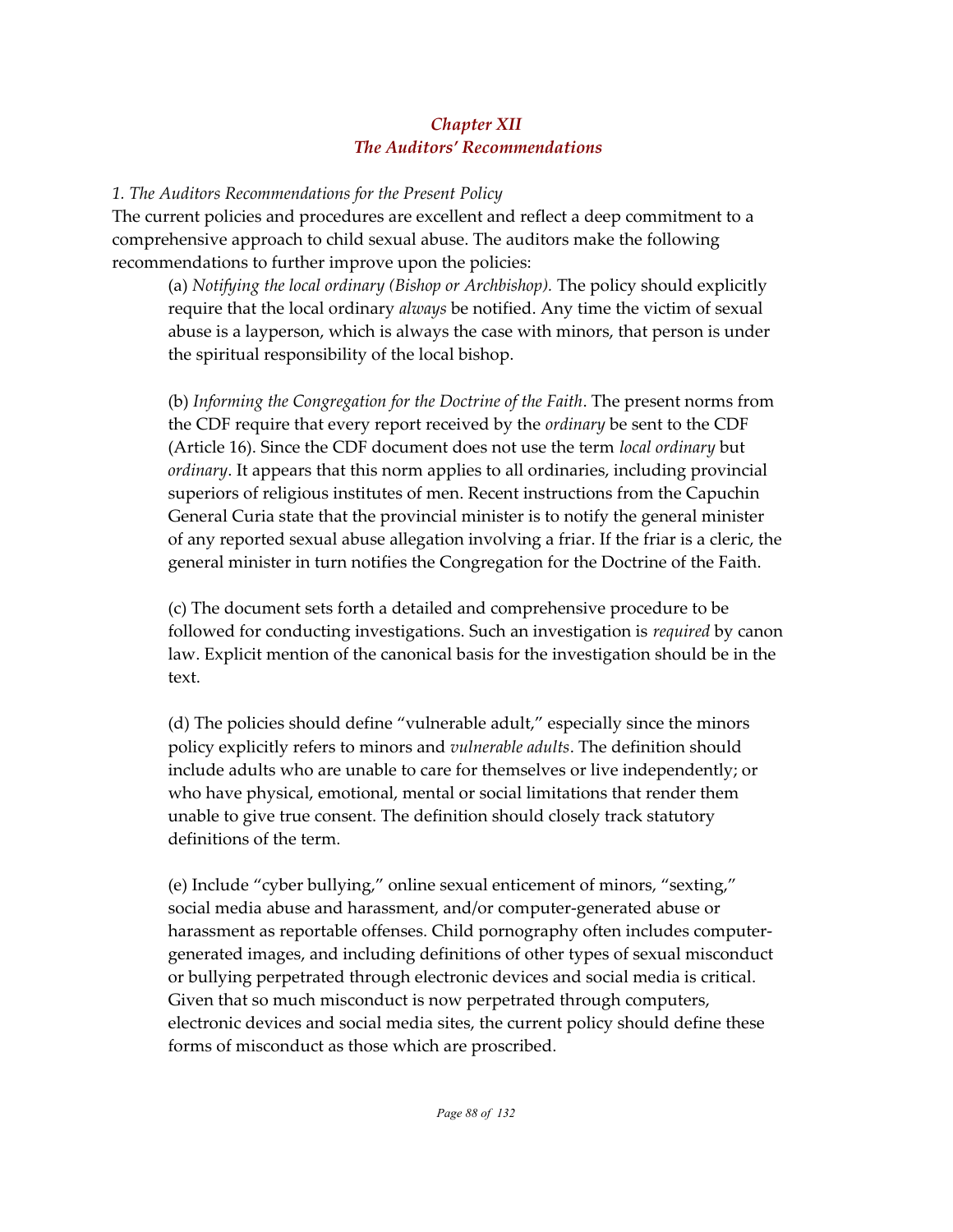(f) Mandate a written record of each stage of the reporting process. After an immediate telephonic or in-person verbal report is made to civil authorities and then to provincial leaders afterward, it should be followed-up with a written report which confirms the oral report, perhaps addressed to both civil authorities and provincial leaders. It should be required within two days of the oral report to provincial leaders. Provincial leaders and/or the OPCC director should document the file that oral and written reports to civil authorities were made. The policy should expressly mandate that all written materials be put in the file.

(g) If the alleged misconduct occurred in a diocesan parish, school or other diocesan-affiliated ministry, the provincial minister or his vicar should provide oral and written notice to the diocesan bishop once civil authorities have given permission to do so. Requests for civil authorities' permission should be in writing. If authorities withhold permission, that should be documented in writing. When authorities do grant permission, it should be documented in writing. Preferably, the OPCC director should request that authorities put in writing all their instructions regarding permission. An oral and written notice to the bishop where the alleged offender resides should also be made, if it is different from where the alleged abuse occurred. Bishops who are given notice should be notified of developments and disposition in the matter.

(h) The policy states that the provincial minister must immediately place a friar on paid administrative leave when a "credible allegation of sexual abuse" is made. "Credible allegation" is defined as "one that is at least within the realm of possibility with respect to the persons, dates, places and other relevant information concerned." The term "credible allegation," even as defined and clarified above, is confusing and often harmful to claimants and the accused. The term "credible" means "believable," and generally people consider a believable allegation to be *actually* believed or even true. (The use of this term is under review by the province.)

(i) A different statement or term should be used to more accurately articulate the standard that dictates when and why a friar may be placed on administrative leave, and to avoid confusion. In addition, the more precise explanation could form the basis of a public statement that explains the actions of the province (if civil authorities permit such a statement). It requires more words, but is more clear and accurate. A sample of a public statement can be found in Appendix 4.

(j) The auditors recommend that the province place a public statement at any location where the accused was in ministry, regardless of how long ago it was. In addition, the auditors recommend that the province create a template for a public statement so that any time civil authorities give permission, a consistent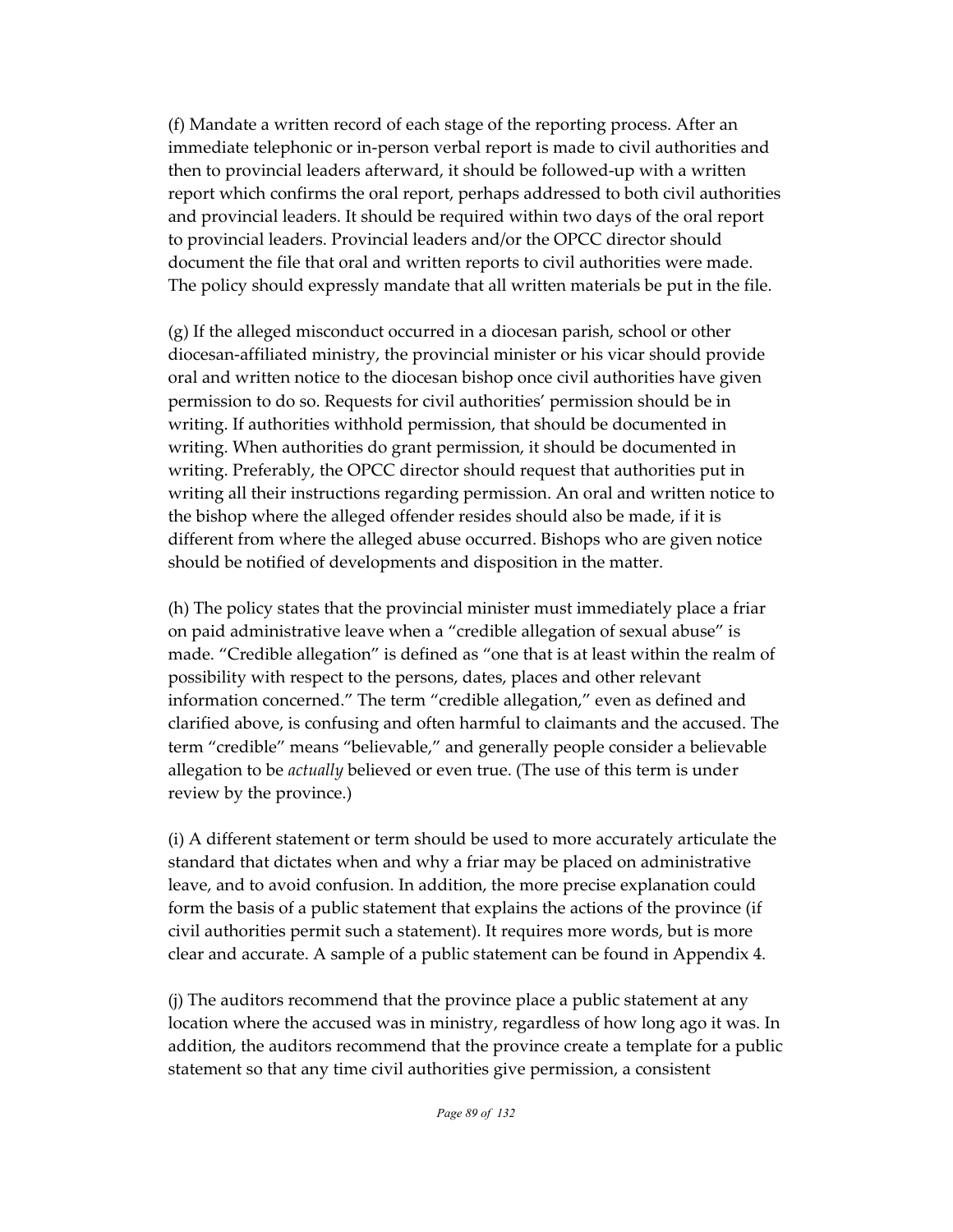statement explaining the standard for action may be disseminated to the public. The statement could also mention the role of the review board, if necessary (See Appendix 4).

(k) As in the minors policy, if sexual misconduct with an adult occurs in a diocesan parish, school or other diocesan-affiliated ministry, the bishop of the diocese must be notified. The policy should dictate that the bishop of the diocese where the friar resides should be notified as well, if it is different from the diocese where the misconduct occurred.

(l) The current "Volunteer Code of Conduct" includes a pledge to avoid being alone with children or youth at church activities. It should be expanded to include a pledge to avoid being alone with children and youth on church premises (with the obvious exception of the Sacrament of Reconciliation).

(m) All supervisors and friars in positions of authority need objective, external, separate, and professional training and continuing education in the acknowledgment, identification, investigation, and processing of sexual abuse. They should seek out expertise, abilities, and ideas even when they differ from or challenge historical protocol, functioning, and beliefs. The province is already doing this, and the auditors recommend that this practice continues.

(n) Adequate maintenance of files is critical, including consistent documentation guidelines and mandatory review of files for new assignments. This includes both past and current documentations of all interpersonal and sexually inappropriate reports. When a friar is reassigned or transitions to a new community, the previous supervisor should communicate verbally and in writing a thorough description of all abuse reports and investigation outcomes to the new supervisor. Relaying information about sexual abuse allegations and actions should not be left to the friar in question, but rather should be the responsibility of supervisors and provincials.

(o) The policy should explicitly state that a provincial minister must disclose a friar's complete history of abuse allegations, investigations and responses to a bishop or other ministry director external to the province, to assist in an assessment of a friar's character and fitness for a new assignment, ministry, or relocation. Likewise, an outgoing provincial minister must provide an incoming provincial minister with a complete report of a friar's abuse allegations, investigations and responses to ensure continuity of supervision, monitoring, intervention, and care.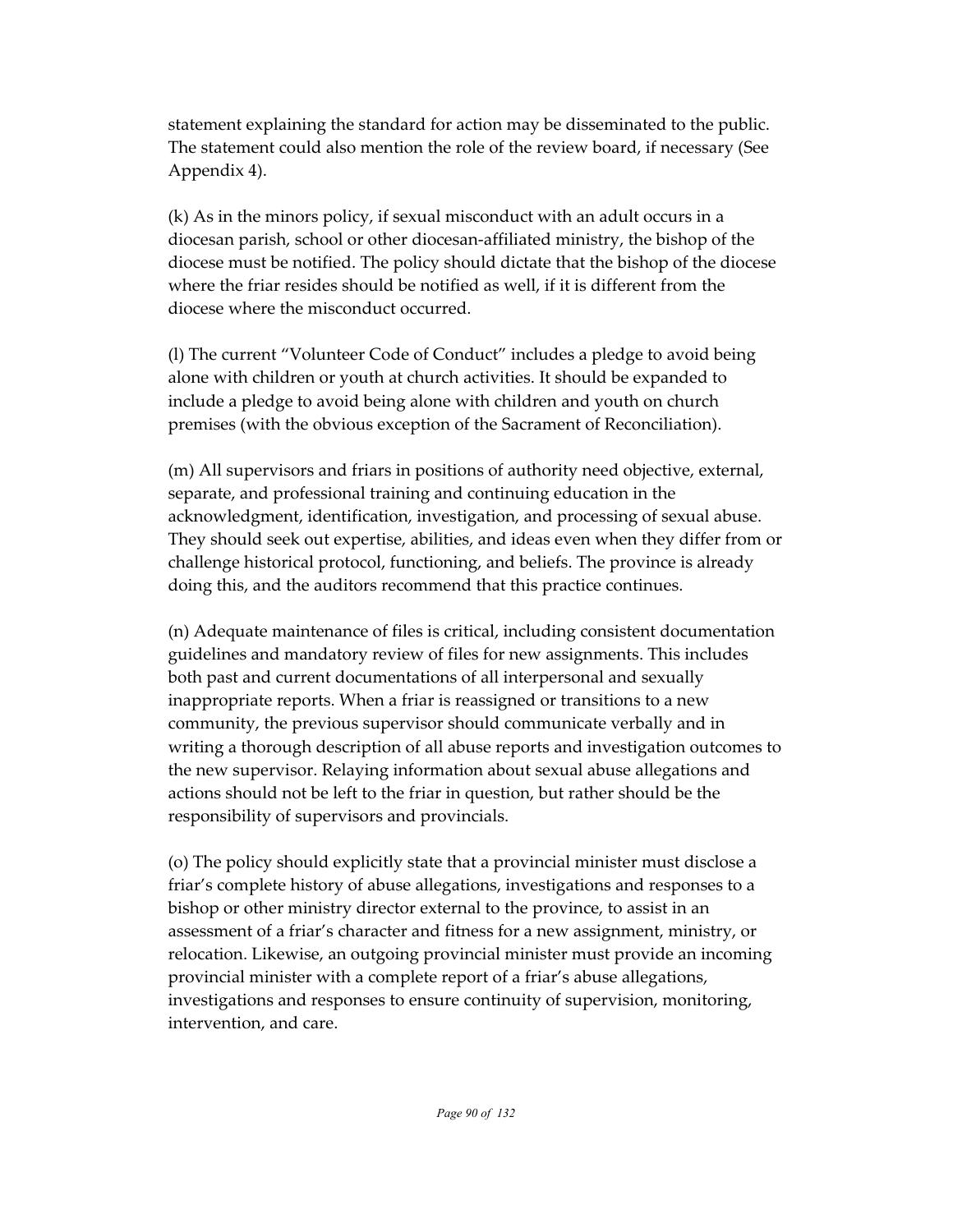(p) Extend assessment, monitoring, supervision, and accountability when involved in other countries to also help ensure safe and adequate functioning. The auditors recommend that the province continue this practice.

#### *2. General Recommendations*

(a) When reading this report and the list of friars, some victims, their loved ones, friends and family members may experience painful emotions, memories or distress. To ensure pastoral and other support when this occurs, the province should provide a contact name and number/e-mail address for anyone contacting the province in response to this audit report. The OPCC director's contact information is on the province's website, [www.thecapuchins.org](http://www.thecapuchins.org).

(b) External involvement and consultation with individuals, agencies, organizations and experts in sexual abuse should be a part of the province's response to confirmed and unconfirmed allegations to help ensure objectivity, competence, follow up and supervision. This should also occur in conjunction with the OPCC director, the province's review board and other consultative agencies.

(c) It is preferred that friars with confirmed allegations of sexual abuse be kept as members of the Capuchin community rather than expelling them. This will ensure that they receive needed treatment, care, support and monitoring. If they are expelled from the order and deteriorate without support or assistance, this would increase the risk of recidivism and does not serve the abuser, the victim, the order or the wider community.

# *3. Specific Recommendations for the "Volunteer Code of Conduct"*

(a) The "Volunteer Code of Conduct" should contain a pledge not to engage in any form of physically, emotionally or romantically intimate relationship of any kind with a minor, either during or outside church activities.

(b) The "Volunteer Code of Conduct" already includes a pledge not to "Strike, spank, shake, or slap children and/or youth." It should also include "or otherwise physically harm" children and/or youth.

(c) The "Volunteer Code of Conduct" already includes a pledge not to "humiliate, ridicule, threaten, or degrade children and/or youth." It should also include "or otherwise emotionally or verbally harm, abuse or harass" children and/or youth.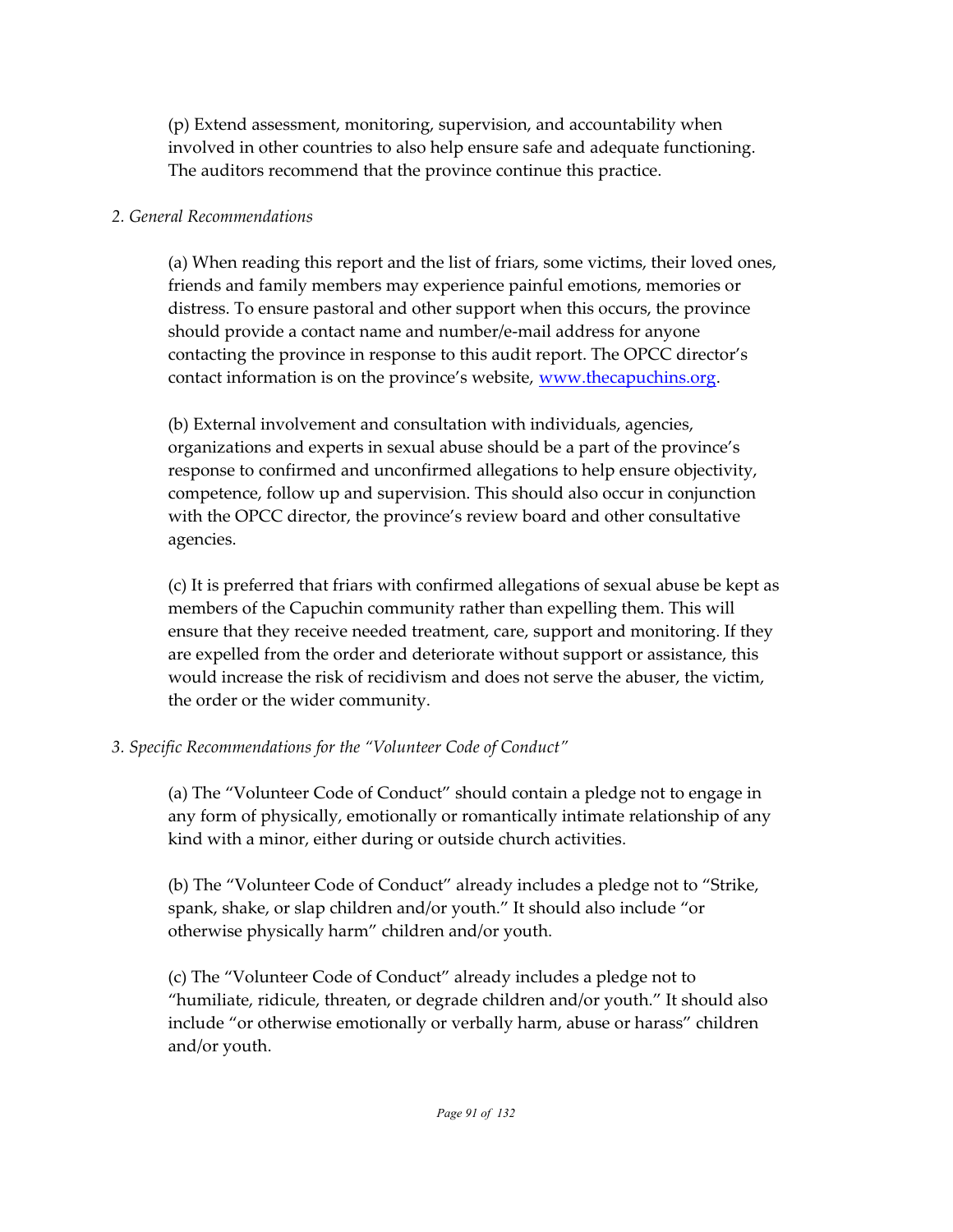(d) The "Volunteer Code of Conduct" should include a pledge not to use sexually-charged, sexually explicit, sexually intimate, or seductive language or innuendo directed at or in the presence of minors.

(e) The "Volunteer Code of Conduct" should include a pledge not to engage in any form of activity using electronic devices and social media that is otherwise prohibited above. This includes, but is not limited to, sexting, pornography, inappropriate postings and images and stalking on social media sites and the like. In addition, volunteers should be encouraged not to "friend" children and/or youth involved in church activities on their personal social media sites.

(f) The "Volunteer Code of Conduct" should include a pledge to act in accordance with Christian values, morals and ethics while engaged in volunteer ministry, and to not violate professional standards.

(g) The "Volunteer Code of Conduct" is entirely addressed to volunteers who work with children. The document should be addressed to all volunteers.

## *4. Specific recommendations concerning Pastoral Care*

(a) The members of the province should have comprehensive training in the pastoral response and care of persons sexually abused or violated by anyone, but especially for persons sexually abused by clerics or religious.

(b) Training in pastoral and spiritual care should include care for victims' families and loved ones.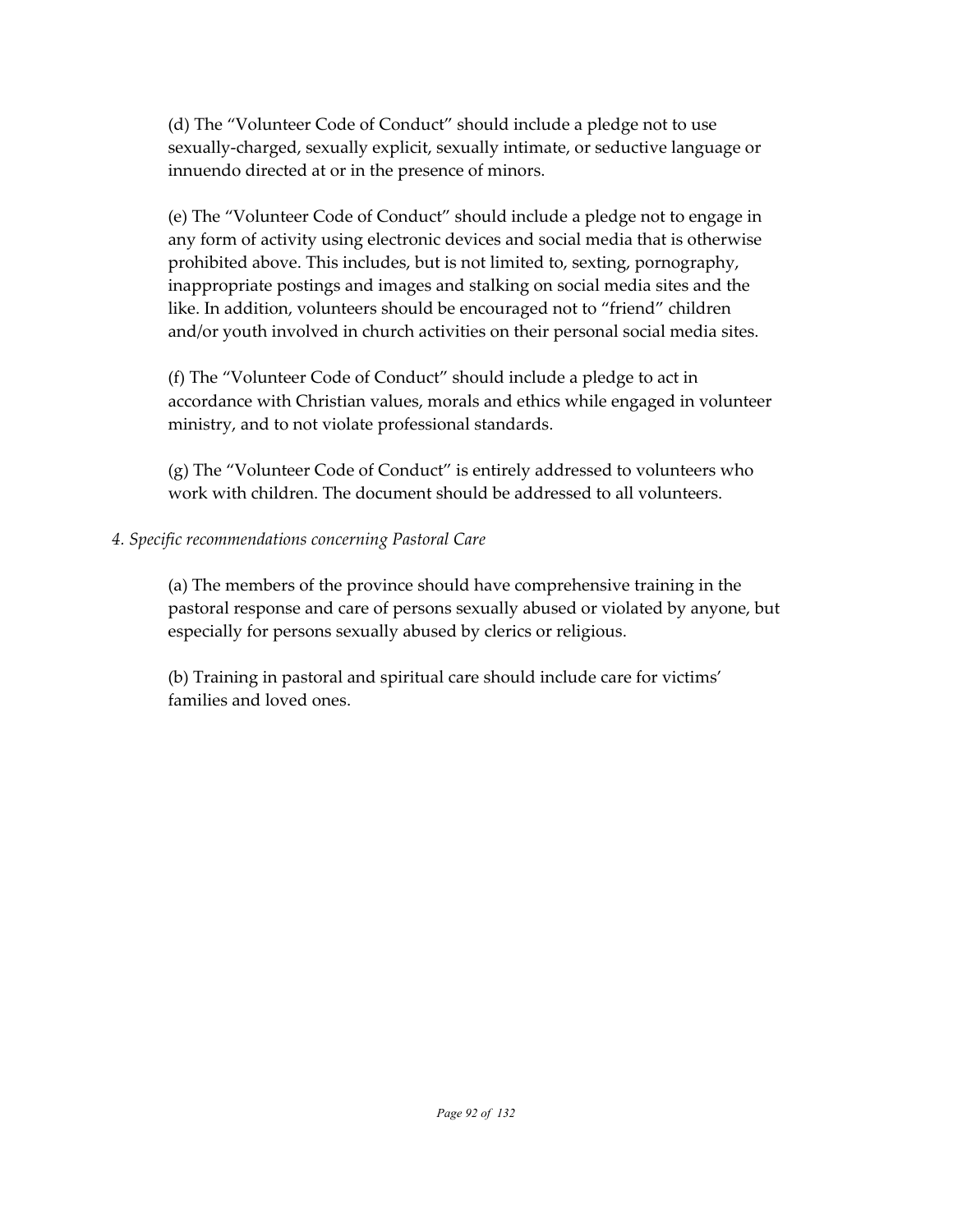# *Epilogue A Final Reflection by Father John Celichowski*

The Feast of the Holy Innocents (December 28), which occurs in the Octave of Christmas, calls us to remember a horrific and deadly abuse of power: the slaughter of infants and toddlers in Bethlehem and the surrounding area under the orders of King Herod (Matthew 2:13-18). It presents a stark contrast to the more quaint and comforting scene at the manger brought to life in the Nativity sets many people put up at Christmas.

It's also a reality check. It reminds us that Jesus, God's eternal Word, was made flesh in a world where the ugliness, sin, and worst crimes that human beings are capable of exist along with the faith, strength, and courage of women and men like Mary and Joseph. It is a world where terrible acts are too often visited upon the innocent, the vulnerable and the marginalized. A young woman in India is so brutally raped by a gang of men on a bus that she dies of her injuries. A dictator in Syria clings to power by bombing his own people as they line up for bread. A gunman kills his mother and then murders over two dozen other people, most of them first graders, at a school in a small town in Connecticut. It is difficult to comprehend such inhumanity.

Children all over the world, like the little ones of Bethlehem two millennia ago, are still used, abused and disposed of by those who should be protecting them: parents and other relatives, teachers, coaches, scoutmasters, priests, religious and other spiritual leaders. Because sexual assaults, incest and other forms of abuse are greatly under-reported, many of these young people carry their wounds with them into adulthood, even as they try to get on with their lives. Most of them will suffer alone, in silence, and without any help.

For those who have been abused by members of the clergy and religious, their suffering is spiritual as well as physical and emotional. Some wonder what they did to deserve such suffering. Others feel abandoned by God and the church. Some are so overwhelmed by their abuse that they engage in self-destructive behaviors or even commit suicide.

Those who have harmed them and have abused their power may, like Herod, seem oblivious to their crimes. Some offenders, driven by sheer pathology and evil, view even the most vulnerable as objects of their pleasure and startlingly see themselves as victims. Those who have a conscience and are overcome by the enormity of what they have done, along with the possible or real consequences of their actions, can often take refuge in denial, minimization, blame-shifting and other rationalizations. Some who were victims themselves and later become victimizers never really discover what it means to have healthy and appropriate relationships, especially intimate ones.

Then there are the rest of us, the witnesses: family members and friends of the abused who walk with them in their struggles; communities of faith who wonder how someone they love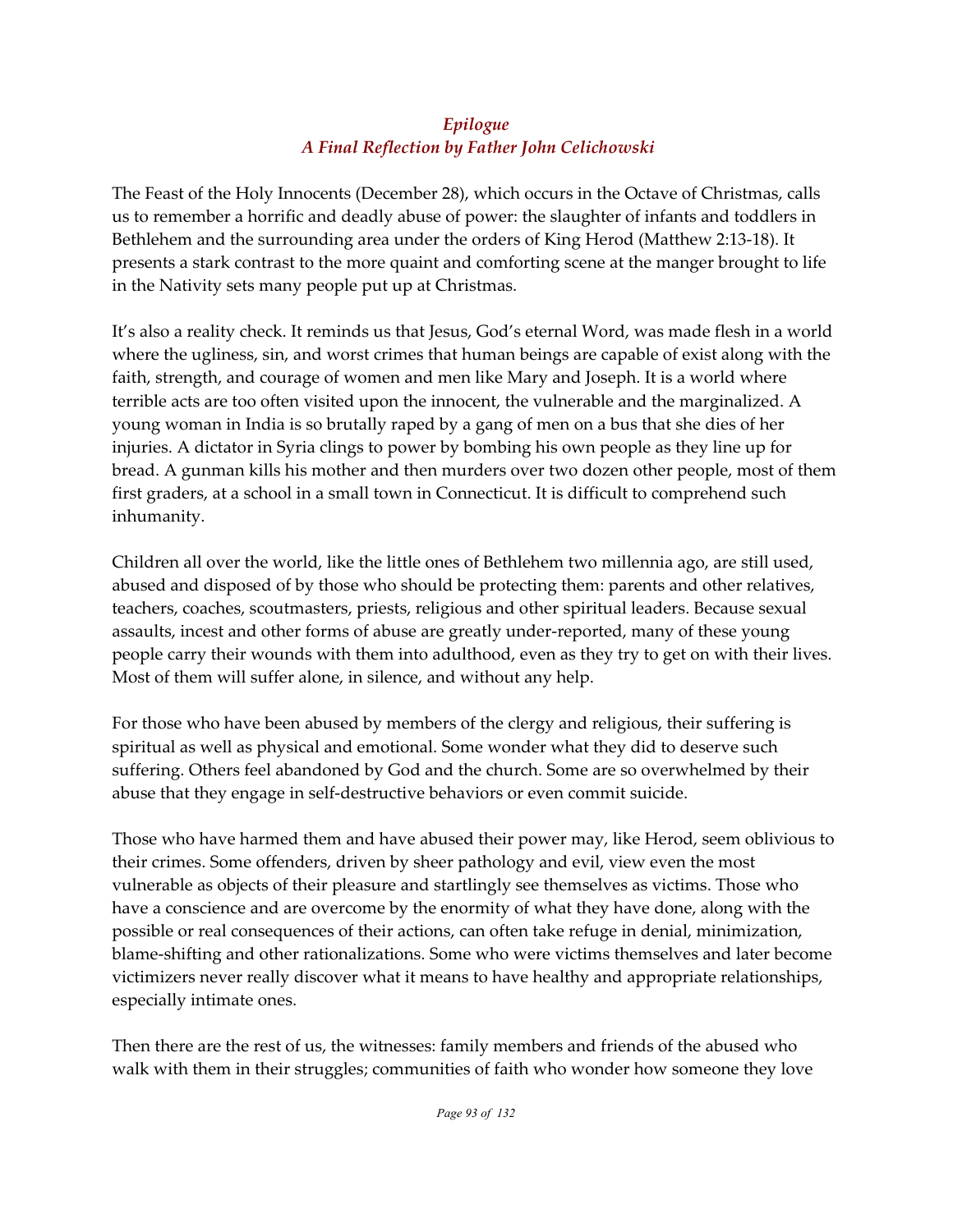and thought they knew so well could do something so wrong; priests and religious who have lived and served with integrity but now feel as if they have targets on their backs; others who have been falsely accused and feel the system and its leaders have let them down; therapists who want to help victims, survivors, and offenders but are sometimes at a loss at how to do it; bishops, religious superiors, and other leaders who can feel inadequate and grow weary carrying the burdens of the sins of the past as well as the challenges of the present; and many others.

From the time we are children and are disciplined by our parents we learn the power of shame. It is a necessary pole in the development of our moral compasses. In the best of all worlds we would do what is good and avoid evil solely through our knowledge and embrace of the good, regardless of the cost or consequences. But human nature being what it is, we do not always desire what is good and right, especially when avoiding them and doing what is wrong seem more rewarding or expedient. That is where shame has a role. Sometimes the experience or even the fear of disapproval, rejection or punishment can spur us to do what is good and avoid what is evil when the better angels of our nature cannot.

But like other medicines shame and fear can sometimes be toxic. At times they are administered to or internalized by those who do not deserve them. Many victims and survivors of sexual abuse feel shame over what has been done to them, especially when it is perpetrated by someone they trust, admire, and even love. It is hard for a child or teen to make sense of how an adult to whom they looked for guidance, affirmation or affection could hurt them and do so in such a personal way. Too often they blame themselves. Sometimes the offender blames them and reinforces the shame with threats or a pact to keep the abuse secret.

Many offenders also feel ashamed of what they have done. That—in addition to fear of the consequences of being discovered and held accountable for their crimes—is part of the reason that their denial, rationalization and minimization can be so maddeningly strong. This shame can be particularly intense in people like priests and religious, where the abuse that they have committed is in such contrast to their public personas, the vows they have made, and the values they profess to live. It can be a barrier not only to coming to admit what they have done and to accept the consequences but also to living a life of prayer and penance and engaging in the process of rehabilitation.

The shame of the witnesses can also feel overwhelming. For a few it is because they knew of abuse but felt powerless or did little to stop it. For others it is more the shame that comes with hindsight and the sense that there must have been something they should have seen or done. Sometimes it takes the form of "survivor's guilt."

There is also a collective shame that groups, organizations and institutions experience in the wake of revelations of sexual abuse. It is the shame of "guilt by association," the kind of shame that has been experienced by the Boy Scouts of America, Penn State University, the Roman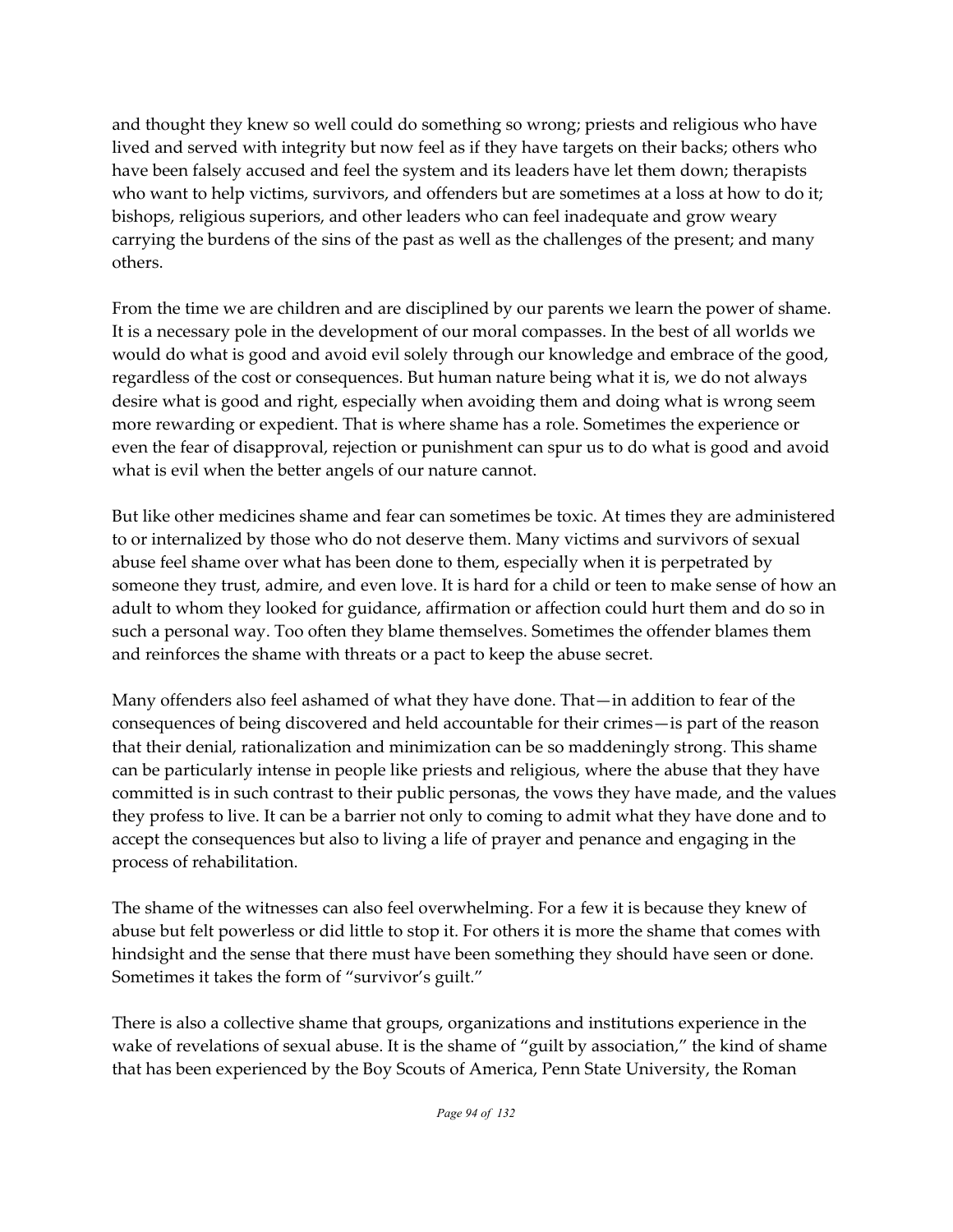Catholic Church, our own province, and many others. It is experienced by families who deal with incest.

Everyone likes to be associated with others who are admired, give them a sense of identity and purpose, and are powerful. The multi-billion dollar popularity of branded and team-licensed clothing is but one testament to that desire. Those senses of admiration, identity, purpose and power can evaporate with revelations or even accusations of sexual abuse. A sign of pride is transformed into a scarlet letter. Members of these various groups and those associated with them often respond to this collectivized shame by denial, silence, avoidance, and fingerpointing—whatever they can do to avoid being labeled "one of them."

The disorienting and destabilizing experience of having to deal with such matters publicly inhibits effective and healing responses. People often prefer dealing with—or ignoring—the devil they know instead of the one they fear.

How can we overcome the power of this toxic shame and fear to deal more effectively and pastorally with sexual abuse? The first reading that the church provides for the Mass for the Feast of the Holy Innocents, 1 John 1:5-2:2, offers a way:

## *Beloved:*

*This is the message that we have heard from Jesus Christ and proclaim to you: God is light, and in him there is no darkness at all. If we say, "We have fellowship with him," while we continue to walk in darkness, we lie and do not act in truth. But if we walk in the light as he is in the light, then we have fellowship with one another, and the Blood of his Son Jesus cleanses us from all sin. If we say, "We are without sin," we deceive ourselves, and the truth is not in us. If we acknowledge our sins, he is faithful and just and will forgive our sins and cleanse us from every wrongdoing. If we say, "We have not sinned," we make him a liar, and his word is not in us. My children, I am writing this to you so that you may not commit sin. But if anyone does sin, we have an Advocate with the Father, Jesus Christ the righteous one. He is expiation for our sins, and not for our sins only but for those of the whole world.*

While we cannot forget or ignore the reality of sin and must hold ourselves and each other accountable for it, we need to remember that God is light, grace, and love. God knows better than anyone the weakness of his children, and God's compassion is so great that the world was blessed with Jesus, who "though he was in the form of God…emptied himself…humbled himself" for our salvation (c.f. Philippians 2:6-11). This same Jesus, God's Son, is our advocate with God.

So as far as God is concerned we need not fear to bring sin, even and especially our own, into the light and deal with the truth. God knows it, anyway. Bringing that sin into the light is the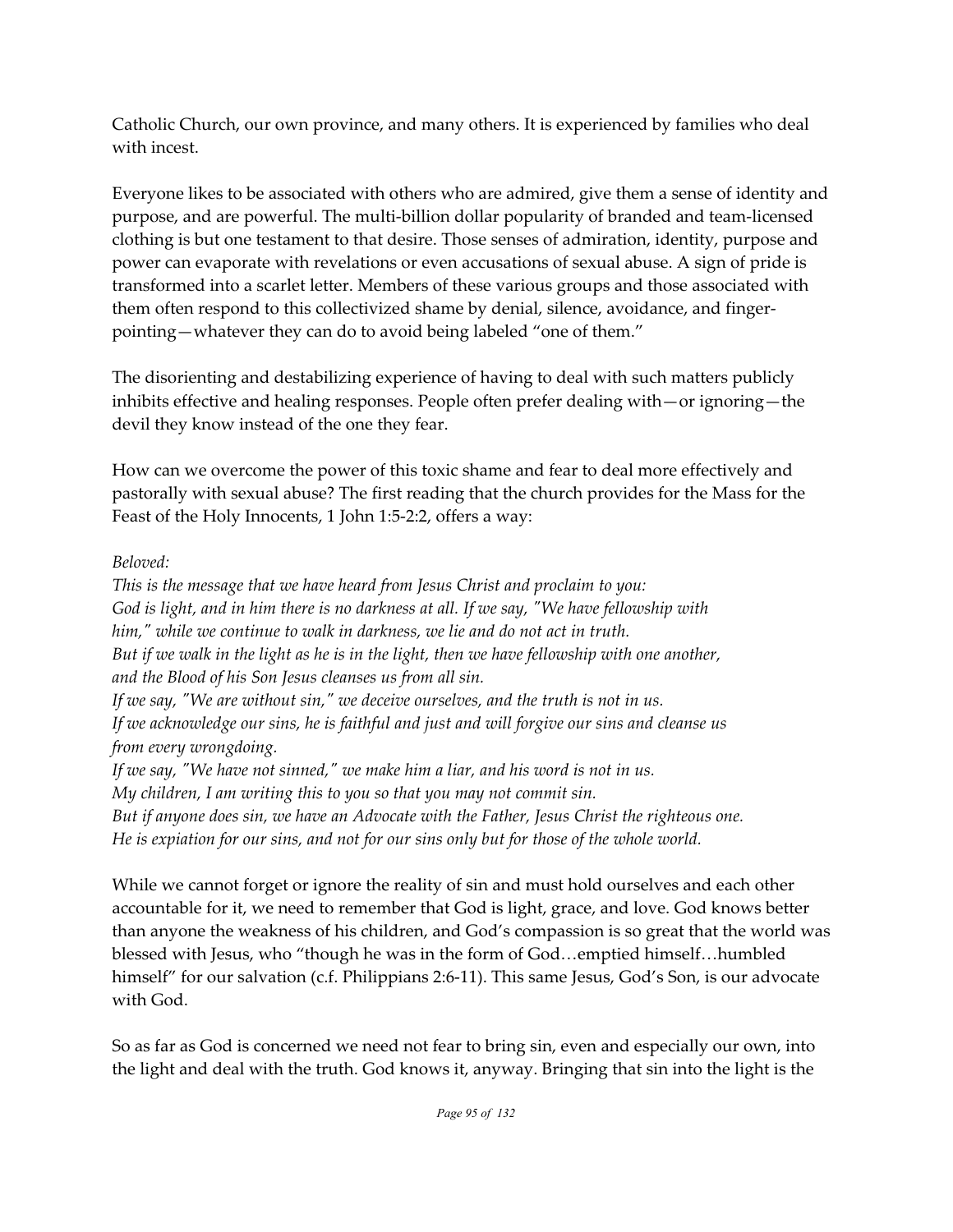best hope we have to overcome it. A doctor has a much greater chance of aiding our healing if we are honest about our symptoms; a lawyer can better represent us if we share all of the relevant facts, even those that may not reflect well on us; a priest can better counsel us and give us a helpful penance if we name our sins; a mechanic will have a better idea of how to fix our car if we can identify where that strange noise is coming from; and the light of God's grace has the best opportunity to work in our hearts and minds when we open them up to that light.

That does not make exposure to the light any easier. It will not take away the pain, the ugliness, or the embarrassment. It will not shield us from the criticisms or condemnations of others. Generations of people who have benefitted from 12 Step programs know that recovery is difficult if not impossible without "a searching and fearless moral inventory;" admitting their wrongs to God, themselves and others; making amends where possible; taking an inventory on an ongoing basis; and trusting in God's guidance and grace. It is in such recovery, however, that we can become better able to share God's light, grace and love with all who must deal with sexual abuse and other abuses of power and human dignity.

This audit, whatever its limitations, has been an attempt to take such an inventory and to admit where we as friars and a province have harmed those entrusted to our care. Personal and institutional transformation, making amends for harm done, and building trust and hope for a better future are ongoing efforts. These are not easy things to do. They are often painful. Our natural human tendency, it seems, is to want to avoid them.

However, the terror attacks at the Boston Marathon on April 15, 2013 revealed another, humane, tendency: the desire to help and heal. While some were fleeing in panic after the blasts, others—police officers, fire personnel, and even some runners who had just completed the 26.2 mile race—were rushing in to help, comforting the injured and attending to their wounds.

We are invited to rush in where others would flee and to walk in the light, trusting in the One who walks with us and is the light—the light that no darkness can overcome (John 1:5).

—John Celichowski, OFM Cap.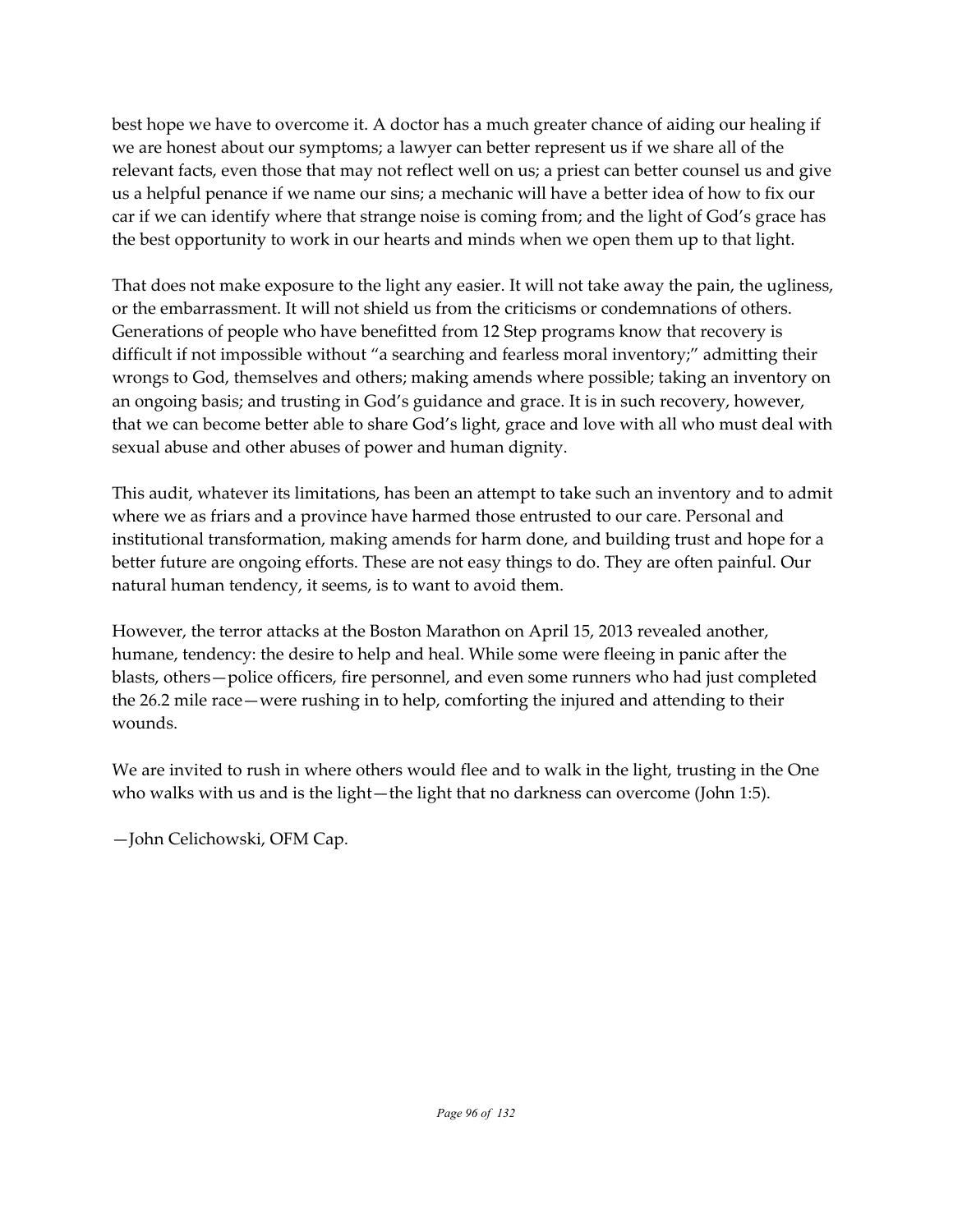#### *The Appendices*

Appendix 1: Scope of the Audit of Personnel Files and Other Documents of the Province of St. Joseph of the Capuchins Order. Appendix 2: Catholic Clergy and the Violation of Children Appendix 3: Group Conformity Appendix 4: Sample of a Public Statement Appendix 5: Forms adopted by the OPCC Appendix 6: Recommendations from various reports Appendix 7: Case Study: Gale Leifeld Appendix 8: Case Study: Thomas Gardipee Appendix 9: Case Study: Jude Hahn Appendix 10: Biographies of the Auditors

> *Please be advised that some of the materiels in these appendices may not be suitable for all readers.*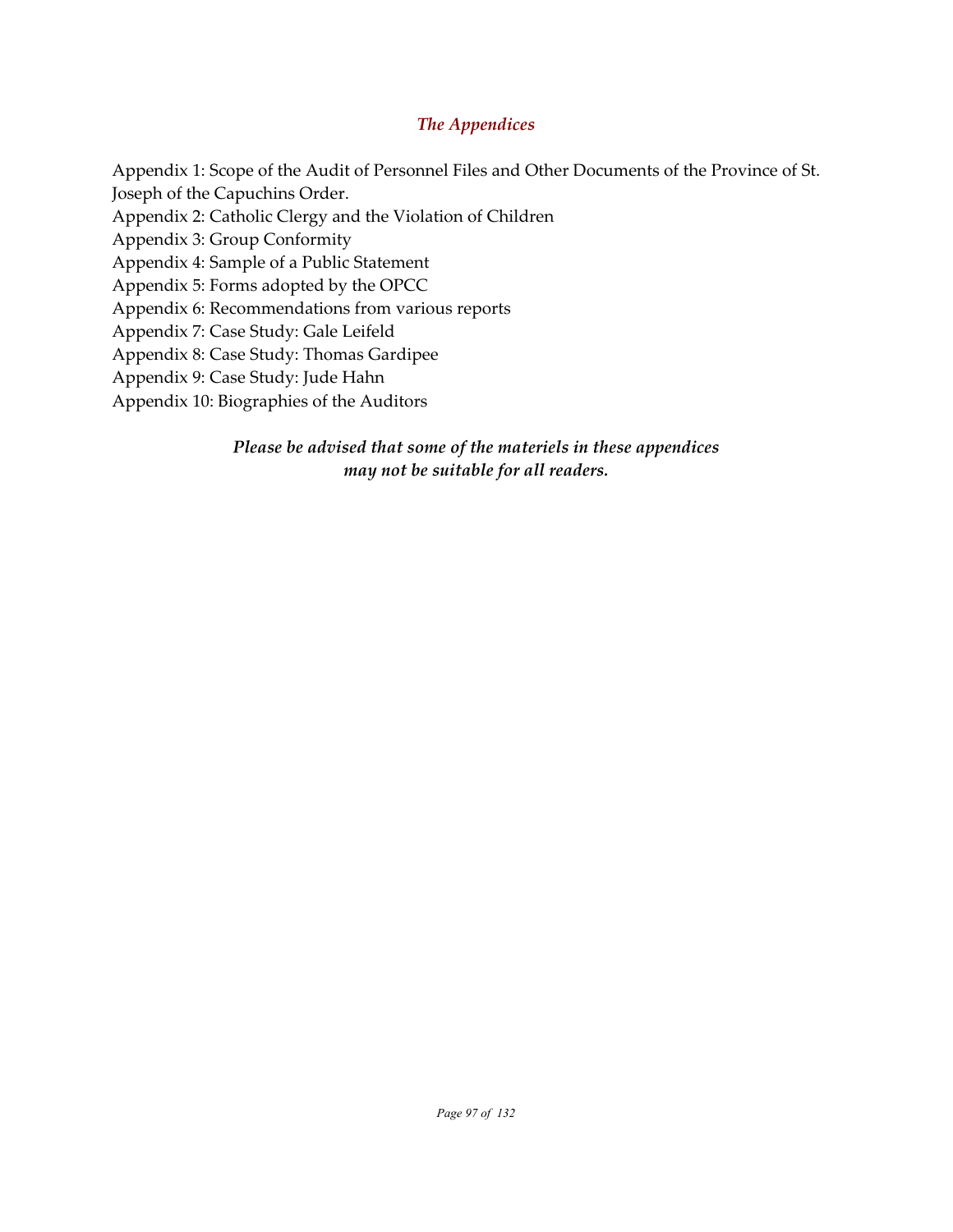# *Appendix 1*

## *Scope of the Audit of Personnel Files and Other Documents of the Province of St. Joseph of the Capuchin Order*

#### *Audit Process*

The provincial minister and Provincial Council of the Province of St. Joseph of the Capuchin Order (hereinafter "the province") have invited an independent review by outside auditors of all documents and materials that the province possesses or controls that may relate to or bear upon the criminal sexual abuse of minors or vulnerable adults and similar behaviors that may have been perpetrated by members of the province (i.e. friars) or its employees or volunteers. A friar may be either a cleric or a lay member.

For the purposes of this audit a minor is any person under age 18. A vulnerable adult is a person age 18 or older who, because of advanced age, developmental disability, mental illness or physical disability, requires supervision or personal care or lacks the personal and social skills to live independently.

The audit will include a forensic review of the personnel files of the friars and other files that may have information relevant to the audit. It will also include review and analysis of other relevant documents, policies, practices, procedures and safety plans related to sexual abuse, wherever such materials may be located. In addition, the audit will include interviews with members of the province who may have relevant institutional or historical knowledge about matters related to sexual abuse in the province but which may not otherwise be contained in documents.

# *Purpose of the Audit*

The first purpose of the audit is to identify friars, employees, or volunteers who probably committed sexual crimes against minors and vulnerable adults or who probably manipulated or exploited another for sexual gratification.

Another purpose of the audit is to assess the efficacy of measures undertaken by the province to:

- Prevent sexual abuse;
- Effectively address incidents and claims of the criminal sexual abuse of minors or vulnerable adults and similar behaviors;
- Pastorally engage with victims and survivors of abuse, their families, and the communities affected by abuse;
- Confront, appropriately discipline, and facilitate the treatment and rehabilitation of friars who have perpetrated sexual abuse;
- Promote the healing of those people and communities affected by abuse; and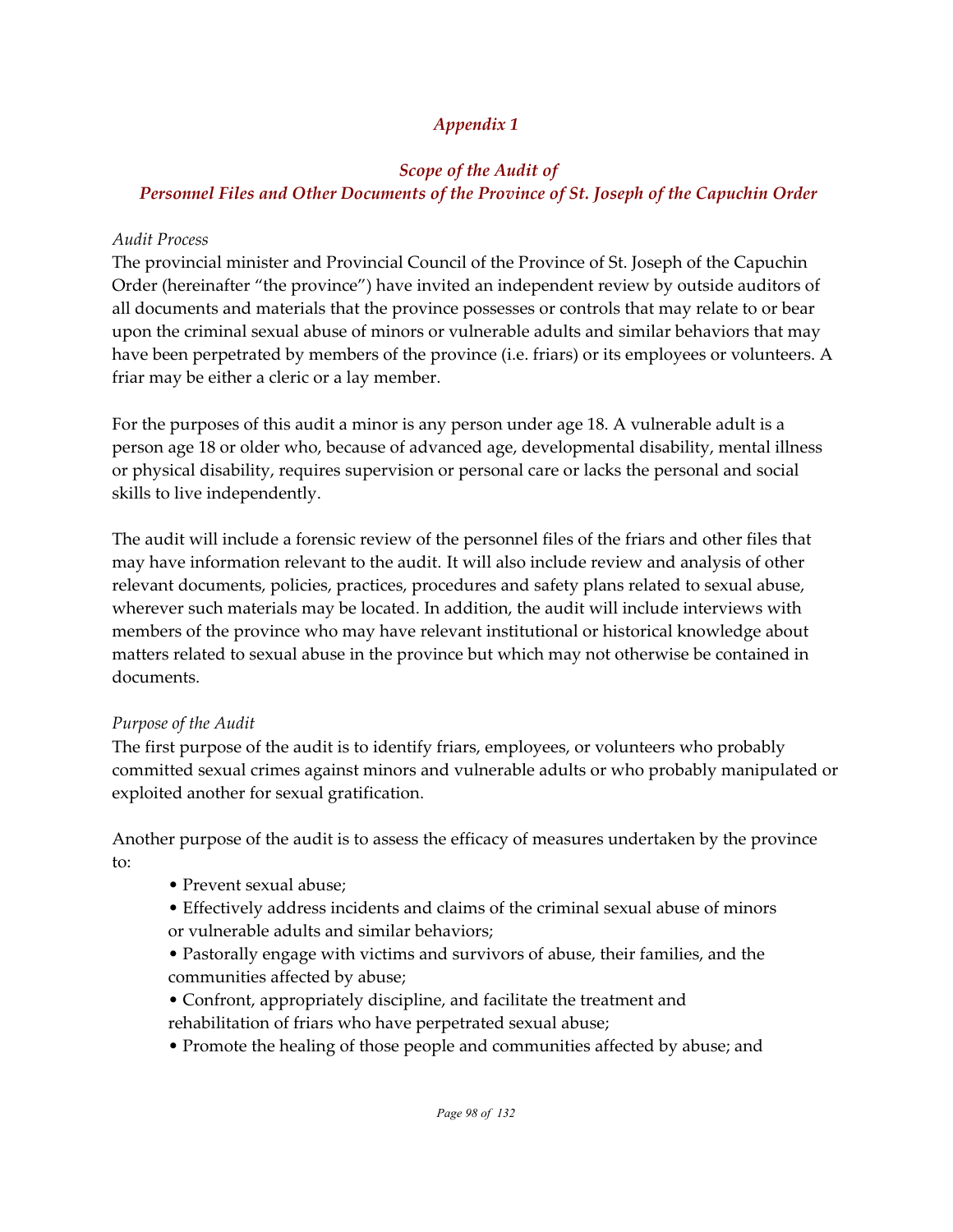• Effectively and pastorally resolve claims of the criminal sexual abuse of minors or vulnerable adults and similar behaviors.

More generally the purpose of the audit is to promote and facilitate truth, transparency, justice, more effective abuse prevention and risk control practices, and the healing of sexual abuse survivors and others affected. *The audit is not intended to needlessly embarrass people or to invade their personal privacy; nor is it intended to interfere with fraternal relationships or to interfere with members whose ecclesiastical status or other circumstances are related to behaviors that are not criminal or dangerous but which nevertheless may be of concern to themselves or the province.*

Throughout the audit the auditors shall honor all valid privacy and confidential rights and duties. As warranted, methods such as "de-identification" of persons or use of fictitious names may be used to insure that rights and duties relating to privacy and/or confidentiality are not breached or jeopardized.

## *The Audit*

The access to components of this audit is circumscribed by law. This audit shall is to be done in compliance with HIPAA and other state and federal privacy laws, applicable canonical restrictions, and other legal rights and/or protections.

The following are components of the audit and are not necessarily an exhaustive list, as it may become apparent during the audit that others need to be added.

(1) Review and analyze the following province documents:

(a) Policies, procedures, protocols, programs, and supervision and safety plans that address the sexual abuse of minors or vulnerable adults. Various generations of these materials will be reviewed to determine how the policies have evolved and whether the province has complied with policies in effect at various times when sexual abuse claims have arisen. (b) Current and previous loss prevention and risk control policies, procedures, protocols, and programs to the extent that they may be other than the materials identified above. (d) Personnel files of friars—current, former, and deceased—including men in initial formation, insurance claims files and/or loss histories and other documents of the province related to suspected, alleged, or actual sexual abuse. This category includes materials which on their face may not appear to be directly related to the criminal sexual abuse of minors or vulnerable adults and similar behaviors but which may

nevertheless constitute "red flags," i.e. behaviors that research has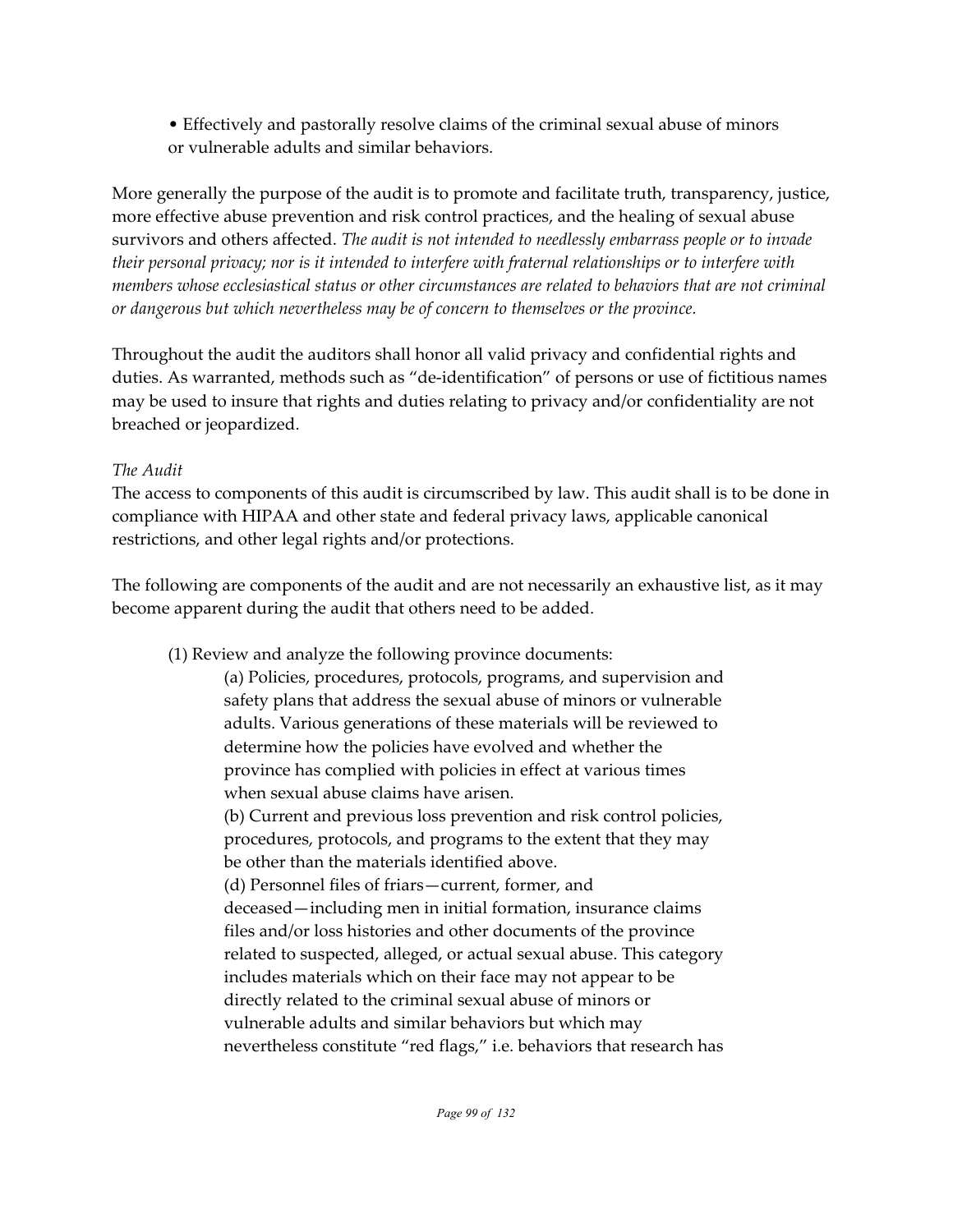shown often coexist with such misconduct, an example of a "red flag behavior" is "grooming."

(e) Training materials and programs designed to prevent and respond to the sexual abuse of minors or vulnerable adults and similar behaviors, including data reflecting the scope of training to date, to determine which personnel have been trained, whether there is updated training, etc.

(f) Materials related to the screening of prospective members of the province and the evaluation of those in the various stages of initial formation (postulancy, novitiate, post-novitiate).

(2) Interview officials of the province, especially those with historical knowledge or perspectives. These may include but are not limited to: the provincial minister, provincial councilors, and other advisors; former provincials and council members; the director of the Office of Pastoral Care & Conciliation (OPCC); the risk manager; director of insurance; human resources director; The purpose of these interviews is to assess the knowledge and experience of decision makers regarding the sexual abuse of minors or vulnerable adults and similar behaviors. It is important to develop a comprehensive assessment of the understandings and perspectives of members of the province regarding policies and protocols.

(3) Review the history of resolution of abuse incidents and claims. How have such claims been resolved in the province? How effective have the resolution efforts been? What healing measures have been undertaken? Has there been sufficient disclosure of these matters, both within the province and to the public?

(4) Require that friars and ministry directors report any previously unreported incidents of probable criminal sexual abuse of minors or vulnerable adults that may have been perpetrated by friars, employees or volunteers.

(5) Review previous accreditation reports conducted by Praesidium in 2007 and 2010.

# *Methodologies and Clarifications*

The audit shall proceed in a manner that is fair, respectful and sensitive to the personal and privacy interests of the friars, employees and volunteers of the province as well as victims and survivors of abuse. The focus is on sexual misconduct, exploitative misconduct and similar misconduct toward minors and vulnerable adults (hereinafter called "targeted-conduct").

The auditors will review the materials and information indicated below (subject to the restrictions noted elsewhere in this document).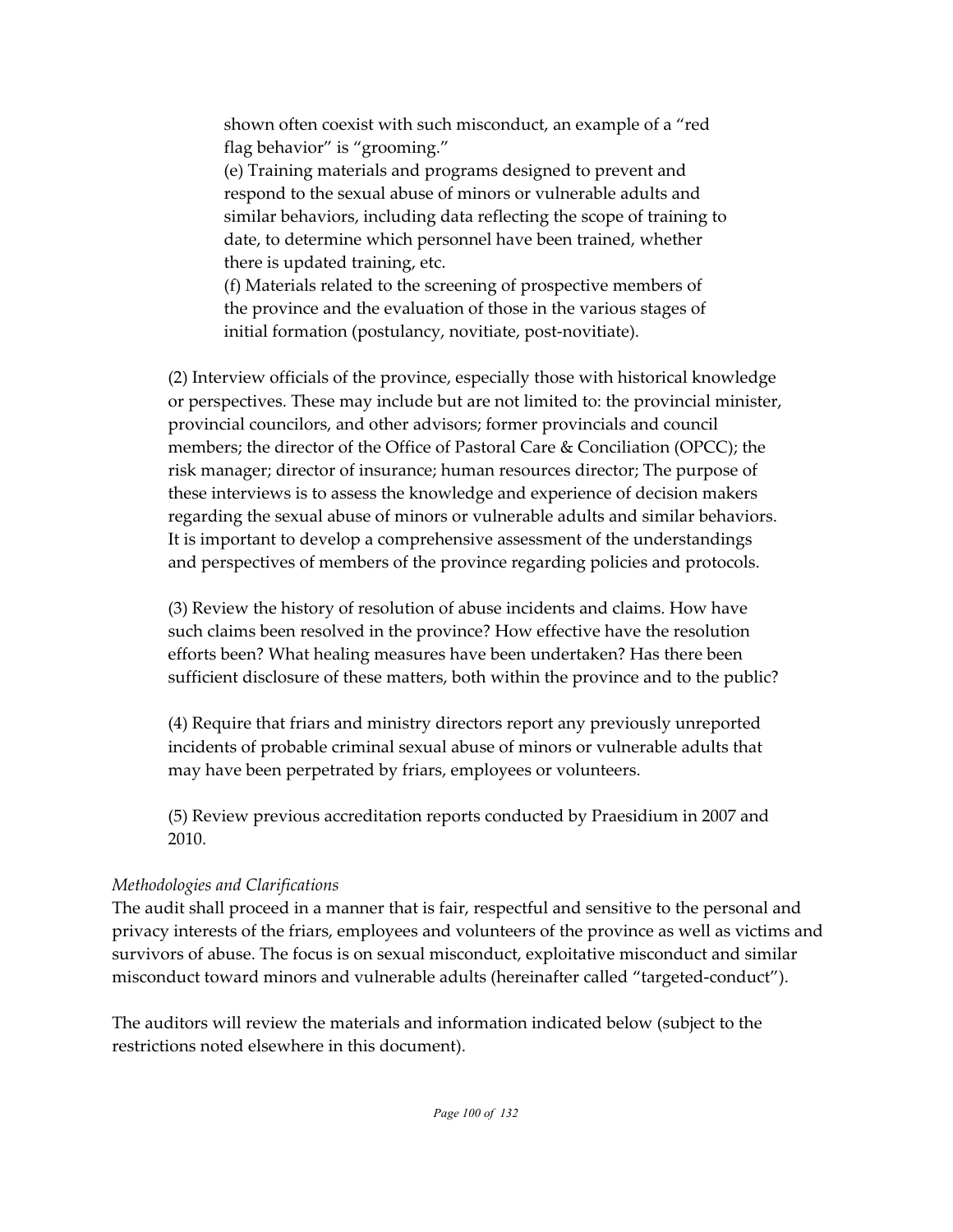(1) The auditors will review friar files to spot targeted-conduct that falls into six categories:

(a) General personnel files;

(b) Separate files with information specifically related to the criminal sexual abuse of minors or vulnerable adults;

(c) Other personnel-related files;

(d) Files in the provincial archives of friars who are deceased or have left the province or Capuchin Order;

(e) Files of friars and others in initial formation;

(f) Other files of friars from other jurisdictions working in the province and friars of the province living or working in other jurisdictions.

(2) Regarding targeted-conduct the auditors will seek information on the following:

(a) Allegations of sexual abuse;

(b) Boundary violations and other behaviors that may indicate potential abuse or increase the risk of the criminal sexual abuse of minors or vulnerable adults;

(c) How the province has responded to victims of sexual abuse of minors or vulnerable adults*.*

(3) The auditors will note information that may constitute "red flags" that could be indicators of past abuse or that indicate the potential for current or future abuse and warrant further investigation.

(4) If information establishes that sexual abuse of a minor or vulnerable adult has occurred and has not been previously reported to the civil authorities, it shall be reported.

(5) If information suggests that a friar currently in ministry may have committed criminal sexual abuse of a minor or vulnerable adult and that the matter was not investigated, then the province shall proceed as outlined in its applicable policies and procedures.

(6) The auditors will seek any relevant files, documents, materials and information that may be found in locations other than Detroit, Milwaukee, or Chicago; although it is believed that it will be primarily found in those three locations.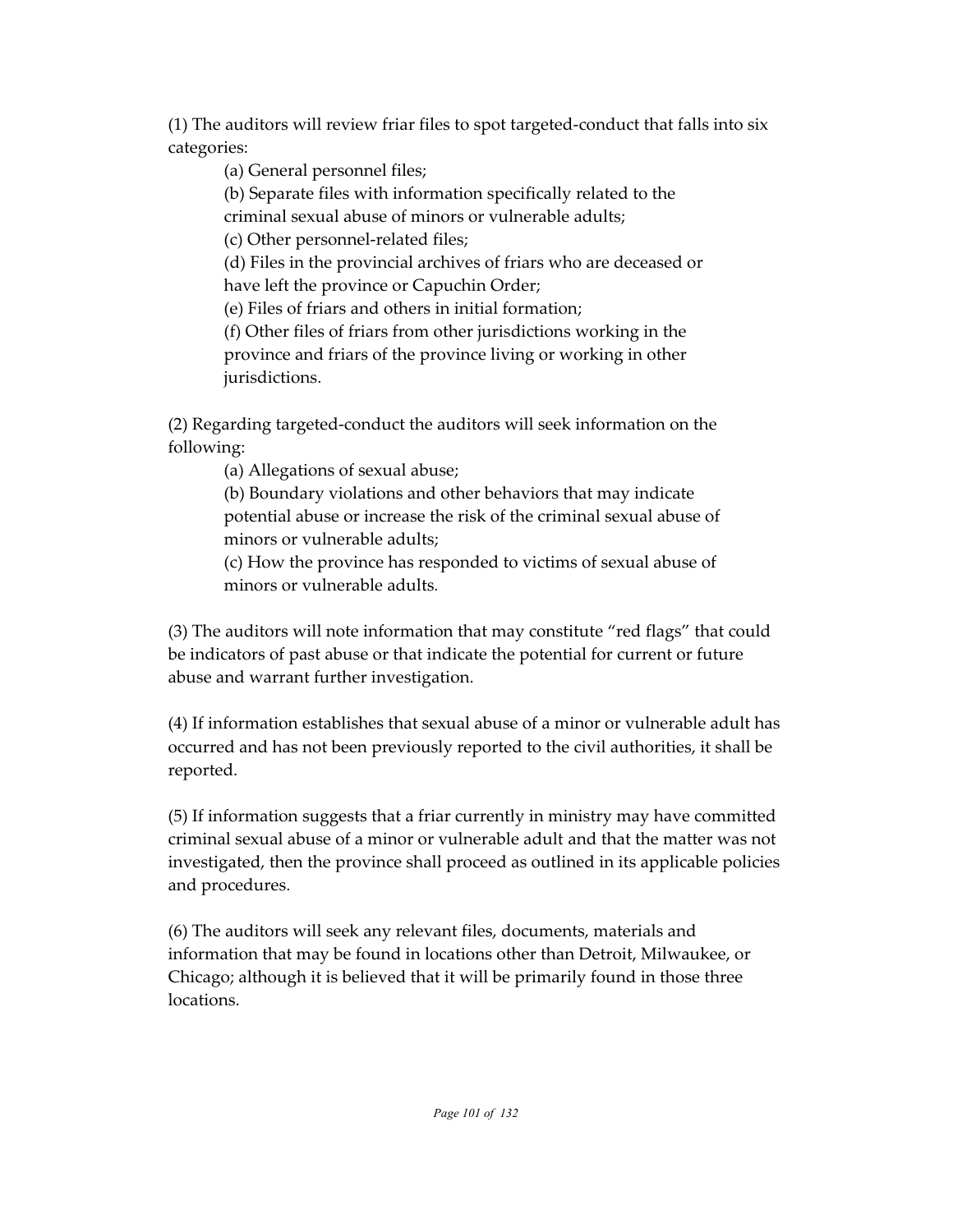(7) The auditors will create a checklist to serve as a reference for items and information that would be of particular interest in the review of personnel files and other collections of relevant documents.

(8) A "special master", someone who is not a friar, will be appointed by the province to consult with the auditors [hereinafter "consultant"]. This consultant will help determine how information is collected, analyzed, disseminated, and communicated. Also, the consultant will help ensure that the data collection process, analysis, and incorporation of information occur in an objective, reliable, consistent, credible and valid manner.

(a) The special master will be available as needed to the auditors at all points during the audit process, but will directly assist in the planning, analysis, and communication of data. Checklists will be developed in particular to help with the collection of data, including number of victims and incidents, and whether:

> (i) Abuse reports are: investigated, documented, and whether they produced correspondence, reassignment, referral to treatment, removal from ministry, supervision, or h) restrictions; (ii) Information collected will be communicated in: in data form, in name form, to law enforcement and whether communications, should be made internally, externally, or both.

(b) Some information may not require identification of specific individuals, institutions, orders, or organizations to serve the purposes of the audit. When specific identification is required, this specific identification will be made in so far as it is essential to fulfill purposes of this audit – such as, for transparency, education, healing, risk control/relapse prevention, accountability, and/or rehabilitation.

(c) The consultant will help assess critical parameters, including what kinds and types of abuse will be collected and included as part of the audit process. All reports of abuse or sexual misconduct, whether from friars or volunteers, require consideration — and all inappropriate intimate behavior that constitutes a violation of vows or indicates an abuse of power and position places it on the continuum of behavior necessary for inclusion in the audit.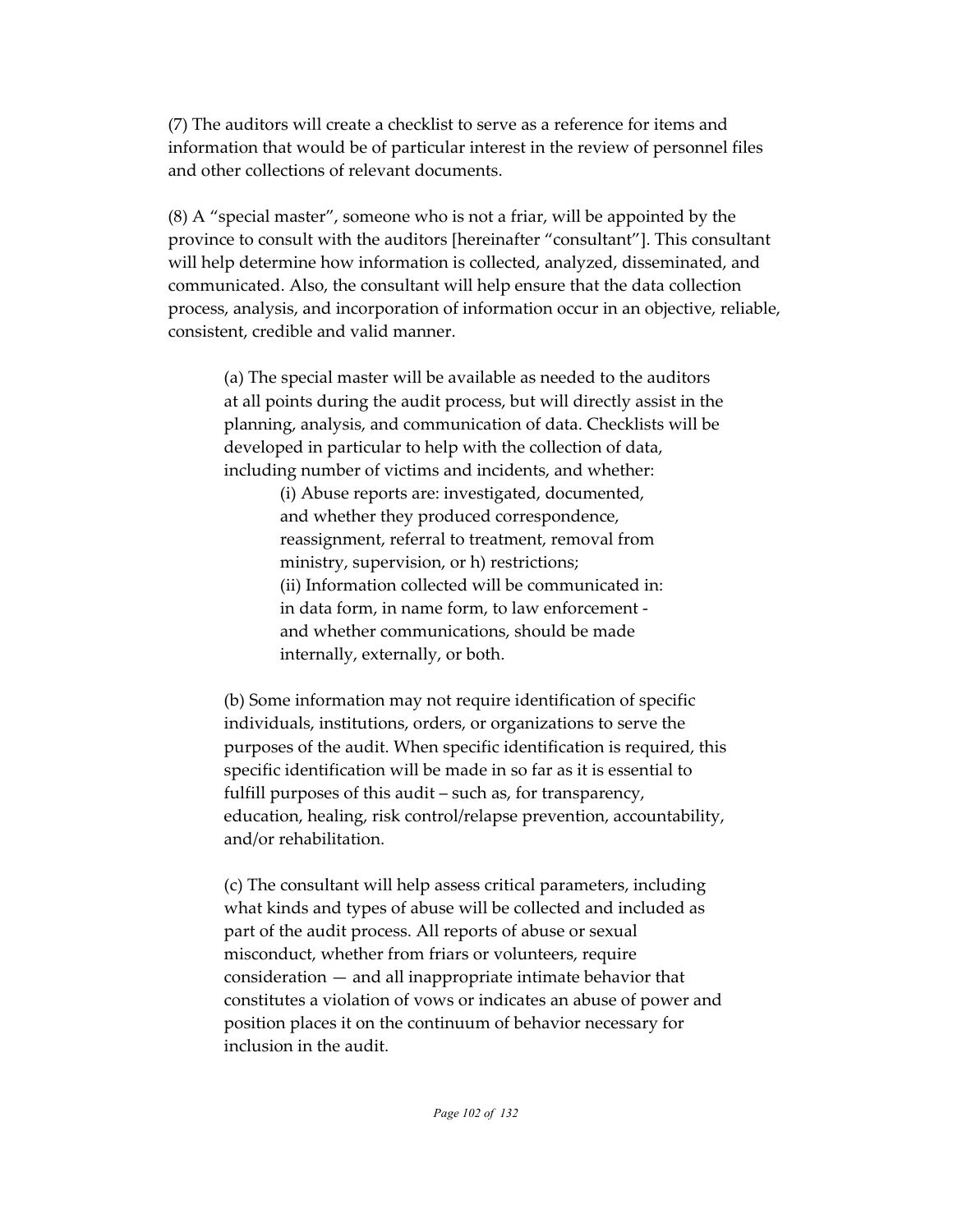(d) In cases in which it is difficult to determine when certain information should be made public or remain confidential, the special master will help assess, determine, and render his or her best judgment on the issue. Information will be categorized, analyzed, and reported individually as indicated by the checklists, and these will serve as templates to help ensure that the scope, purpose, methodologies, and collection as outlined in the initial plan are reflected in and consistent with the findings and results of the audit as described in the final report.

#### *Report*

The information discovered in the audit will be compiled in a report which will be made public. The public report will contain all information that may be legally disseminated under relevant state and federal privacy laws, as well as any applicable canon law. It will be comprised only of information that reflects upon criminal sexual abuse of children and vulnerable adults. The public report will protect the identities of victims.

Findings which cannot legally be made public due to the legitimate privacy concerns of victims or friars, employees or volunteers who have been accused but whose guilt has not been established will nevertheless be disclosed to the provincial minister to assist him and his successors in their efforts to ensure the safety of all to whom the province's members, employees and volunteers minister.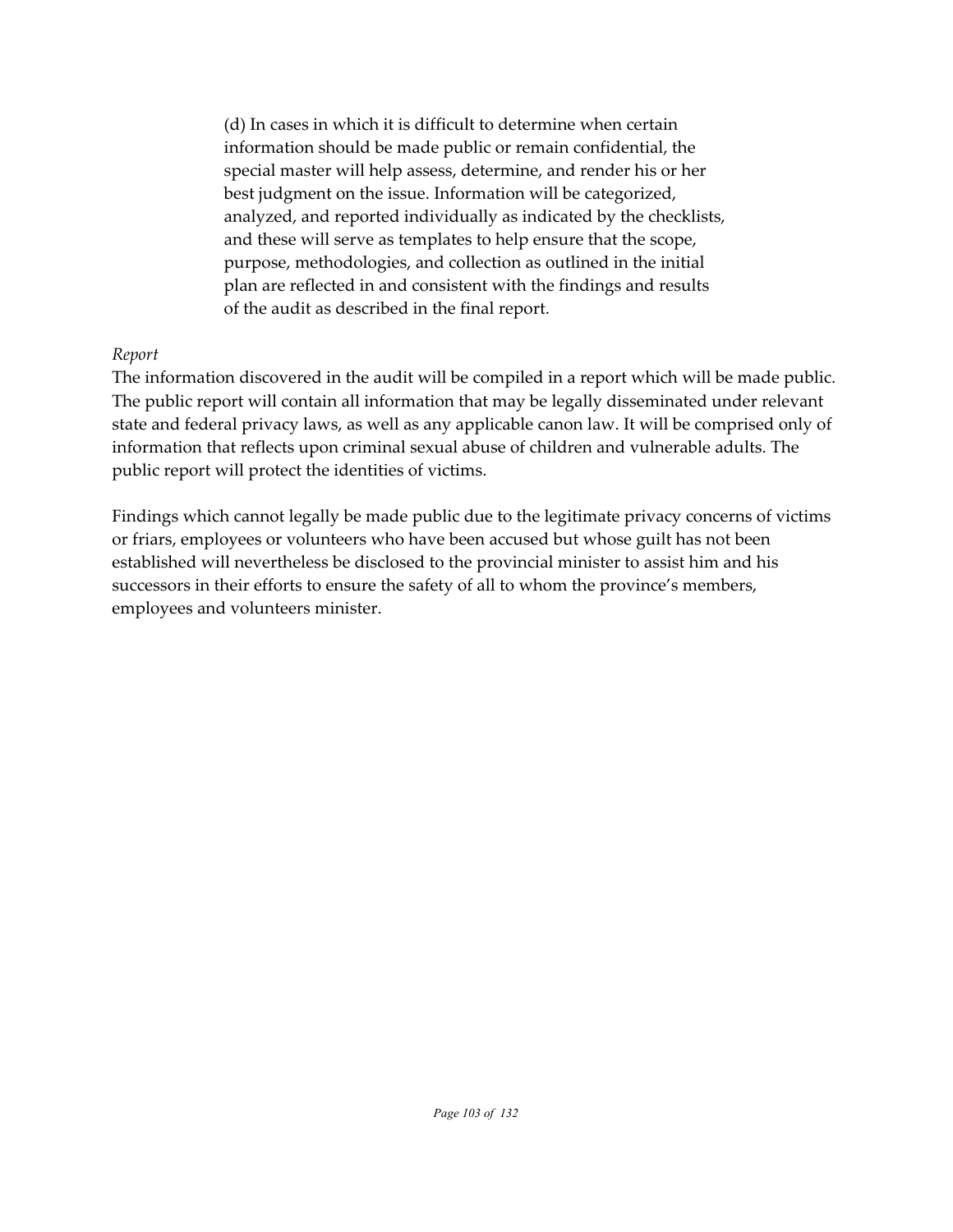# *Appendix 2 Catholic Clergy and the Violation of Children An Essay by Thomas P. Doyle, J.C.D., C.A.D.C.*

The sexual violation of minors and vulnerable adults by the Catholic clergy of all ranks has been a tragic reality in the church from its earliest days. The *Didache*, a kind of handbook for followers of Christ, which dates from the first century, states explicitly that adult men are not to engage in sex with young boys. The prohibition applied to *all* males in the community including the leaders who at that time were not known as clergy.

The earliest known *law* or *canon* to condemn sex between adults and boys dates from the Synod of Elvira which took place in Spain in 309 A.D. Over the centuries church leadership has been well aware of the various violations of mandatory celibacy by the secular or diocesan clergy and of similar violations of the vow of chastity by religious men. There is a body of ecclesiastical legislation that spans the centuries, all of which attempts to either eliminate or control the grave problem of the sexual violation of minors or adults by clergy and religious. Some of this legislation is in the form of papal decrees. There are also canons or decrees from general councils, regional synods and disciplinary edicts issued by individual bishops and major superiors of religious communities.

A common theme over the centuries is the recognition by church leadership that sexual violation of anyone is a serious sin but if the victim is a child it is particularly heinous. In certain historic periods church leadership gave evidence that it was also acutely aware of the criminal dimension of sexual abuse. St. Augustine mentioned in one of his letters that Christian men who committed sodomy, the common term for abuse of a boy, should suffer the same punishment as anyone else under Roman Law. Later on in the late medieval and early modern period there is ample documentary evidence that in certain locales clerics or religious accused of sexual abuse of minors were tried in church courts and if found guilty, defrocked and then turned over to the secular authorities for punishment. In some instances the punishment was death.

The present era of awareness of sexual violation by clergy and religious began in the U.S. in the early 1980s with two separate cases: one from the Archdiocese of Minneapolis St. Paul and the other the Diocese of Lafayette, Louisiana. Since that time there have been thousands of cases not only in the United States but in Canada, Europe, Australia and New Zealand. Within the past two years several victims have exposed systemic abuse and cover-up by the church leaders in several Latin American and African countries.

In spite of the legacy of internal legislation the church's leadership has not been able to eliminate this horrific problem. Over the centuries the church's concern has been focused on the errant clerics: explaining their behavior, controlling or punishing them and in our present era, concealing them. There are two massive lacunae in the historical response and in the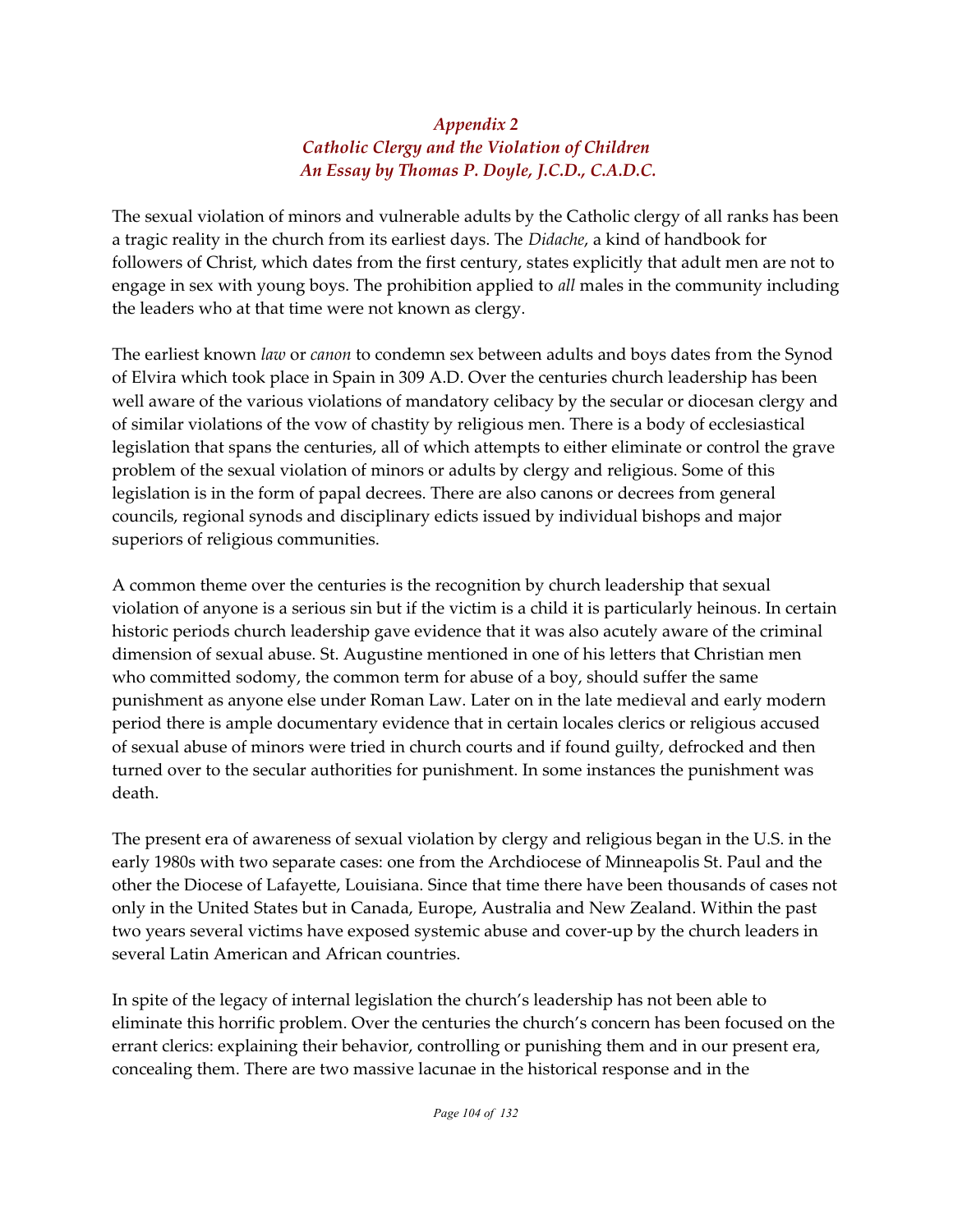contemporary response as well: an accurate awareness of the profound harm done to the victims *and* an honest recognition of the essential role church leadership has played in enabling the clergy and religious perpetrators by way of cover-up, clandestine re-assignment and sheltering the accused from accountability in the secular community.

The damage done to the many thousands of victims is profound, complex and lasting. One noted psychologist with years of experience treating Catholic clergy perpetrators and their victims has said that sexual molestation of a Catholic child by a Catholic priest is not only different from other forms of such abuse, but much more destructive. *Why?* Because the Catholic child is taught that the Catholic priest (and often by extension the Catholic brother) is an exalted and unique person who takes the place of Christ. This identification of the priest with Christ has been so intimate, *and erroneous* for some victims that they believe the sexual molestation is somehow *a punishment dealt them by God*. This same psychologist used the term *soul murder* to describe sexual abuse by clergy.

The spiritual damage goes far deeper than the anger or fear evoked by the sight of a priest. Many victims expressed that they didn't even know they had a spiritual dimension "*until it was taken away."* (words of a victim). There are several levels of spiritual damage. The first and often immediate effect of abuse is stunned shock that a cleric or religious would even do what he did to the victim. Many are so stunned they describe the reaction as "*emotional paralysis."* The inevitable anger is directed not only at the physical and sexual violation but at the violation of the almost total trust placed in the cleric. The victims often believe that the perpetrator violated their trust but also the church authorities. When a victim discovers that the perpetrator's bishop or religious superior has tried to cover for the perpetrator, has broken promises made to them or has threatened them if they reveal the abuse, the rupture of the trust becomes deeper and the spiritual pain more intense. Most victims (from my experience) have rejected the institutional church with a mixture of anger, disappointment and sadness. The church that was a home to them and the clergy who were always a source of solace, comfort and hope have turned against them when they needed their support more than at any other time in their lives. The continued attitude of the church leaders has turned many victims against the institutional church, all it stands for and all who remain part of it. For many the final level of spiritual damage is almost inevitable – the rejection God or at least the denial of the existence of "*the Catholic God"* as many victims express it.

Many victims express the knowing emptiness in their being. It is an emptiness they search to fill *with something.* Many flounder, experiencing depression they cannot explain or resolve. Some become militant in their anger towards the church and thus still controlled in a very toxic way by the source of their abuse. Others in time find something to fill the spiritual void. Not all but many have expressed a deep sadness at the loss of the source of their Catholic spirituality, believing, often rightly, that it can never be replaced.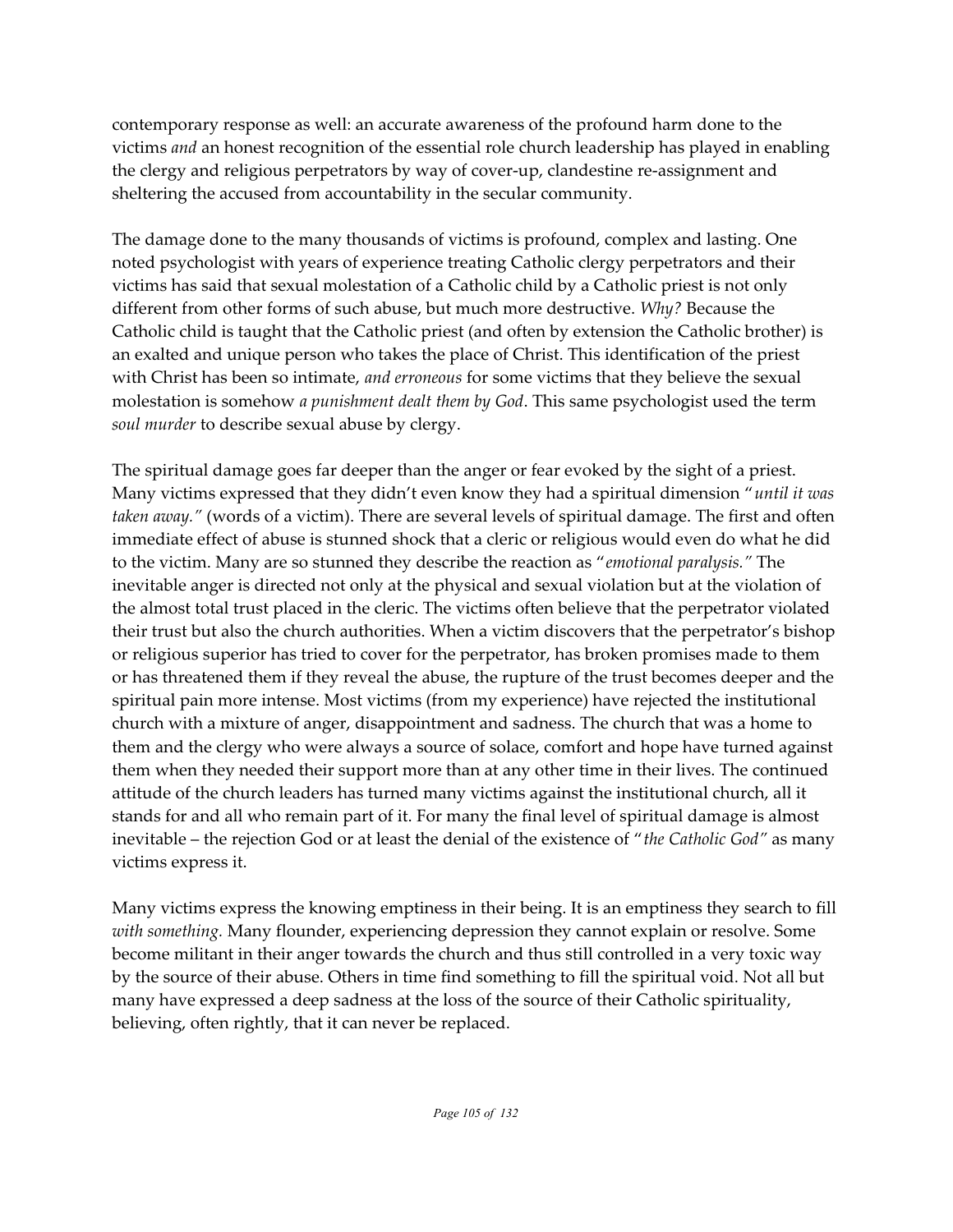The rejection and duplicity of the church leaders, is for many, even more abusive and painful than the physical violation itself. So many are stunned by the destructive way they are treated by church leaders to whom they disclose their abuse.

It became apparent when the present era of revelations of abuse started in the mid- eighties that the church's leadership, diocesan and religious alike, either would not or could not respond with compassionate pastoral support. Initially the victims wanted very little: to be acknowledged and to be believed since so many had hidden their abuse due to shame, guilt or the perception that they would not be believed. Their single most important demand was that the cleric or religious who abused them be dealt with in such a way that he would not be able to harm others. Their primary concern has *never* been money.

In the early years of the present era of the scandal the victims approached the civil courts in reaction to the way so many have been treated by bishops and other religious leaders. For many their civil attorneys provided them the understanding, sympathy and support they *should* have received from the bishops but tragically did not.

As one victim said, "*they [bishops and religious superiors] outsourced the gospel to their lawyers."* This statement is tragic but true. Perhaps the single most mystifying aspect of the entire scandal has been the inability or unwillingness of the church's leadership to comprehend the profound damage *and* to respond with unqualified compassion. The pattern of the church leadership's response, on all levels and in every country, has been to prioritize the image and power of the institution over the welfare, especially the *spiritual* welfare, of the victims. It is as if the chilling verse in Luke 17:2 did not exist.

Although popes, bishops and other religious leaders have issued countless pronouncements expressing their regrets and their sorrow for the harm done to victims, the actions of far too many have contradicted their words. They simply cannot publicly (or privately) state that they regret what has happened and pray for the healing of victims while at the same time they pay attorneys to wage war against them whenever they challenge them and demand accountability and transparency. The treatment meted out to victims by church-paid attorneys or by the attorneys representing their insurance carriers is all too often brutal, demeaning, dehumanizing and above all re-victimizing. They rightly feel they are being punished because they stood up to the institutional church or refused to accept the patronizing response to their disclosure of abuse.

In general Catholic clergy do not fully understand the nature of the damage done by sexual violation. Their understanding of sexual violation has traditionally been in terms of sin, moral fault and weak will. The proliferation of cases of abuse by clergy has brought a more profound knowledge of the psychological/pathological dimension and the criminal dimension as well.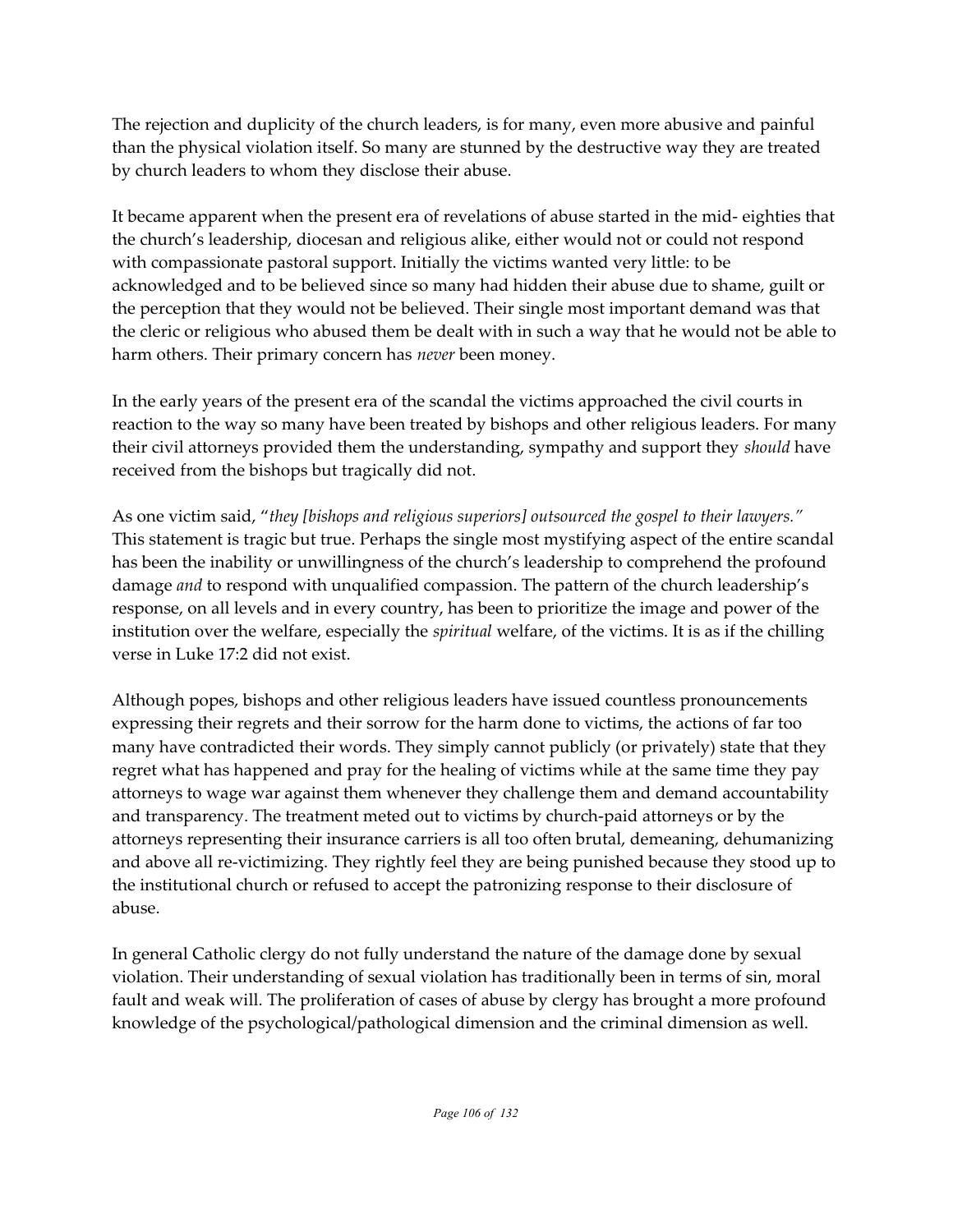People in general but especially clergy understand little about the multi-level impact of sexual violation on the victim. When confronted about why he had permitted a prolific abuser to remain in ministry as long as he did, his bishop said "*little boys heal."* Little boys and little girls do *not* readily heal, nor do adult men or women who have experienced such violation. The scars are deep and continue to inflict emotional and spiritual pain on the victim throughout life. Those who derisively refer to adults who have come forward with reports of *"old cases"* often exclaiming "*but that happened years ago. It's in the past"* betray a woeful ignorance of the true violence of sexual abuse. The professional studies show that the average age of a person who is sexually abused is twelve and the average time that elapses before they are *able* to publicly disclose is *thirty years.* It is common to accuse adult victims of coming forward only to "get the money." Such crude and heartless accusations are not only baseless but are reflective of an attitude that is sharply antithetical to the spirit of Christ.

Far too many in church leadership think that a proliferation of programs and policies, audits or liturgical services are the answer and that the sharp reduction of contemporary reports means the "problem" is behind us. This is mistaken to say the least but worse, it is revelatory of the still existing fatal flaw in the institutional church. As long as there are men and women who are in pain because of the sexual abuse perpetrated on them or worse, because of the spiritual abuse they endured, the church's worst nightmare will go on.

The sexual abuse "crisis" that continues in our church and in our society has revealed a dark and toxic fault that runs to the very foundation of the institutional church. The inability of so many in the church — hierarchy, priests and lay people — to comprehend that in the adversarial way victims of the church's own dysfunction are treated is the evidence that the elitist clerical culture is the locus of the fault. If this culture has such high value that victims are sacrificed for its stability and image, then it is truly a toxic virus in the Body of Christ.

Men and women inside and outside the church have been searching for the reasons for the "crisis" since it reared its head thirty years ago. We have blamed celibacy, materialism, the sixties pop culture, sexual freedom, the media, the lawyers and even the victims themselves. Perhaps the hypocritical way victims have been treated is rooted not in something without but something within – a false ecclesiology that sustains a stratified church with the clerical caste dominating the laity. Perhaps there is more truth than irony in the biting title of Jimmy Breslin's book from over a decade ago, *The Church that Forgot Christ.*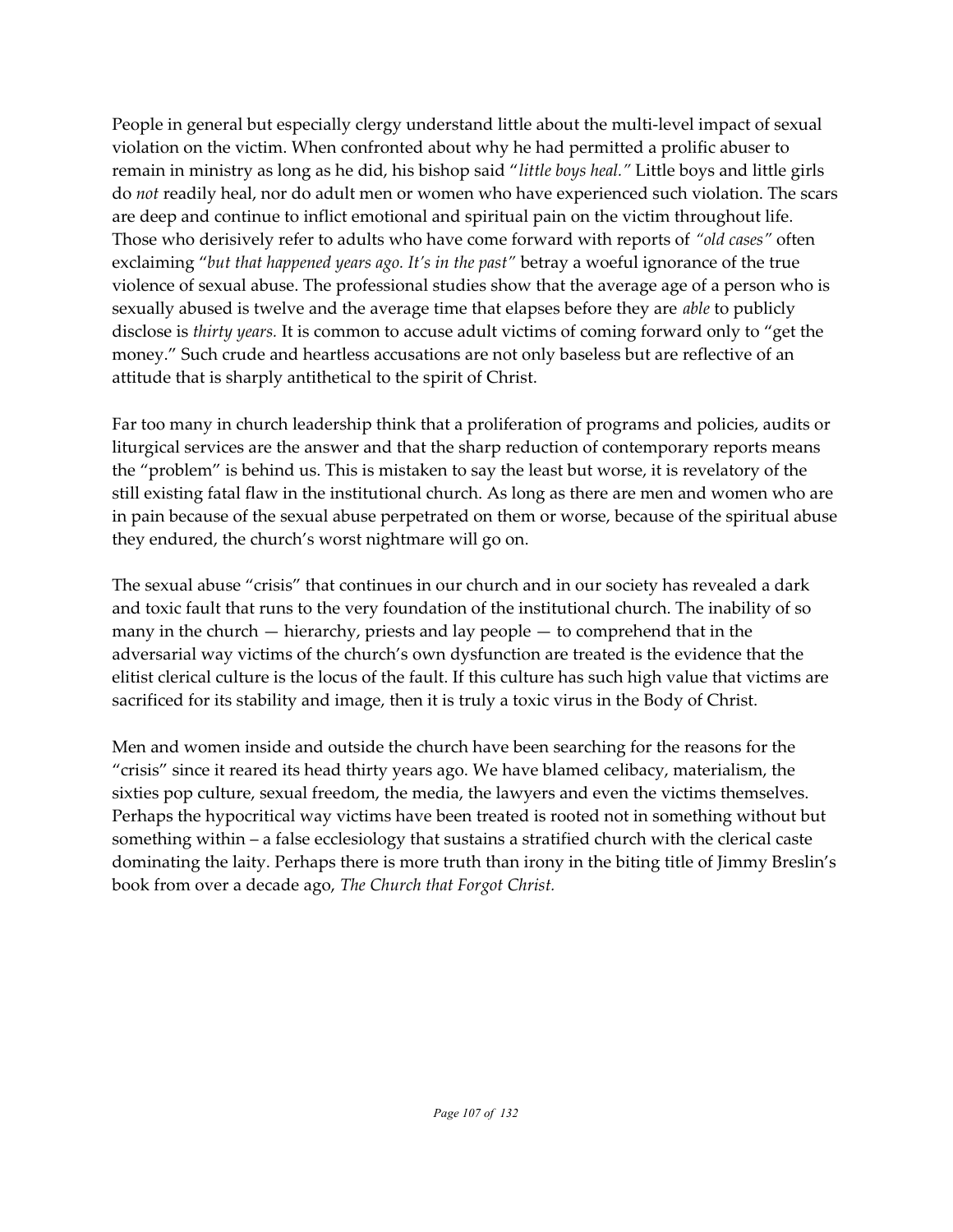## *Appendix 3 Group Conformity An Essay by Dr. James G. Freiburger, Psy.D.*

As the province is a group entity, it is important to have an understanding of group dynamics and how they can impede the ability and willingness of a group to think critically of itself, to look outside itself for help or assist, and to act in ways that might jeopardize the homeostasis or status quo.

The acknowledgment of group conformity, obedience, and protection dates back at least to the  $17^{\text{th}}$  century, including the philosopher Thomas Hobbes, all the way to the present, including best selling author Malcolm Gladwell. Studies such as the Stanford prison experiment and the Milgram experiment show how people engage in unhealthy behaviors and social situations, adapting to their roles and protecting the group above all else. Psychologists Solomon Asch, Irving Goffman and, more recently, Phillip Zimbardo have conducted experiments and studies demonstrating how group identification and pressure can become so dominant in a cohesive group that it can override realistic appraisal of alternative courses of thought and action.

Dr. Irvin Yalom described group cohesiveness as the resultant of all the forces acting on all members to remain in the group – or the attractiveness of a group for its members. It is the effective sharing of one's inner worlds and the acceptance by others in the group as paramount importance. Provided one adheres to the group's procedural norms, the group will accept an individual regardless of his or her life experiences, transgressions, or social failings. Yalom states that group membership, acceptance, and approval are of the utmost importance in the individuals' developmental sequence. Many social scientists support Yalom's assertion that individuals rely not only on group identification for approval and acceptance but also for continual validation of our important value systems.

*Groupthink* is a psychological phenomenon that occurs within a group of people, in which the desire for harmony or conformity in the group results in incorrect or deviant decision-making. Group members try to minimize internal conflict, protect secrets, and reach a consensus in decision-making without critical evaluation of alternative ideas or viewpoints. Loyalty to the group requires that its members avoid raising controversial issues or alternative solutions. The dysfunctional group dynamic can produce an illusion of invulnerability or an inflated certainty that the right decision has been made. Primary socially negative costs of group protection and elitism can be seen in the loss of individual creativity, uniqueness, independent thinking, and the lack of willingness to go outside of the group regardless of the situation, moral obligation, or duty to do so.

Groups that exhibit rigid uniformity oftentimes include an exclusive internal policymaking group, creating the danger that independent critical thinking will be replaced by dependent acceptance and group protection, which can result in irrational and dehumanizing actions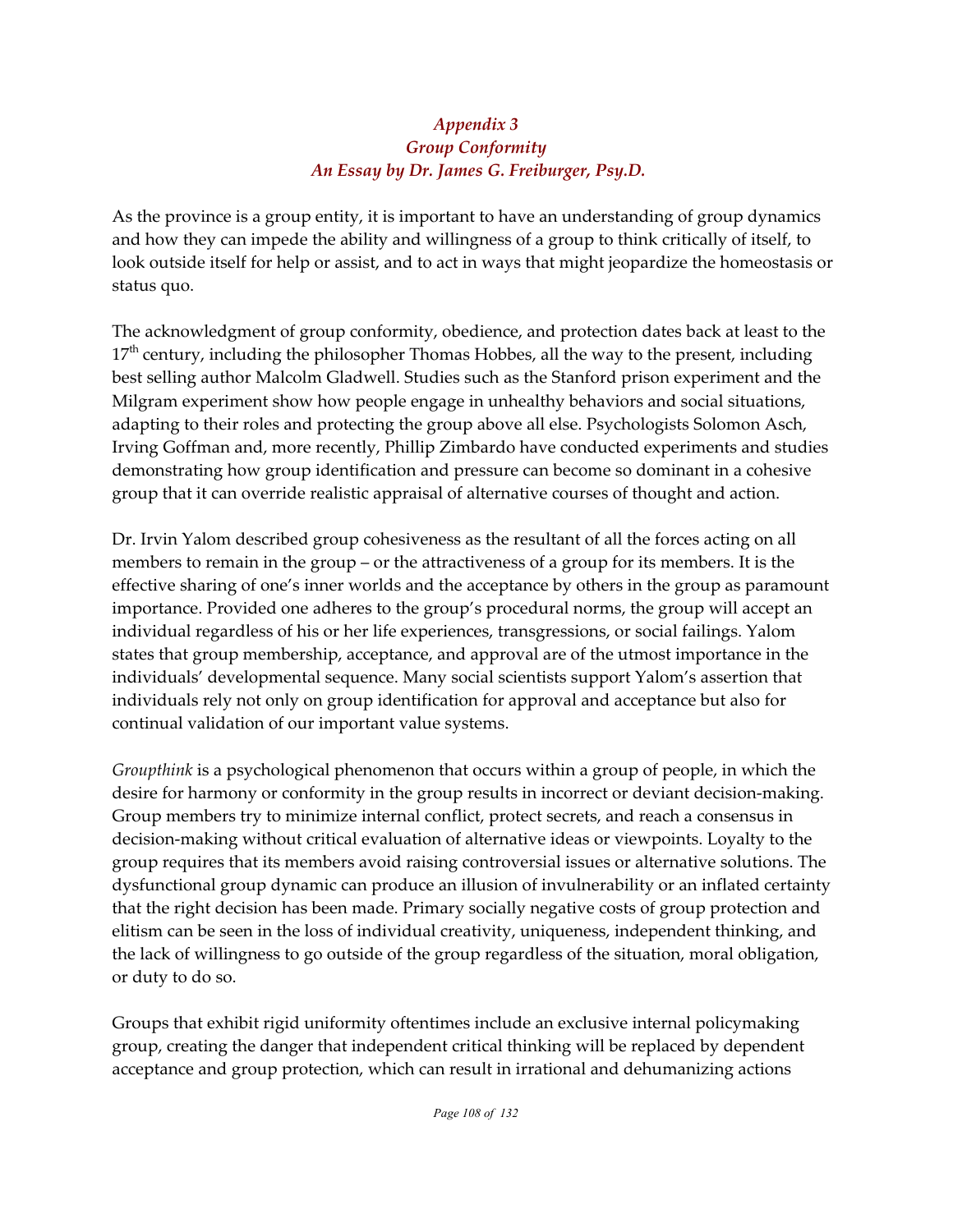directed against others. Over-estimations of the group can include the belief in it's exclusivity over power and morality, and the unquestioned belief in the morality of the group, causing members to ignore specific actions and potential consequences of members in the group. Closemindedness can also occur, and group members can rationalize and minimize warnings that might challenge the group's assumptions, and they may stereotype, demean, or retaliate against those who attempt to oppose the group.

A pressure toward uniformity and protection can dominate, and a censorship of ideas that deviate from the apparent group consensus can occur. Under these conditions, group members are hesitant to look outside of the group for help, support, or expertise, often times to their detriment. Silence from individual group members is most times viewed as an agreement and acknowledgment of the greater good of the group. Direct and indirect pressure can be placed on any members who question the group or the actions of any individual member, as they can be seen as disloyal or a traitor.

Structural faults within these groups include an insulation of the group, a lack of impartial leadership, a lack of norms requiring methodological procedures, and a homogeneity in members' ideology. Only with an open, honest, objective, and multi-disciplinary approach can groups effectively monitor and ensure healthy decision-making. Group members, especially those in positions of leadership, need to be willing to look outside of the group and seek out individuals and organizations with expertise, abilities, and ideas; even when they differ from or challenge historical protocol, functioning, and beliefs.

As described in the recommendations section, for the province to replace a closed and protected culture with an open and healthy culture, it will need to challenge group conformity and groupthink, look outside itself for help, and risk changing some traditional practices to ensure the protection and safety of all those served or affected by the province.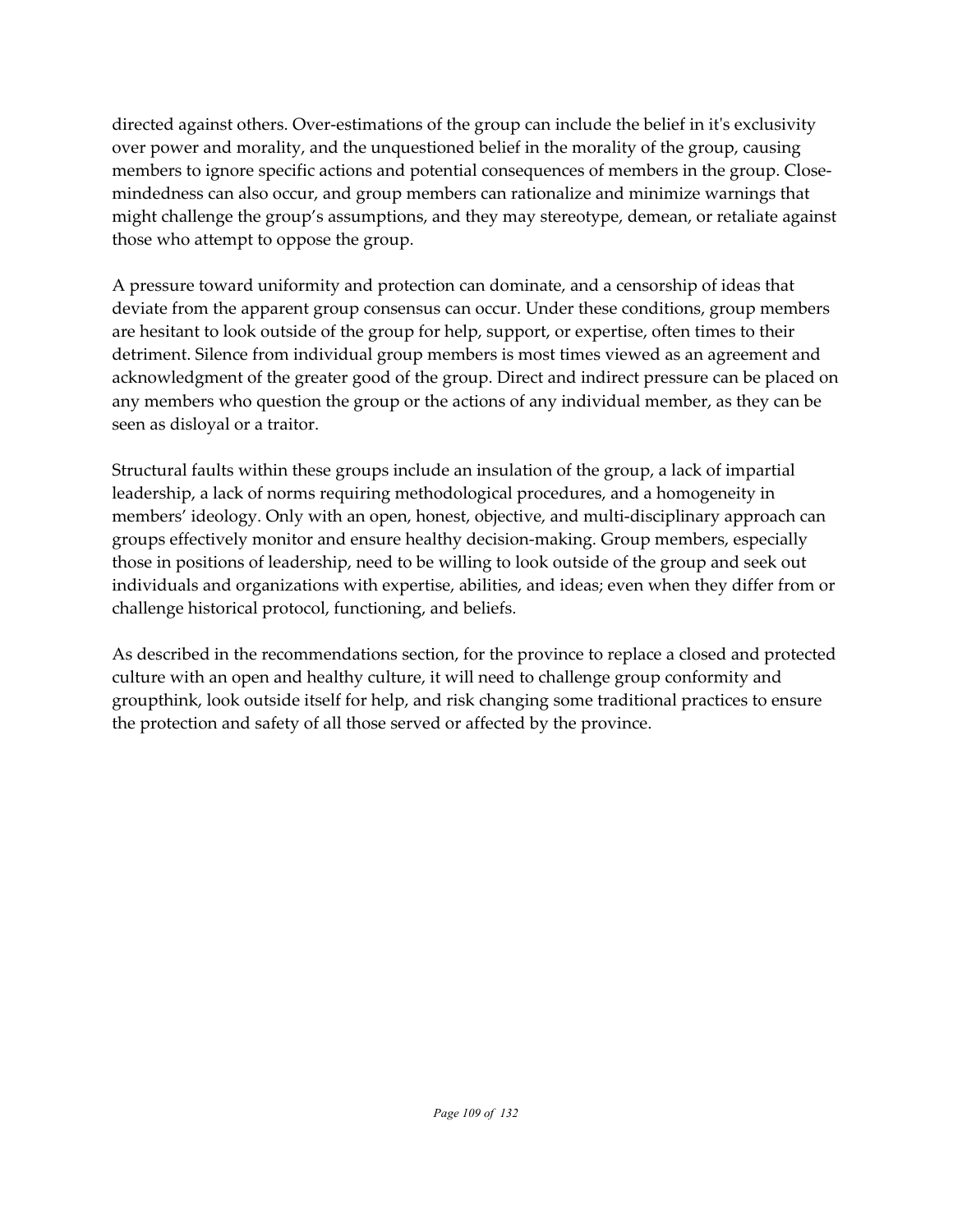### *Appendix 4 Sample of a Public Statement*

"*On \_\_\_\_\_\_\_\_\_\_\_\_\_\_, 20\_\_, we received an allegation of sexual abuse against Fr. \_\_\_\_\_\_\_\_\_\_\_\_\_, a Capuchin friar of the Province of St. Joseph. Fr. \_\_\_\_\_\_\_\_\_\_\_\_ has been assigned to ministry as [title] at [parish/school/other] since [date] . In accordance with state mandatory reporting laws and the province's Sexual Misconduct Policy, the allegation was reported to the appropriate law enforcement agency in the county where the abuse is alleged to have occurred. Fr. \_\_\_\_\_\_\_\_\_\_\_\_\_\_\_\_ was immediately placed on administrative leave, pending investigation of the allegation. Fr. \_\_\_\_\_\_\_\_\_\_\_\_\_ was in ministry at the location during the time period of the alleged abuse. Thus, it is within the realm of possibility that the alleged abuse could have occurred. Consistent with the Sexual Misconduct Policy, the provincial will place the accused friar on administrative leave pending completion of an independent investigation into the allegation which is submitted to the Review Board for review. In addition, consistent with the Sexual Misconduct Policy, Fr. \_\_\_\_\_\_\_\_\_\_\_\_ has been removed from the premises and ordered to have no contact with the complainant and his family. The bishop of [diocese/archdiocese], where [parish/school/other] is located has been notified of the allegation against Fr. \_\_\_\_\_\_\_\_\_\_\_\_\_ and the actions taken by the province. Fr. \_\_\_\_\_\_\_\_\_\_\_\_ has been placed in a location where he will be monitored and have no unsupervised access to minors or vulnerable adults, pending completion of the investigation. These steps insure the safety of the complainant and community, the rights of Fr. \_\_\_\_\_\_\_\_\_\_, and the integrity of the independent investigation. We also take these steps to err on the side of caution, and thus* ask that nobody view these measures as an indication that the province has determined Fr. *to be guilty of the allegation against him. At this early juncture, until the investigation concludes, we render no judgments about the veracity of the allegation or about the guilt or innocence of Fr. \_\_\_\_\_\_\_\_\_\_\_\_. We remind everyone that an accused is entitled to the presumption of innocence unless*

*and until such time as the accused may be found guilty after an adjudication or deliberative process. If anybody has a reasonable suspicion that a Capuchin friar, employee or volunteer has sexually abused a minor or vulnerable adult, please report the suspected abuse to the appropriate law enforcement agency in your county or to Amy Peterson, Director of the Office of Pastoral Care and Conciliation of the Capuchin Province of St. Joseph.*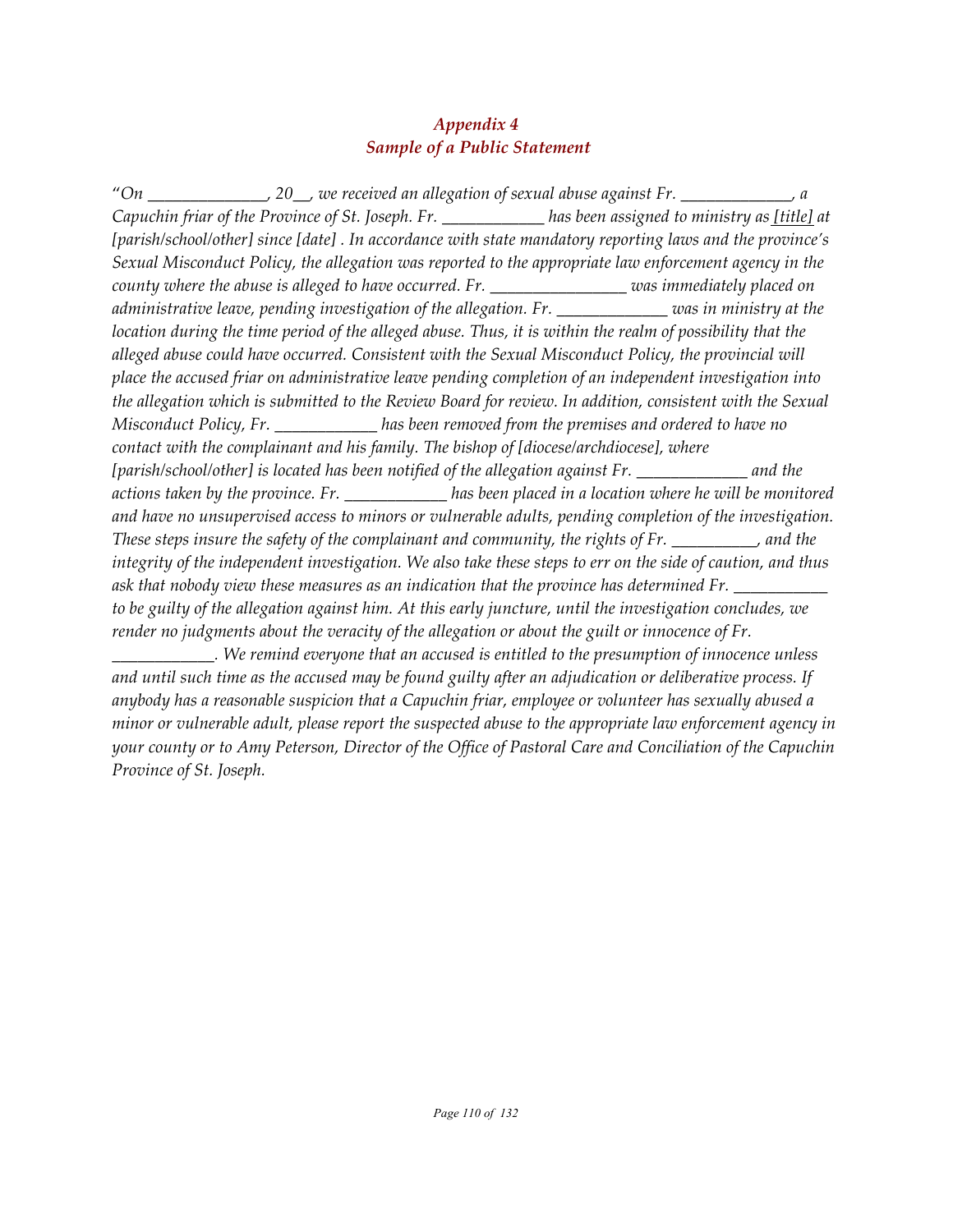# *Appendix 5 Forms Adopted for the Opcc*

This appendix sets forth two forms recently adopted by the province's Office of Pastoral Care and Conciliation.

# *Notice to a Friar Accused of Sexual Abuse of a Minor Province of St. Joseph of the Capuchin Order*

 The province has received an allegation that you sexually abused a minor. This alleged abuse occurred at [PLACE] on [DATE(S)] against [Name], who was a minor at the time, and involved the following misconduct [Describe]

Per the provinces' *Policies and Procedures Regarding Sexual Misconduct with Minors*, the appropriate law enforcement agency was notified of this allegation. We have been informed that (check one):

 $\Box$  They have completed their investigation.

They have not completed their investigation.

 $\Box$  You are being placed on administrative leave pending investigation of allegations, effective immediately.

Once law enforcement has given us permission for us to do so, the province will be retaining the services of an independent investigator, [Name], to further investigate the allegations as quickly and thoroughly as possible. The results of the investigation will then be submitted to the Provincial Review Board, which will make recommendations to the provincial minister.

I will notify the Minister General of these allegations, per the policies of the Capuchin Order. He in turn will notify the Congregation for the Doctrine of the Faith if you are a cleric. Members of the Provincial Council have already been notified. In addition, I have also notified [list applicable bishop(s) and ministry director(s)].

If you are a priest, the (Arch)diocese of [Name] has been or will be notified of these allegations and your faculties to function as a priest will be temporarily suspended. You are not permitted to engage in any public ministry, including but not limited to Masses, confessions, hospital and home visits, spiritual counseling, speaking engagements, weddings, funeral services, etc., effective immediately. You are, however, able to say Mass privately. The province will assist you in getting substitutes for your existing pastoral commitments.

Please be advised that you have the following rights:

• The right to remain silent in response to the allegations.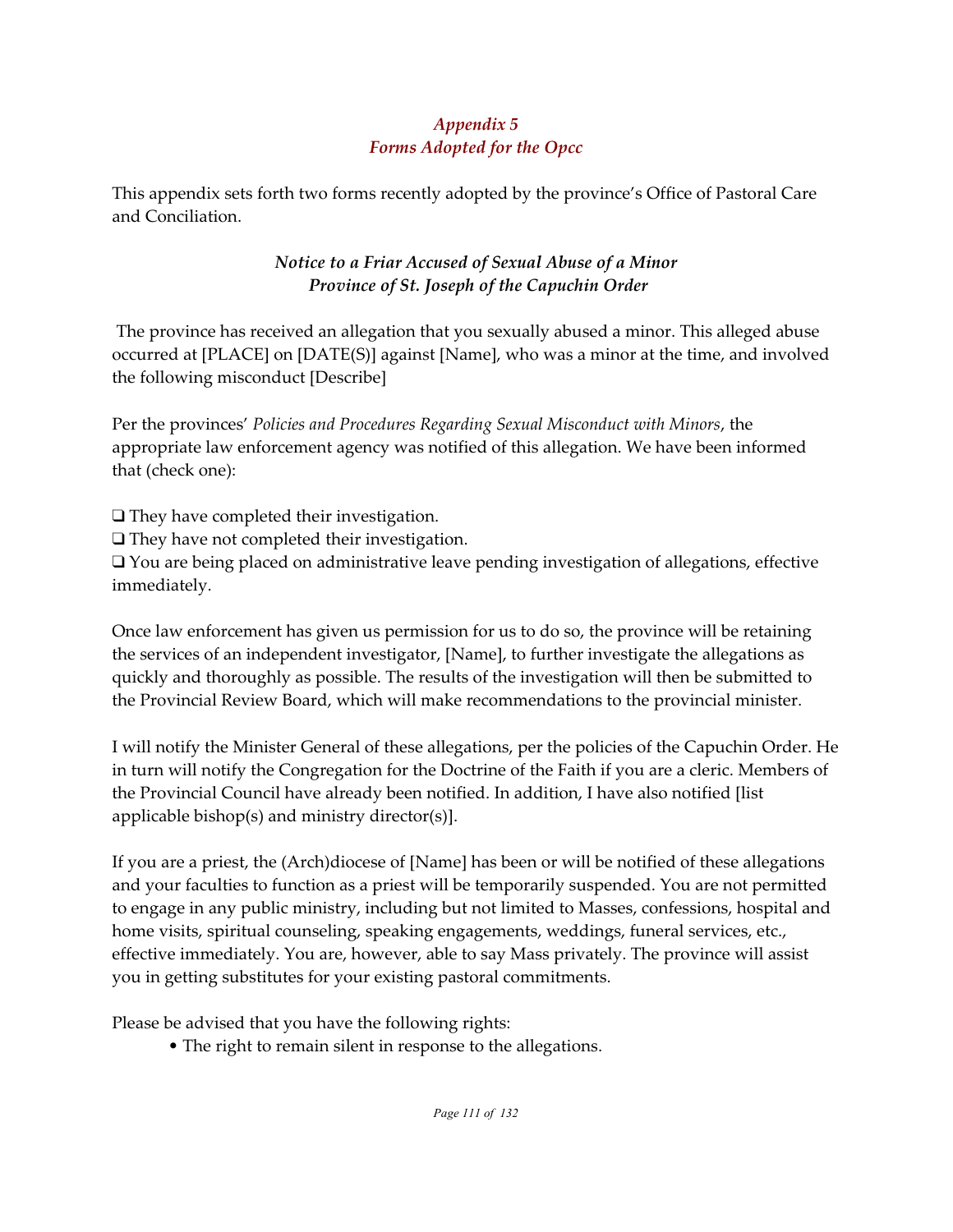• The right to a support person provided by the province (see attached list) to offer pastoral care to a friar accused of misconduct.

• The right to legal counsel, both criminal/civil and canonical, who can advise you of your rights under the applicable law. [See attached list.] The province will pay for your legal representation, but as the client your lawyers' duty of loyalty is to you.

• The presumption of innocence unless guilt is established by the applicable standard of proof.

• You may, either in person, through your support friar or through your counsel, choose to respond in writing to the allegations made against you.

• The right to continued support from the province to meet your basic needs in a manner that is consistent with our vows.

• The right to live in a friary with the support of your Capuchin brothers, although you may have to move from your current residence until the final disposition of this matter.

Please be advised of the following:

• You are not to have any contact whatsoever with the complainant, the complainant's family, or any other person involved with the alleged misconduct. (This includes indirect contact through e-mails, Facebook, or similar media.)

• With due regard to the rights that you as an accused person may have under the United States Constitution or any other applicable law, when civil authorities are investigating sexual misconduct:

A minister, including the provincial minister and the OPCC director, is free to disclose any and all non-confidential information that he or she possesses to any person authorized under civil law to investigate such matters;

• Each minister and ministry is expected to cooperate with such an investigation.

• No minister shall do anything calculated to interfere with or impede any investigation(s).

| <b>Provincial Minister</b> |  |
|----------------------------|--|
|----------------------------|--|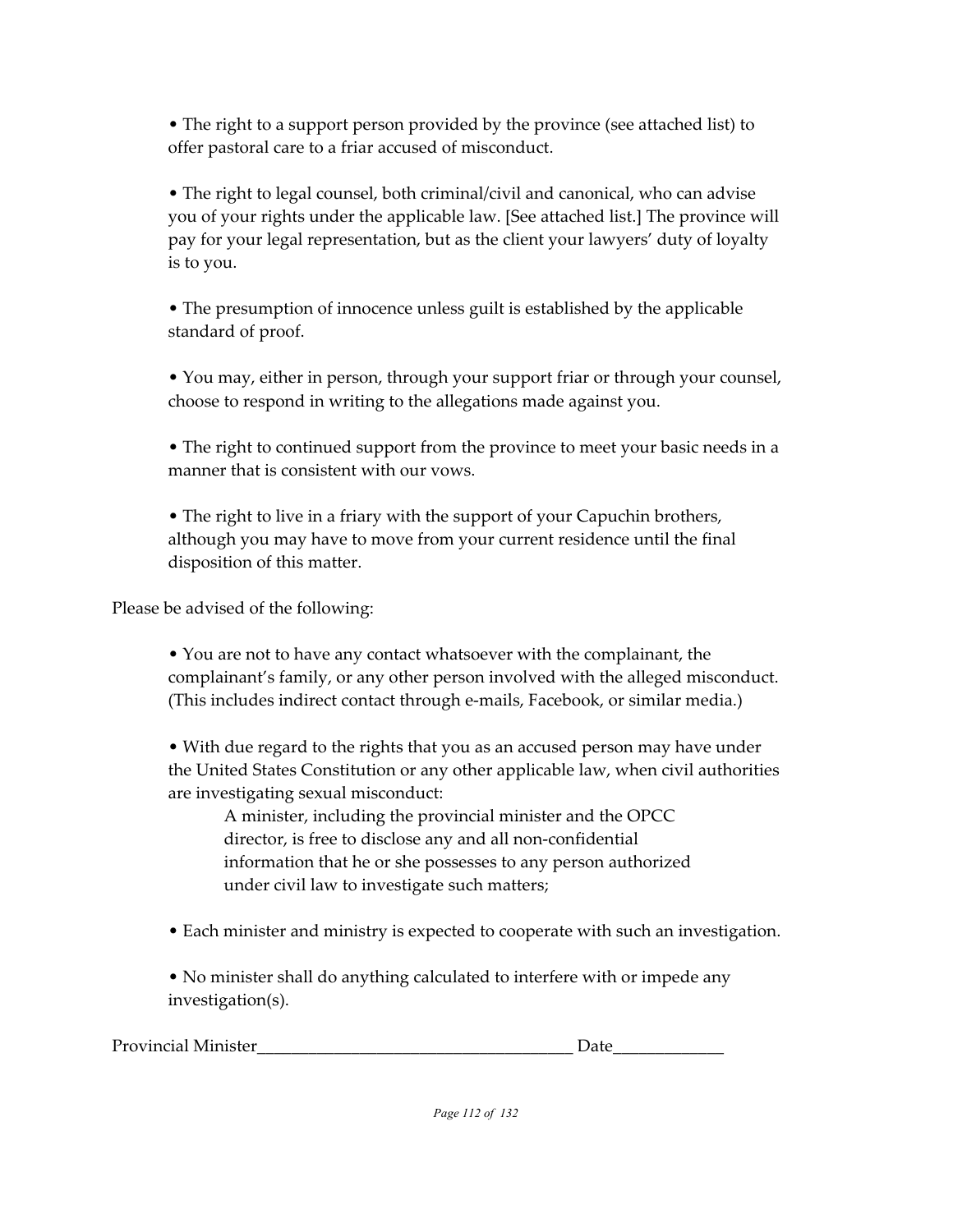I have received this *Notice to a Friar Accused of Sexual Abuse of a Minor* form and understand its contents.

| $\mathbf{r}$ .<br>15 Friar<br>טור<br>____ |  |
|-------------------------------------------|--|
|                                           |  |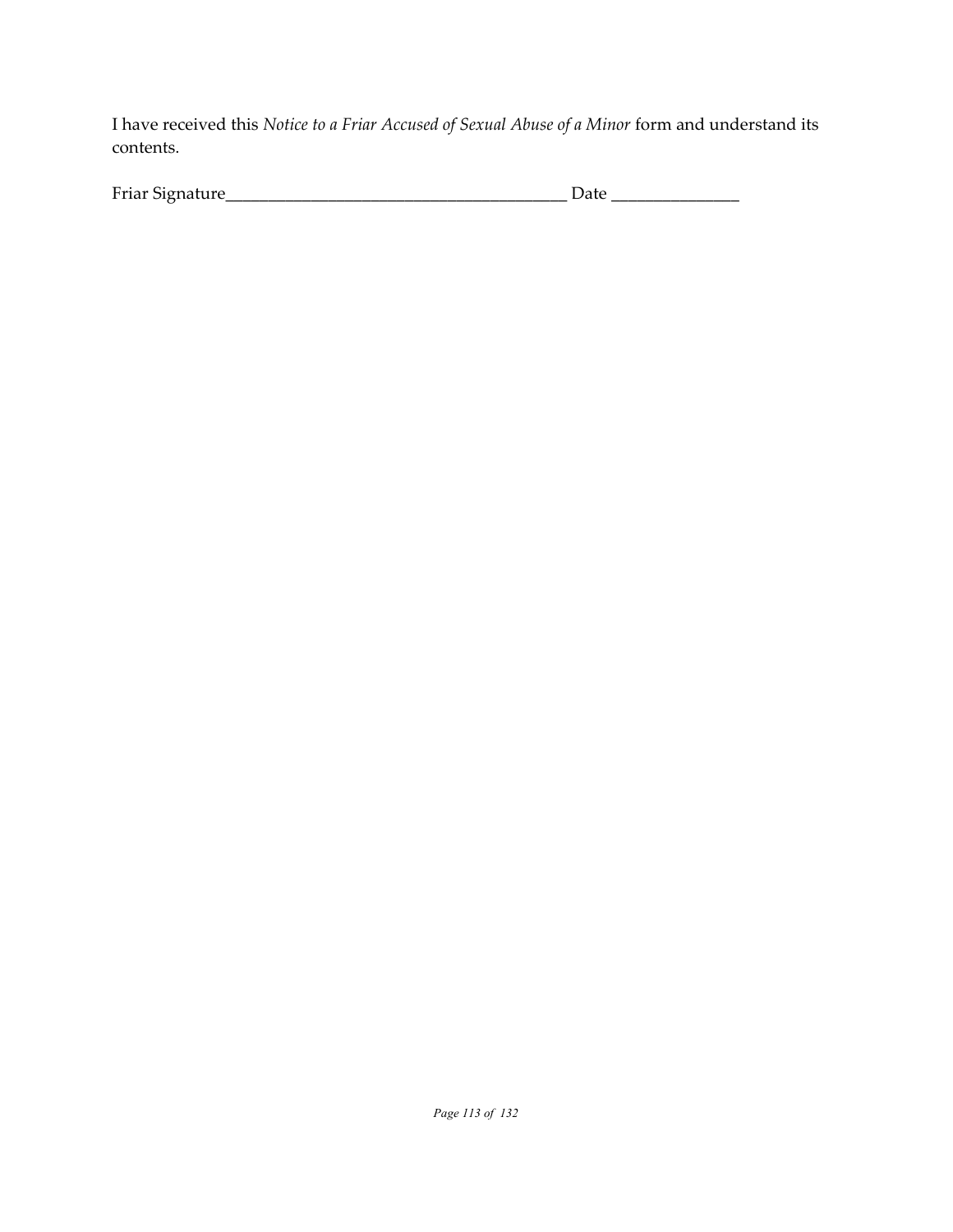## *Appendix 6 Recommendations from Various Reports: 1993-1998 The Kersten Report, 1993 Project Samuel Provincial Policies from 1996 and 1998*

Recommendations from the *Kersten Report* re:

• Definitions of "misconduct," "complainant," "named friar," and "aftercare," and recommendations based on criminal codes;

• Avoiding conflicts of interest by separating the provincial minister from the named friar and complainant, as the provincial minister was designated as final arbiter of the complaint;

• Sharing complaint responsibility, such that a Capuchin or lay employee would serve as the complainant support person and would be isolated from the friar support person and review board;

• Providing pastoral care for victims and families, without the goals of persuading them to forego litigation and sign legal releases;

• Appointing a friar support person as liaison between the named friar and order and as supervisor of the friar's aftercare;

• Independent, objective provincial investigators experienced in sexual assault matters, to take statements from complainants and named friars and witnesses, and present evidence to the provincial minister and review board;

• Establishing a review board to serve as an independent consultative body that provides advice and counsel and recommendations to the provincial minister;

• A review board that advises on "reasonable cause" and whether circumstances support the complaint, and on administrative actions against offending friars, and on friars' aftercare, and on review and improvement upon sexual misconduct policies;

• Retaining an education coordinator responsible for educating students, parishioners, friars and staff about sexual abuse and about developments in mandatory reporting laws;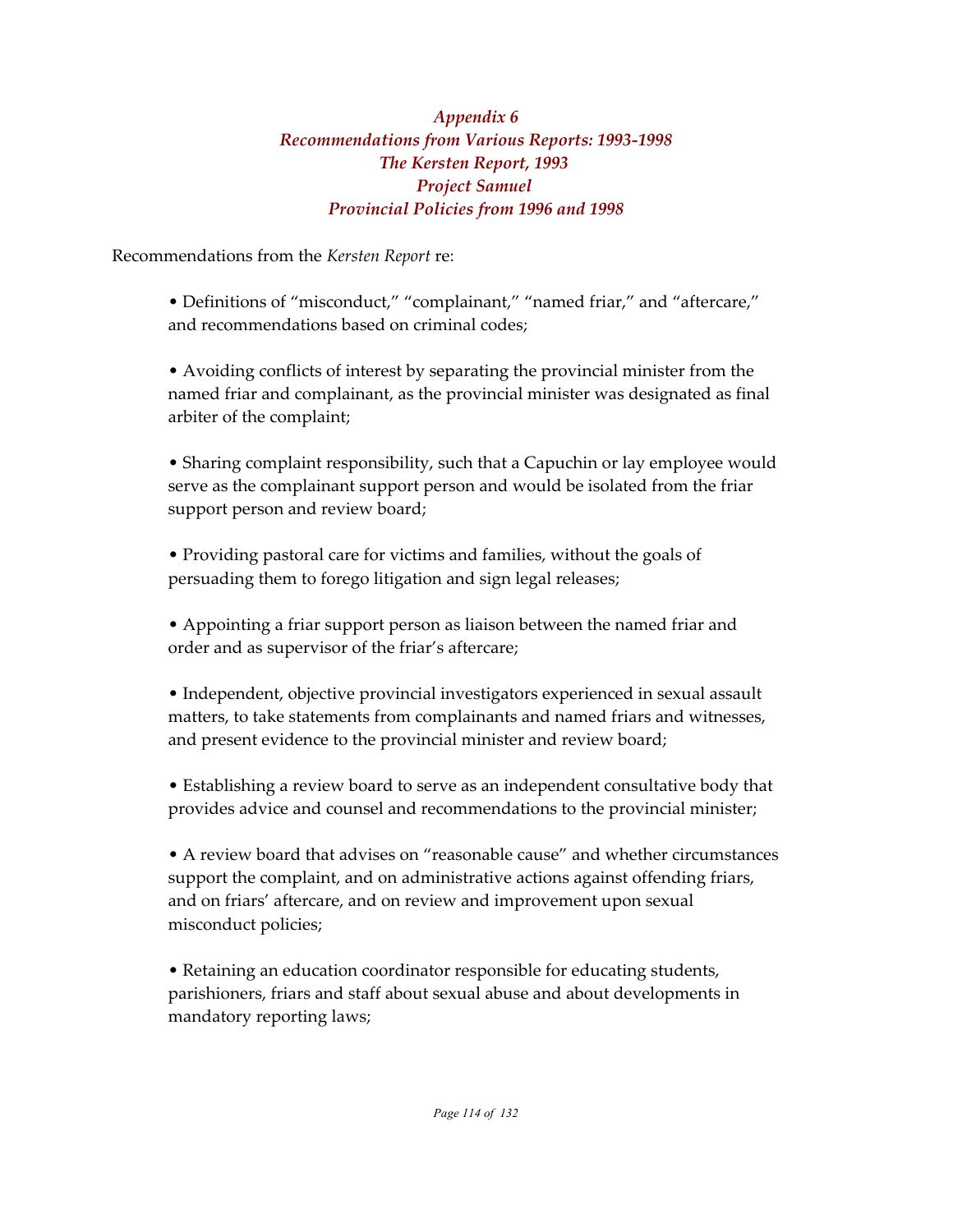• Distributing a new policy to all friars, each of whom would certify his review and understanding of the policy;

• Advising a victim and family of the sexual abuse policy and its terms, the complainant support person, the role of the provincial investigator, paid-for counseling, and disposition of the offending friar;

• The provincial investigator's contact with a victim and family within 24 hours of the complaint;

• Immediate notice of alleged sexual abuse to the provincial minister, who is responsible for mandatory reporting to authorities and verifying the report to the originating reporter;

• Deferring formal internal investigations and taking of statements until other civil investigations are complete;

• A reasonable cause inquiry by the review board at the initial stage of review, based on the provincial investigator's reports;

• Interim placement of a named friar if reasonable cause is found;

• Provincial minister's acceptance of the review board's recommendation, and if he finds reasonable cause, the friar is placed on administrative leave and advised to stay away from the complainant;

• Due process guarantees for the named friar, including early notice of the claim, a friar support person and a legal advocate;

• A subsequent review board hearing (after a reasonable cause hearing) as to whether substantial and credible circumstances support the claim, with protections for the complainant and due process guaranteed to the named friar;

• An aftercare friar shall have psychological evaluation and treatment, no unsupervised contact with children or vulnerable adults, reassignment to a ministry that avoids contact with vulnerable persons, and shall live in a Capuchin community, not alone;

• Bishops and local ministers shall be notified of an offending friar's new assignment;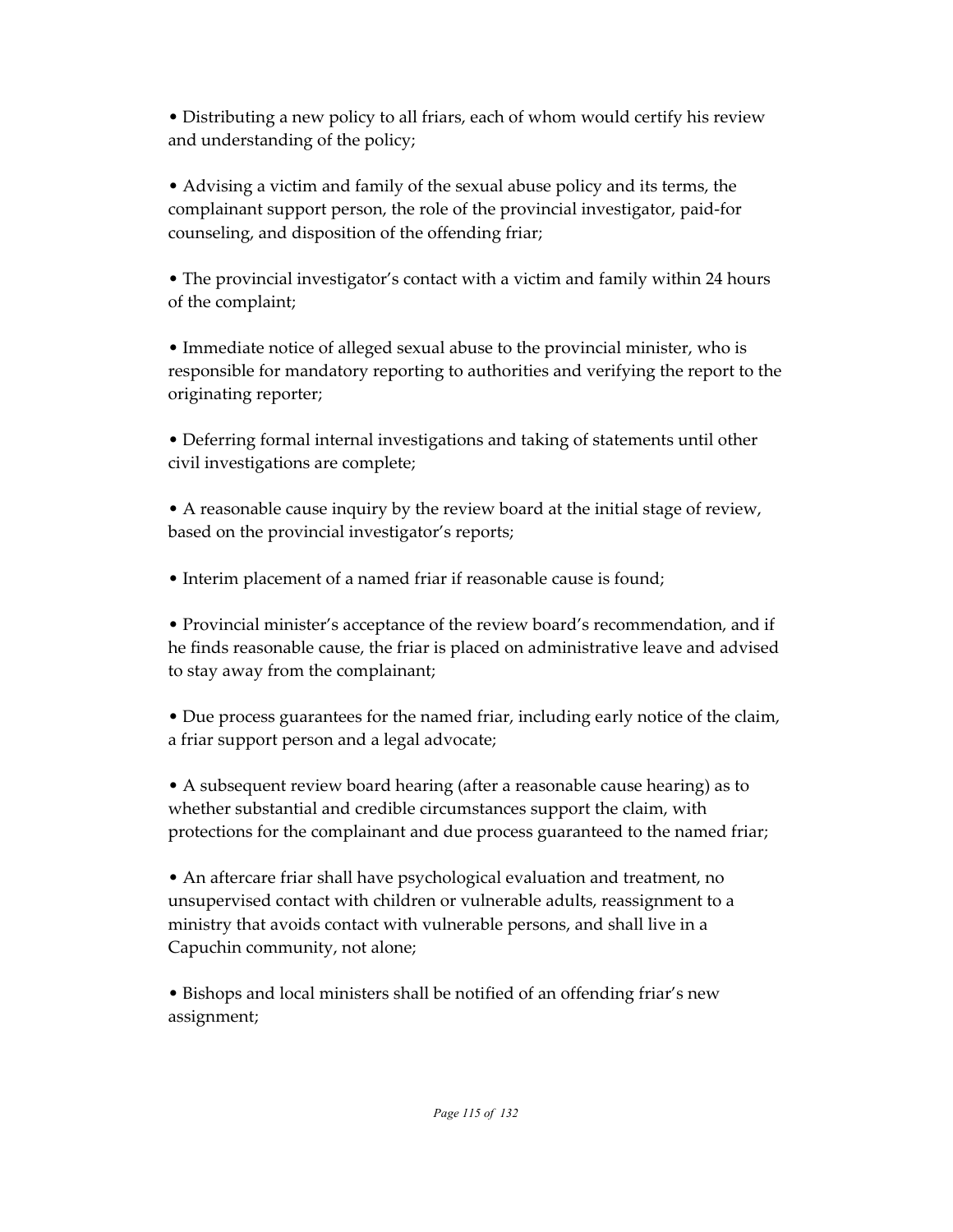• Continue the policy of addressing inappropriate behavior that is not criminal, and is not technically misconduct or substantiated misconduct;

- Maintain complete documentation of the claim, disposition and process; and,
- Determine if the province has a moral responsibility to publicize information on names friars and, if so, to do so.

### *Recommendations from Project Samuel - 1993*

Two days after the May 27, 1993 publication of the *Kersten Report*, members of Project Samuel, a group of survivors sexually abused by Capuchins, submitted a list of written recommendations to provincial leaders. These included:

- Acknowledgment of Capuchins' sexual wrongdoing;
- Compassionate treatment of all victims;

• Permanent removal of all Capuchin sex offenders from active ministry and church-operated psychological treatment facilities;

 • Resignation of all SLS and provincial officials who may have concealed sexual abuse at SLS, including the president, rector, dean of discipline, provincial minister, and all then-current provincial council members;

• Public retraction of a December 10, 1992 directive ordering Capuchins to report allegations of sexual abuse to the provincial minister rather than civil authorities;

• Public retraction of the policy requiring victims to sign confidentiality agreements in exchange for treatment payment;

• Public disclosure to benefactors and SLS alumni regarding sums spent for legal defenses in criminal and civil actions and to support offending friars;

• Removal from the Capuchin criminal defense team former Milwaukee police officers who pled guilty to misconduct when interviewing an adolescent abuse victim;

- Cooperation with civil authorities investigating sexual abuse by Capuchins;
- Independent investigation of Capuchin sexual abuse in the U.S. and abroad;
- Paid psychological treatment for victims;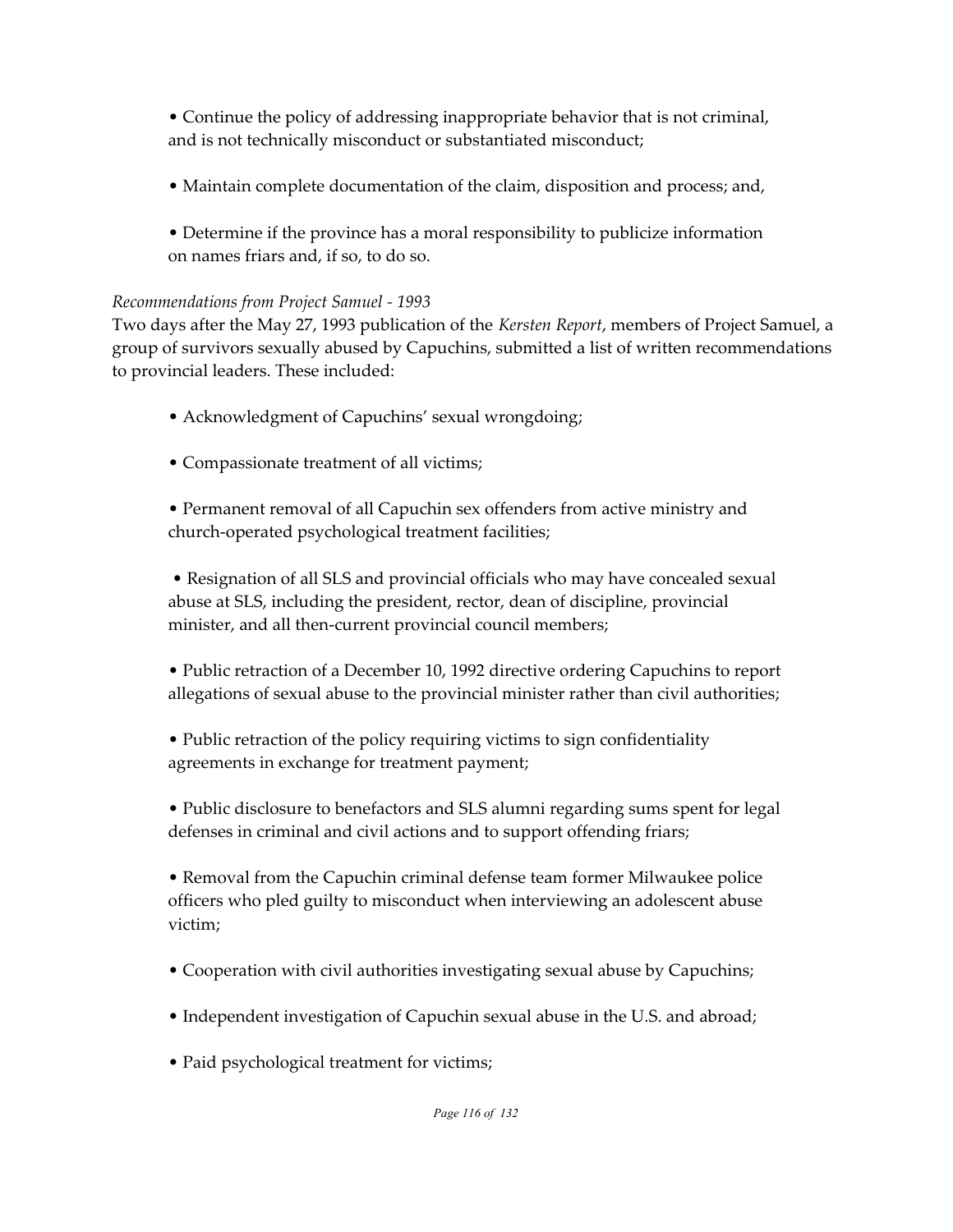- Appointment of Capuchin Friar Fr. Michael Sullivan as victims advocate;
- Release of SLS alumni addresses to Project Samuel so that Project Samuel victims could contact potential SLS abuse victims;
- An annual retreat for victims and families conducted by Fr. Michael Sullivan;
- Swift and just settlement of all criminal and civil cases against Capuchins for sexual abuse;
- Written apologies to victims and families;

• Independent review board to investigate sexual abuse claims after immediate reports of the allegations to civil authorities, at least one member to be a Project Samuel member;

• Appointment of consultants to advise Capuchins about sexual abuse, at least one of which would be a Project Samuel member; and,

• Implementation of sexual abuse norms and training at SLS.

## *Recommendations from 1996*

By August 1996, the province's written sexual misconduct policy and related policies incorporated almost all of the special counsel's recommendations in the May 27, 1993 *Kersten Report*. The policy also included additional improvements:

• Creation of a Sexual Abuse Response Coordinator (SARC) to be the point person for responding to sexual abuse claims on behalf of the provincial, and insuring compliance with the policy, including the 1993 Special Counsel's recommended protocols;

• Prompt notice of sexual abuse allegations to the province's attorneys and the bishop where the accused resided. (However, the revised policies made notice to local Capuchin ministers discretionary if the provincial "deem[ed] it appropriate," rather than mandatory as special counsel had recommended.);

- Notice to civil authorities even if not required by state law;
- Mandatory establishment of a permanent file on the incident;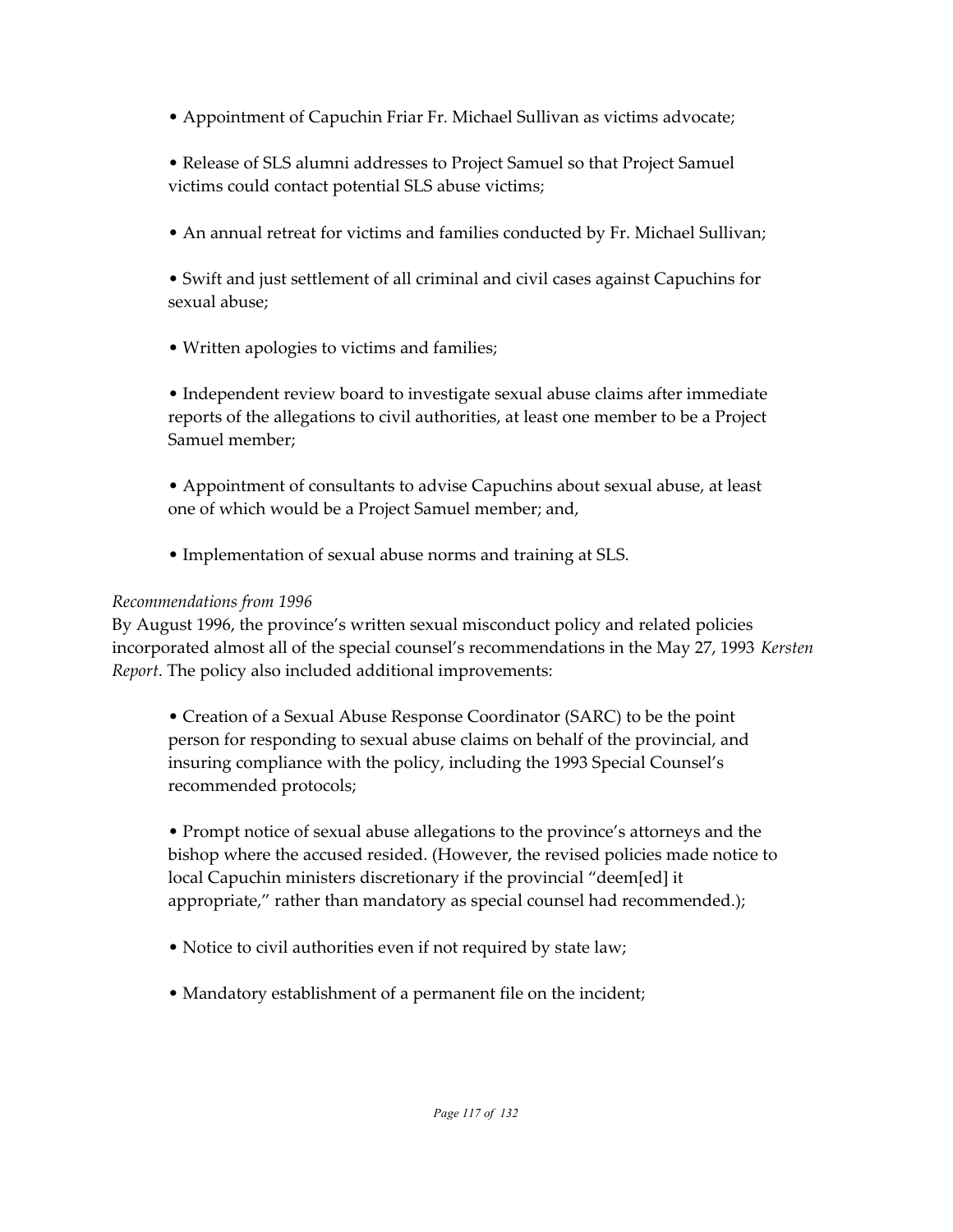• Where an accused was not a friar, the provincial could take actions against the person consistent with his or her contractual and common law rights, including suspension or termination from employment;

• Mandatory action to clear an accused's name when evidence did not substantiate an allegation;

• After investigation and consultation with provincial leaders and the province's corporate attorneys, the SARC would determine if the province's then-insurer, Catholic Mutual, would be notified of the alleged abuse;

• Minors' and adults' privacy must be respected when they change into swim suits and are showering;

- No adults and minors are to share accommodations;
- No minors are to stay overnight in a rectory;
- At least two adults were to be present with minors on trips and outings;

• Physical contact with minors was only to be "under appropriate public circumstances;"

- Adults were to refrain from use of alcohol when working with minors;
- Adults "should avoid developing intimate relationships with minors;" and,
- Minors were to be educated as to their right to privacy, to resist unwanted touches and inappropriate demands, to report improper behavior.

#### *Recommendations Made in 1998*

Revisions were made in August of 1998 to the province's sexual misconduct policies. Some of the recommendations set forth that were incorporated into the sexual abuse and related policies included:

• New "Guidelines for Management of Provincialate Personnel Files" that mandated retention of documents that could lead to litigation, including sexual matters, and maintaining separate envelopes for psychological evaluations and treatment records (June 1994);

• Recommendations for maintaining provincial minutes, including writing them in a manner sensitive to the fact that they may be read from a different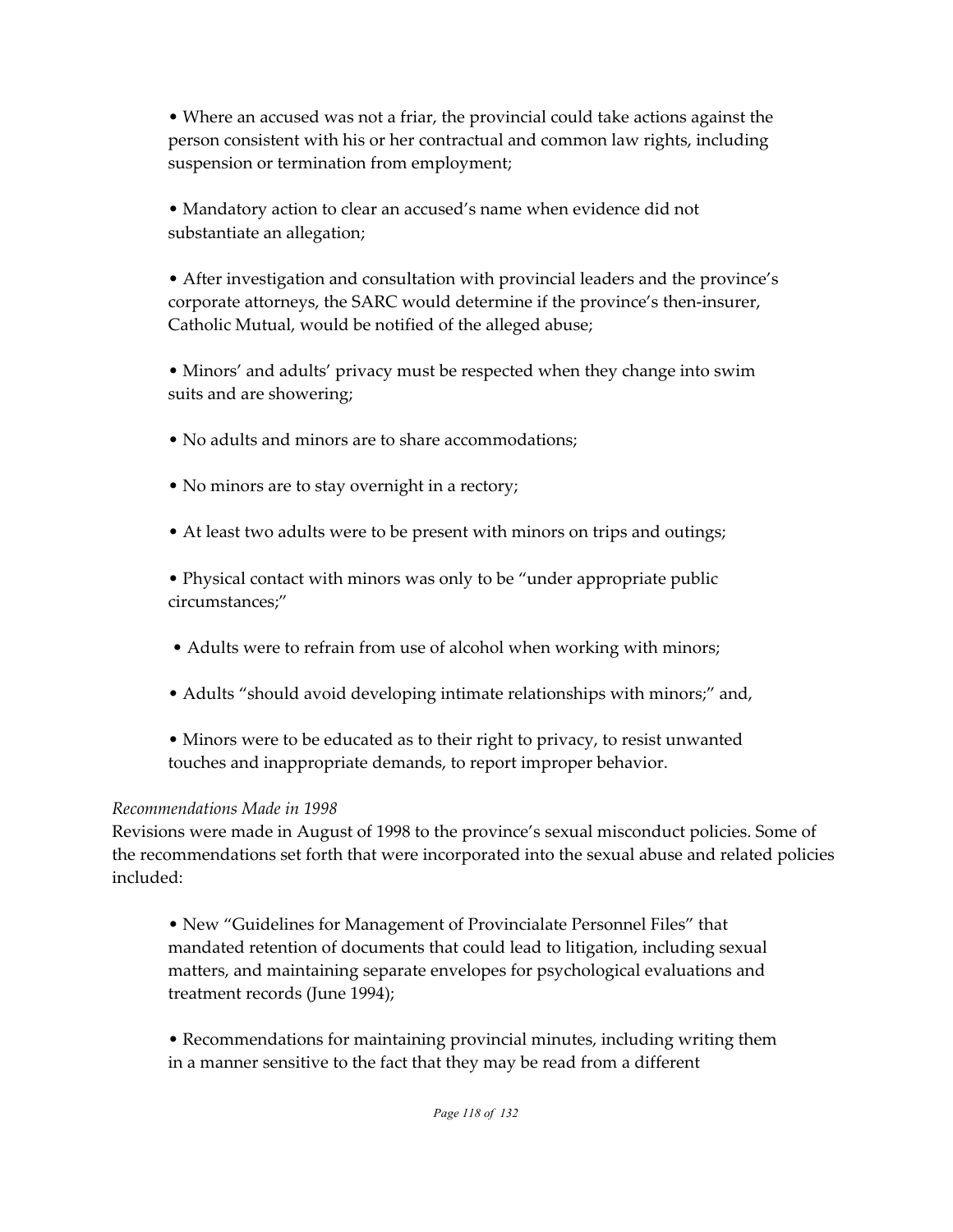perspective, such as for litigation, other than the purpose for which they were originally written (July 1994);

• Recommendations that therapists' recommendations be followed "no matter what" and that updates be noted in the minutes, and that every intervention for a friar's sexual or other misconduct be reported in the minutes and follow-up be noted, and actions recorded in the minutes (July 1994);

• Capuchin Friar Fr. Marty Pable, Ph.D., a psychologist and the first SARC for the province, noted in a July 1994 memo that in his role he made sure the provincial received immediate notice of alleged sexual abuse, and directed the provincial investigator to investigate, provided support persons for the claimant and accused, convened the review board if directed by the provincial, and supervised the evaluation and treatment and aftercare of accused friars (July 1994);

• In his role as the SARC, Fr. Pable also kept records of sexual abuse claims, data compiled by the investigator, minutes of review board meetings, letters of referral to evaluation centers, letters of referral to therapists, therapy progress reports (destroyed after completion of therapy), offending friars' restrictions and aftercare and supervision contracts. (updated August 1994 Marty Pable memo).

An August 10, 1994 document - the revised "Guidelines for Management of Provincialate Personnel Files" - discussed documents to be maintained in personnel files so that successive provincial administrations would have the information to guide their handling of friars. It discussed legal protections of psychological evaluations and maintenance of summaries of treatment even when treatment reports may be destroyed.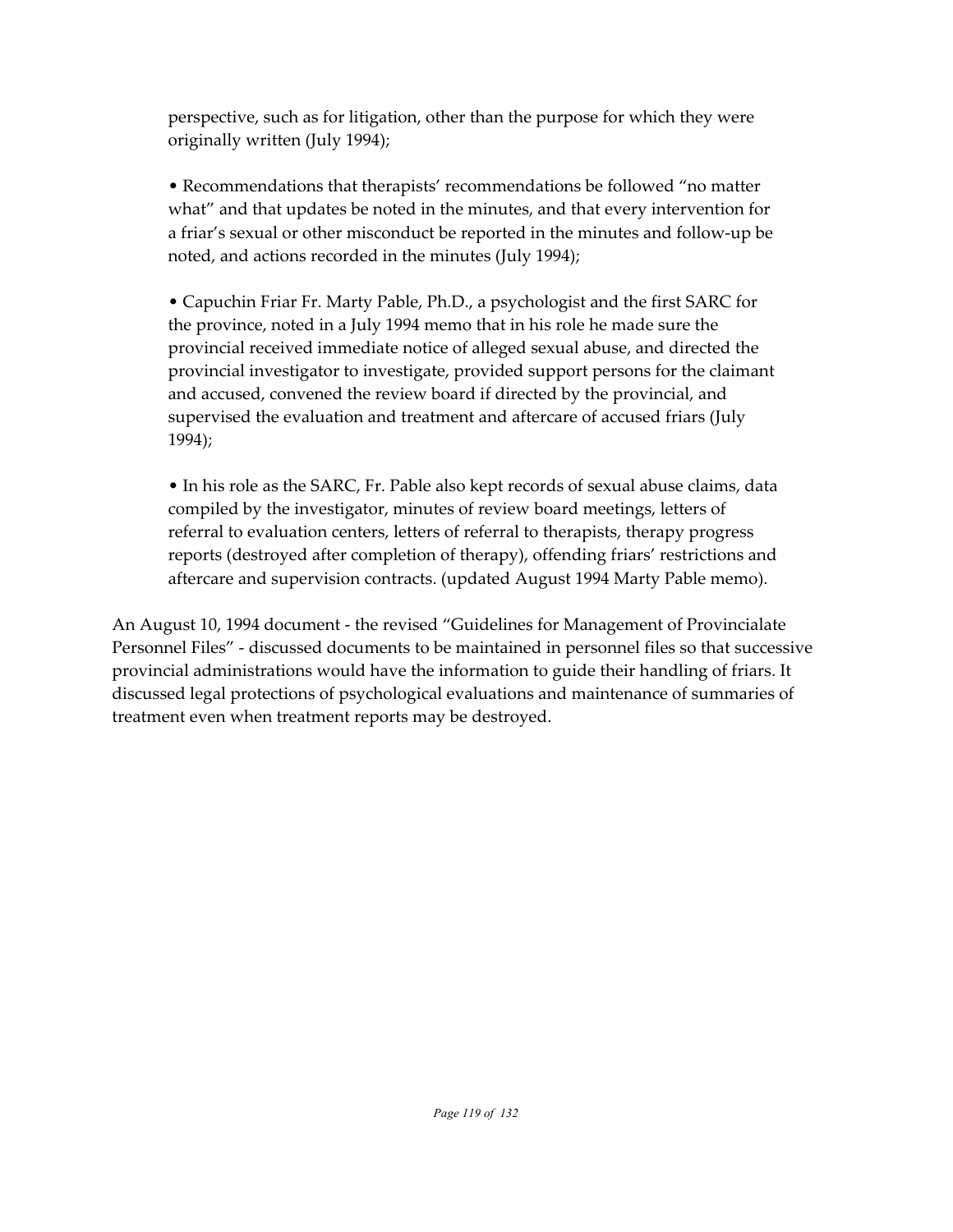## *Appendix 7 Case Study: Gale Leifeld*

Fr. Gale Leifeld served as rector of St. Lawrence Seminary (SLS) from 1976 until 1982. Prior to serving as rector, he had been on the faculty of SLS since 1955. He had held no other Capuchin assignment other than at SLS. There were more reports of sexual abuse perpetrated by Fr. Leifeld than any of the other accused friars. Fifteen of the twenty-nine known SLS victims had been abused by Fr. Leifeld. Reports of sexual abuse of students by Fr. Leifeld date to at least the 1965-1966 school year. For years, faculty and administrators who knew about Fr. Leifeld's activities did not report him to provincial leadership, civil authorities, or parents. In 1974, a parent made a direct report to Fr. Joe O'Connor, rector at the time. Apparently nothing happened because Fr. Leifeld was appointed rector in December 1976, after this report had been made. There were at least three other reports of sexual abuse perpetrated by Fr. Leifeld in 1976 and another in 1977. Fr. Leifeld admitted several students' allegations in the 1970s and early 1980s.

Provincial Minister Fr. Ron Smith clearly was aware of reports about Fr. Leifeld at least by the beginning of 1981. He wrote a three-page letter to Fr. Leifeld on Feb. 8, 1981. Although the words "sexual abuse" or "sex" are not in the letter, it is clear that Fr. Smith was using veiled or coded language. Fr. Smith says he discussed the matter with Fr. Leifeld on Dec. 26, 1980 and that he was satisfied there were no more "behaviors or activities such as I brought to your attention in December." He went on to tell Fr. Leifeld that "I now feel assured that such behaviors have ceased."

It appears there may have been no investigation into any of the accusations against Fr. Leifeld beyond the conversations between Fr. Leifeld and Fr. Smith. If any sort of investigation was carried out, no record of it was produced. Fr. Leifeld was removed as rector at the end of the 1981-1982 school year. There is no written record that indicates he was removed as a punitive measure or as a result of his sexual abuse of several students, even though the provincial knew about this at the time. On the contrary a letter from Fr. Leifeld to Fr. Smith gives the distinct impression that his departure from the office of rector was a move mutually agreed upon by the two (Letter 8-6-1981). No records of the investigation that led to Fr. Leifeld's 1982 removal from SLS exist (*Kersten Report*, p. 12).

In spite of his knowledge of Fr. Leifeld's activities, Fr. Smith allowed him to live on his own with his ailing father. On May 25, 1983 he wrote to Fr. Leifeld and told him that he would continue inquiring of bishops within the province seeking a parish for him. He wrote a letter of recommendation on his behalf to Bishop Melczek of the Gary diocese on June 8, 1983. In the letter he says that "Fr. Gale is a priest in good standing with us." He does *not* say that, by 1983, Fr. Leifeld had been reported at least seven times for sexual abuse of minor students.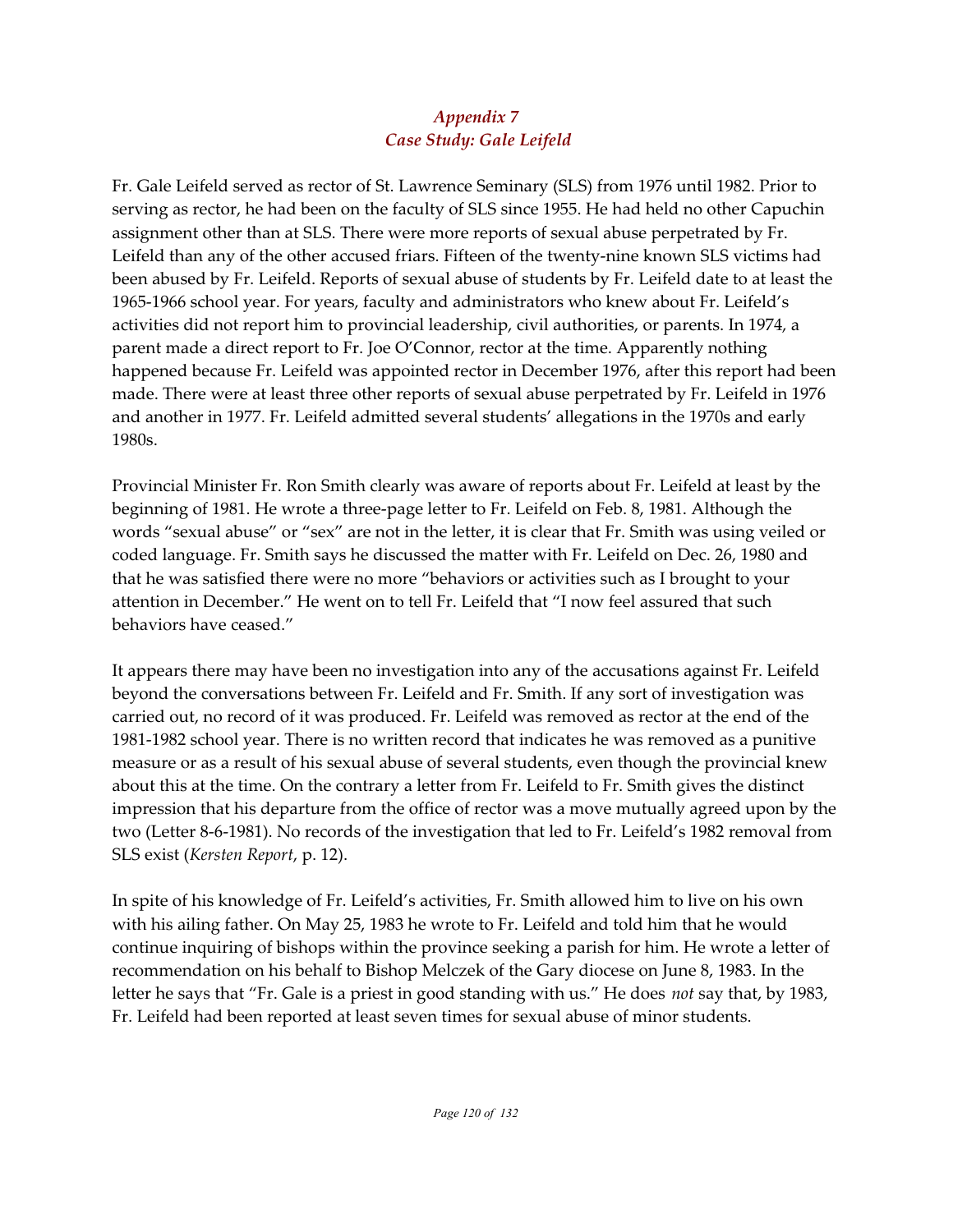Despite Fr. Leifeld's history of sexual abuse, in 1984 he was reassigned to a parish and became director of vocations at Sacred Heart School of Theology. He was promoted to dean of students at Sacred Heart in 1985.

The first psychological evaluation of Fr. Gale Leifeld took place in April 1989, mandated by the provincial minister, Fr. Ken Reinhart. Leifeld was evaluated by Anthony Gillette, Ph.D., a clinical psychologist. By that time, there had been at least seven reports of sexual abuse, some of which resulted in consultation with the province's lawyers. In his letter to Dr. Gillette, Fr. Reinhart stated that the lawyers recommended the psychological evaluation. He went on to state "While we have no firm basis to accept or deny any allegations of past activities, we also feel responsible to assure that if there is any struggle in Gale's life in relation to sexuality, that it be addressed for his own personal sake." (Letter, March 9, 1989). Quite the contrary, there indeed *was* firm basis to accept the allegations as truthful, including the fact that Fr. Leifeld had admitted abusing some students.

Dr. Gillette's lengthy and detailed report was sent to Fr. Reinhart on May 18, 1989. He recorded that Fr. Leifeld had admitted to molesting 5 boys while he was teaching at SLS.

Fr. Reinhart wrote a confidential memo on June 6, 1989 as a result of communications with and about Peter and Paul Isely, twin brothers who had been sexually abused by Fr. Leifeld. In this memo Fr. Reinhart clearly misrepresented the conclusions of Dr. Gillette:

*The comprehensive evaluation indicated that there was no major dysfunctional behavior in relation to any type of child sexual abuse tendencies. Any history of such activities or other similar activities are related to stress behaviors and inadequate ways to cope with these in relation to situations.*

Dr. Gillett's report gave a significantly different impression. The section that summarizes the psychological interview says that when asked to explain his sexual behavior with students at SLS "*the examiner found Father Leifeld to be unusually circumspect and evasive*." In the concluding summary section the report says*"…it was difficult for the evaluation team to formulate a clear picture of Father Leifeld's sexual orientation, sexual functioning and the probability of inappropriate sexual behavior occurring in the future*." It goes on to state "*There is some reason to believe that impulsive sexual activity could occur again if Father Leifeld does not learn to deal with his sexual impulses differently. Unfortunately Father Leifeld might be resistive to such a recommendation because his normal way of dealing with such problems is to simply deny their existence*."

The provincial minister's minimization of Fr. Leifeld's extensive sexual abuse of minors in his letter to Dr. Gillette is consonant with his consistent support of Fr. Gale Leifeld while he was rector of SLS and afterward. Fr. Leifeld continued in active ministry with no restrictions and no monitoring until 1993 when he was sent to the Paraclete facility in New Mexico.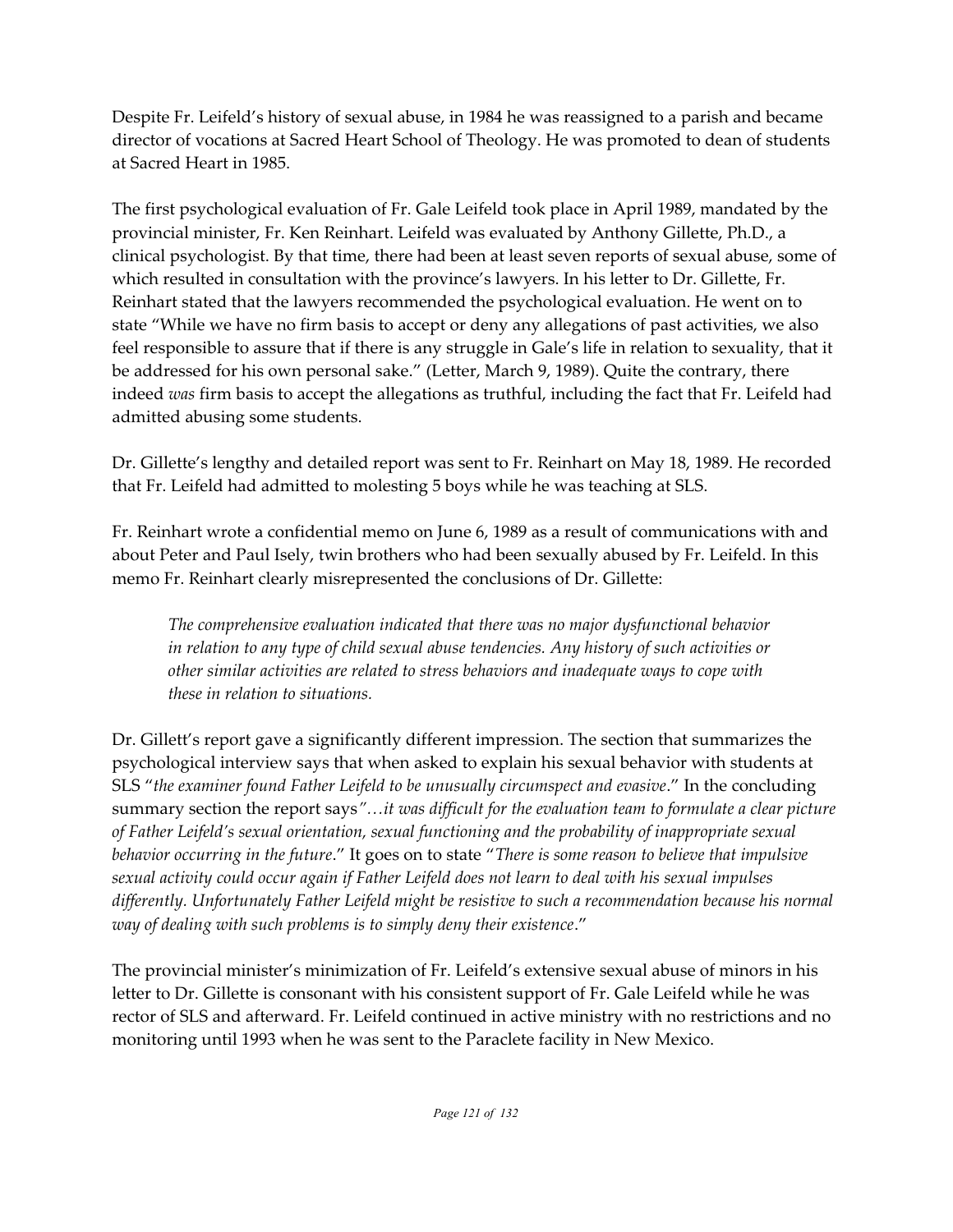The files do not reveal precisely why Fr. Gale Leifeld was sent to the Paraclete facility at that time but it is possible to surmise that the accusations that surfaced after the stories in the *Milwaukee Journal,* the civil actions and the *Kersten Report* all were strong factors influencing the provincial minister's decision. Fr. Leifeld never served in ministry after 1993, and he died in 1994.

The absence of proper protocols enabled Fr. Leifeld to continue abusing SLS students for almost two decades after notice of his sexual abuses first surfaced, and then to be reassigned to ministries that again gave him access to minors and young adults in parish and school settings.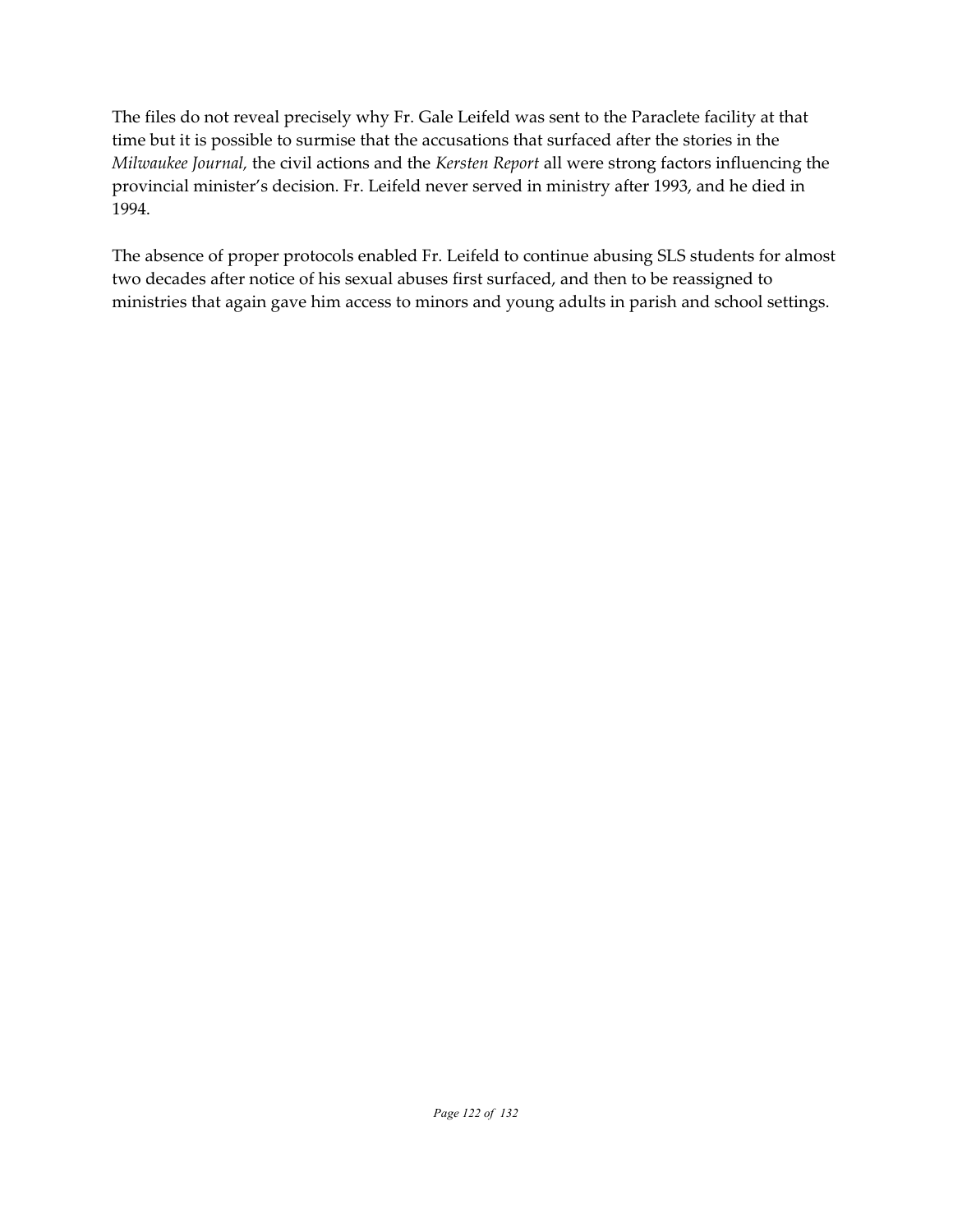## *Appendix 8 Case Study: Thomas Gardipee*

The case of Br. Thomas Gardipee compels detailed scrutiny, because the province's responses to his sexual misconduct became a turning point that resulted in the promulgation of the province's first sexual abuse policy in May 1988. In 1985, Br. Tom Gardipee, a teacher and coach at St. Lawrence Seminary (SLS), admitted that he gave alcohol and pornography to five 18 year old SLS seniors, went nude streaking with them, displayed condoms to them, and solicited at least two of them to masturbate with him. The students reported the incidents to SLS administrators. Their statements were taken. An informal hearing was held. Br. Gardipee acknowledged his misconduct, and he was ordered to go to the homes of each of the five students and personally apologize to the students. The process was well documented. Br. Gardipee was evaluated by a psychiatrist who was also a former Capuchin, and he determined that Gardipee was fit to remain at SLS. The provincial minister, Fr. Myron Kowalsky, assessed that he had acted immaturely, not sexually. However, there was strong disagreement and reservations among Provincial Council members as to whether Br. Gardipee's actions constituted sexual misconduct. Nevertheless, he was permitted to return to SLS, and was even elevated to the position of athletic director.

At the time, no provincial guidelines defined "sexual misconduct," "sexual abuse," "sexual harassment," "boundary violations," "minor," "vulnerable adult" or "power differential." Thus, there was ambiguity as to whether Br. Gardipee's behavior with 18 year olds constituted actionable sexual misconduct. No formal investigatory protocols compelled investigation into whether Gardipee engaged in similar misconduct with minors at SLS, had unhealthy sexual attractions to adolescent boys, or had abusive proclivities. No policies mandated compliance with legal proscriptions against providing alcohol to underage persons and indecent exposure, or spelled out consequences for Br. Gardipee's failure to comply with such laws. (In 1985, the legal drinking age in Wisconsin was 19, and it was illegal for an adult to serve alcohol to persons under the age of 19.)

No policy required independent, professional and objective assessments. Although they have no reason to believe that the evaluation in this case was anything other than professional and objective, the auditors are concerned about the appearance of subjectivity or a conflict of interest when a former friar conducts an assessment of a friar accused of misconduct. In addition, although Br. Gardipee had to apologize to the students, no formal policy existed to mandate disclosure of sexual misconduct to students' parents.

In 1987, the provincial minister, Fr. Ken Reinhart, requested that all sexual abuse be reported to him. However, the lack of a formal policy diluted the force of his request from that of a mandate to that of a suggestion. There was no formal consequence for failure to report sexual abuse. During the 1987-1988 school year, Br. Gardipee became infatuated with an SLS student, showering him with unwanted and inappropriate attention, starting in approximately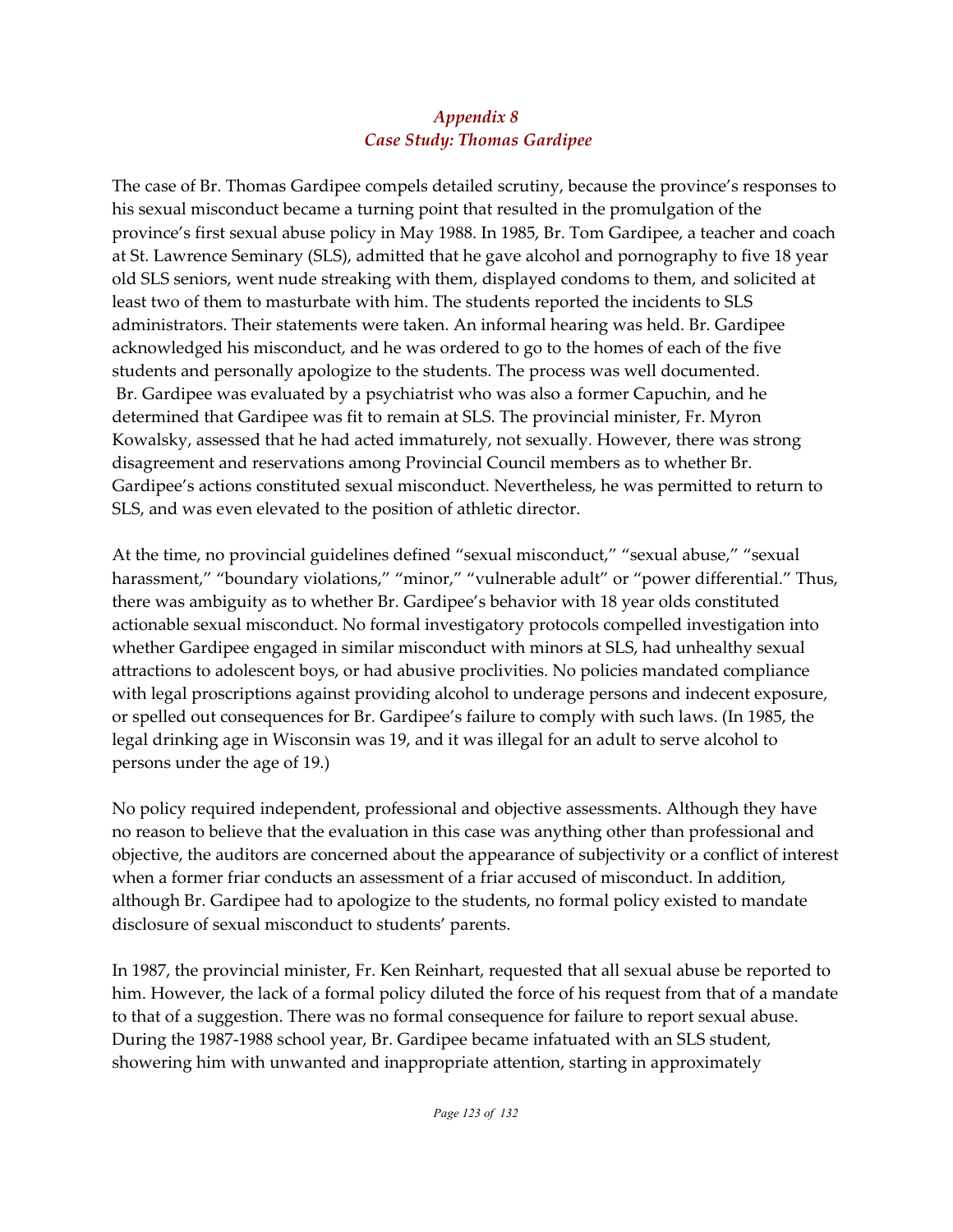September 1987. Br. Gardipee sent the boy letters that were inappropriate and appeared to be love letters. In March 1988, the boy's parents complained to a teacher and the SLS local minister, Fr. Ron Jansch.

Br. Gardipee was told to stay away from the boy, but the incidents were not reported to the provincial minister, Fr. Ken Reinhart, as had been requested. The boy's parents were not told of Br. Gardipee's prior misconduct in 1985.

When the provincial minister learned of Br. Gardipee's behavior and the parents' complaint in late March, he terminated Br. Gardipee effective at the end of the school year, in June. Br. Gardipee agreed to undergo another professional assessment. However, at the end of June, when the provincial minister was in Rome, the Provincial Council reversed his decision and reinstated Br. Gardipee after the SLS president, Fr. Keith Clark, and the SLS rector, Fr. Joe Diermeier, recommended that he return. Among other things, they advanced Br. Gardipee's argument that the "love letters" were actually part of a retreat exercise. Br. Gardipee continued his unsupervised contact with the boy the following school year, even taking him on unsupervised athletic trips and trips for medical treatment.

Br. Gardipee was finally removed from SLS in 1993, in the wake of the SLS sexual abuse scandal that erupted in December 1992, when the former student who had been the object of his infatuation reported that Br. Gardipee had masturbated in front of him in the late summer of 1987, when the student was only 16 or 17 years old; a minor.

No formal policies mandated the immediate removal of Br. Gardipee in 1985 and 1988. Hence, similar to the Fr. Gale Leifeld experience, a friar whose sexual misconduct was serious enough to merit termination in March 1988 was permitted to remain among students until the end of the school year, almost two more months. There was only limited investigation. No policies guided the Provincial Council when they considered and then agreed to reinstate Br. Gardipee at SLS after Fr. Ken Reinhart had terminated him. As a result, a friar who had engaged in sexual impropriety with teenage boys at a boarding school was enabled to remain in ministry there for another four-and-a-half years.

Despite Br. Tom Gardipee's multiple reported boundary violations (what the special counsel would later call "qualified acts") and incidents of sexual misconduct in 1985 and 1987-1988, for many years SLS leaders repeatedly supported him and made recommendations on his behalf, prioritizing him over the students he scandalized and abused. The SLS local minister (Fr. Ron Jansch) did not report him to Fr. Ken Reinhart, the provincial minister, when a student's parents complained in early 1988, despite Fr. Reinhart's explicit request that such misconduct be reported to him.

These events, in part, led to the province's promulgation of the first sexual abuse policy in May 1988. Yet even after Fr. Ken Reinhart terminated him from SLS in June 1988, recommendations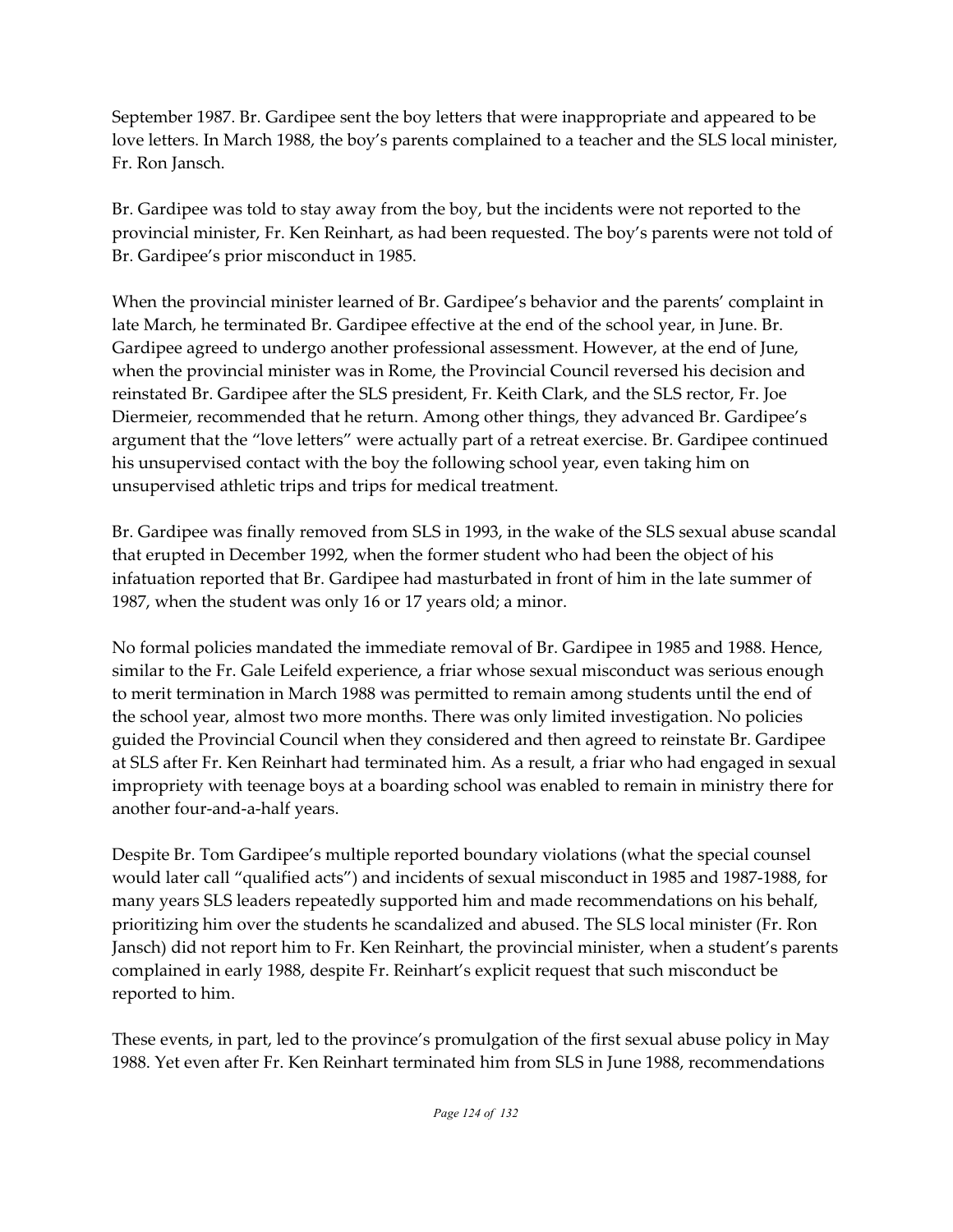by the SLS president, Fr. Keith Clark, and the SLS rector, Fr. Joe Diermeier, led to the Provincial Council's reinstatement of him. Only after the SLS sexual abuse scandal in December 1992 and investigations by civil authorities in 1993 did SLS finally remove Br. Gardipee.

Another SLS friar, Fr. Paul Craig, sent a January 4, 1993 letter to the provincial minister, Fr. Ken Reinhart, which set forth the following: he was rector in 1985-1986, and he disagreed with Fr. Kowalsky's decision in 1985 to keep Br. Tom Gardipee at SLS. Fr. Craig subsequently went on sabbatical. When he returned, he observed that Br. Gardipee was again heavily emotionally invested in a few students, and he felt that it was "tolerated" by the rector and president.

Fr. Paul Craig learned of Br. Gardipee's letters and behavior toward the SLS student during the 1987-1988 school year, and observed that Br. Gardipee behaved similar to how he had before the 1985 incident with the 18 year old seniors. Fr. Paul Craig met separately with Fr. Keith Clark (SLS president), and Fr. Joe Diermeier (SLS rector), and told them he observed Br. Gardipee's attachment to some students, told them Br. Gardipee had not improved, and told them Gardipee's presence at SLS was unhealthy. The two SLS officials "listened politely" but had no real response.

Fr. Paul Craig suggested that SLS administrators "endangered students" by allowing Br. Gardipee to stay when they knew about his problems. He also stated that, "the biggest embarrassment and failing here is…the inability of the community as represented by those in charge to deal with it." Soon thereafter Br. Gardipee was reinstated upon those administrators' recommendations. He remained at SLS for another four-and-a-half years.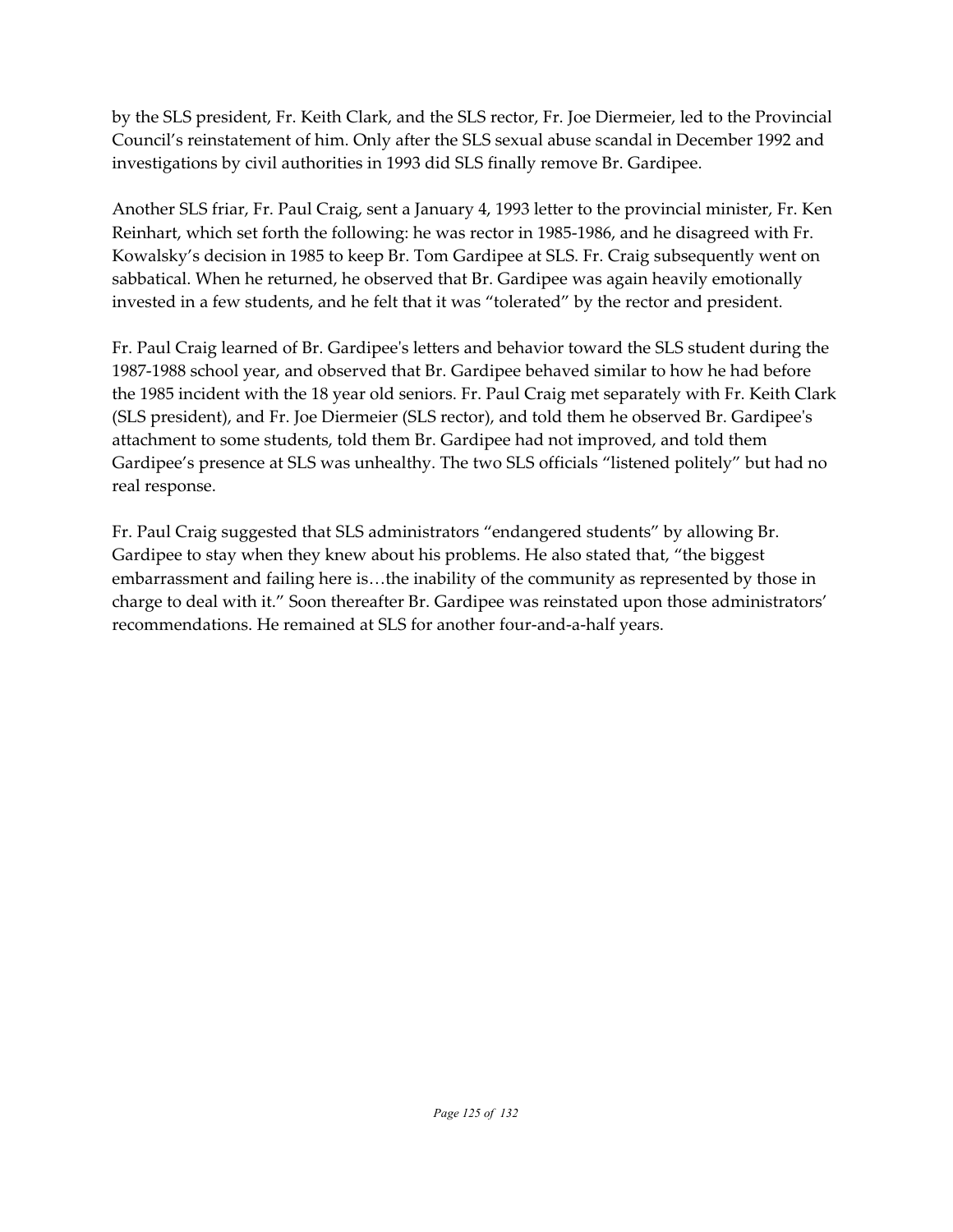## *Appendix 9 Case Study: Jude Hahn*

Clarence Jude Hahn joined the Capuchin Franciscans in 1950. He was ordained in 1958. He spent his entire career as a priest in various staff and administrative positions at St. Lawrence Seminary (SLS) and as an assistant pastor at Holy Cross Parish in Mount Calvary, Wisconsin.

Fr. Hahn is known to have sexually abused at least four boys from Holy Cross Parish in Mt. Calvary, in the 1970s. Although Fr. Hahn admitted this in his deposition on November 11, 1994, the auditors could find no documented evidence that the Capuchin leadership knew this at the time.

Fr. Hahn also abused students at SLS. Notes from an interview taken by one of the plaintiff lawyers claimed that a former lay teacher at SLS informed Br. Dismas Seward during the school year of 1981 and 1982 that Hahn had been sexually abusing students. Something happened at SLS in 1984 because Fr. Hahn requested an immediate transfer from the community. The provincial minister at the time, Fr. Ron Smith, granted it, and in his letter to Fr. Hahn, admitted it was unusual: "*Because this request is apparently urgent I am granting it without consultation with the provincial council."* (Letter, Smith to Hahn, May 23, 1984).

There is no available information to indicate precisely *why* Fr. Hahn wanted this quick transfer or *why* the provincial so willingly gave it. There is also no information on Fr. Hahn's next move which, according to this letter, was to Brindisi House. In any event even if Fr. Hahn went to another community he was eventually back at SLS.

Under questioning in a deposition, Fr. Hahn claimed he did not know why the provincial minister was concerned with the urgency of the situation and denied it had anything to do with reports of sexual abuse.

Provincial Minister Fr. Ken Reinhart wrote to Fr. Hahn in August 1990 ordering him not to take any more trips with young people. In August 1992, Fr. Reinhart was informed that Fr. Hahn had propositioned an adult male. This motivated him to send Fr. Hahn for treatment at the Paraclete Facility in St. Louis. In January 1993, while Hahn was in treatment, the late Fr. Ken Reinhart, then-provincial minister, wrote to him and informed him that a number of incidents of "*alleged sexual abuse on your part have been brought to our attention by people who have been minors. Everything that I have to this date deals with your role as Associate Pastor at Holy Cross Parish in Mt. Calvary."* (memo by Fr. Reinhart, 1-14-93).

Fr. Hahn did not benefit from treatment and in fact resisted it. He admitted to Fr. Reinhart that he did not know if he would act out with "small children" again. Fr. Reinhart had also received information from the director of the facility that Jude Fr. Hahn was no longer cooperating with the program.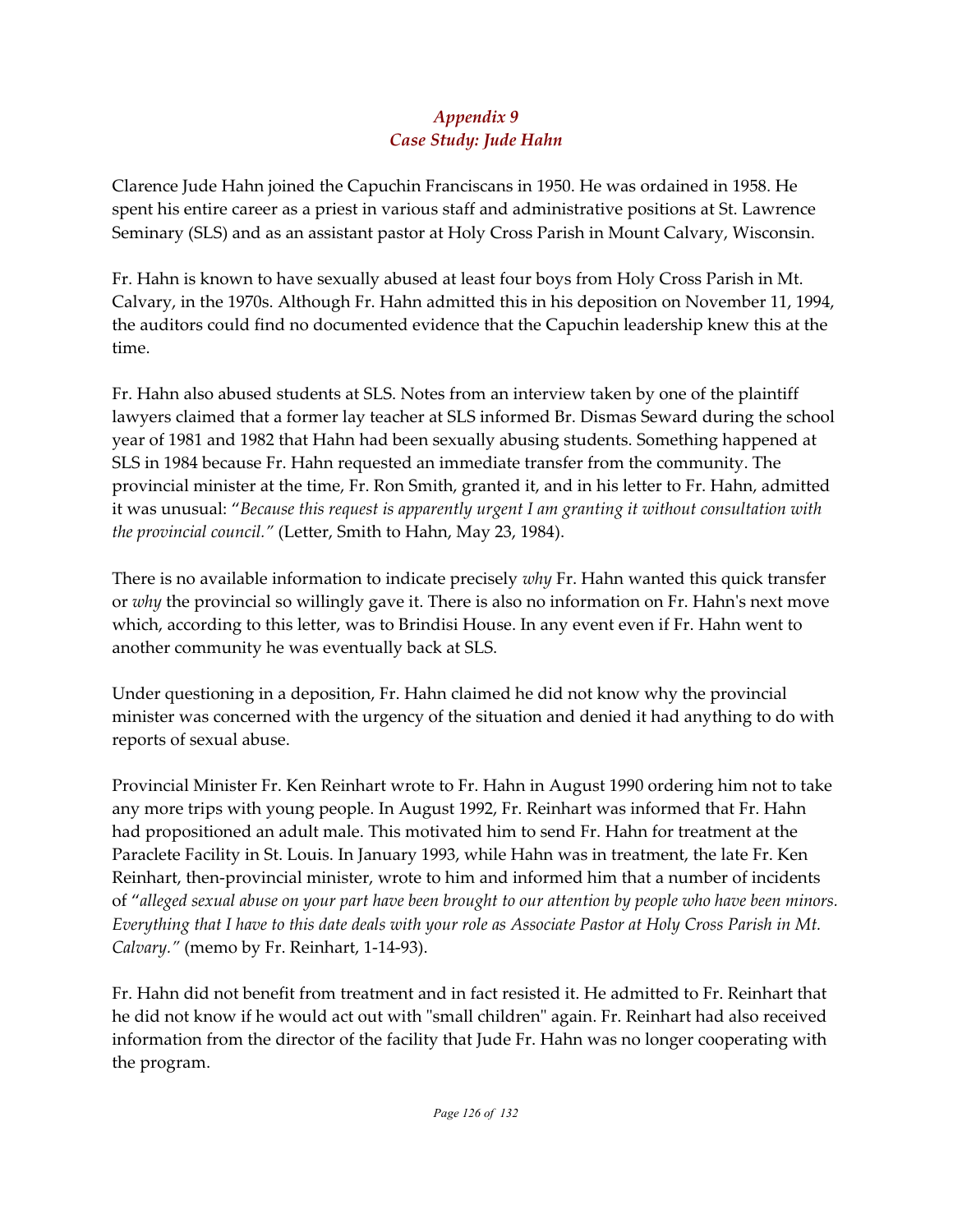At the beginning of March 1993, Fr. Reinhart intended to transfer Fr. Hahn to Detroit and have him work in an internal ministry. At that point (March 1993), he had possibly known since the early 1980s that Fr. Hahn had sexually abused students at SLS and had also abused small children and minors from the local community of Mount Calvary. In assessing the situation in March 1993, Fr. Reinhart wrote in a summary of his relationship with Fr. Hahn, "*While there is no immediate public scandal, there was much talk about his behavior in the village [of Mount Calvary, Wisconsin] in which he had done these behaviors [sexual abuse] in the 80's."*

According to Fr. Reinhart, Fr. Hahn suggested that he leave the priesthood and religious life when told by the provincial minister that the *Milwaukee Journal* had threatened to print stories about his sexual activities with minors. Fr. Reinhart did *not* encourage Fr. Hahn to leave at that time (January 1993): "*I said that [leaving] would not be necessary, that we could find ways for him to function in a different area of the province and in an internal ministry where he was not in contact with children."* ("Summary of Pastoral Attempts by the Religious Ordinary of Jude Hahn", March 1993, Fr. Ken Reinhart).

In the same paragraph where Fr. Reinhart offered to find a way for Fr. Hahn to remain in the order, he also admits that he was aware of the fact that Fr. Hahn's past behavior, of which he had been aware, was criminal in nature and "*punished by prison time."* (Ibid).

Fr. Hahn refused to accept the transfer to Detroit. He apparently communicated this to Fr. Reinhart, who then switched from trying to keep him in the order to urging his departure. On March 29, 1993, Fr. Hahn sent his signed petition for laicization to Fr. Reinhart. This petition, addressed to Pope John Paul II, contained his reason for seeking the laicization and dispensation from the pope: "*At a time when I needed acceptance from my religious community, I received what I perceived as rejection. I was working with the teen-aged community and found that acceptance and intimacy which I did not find with my religious community. I am now facing allegations of sexual misconduct for incidents that happened before 1981 with young people under the age of 18. My superiors have questioned my ability to function publicly as a priest. I have gone through legal counseling. Because of the situation in our country, legal counsel has suggested restrictions for legal purposes and my superiors have suspended my faculties which means I cannot function publicly as a priest. I cannot live a meaningful and fruitful life under these circumstances."* His obvious denial of any wrong-doing is consistent with the findings at the facility where he had been sent for treatment.

The decision to leave and the provincial's acceptance of this happened within a two-week period. On March 29, 1993, Fr. Hahn's petition, along with the *votum* or opinion of the provincial minister, was sent to the Holy See. In this *votum,* Fr. Reinhart acknowledged that Fr. Hahn's condition was serious and had "*high moral and legal implications."* He further acknowledged that Fr. Hahn posed a continuing threat to small children and "*further actions by a priest and Capuchin in the church would be a serious scandal to the public."*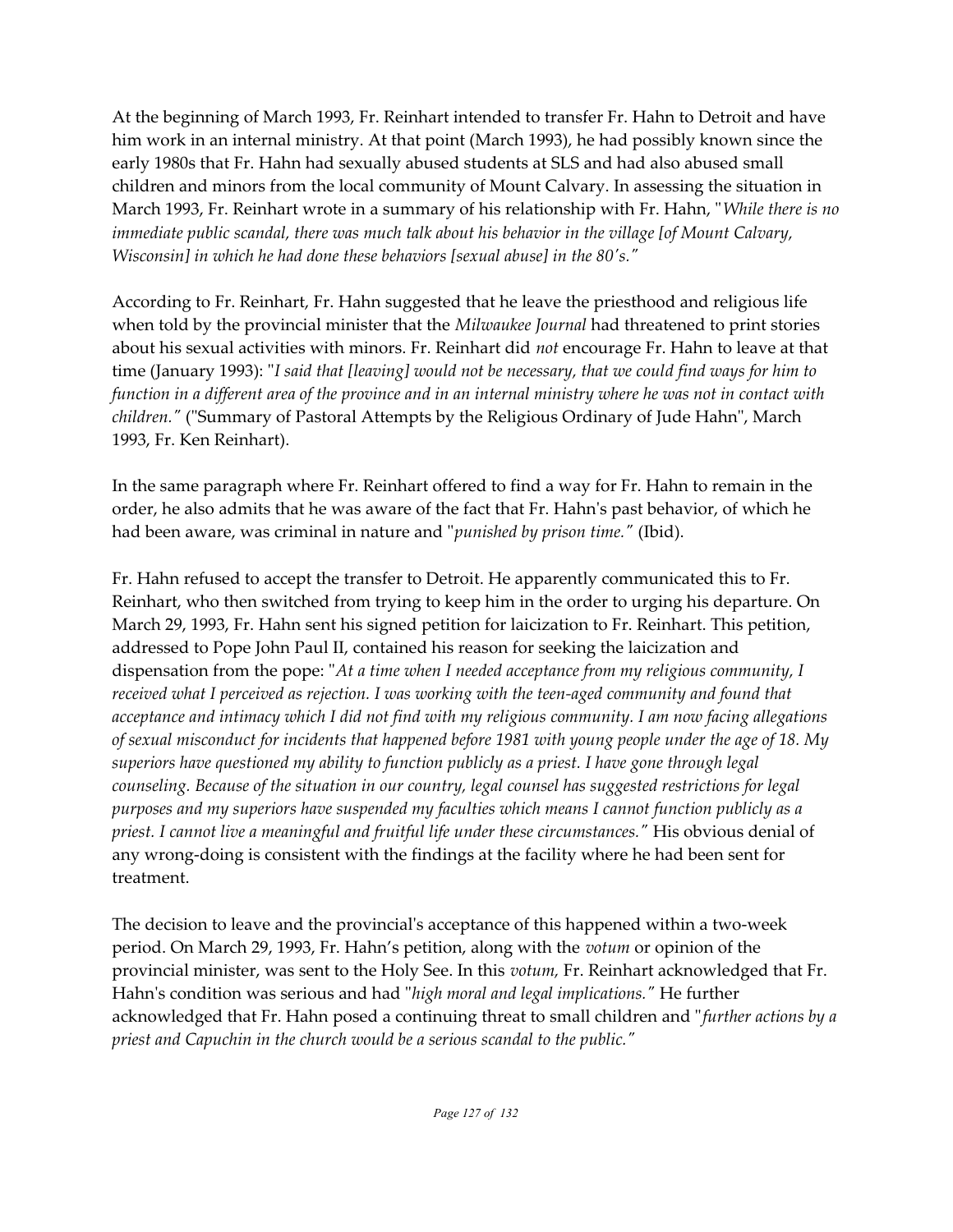It appears that the immediate motivation for this rush to get rid of Fr. Hahn was Fr. Reinhart's fear of adverse publicity, especially from the *Milwaukee Journal*: *"I also was aware that the* Milwaukee Journal *was aware of these allegations and was threatening to print them and make them public."* (Summary of Pastoral Attempts – Fr. Ken Reinhart – March 1993)

Fr. Reinhart's *votum*, his opinion as Hahn's superior, an essential document that accompanied Fr. Hahn's petition to the Holy Father, contains the reason for requesting the laicization and dispensation: "*I think it is most appropriate that this dispensation be granted for the sake of protecting the church and the order from scandal and for preserving the good name of Jude Hahn."* 

Fr. Reinhart wrote to Fr. Jude Hahn on March 30, 1993 and said he did not want to engage in any scandal in the Mt. Calvary area or any other area. He acknowledged that Fr. Hahn was planning to move to the west coast and then said, "*It is our hope that we can safeguard your public reputation…"* (Letter from Fr. Reinhart, 3-30-1993). Fr. Reinhart's "*hope"* does not mention nor did not take into account Fr. Hahn's own admission that he did not know if he would "*repeat these actions against small children again."* (*Votum*, 3-29-1993).

Fr. Reinhart also requested in the *votum* that the essential requirement of corroborative witnesses be waived by the Holy See. Such a request is highly unusual, and what is even more unusual was the apparent affirmative response to the request. The final part of the laicization process was initiated by the Holy See most probably upon receipt in April 1993. On November 17, 1993, the dispensation was granted. It was sent to the new provincial minister (Fr. Anthony Scannell) on December 22, 1993 for communication to Jude Hahn.

In spite of what he knew about Jude Fr. Hahn's behavior, Fr. Reinhart never made a report to the police or child protective services, nor did he warn the people of the Mt. Calvary community. Shortly after the December 20, 1993 news story, he met with lay members of the local community of Mt. Calvary and said nothing about Fr. Jude Hahn and the fact that he knew Fr. Hahn had abused children in the community.

The *Milwaukee Journal* did not include information about Fr. Hahn in its December 20, 1992 article, not because Fr. Hahn's name as an accused perpetrator had not surfaced, but because the corroborative witnesses required by the newspaper would not allow their names to be made public.

The files provided to the auditors did not contain the full documentation that constituted the Fr. Hahn dispensation/laicization case. It is remarkable and inexplicable that this request was granted as quickly as it was in light of the fact that in that period such requests normally took one to two years to process and never proceeded without corroborative evidence. There is no indication known to the auditors as to how the Capuchins managed this most unusual feat. It appears to the auditors however that provincial leadership or at least SLS leadership was probably aware of reports of sexual abuse by Fr. Hahn in 1981 and 1982 yet did nothing. Fr.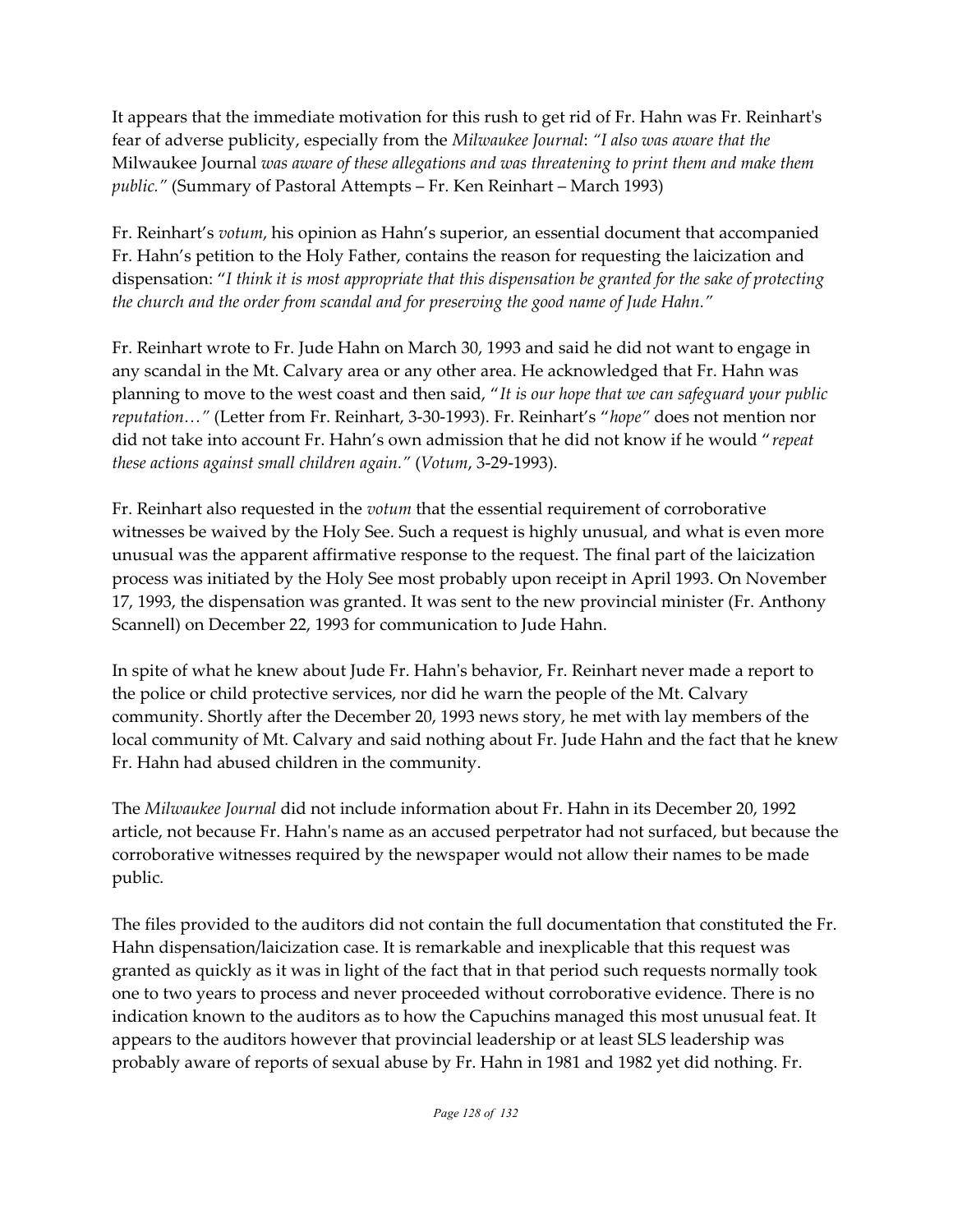Reinhart warned Fr. Hahn in 1990. The 1992 incident with the adult prompted the provincial minister, Fr. Reinhart, to take some action, but it is not clear *why* this event, and not prior reports about abuse at SLS, prompted a response. From the auditors' review of materials from an outside source, it has been asserted that Fr. Reinhart knew of Fr. Hahn's history, or at least part of it, and that he became alarmed after the December 20, 1992 story came out in the *Milwaukee Journal* because he was aware that the reporter also had information about Fr. Hahn. Fearful that there might be another disclosure about Fr. Hahn which would be more devastating than those already disclosed, he very quickly initiated the process to have Fr. Hahn definitively separated from the Capuchin Order and the priesthood. The unusual circumstances of the laicization process, i.e., the request to waive witness testimony, the petition which lacked the reason for the request for laicization; and the speed from start to finish (seven months and two weeks) suggests that there may be more about the Fr. Jude Hahn story than was available in the documents reviewed by the auditors.

Fr. Reinhart made the following statement in an article that appeared in the *Milwaukee Journal* on June 5, 1993:

*As distressful as this is to the Church and all the good people involved, I believe it is healthy to have these incidents [of sexual abuse] made public, and I deeply respect those who are victimized for their courage in coming forward. Unless all of us -- students, alumni, Capuchin staff and the public - - are fully informed we cannot take the constructive actions to deal with it.*

This statement stands in stark contrast to certain other facts that have emerged from the documentation and have been reviewed by the auditors:

• Provincial or SLS leadership probably knew that Fr. Jude Hahn was sexually active in the 1980s and neither reported it nor took action to curtail it.

• Fr. Reinhart was aware that Fr. Jude Hahn had sexually abused children in the Mt. Calvary community when he met with the community shortly after the *Milwaukee Journal* story broke (December 20, 1992) yet he never warned the community or sought out victims.

• In spite of his professed respect for those victims who came forward, he spoke disparagingly about at least one of the victims in correspondence with Fr. Gale Leifeld, blaming him and another victim for the lawsuits (Letter of January 19, 1993).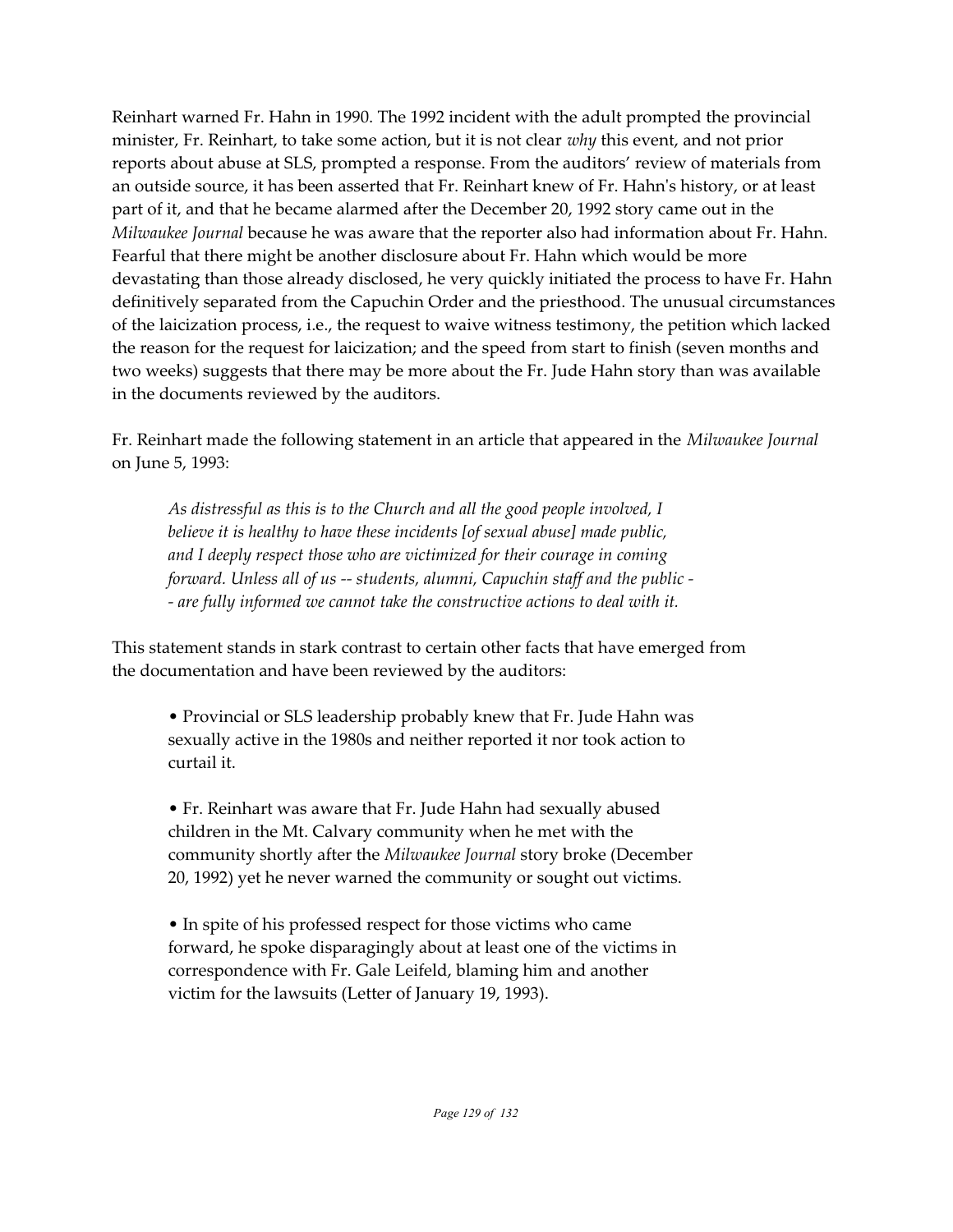• Fr. Reinhart feared the news media would publicize information about Fr. Hahn (Opinion, March 29, 1993) and so may have accelerated the process to have him laicized.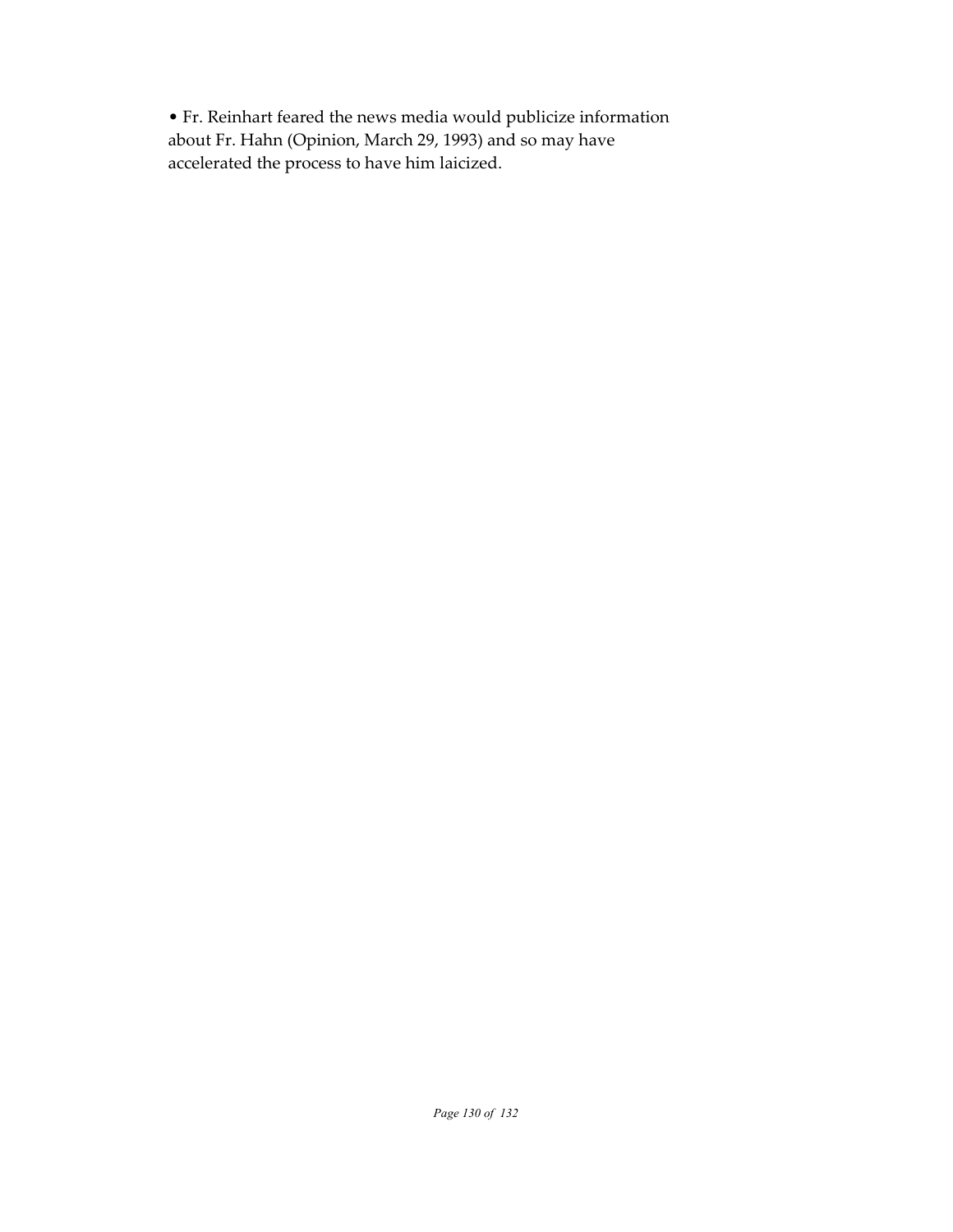### *Appendix 10 Biographies of the Auditors*

**Michael Thomas Burnett, J.D.**, was born at Whiteman AFB, Missouri, in 1962, and lived in numerous places throughout the United States and Europe as a member of an Air Force family. He is a graduate of the University of Notre Dame (B.A. Government, 1985). He served for a year in a lay ministry program, the Holy Cross Associates, in Avondale, Arizona, from 1985 to 1986. He then returned to and graduated from Notre Dame Law School (J.D., 1989). His legal practice and experience is that of insurance coverage counsel, representing a variety of domestic and international insurers, as well as a variety of other legal practices.

Burnett has been actively involved in the issue of sexual abuse since 1995. Through his company, Burnett Risk Control International, he has consulted on a variety of matters related to sexual abuse since 2003, with a goal toward expedited and compassionate resolution of sexual abuse claims, among other consulting services related to sexual abuse. He has served as coverage counsel for both insurers and policyholders in claims arising out of sexual abuse of minors and vulnerable adults. He has also served in a variety of other capacities in sexual abuse claims, including as a consultant, mediator and expert witness.

Burnett has authored a number of articles on a variety of topics involving sexual abuse, including insurance coverage, prevention, risk control, and proper and compassionate handling and resolution of sexual abuse claims. He also regularly gives speeches and presentations to a variety of groups on issues related to sexual abuse.

Burnett and his family lived in Chicago, Illinois, for many years. He currently lives with his wife and four daughters in Charlotte, North Carolina.

**Thomas Patrick Doyle** is a native of Wisconsin, born in Sheboygan in 1944 and a graduate of the University of Wisconsin (Madison, Political Science, M.A., 1971). He was ordained a priest in the Dominican Order in 1970. He served in a variety of church administrative positions including the tribunal of the Archdiocese of Chicago and the Vatican Embassy (nunciature) in Washington D.C. He also served as a chaplain and officer in the U.S. Air Force from 1986 to 2005. He has master's degrees in philosophy, theology, administration, canon law and political science and a doctorate in canon law. He is also a licensed addictions therapist. He studied addictions and counseling at the University of Oklahoma and graduated from the Naval School of Health Sciences in 1999.